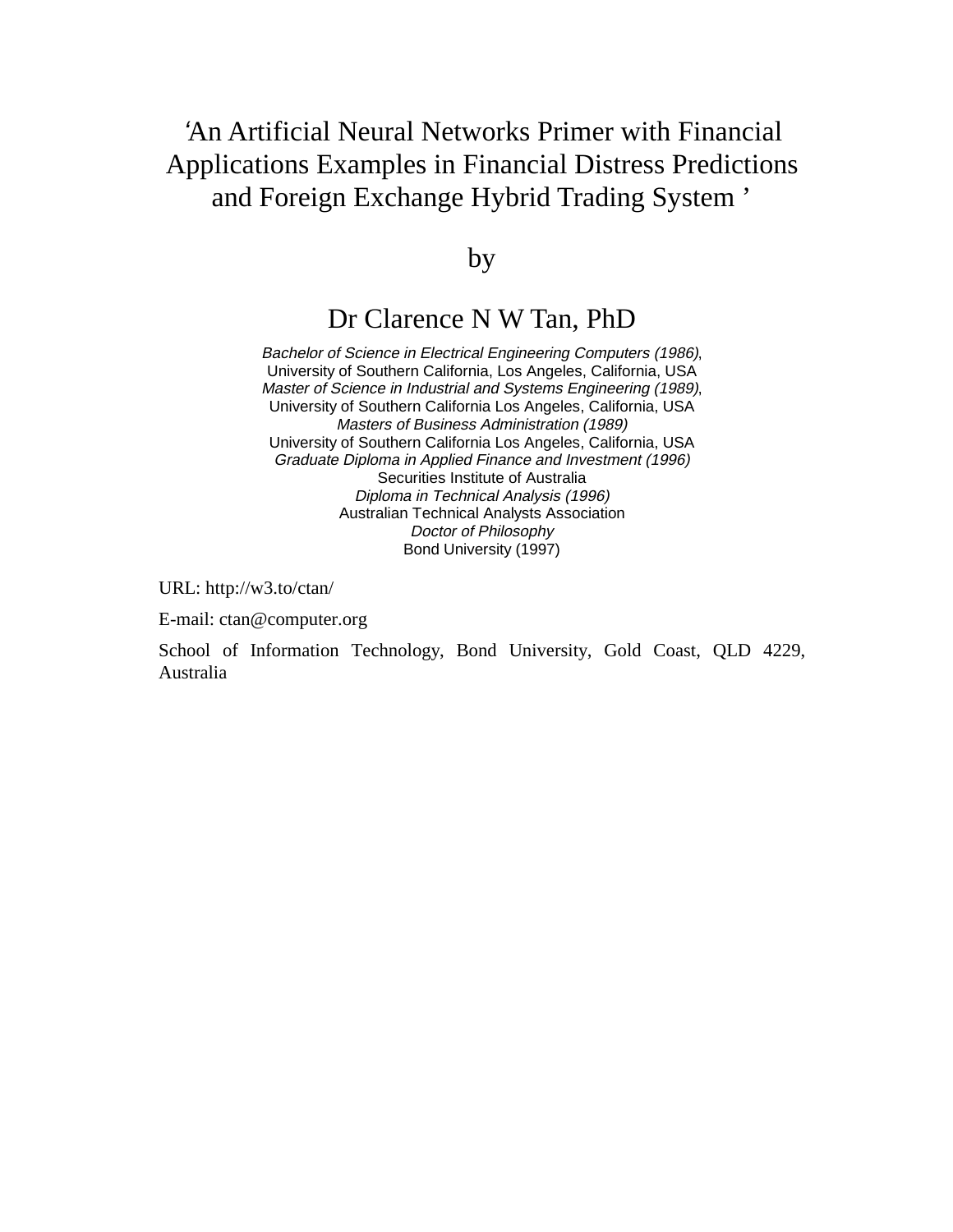# **Table of Contents**

| 1.        | INTRODUCTION TO ARTIFICIAL INTELLIGENCE AND ARTIFICIAL NEURAL |  |
|-----------|---------------------------------------------------------------|--|
|           |                                                               |  |
| 1.1       |                                                               |  |
| 1.2.      |                                                               |  |
| 1.3       |                                                               |  |
| 1.3.1     |                                                               |  |
| 1.3.2     |                                                               |  |
| 1.4       |                                                               |  |
| 1.5       |                                                               |  |
| 1.6       |                                                               |  |
| 2.        |                                                               |  |
| 2.1       |                                                               |  |
| 2.2       |                                                               |  |
| 2.3       |                                                               |  |
| 2.4       |                                                               |  |
| 2.5       |                                                               |  |
| 2.6       |                                                               |  |
| 2.7       |                                                               |  |
| 2.7.1     |                                                               |  |
| 2.7.2     |                                                               |  |
| 2.7.3     |                                                               |  |
| 2.7.4     |                                                               |  |
| 2.8       |                                                               |  |
| 2.9       |                                                               |  |
| 3.<br>3.1 | THE TECHNICAL AND STATISTICAL ASPECTS OF ARTIFICIAL NEURAL    |  |
| 3.2       |                                                               |  |
| 3.2.1     |                                                               |  |
| 3.2.2     |                                                               |  |
| 3.2.3     |                                                               |  |
| 3.2.4     |                                                               |  |
| 3.3       |                                                               |  |
| 3.3.1     |                                                               |  |
| 3.3.2     |                                                               |  |
| 3.3.3     |                                                               |  |
| 3.3.4     |                                                               |  |
| 3.3.5     |                                                               |  |
| 3.3.6     |                                                               |  |
|           |                                                               |  |
| 3.4.1     |                                                               |  |
| 3.5       |                                                               |  |
| 3.5.1     |                                                               |  |
| 3.5.2     |                                                               |  |
| 3.5.3     |                                                               |  |
| 3.5.4     |                                                               |  |
|           |                                                               |  |
| 3.5.5     |                                                               |  |
| 3.6       |                                                               |  |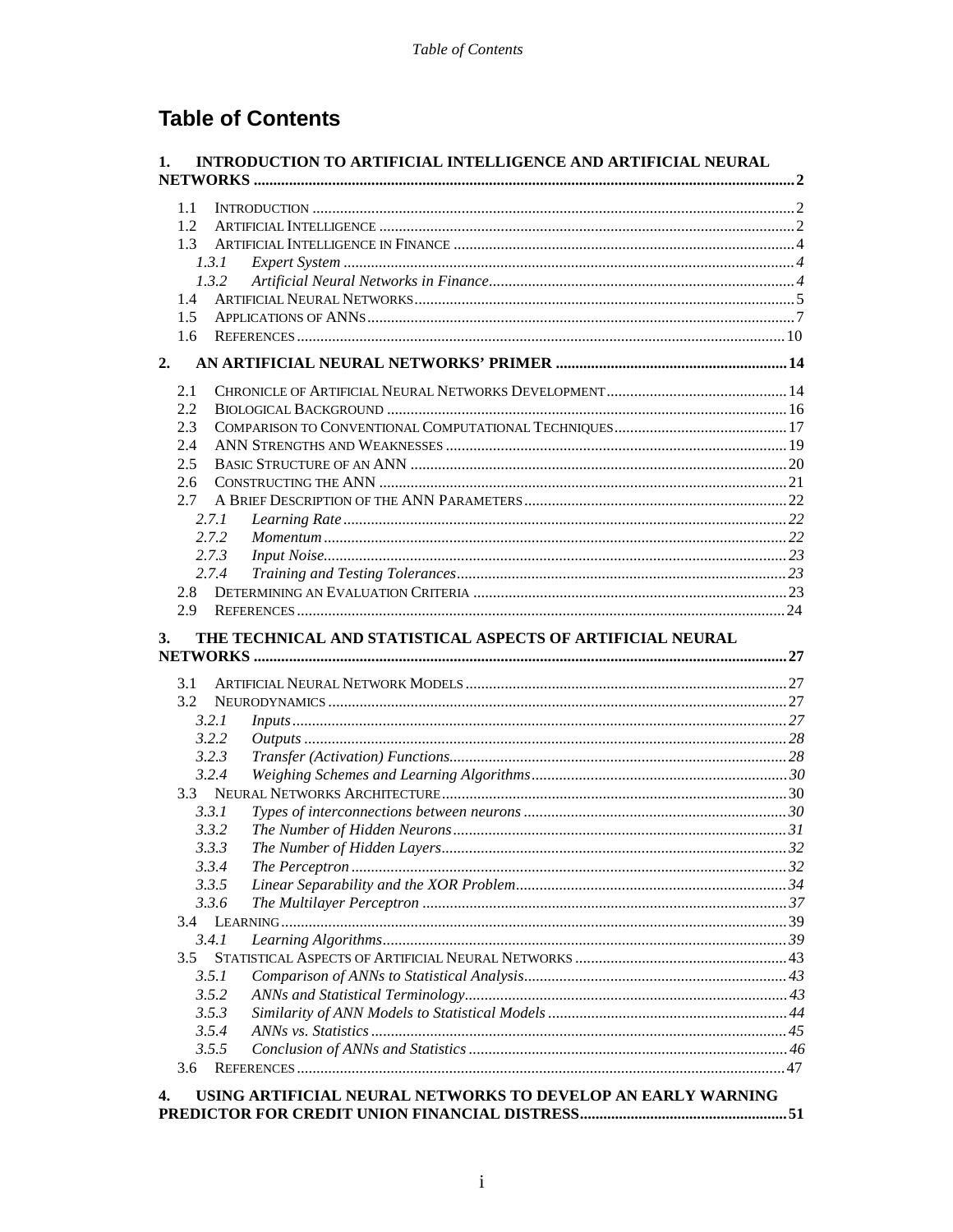| 4.1                                                                      |  |
|--------------------------------------------------------------------------|--|
| 4.2                                                                      |  |
| 4.3                                                                      |  |
| 44                                                                       |  |
| In-sample (Training) and Out-of Sample (Validation) Data Sets54<br>4.4.1 |  |
| 4.4.2                                                                    |  |
|                                                                          |  |
| 4.5.1                                                                    |  |
| 452                                                                      |  |
| 4.5.3                                                                    |  |
| 4.5.4                                                                    |  |
|                                                                          |  |
| 4.6.1                                                                    |  |
| 4.6.2                                                                    |  |
| 4.6.3                                                                    |  |
| 4.6.4                                                                    |  |
| 47                                                                       |  |
| 4.8                                                                      |  |
| 4.9                                                                      |  |
| 4.10                                                                     |  |
| 4.11                                                                     |  |
| APPENDIX A: THE 10 LARGEST PREDICTED CONDITIONAL PROBABILITIES77<br>4.12 |  |
| 4.13                                                                     |  |
| APPLYING ARTIFICIAL NEURAL NETWORKS IN FINANCE: A FOREIGN<br>5.          |  |

#### EXCHANGE MARKET TRADING SYSTEM EXAMPLE WITH TRANSACTIONS COSTS..80

| 5.1   |                                                                        |  |
|-------|------------------------------------------------------------------------|--|
| 5.2   |                                                                        |  |
| 5.2.1 |                                                                        |  |
| 5.2.2 | Studies of the Efficiency of the Australian Foreign Exchange Market 81 |  |
| 5.2.3 | Literature Review on Trading Systems and ANNs in Foreign Exchange  82  |  |
|       |                                                                        |  |
|       |                                                                        |  |
| 5.4.1 |                                                                        |  |
| 5.4.2 |                                                                        |  |
|       |                                                                        |  |
| 1.1.1 |                                                                        |  |
| 1.1.2 |                                                                        |  |
| 1.1.3 |                                                                        |  |
| 1.1.4 | 00 Filter Rules                                                        |  |
|       |                                                                        |  |
| 1.6.1 |                                                                        |  |
| 17    |                                                                        |  |
| 1.8   |                                                                        |  |
| 1.8.1 |                                                                        |  |
| 1.8.2 |                                                                        |  |
| 1.8.3 |                                                                        |  |
| 1.8.4 |                                                                        |  |
| 1.8.5 |                                                                        |  |
| 1.8.6 |                                                                        |  |
| 1.8.7 |                                                                        |  |
| 1.8.8 |                                                                        |  |
|       |                                                                        |  |
| 5.10  |                                                                        |  |
| 5.11  |                                                                        |  |
| 5.12  |                                                                        |  |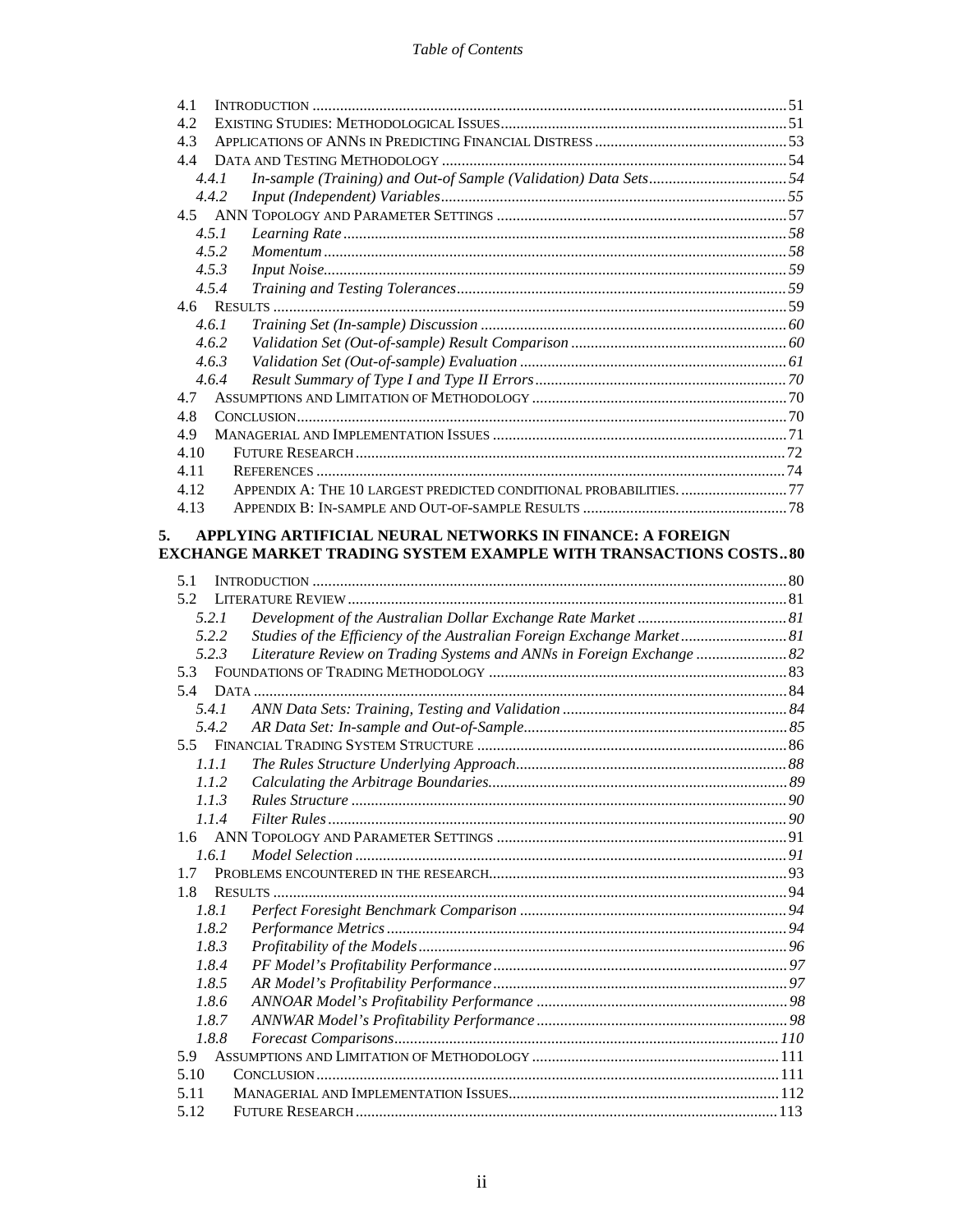| 5.14 APPENDIX C: INTRODUCTION TO FOREIGN EXCHANGE TRADING TECHNIQUES 118 |  |
|--------------------------------------------------------------------------|--|
|                                                                          |  |
|                                                                          |  |
|                                                                          |  |
|                                                                          |  |
|                                                                          |  |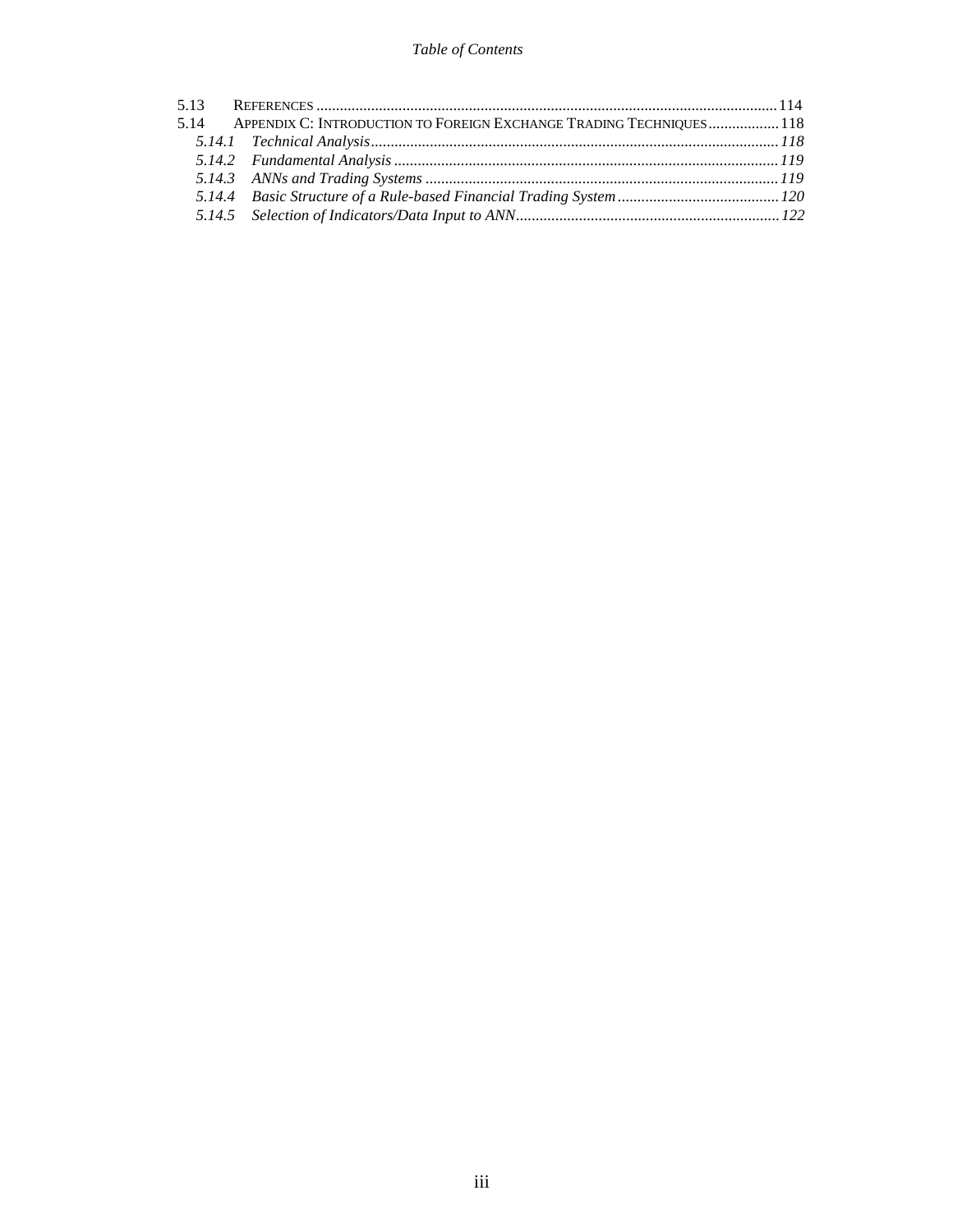# **Chapter 1: Introduction to Artificial Intelligence and Artificial Neural Networks**

*"The beginning is the most important part of the work." Plato (c. 428-348 BC,) Republic*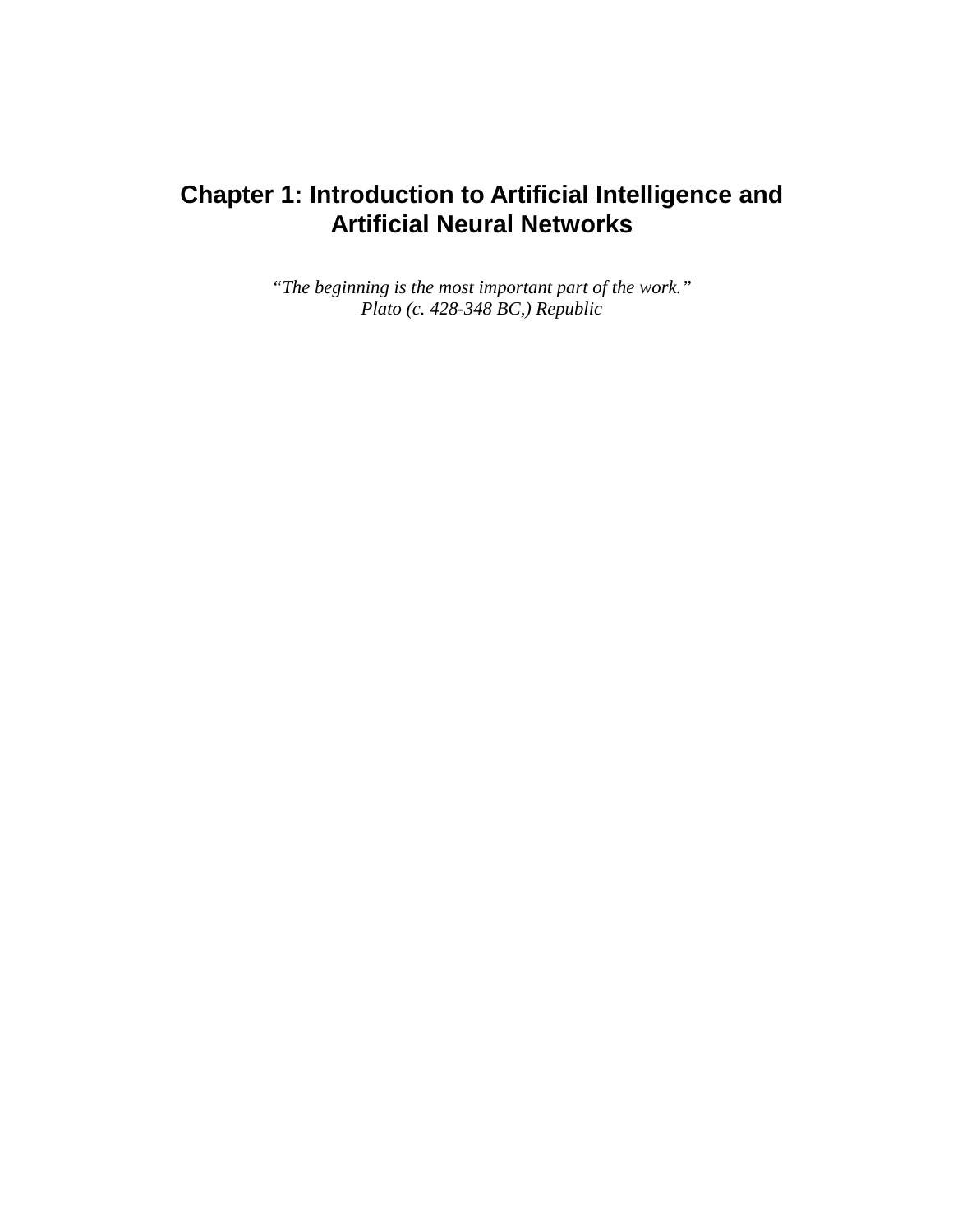## **1. Introduction to Artificial Intelligence and Artificial Neural Networks**

#### **1.1 Introduction**

There can be little doubt that the greatest challenge facing managers and researchers in the field of finance is the presence of uncertainty. Indeed risk, which arises from uncertainty, is fundamental to modern finance theory and, since its emergence as a separate discipline, much of the intellectual resources of the field have been devoted to risk analysis. The presence of risk, however, not only complicates decision financial making, it creates opportunities for reward for those who can analyze and manage risk effectively.

By and large, the evolution of commercial risk management technology has been characterized by computer technology lagging behind the theoretical advances of the field. As computers have become more powerful, they have permitted better testing and application of financial concepts. Large-scale implementation of Markowitz's seminal ideas on portfolio management, for example, was held up for almost twenty years until sufficient computational speed and capacity were developed. Similarly, despite the overwhelming need from a conceptual viewpoint, daily marking to market of investment portfolios has only become a feature of professional funds management in the past decade or so, following advances in computer hardware and software.

Recent years have seen a broadening of the array of computer technologies applied to finance. One of the most exciting of these in terms of the potential for analyzing risk is Artificial Intelligence (AI). One of the contemporary methods of AI, Artificial Neural Networks (ANNs), in combination with other techniques, has recently begun to gain prominence as a potential tool in solving a wide variety of complex tasks. ANN-based commercial applications have been successfully implemented in fields ranging from medical to space exploration.

## **1.2 Artificial Intelligence**

AI has been described as software that behaves in some limited ways like a human being. The word *artificial* comes from the Latin root word *facere arte* which means "make something" thus AI translates loosely to *man made intelligence.* AI has been defined in many ways. Winston [1984] suggests one definition of AI as the study of ideas that enable computers to be intelligent. Rich and Knight [1991] define AI as the study of how to make computers do things which, at the moment, people do better.

The following are some more common definitions and/or descriptions of AI: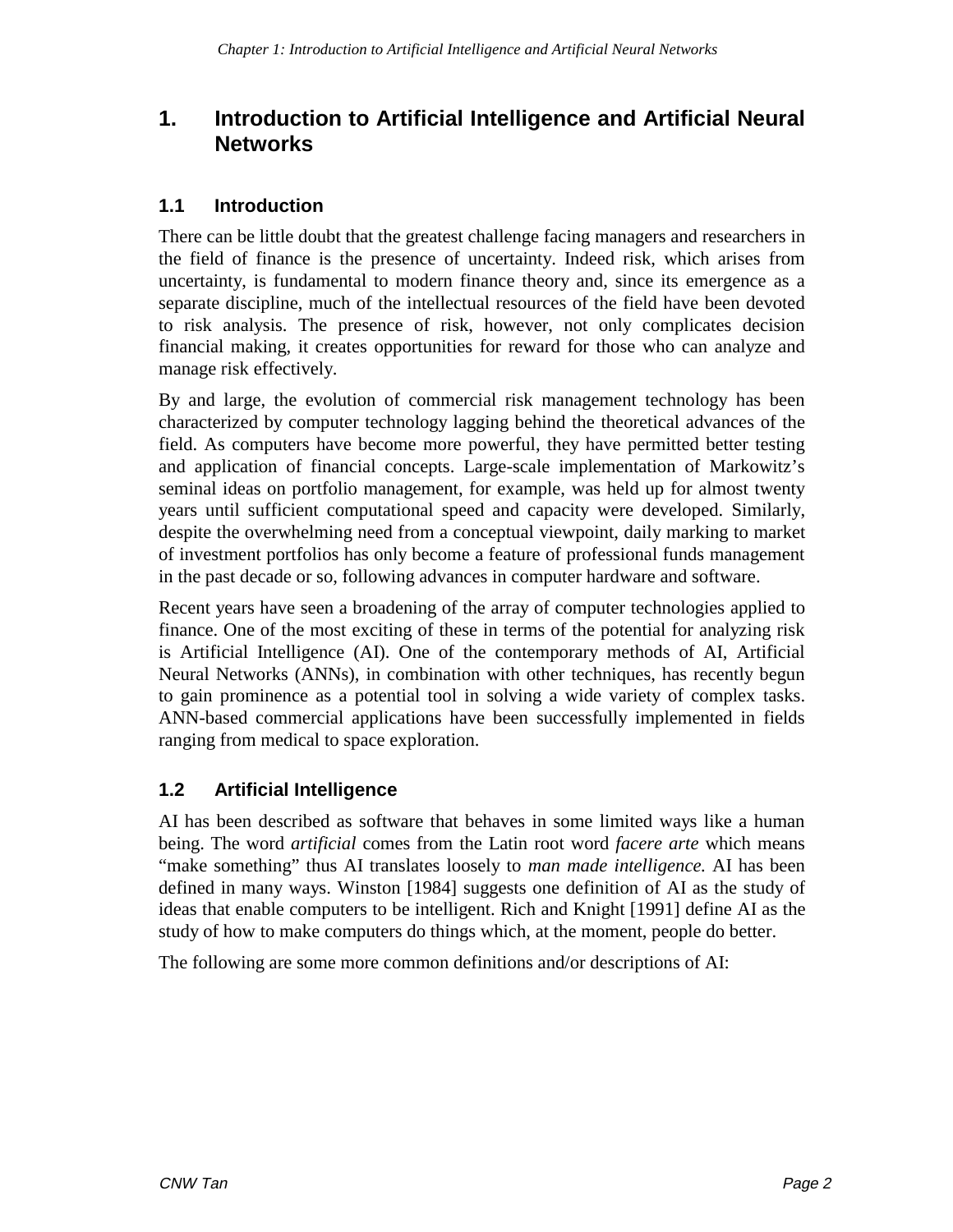- AI is intelligent because it learns;
- AI transforms data into knowledge;
- AI is about intelligent problem solving;
- AI embodies the ability to adapt to the environment, to cope with incomplete or incorrect knowledge.

While artificial intelligence techniques have only recently been introduced in finance, they have a long history of application in other fields. Experience to date across a wide range of non-financial applications has been mixed. Patrick Winston, a leading AI researcher and the head of MIT's AI Laboratory conceded that the traditional AI methods such as search methods, predicate calculus, rule-based expert systems, gameplaying, etc. have achieved little progress [Gallant 1994]. The problem domain that traditional AI methods seem to fail in is in the trivial and common sense-type of tasks that humans find easy such as recognizing faces and object, walking, etc.

Therefore, it was natural for AI researchers to turn to nature and the physical laws and processes for inspiration to find better solutions. As a result, many of the contemporary artificial intelligence tools developed in the natural sciences and engineering field have successfully found their way into the commercial world. These include wavelet transformations and finite impulse response filters (FIR) from the signal processing/electrical engineering field, genetic algorithms and artificial neural networks from the biological sciences, chaos theory and simulated annealing from the physical sciences. These revolutionary techniques fall under the AI field as they represent ideas that seem to emulate intelligence in their approach to solving commercial problems. All these AI tools have a common thread in that they attempt to solve problems such as the forecasting and explanation of financial markets data by applying physical laws and processes. Pal and Srimani [1996] state that these novel modes of computation are collectively known as *soft computing* as they have the unique characteristic of being able to exploit the tolerance imprecision and uncertainty in real world problems to achieve tractability, robustness, and low cost. They further state that soft computing are often used to find approximate solution to a precisely (or imprecisely) formulated problem. Huffman of Motorola states that "At Motorola, we call neural networks, fuzzy logic, genetic algorithms and their ilk *natural computing*" [1994].

These contemporary tools are often used in combination with one another as well as with more traditional AI methods such as expert systems in order to obtain better solutions. These new systems that combine one or more AI methods (which may include traditional methods) are known as 'hybrid systems'. An example of a hybrid system is the financial trading system described in Tan [1993] which combines an artificial neural network with a rule-based expert system. Lawrence [1994] preferred to use the term *computer intelligence* to describe expert systems and artificial neural networks as she felt it was less misleading and less controversial in defining the "intelligence" emulated by such systems.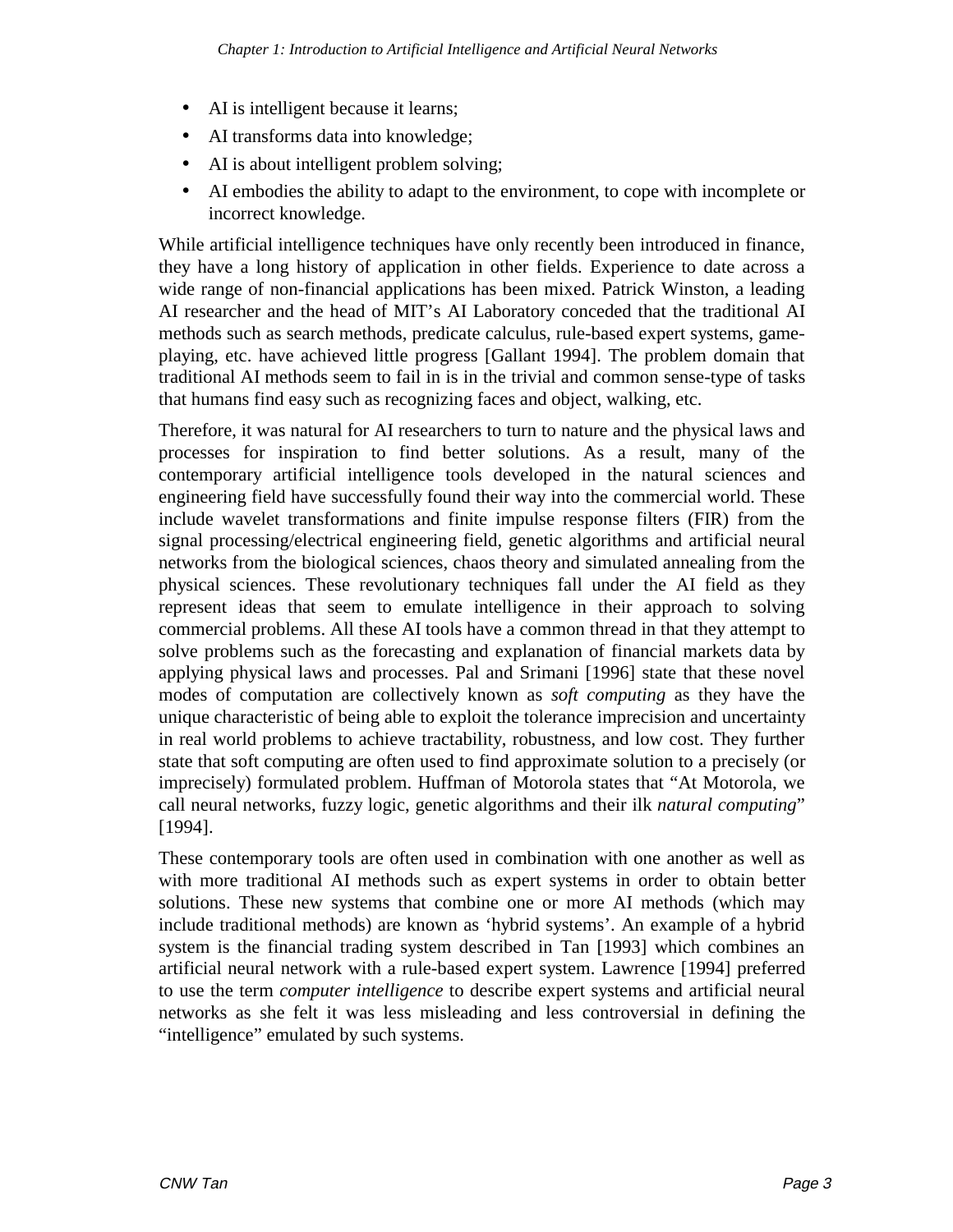## **1.3 Artificial Intelligence in Finance**

#### *1.3.1 Expert System*

Financial analysis falls into the Expert Task Domain of AI as classified by Rich and Knight [1991]. Thus, it is not surprising that the most used AI methods in the financial field have been expert systems. An expert system is a program that is developed by a programmer, known as a knowledge engineer, who may have no domain knowledge of the task at hand with the help of a domain 'expert' who may not have any programming expertise. The system is developed by trying to capture the human expert's knowledge into a set of programming rules that assist in decision making. Hence expert systems are often described as rule-based systems. Expert Systems have been used in medical diagnosis problems, fraud detection, prospecting and mineral detection, etc. The biggest limitation of expert systems is that they require full information about outcomes and therefore deal poorly with uncertainty.

#### *1.3.2 Artificial Neural Networks in Finance*

From the range of AI techniques, the one that deals best with uncertainty is the Artificial Neural Network (ANN). Dealing with uncertainty in finance primarily involves recognition of patterns in data and using these patterns to predict future events. Accurate prediction of economic events, such as interest rate changes and currency movements currently ranks as one of the most difficult exercises in finance; it also ranks as one of the most critical for financial survival. ANNs handle these problems better than other AI techniques because they deal well with large noisy data sets. Unlike expert systems, however, ANNs are not transparent, thus making them difficult to interpret.

According to Zahedi [1993], expert systems and Artificial Neural Networks offer qualitative methods for business and economic systems that traditional quantitative tools in statistics and econometrics cannot quantify due to the complexity in translating the systems into precise mathematical functions.

Medsker et al.[1996] listed the following financial analysis task of which prototype neural network-based decisions aids have been built:

- Credit authorization screening
- Mortgage risk assessment
- Project management and bidding strategy
- Financial and economic forecasting
- Risk rating of exchange-traded, fixed income investments.
- Detection of regularities in security price movements
- Prediction of default and bankruptcy

Hsieh [1993] stated the following potential corporate finance applications can be significantly improved with the adaptation to ANN technology: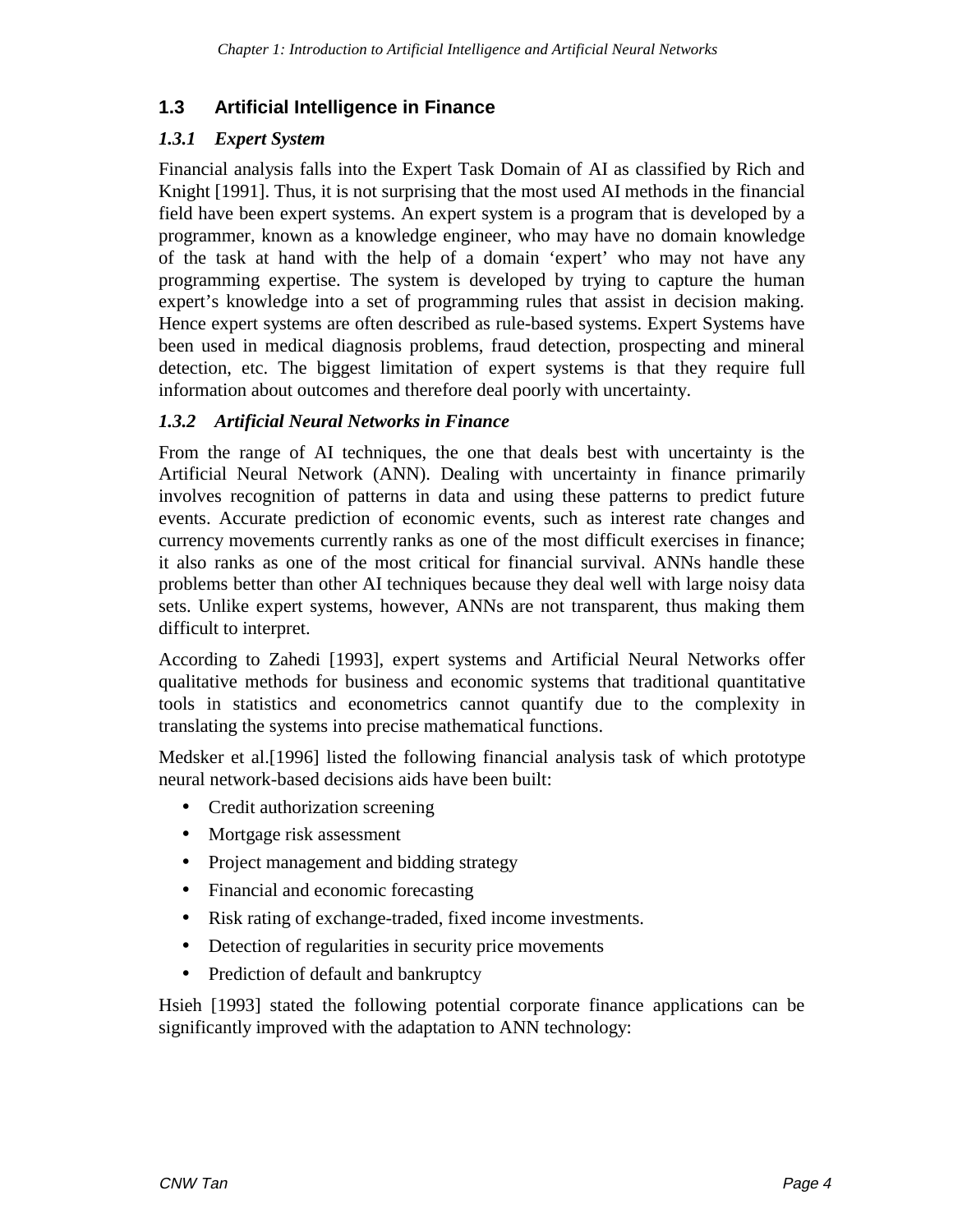- Financial Simulation
- Predicting Investor's Behavior
- Evaluation
- Credit Approval
- Security and/or Asset Portfolio Management
- Pricing Initial Public Offerings
- Determining Optimal Capital Structure

Trippi and Turban [1996] noted in the preface of their book, that financial organizations are now second only to the US Department of Defense in the sponsorship of research in neural network applications.

#### **1.4 Artificial Neural Networks**

Artificial Neural Network (ANN) models were inspired by the biological sciences which study how the neuroanatomy of living animals have developed in solving problems. According to Nelson and Illingworth [1990], ANNs are also called:

- Parallel distributed processing models
- Connectivist/connectionism models
- Adaptive systems
- Self-organizing systems
- Neurocomputing
- Neuromorphic systems

ANNs consist of many interconnected processors known as neurons<sup>1</sup> that perform summing function. Information is stored in the weights on the connections. More detailed discussion on the technical aspects of ANNs is given in Chapter 2 and 3.

An ANN mimics the human brain's biological neural network. The biological neural network is the mechanism through which a living organism's nervous system functions, enabling complex tasks to be performed instinctively. The central processing unit of that nervous system is known as a "neuron". The human brain has around 10 to 100 billion neurons, each connected to many others by "synapses". The human brain has around 100 trillion synapses. These connections control the human body and its thought processes. In short, they attempt to replicate the learning processes of the human brain. The first ANN theories were expounded by researchers attempting to explain human behavior and the thinking process by modeling the human brain. To this day, many of the prominent researchers in the ANN field consist of researchers with background in psychology.

The four distinct areas of research in ANNs are:

-

 $<sup>1</sup>$  At the time of writing, there is still no standard terminology in the Connectionist field. The neuron has</sup> also been called the following in the Connectionist literature: processing elements, neurodes, processors, units, etc.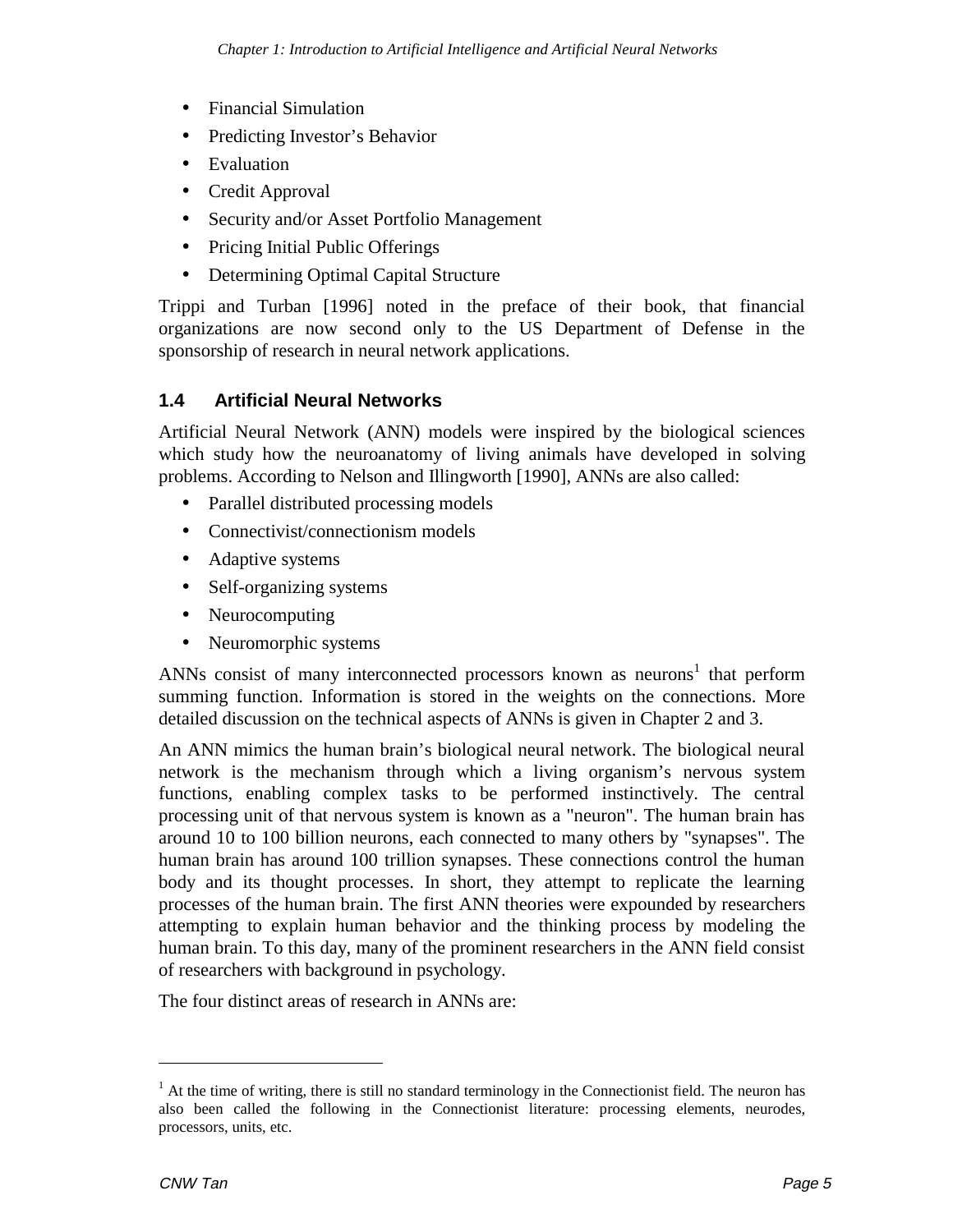- Using ANNs to model the biological networks in order to gain understanding of the human brain and its functions. This area is of particular interest to psychologists and researchers in neuroanatomy;
- Using ANNs as an educational tool in order to gain understanding on how to solve complex tasks that traditional AI methodologies and computer algorithms have had difficulty in solving. Researchers in this area include computer scientists, engineers, etc., who are mainly interested in constructing better computer algorithms by studying the problem-solving process of an ANN;
- Using ANNs to solve real world-types of problems in various commercial applications. Many researchers in this area have backgrounds in areas other than those related to ANN. The attraction of using an ANN is the simplicity in using it as a tool and the reported ANN-based commercial application successes. There are many ANN software packages that are user-friendly enough for new users to start using without requiring them to have an in depth knowledge of the ANN algorithms. This is unlike conventional computer techniques which require a user to thoroughly understand the algorithm before writing program to apply it. In the case of ANNs, all a user needs to know is how to present the problem at hand in a form that an ANN can understand; and
- Improving ANN algorithms. Researchers in this field are interested in constructing better ANN algorithms that can 'learn' or model more efficiently, i.e. quicker training times and/or more accurate results.

Research efforts on ANNs are being conducted on a global basis. Nelson and Illingworth [1991] state that Jasper Lupo, the deputy director of the Tactical Technology Office of the Defense Advanced Research Projects Agency (DARPA), called the neural network technology "more important than the atom bomb" [Johnson and Schwartz 1988]. According to Nelson and Illingworth, DARPA originally earmarked US\$390 million for an eight-year neural network program but even when the original funding was reduced to US\$33 million over 17 months, there were still many applications for the research grants. More recently, Turban and Trippin [1996], state that following the five-year research program, the Department of Defense (D.O.D) is planning to spend an additional US\$15 million in neural network research over the period 1995-2000. They further claim that the Japanese have embarked on a 10-year, US\$20 million program to further develop neural network technology, mainly in the commercial arena.

Japan's main ANNs research is sponsored by its government under its post-fifth generation computer program called "The Human Frontiers". However, Japanese corporations are already developing products based on ANNs. Examples of Japanese corporations involvement with ANN technology are: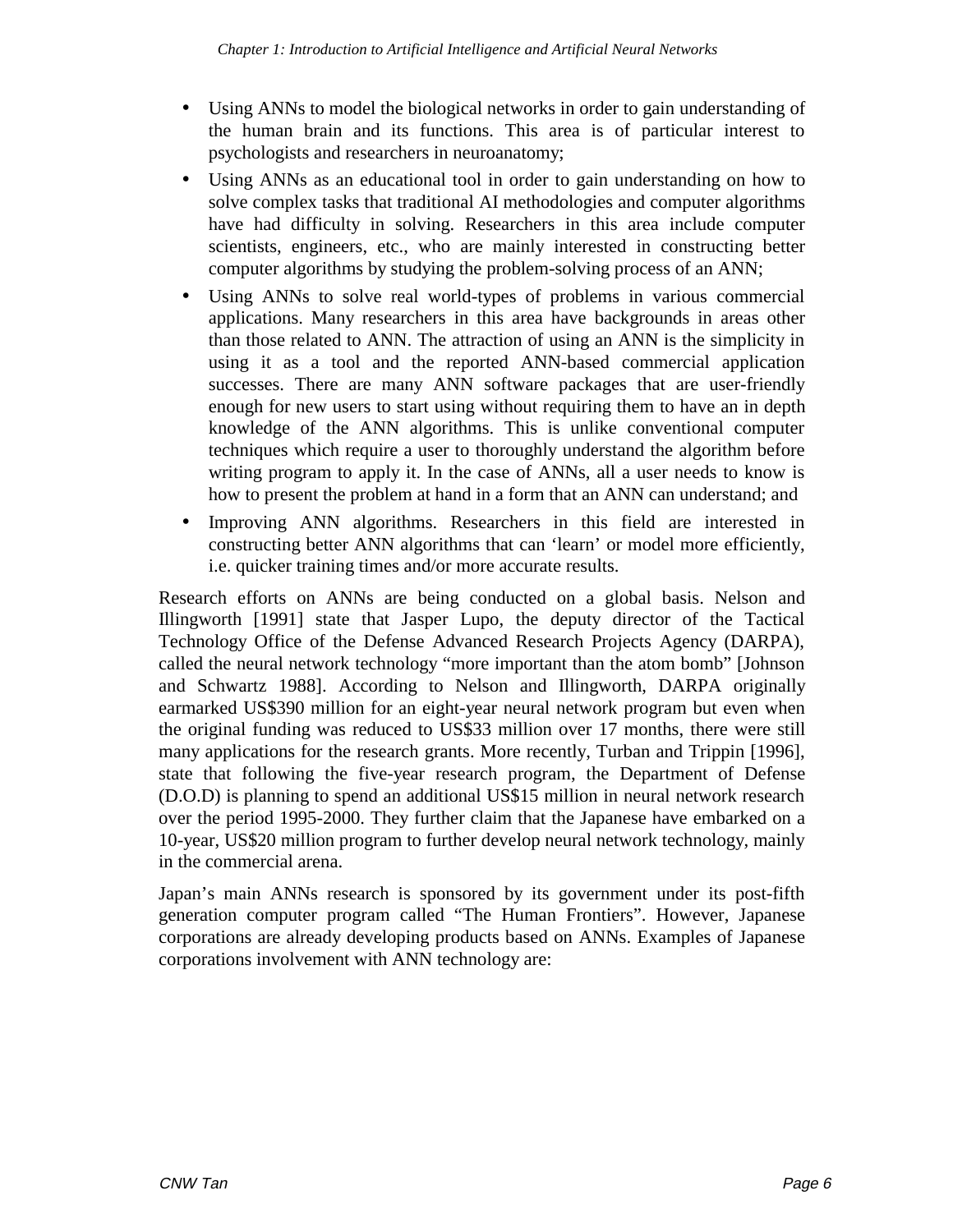- Sharp Corporation's optical character reading of printed Japanese program [Shandle 1993],
- Nippon Steel's casting breakthrough prediction program [Shandle 1993],
- Hitachi's ANN hardware system design [Shandle 1993],
- Ricoh's experimental neurocomputer that runs without software and acquires all computing capabilities through learning [Dambrot 1992],
- Fujitsu's ANNs-based mobile robot controller, and
- NEC Corporation's neurocomputer [Nelson and Illingworth 1991], etc.

Europe's ANNs research effort is called ESPIRIT II and is a five year project involving eight countries and several hundred worker-years of effort [Mehta 1988]. This has been supplemented by a new program announced by ESPIRIT in early 1989, known as the Application of Neural Networks for the Industry (ANNIE) [Newquist III, 1989]. Nelson and Illingworth [1991] states the following about ANNs research effort in individual European countries:

- Germany has a US\$250 million 5 year program [Johnson 1989b];
- France, probably has the most active development with six neural-based microchip projects in Paris alone [Johnson 1988];
- Netherlands research has moved from independent research to government sponsored and coordinated research; and
- United Kingdom has a US\$470 million project.

The UK Advisory Council for Science and Technology forecasted the market for neural network products in 1997 at US\$1 billion which resulted in the UK Department of Trade and Industry (DTI) announcement of a Technology Transfer program that will invest 5.7 million pounds over the next three years to raise awareness of the benefits of neural networks to 6,000 UK companies [Milton 1993].

## **1.5 Applications of ANNs**

Widrow, Rumelhart and Lehr [1993] argue that most ANN applications fall into the following three categories:

- Pattern classification,
- Prediction and financial analysis, and
- Control and Optimization.

In practice, their categorization is ambiguous since many financial and predictive applications involve pattern classification. A preferred classification that separates applications by method is the following:

- **Classification**
- Time Series and
- Optimization.

*Classification problems* involve either binary decisions or multiple-class identification in which observations are separated into categories according to specified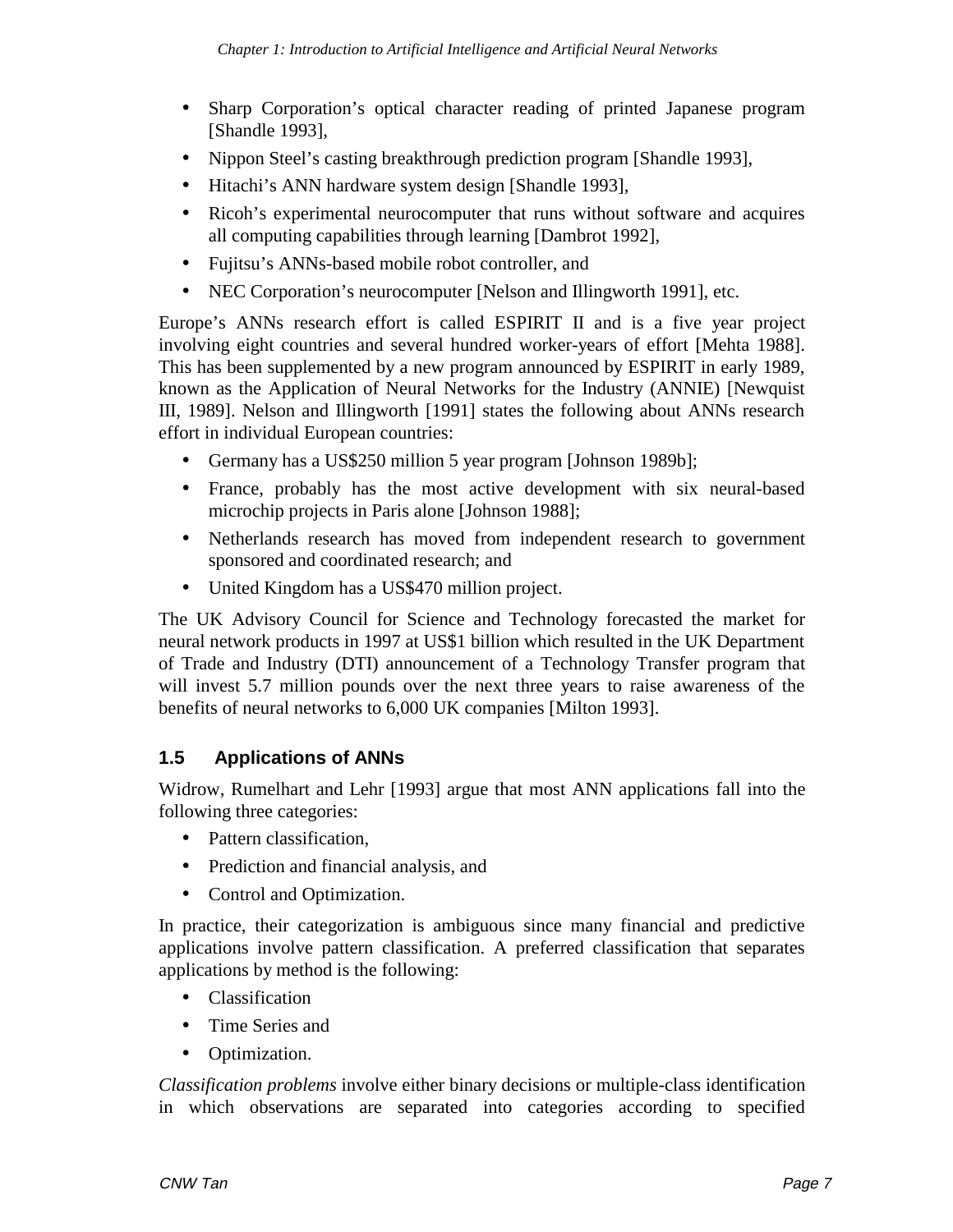characteristics. They typically use cross sectional data. Solving these problems entails 'learning' patterns in a data set and constructing a model that can recognize these patterns. Commercial artificial neural network applications of this nature include:

- Credit card fraud detection reportedly being used by Eurocard Nederland, Mellon Bank, First USA Bank, etc. [Bylinsky 1993];
- Optical character recognition (OCR) utilized by fax software such as Calera Recognition System's FaxGrabber and Caere Corporation's Anyfax OCR engine that is licensed to other products such as the popular WinFax Pro and FaxMaster [Widrow et al.1993];
- Cursive handwriting recognition being used by Lexicus<sup>2</sup> Corporation's Longhand program that runs on existing notepads such as NEC Versapad, Toshiba Dynapad etc. [Bylinsky 1993], and ;
- Cervical (Papanicolaou or 'Pap') smear screening system called Papnet<sup>3</sup> was developed by Neuromedical Systems Inc. and is currently being used by the US Food and Drug Administration to help cytotechnologists spot cancerous cells [Schwartz 1995, Dybowski et al.1995, Mango 1994, Boon and Kok 1995, Boon and Kok 1993, Rosenthal et al.1993];
- Petroleum exploration being used by Texaco and Arco to determine locations of underground oil and gas deposits [Widrow et al.1993]; and
- Detection of bombs in suitcases using a neural network approach called Thermal Neutron Analysis (TNA), or more commonly, SNOOPE, developed by Science Applications International Corporation (SAIC) [Nelson and Illingworth 1991, Johnson 1989, Doherty 1989 and Schwartz 1989].

In *time-series problems*, the ANN is required to build a forecasting model from the historical data set to predict future data points. Consequently, they require relatively sophisticated ANN techniques since the sequence of the input data in this type of problem is important in determining the relationship of one pattern of data to the next. This is known as the temporal effect, and more advance techniques such as finite impulse response (FIR) types of ANN and recurrent ANNs are being developed and explored to deal specifically with this type of problem.

Real world examples of time series problems using ANNs include:

 $2$  Motorola bought Lexicus in 1993 for an estimated US\$7 million and the focus of Lexicus is now on developing Chinese writing recognition [Hitheesing 1996].

<sup>&</sup>lt;sup>3</sup> The company has since listed in the US stock exchange (NASDAQ:PPNT) under the trading name of PAPNET of Ohio. The PAPNET diagnosis program has recently been made available in Australia.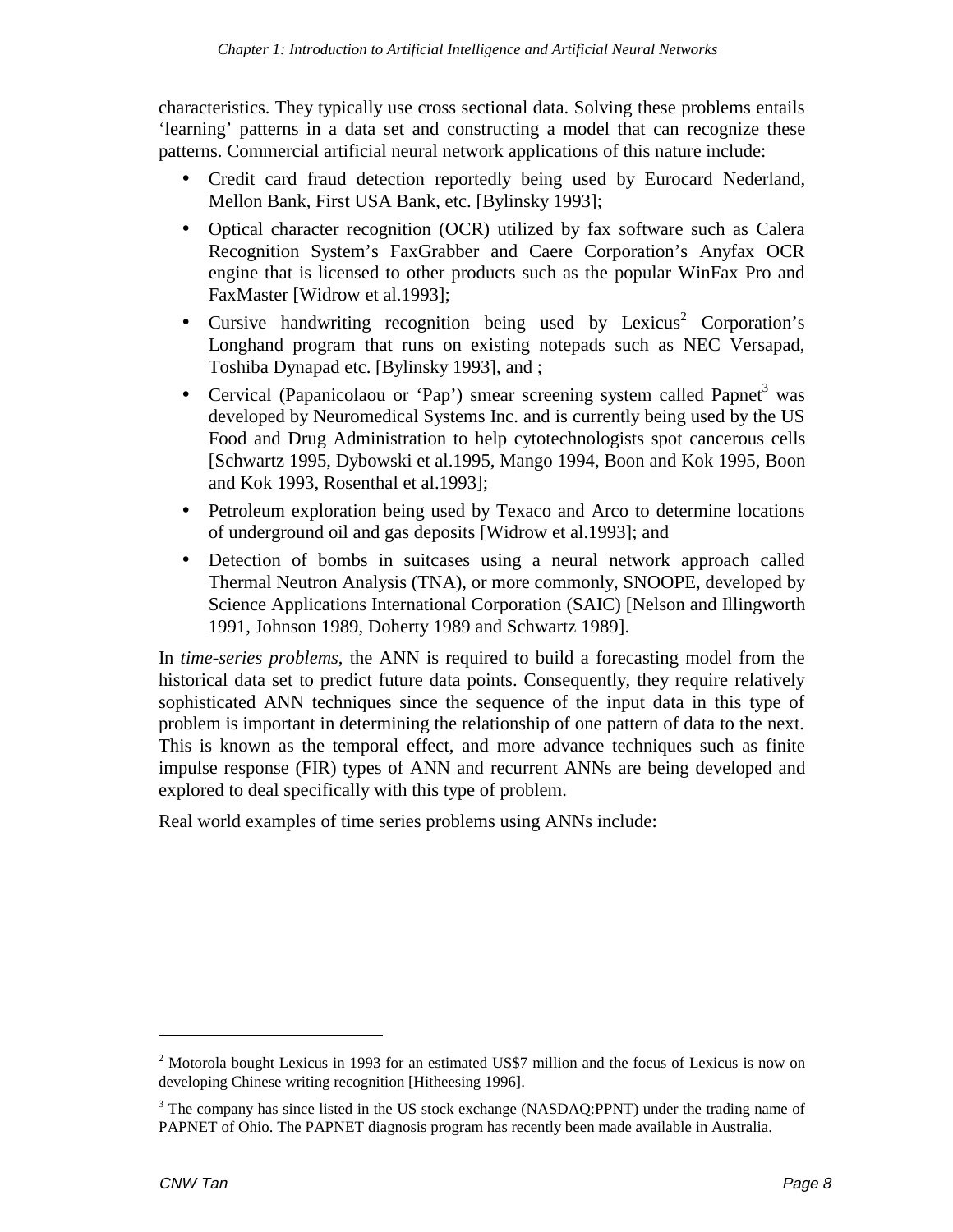- Foreign exchange trading systems: Citibank London [Penrose 1993, Economist] 1992, Colin 1991, Colin 1992], HongKong Bank of Australia [Blue 1993];
- Portfolio selection and management: LBS Capital Management<sup>4</sup> (US\$300m) [Bylinsky 1993] (US\$600m) [Elgin 1994], Deere & Co. pension fund (US\$100m) [Bylinsky 1993] (US\$150m) [Elgin 1994], and Fidelity Disciplined Equity Fund [McGugan 1994];
- Forecasting weather patterns [Takita 1995];
- Speech recognition network being marketed by Asahi Chemical [Nelson and Illingworth 1991];
- Predicting/confirming myocardial infarction, a heart attack, from the output waves of an electrocardiogram (ECG) [Baxt 1995, Edenbrandt et al.1993, Hu et al.1993, Bortolan and Willems 1993, Devine et al., Baxt and Skora 1996]. Baxt and Skora reported in their study that the physicians had a diagnostic sensitivity and specificity for myocardial infarction of 73.3 and 81.1% respectively, while the artificial neural network had a diagnostic sensitivity and specificity of 96.0% and 96.0% respectively; and
- Identifying dementia from analysis of electrode-electroencephalogram (EEG) patterns [Baxt 1995, Kloppel 1994, Anderer et al.1994, Jando et al.1993, Bankman et al.1992]. Anderer et al. reported that the artificial neural network did better than both Z statistic and discriminant analysis [Baxt 1995].

*Optimization problems* involve finding solution for a set of very difficult problems known as Non-Polynomial (NP)-complete problems, Examples of problems of this type include the traveling salesman problem, job-scheduling in manufacturing and efficient routing problems involving vehicles or telecommunication. The ANNs used to solve such problems are conceptually different from the previous two categories (classification and time-series), in that they require unsupervised networks, whereby the ANN is not provided with any prior solutions and thus has to 'learn' by itself without the benefit of known patterns. Statistical methods that are equivalent to these type of ANNs fall into the clustering algorithms<sup>5</sup> category.

<sup>4</sup> LBS Capital Management Inc., is a Clearwater, Florida, firm that uses Artificial Neural Networks and Artificial Intelligence to invest US\$600 million, half of which are pension assets. It has reported no loss year in stocks and bonds since the strategy was launched in 1986 and its mid-capped returns have ranged from 14.53% in 1993 to 95.60% in 1991, compared to the S & P 400 (sic?), which returned 13.95% and 50.10% respectively. [Elgin 1994].

<sup>&</sup>lt;sup>5</sup> Cluster analysis basic objective is to discover the natural groupings of items (or variables) and clustering algorithms are used to search for good but not necessarily the best, groupings. They are widely used in understanding the complex nature of multivariate relationships (Johnson and Wichern 1988).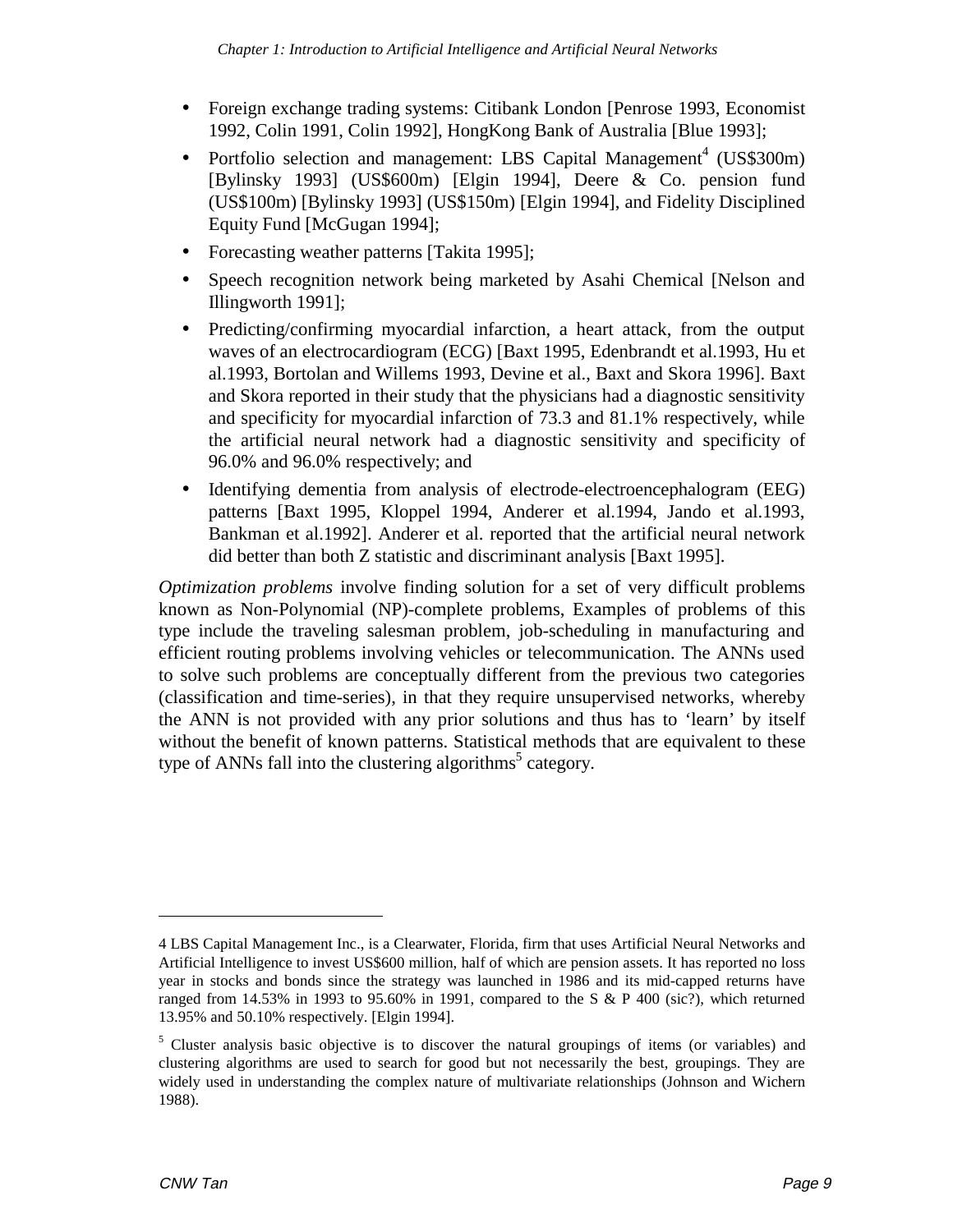#### **1.6 References**

- 1. "Tilting at Chaos", *The Economist*, p. 70, August 15, 1992.
- 2. Anderer P, et al., "Discrimination between demented patients and normals based on topographic EEG slow wave activity: comparison between z statistics, discriminant analysis and artificial neural network classifiers", *Electroencephalogr Clin Neuropsychol*, No. 91 (2), pp. 108-17, 1994.
- 3. Bankman IN, et al., "Feature-based detection of the K-complex wave in the human electroencephalogram using neural networks", *IEEE Trans Biomed Eng,*; No. 39, pp.1305-10*,* 1992.
- 4. Baxt, W.G. and Skora, J., "Prospective validation of artificial neural network trained to identify acute myocardial infarction", *The Lancet*, v347 n8993, p12(4), Jan 6, 1996.
- 5. Baxt, W.G., "Application of Artificial Neural Networks to Clinical Medicine", *The Lancet*, v346 n8983, p1135(4), Oct. 28, 1995.
- 6. Blue, T., "Computers Trade Places in Tomorrow's World", *The Australian*, August 21, 1993.
- 7. Boon ME, Kok LP, Beck S., "Histological validation of neural-network assisted cervical screening: comparison with the conventional approach", *Cell Vision,* vol. 2, pp. 23-27, 1995.
- 8. Boon ME, Kok LP., "Neural network processing can provide means to catch errors that slip through human screening of smears", *Diag Cytopathol*, No. 9, pp. 411-416. 1993.
- 9. Bortolan G, Willems JL., "Diagnostic ECG classification based on neural networks" *Journal of Electrocardiology*, No. 26, pp. 75-79*,* 1993.
- 10. Bylinsky, G., "Computers That Learn by Doing", *Fortune*, pp. 96-102, September 6, 1993.
- 11. Colin, A, "Exchange Rate Forecasting at Citibank London*", Proceedings, Neural Computing 1991*, London, 1991.
- 12. Colin, A. M., "Neural Networks and Genetic Algorithms for Exchange Rate Forecasting", Proceedings of International Joint Conference on Neural Networks, Beijing, China, November 1-5, 1992, 1992.
- 13. Devine B, Macfarlane PW, "Detection of electrocardiographic `left ventricular strain' using neural nets", *Med Biol Eng Comput*; No. 31, pp. 343-48, 1993.
- 14. Doherty, R., "FAA Adds 40 Sniffers", *Electronic Engineering Times*, issue 554, September 4, 1989.
- 15. Dybowski, R. and Gant, V., "Artificial neural networks in pathology and medical laboratories", *The Lancet*, v346 n8984, p1203(5), Nov. 4, 1995.
- 16. Edenbrandt L, Devine B, Macfarlane PW., "Neural networks for classification of ECG ST-T segments", *Journal of Electrocardiology*; No. 25, pp. 167-73, 1992.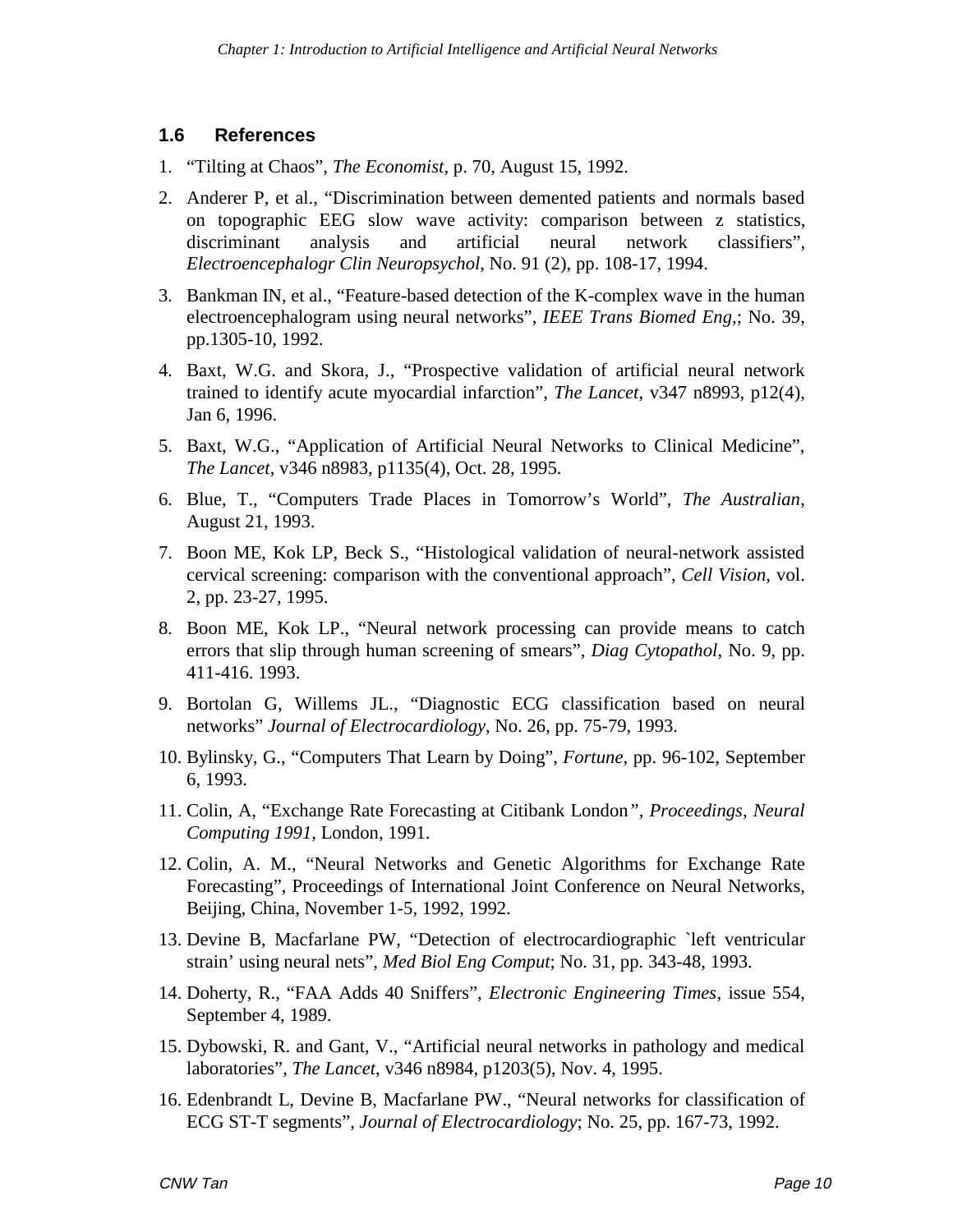- 17. Edenbrandt L, Heden B, Pahlm O, "Neural networks for analysis of ECG complexes" *Journal of Electrocardiology*, No. 26, p.74, 1993.
- 18. Elgin, P. E., "Pioneers Try 'Neural Networks' to Pick Stocks" (Trends: Investments & Benefits), *Computer Cashflow Magazine*, v15 n8, p5(2), July 1994.
- 19. Gallant, S. I., *Neural Network Learning and Expert Systems*, MIT Press, Cambridge, USA, pp. 4-6, 1993.
- 20. Hitheesing, N., "The Mother of Development", *Forbes*, v157 n2, p88(2), Jan 22, 1996.
- 21. Hortnik, K., Stinchcombe, M., White, H., "Multilayer Feedforward Networks are Universal Approximators", *Neural Networks*, Vol. 2, pp. 359-366, 1989.
- 22. Hsieh, C., "Some Potential Applications of Artificial Neural Systems in Financial Management", *Journal of Systems Management*, v.44 n4, p12(4), April 1993.
- 23. Hu YH, et al., "Applications of artificial neural networks for ECG signal detection and classification". *Journal of Electrocardiology*, No. 26, pp.66-73, 1993.
- 24. Huffman. J., "Natural computing is in your future", *Appliance Manufacturer*, v42 n2, p10(1), Feb. 1994.
- 25. Jando G, et al., "Pattern recognition of the electroencephalogram by artificial neural networks", *Electoencephalogr Clin Neurophysiol,* No. 86, pp. 100-09, 1993.
- Johnson, R. A., and Wichern, D. D., "Clustering", *Applied Multivariate Statistical Analysis Second Edition*, Prentice-Hall International, pp. 543-589, 1988.
- 27. Johnson, R. C. and T. J. Schwartz, "DARPA Backs Neural Nets", *Electronic Engineering Times*, issue 498, p1, 96, August 8, 1988.
- 28. Johnson, R. C., "DARPA Neural Awards Stress Practical Use", *Electronic Engineering Times*, issue 558, p. 22, October 2, 1989b.
- 29. Johnson, R. C., "French Research: Vive le Neuron" and "nEuro '88 Abuzz with nEuropean Activity", *Electronic Engineering Times*, issue 492, p. 57, June 27, 1988.
- 30. Johnson, R. C., "Neural Nose to Sniff Out Explosives at JFK Airport", *Electronic Engineering Times*, issue 536, May 1, 1989a.
- 31. Kloppel B., "Application of neural networks for EEG analysis. Consideration and first results", *Neuropsychobiology*, No. 29, pp. 39-46, 1994.
- 32. Lawrence, J*., Introduction to Neural Networks: Design, Theory, and Applications 6th edition*, edited by Luedeking, S., ISBN 1-883157-00-5, California Scientific Software, California, USA, July 1994.
- 33. Mango LJ., "Computer-assisted cervical cancer screening using neural networks", *Cancer Letter*, vol. 77, pp. 155-62, 1994.
- 34. McGugan, I., "The Machines from MENSA", *Canadian Business*, v.67 n3., p. 61(3), March 1994.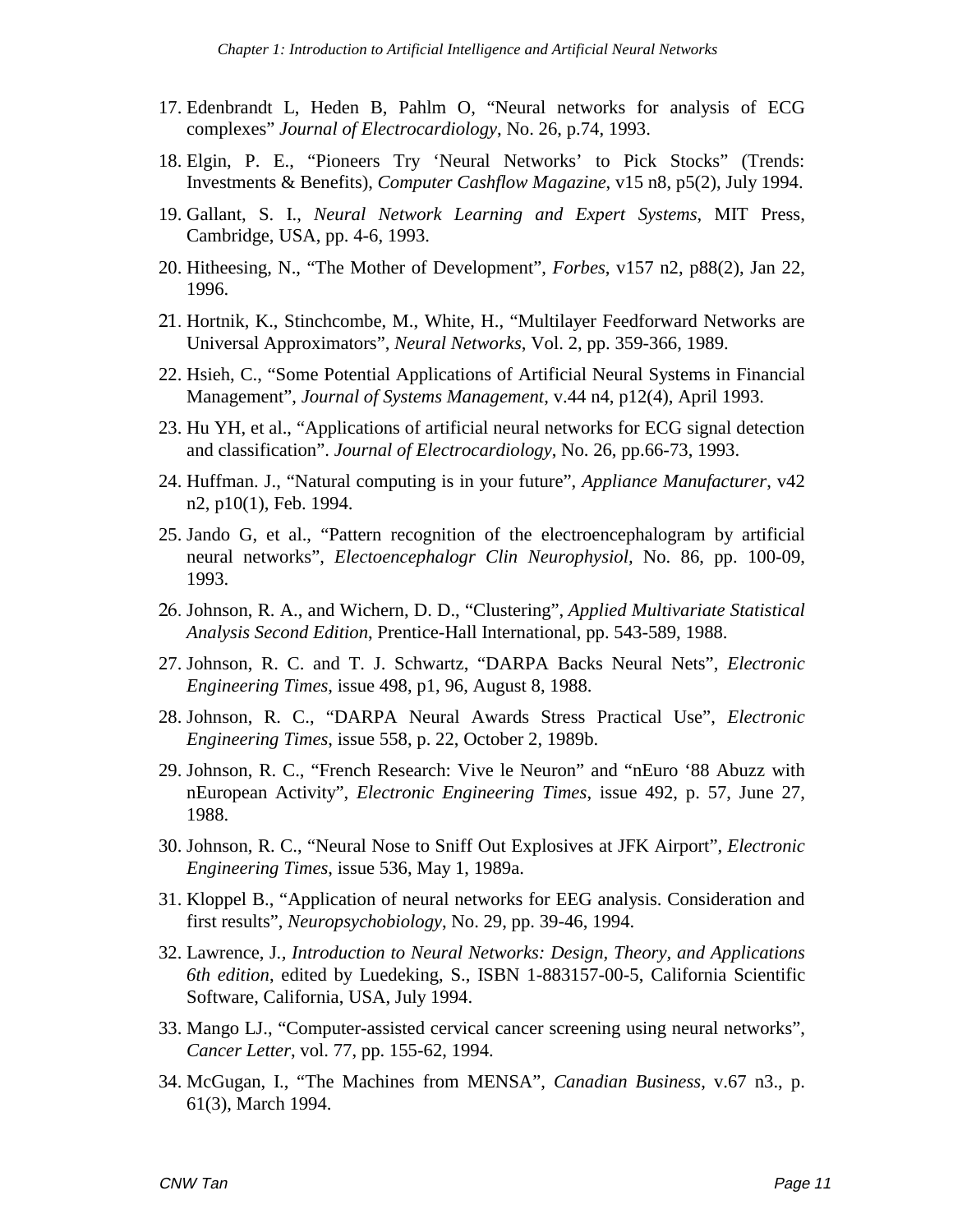- 35. Medsker, L., Turban, E. and R. Trippi, "Neural Network Fundamentals for Financial Analysts", *Neural Networks in Finance and Investing edited by Trippi and Turban*, Irwin, USA, Chapter. 1, pp. 329-365, ISBN 1-55738-919-6, 1996.
- 36. Mehta, A., "Nations Unite for Electronic Brain", *Computer Weekly*, issue 1148, January 11, 1988.
- 37. Milton, R., "Neural Niches", *Computing*, p. 30(2), Sept. 23, 1993.
- 38. Nelson, M. M. & Illingworth, W. T., *A Practical Guide to Neural Nets*, Addison-Wesley Publishing Company, Inc., USA, 1991.
- 39. Newquist III, H. P., "Parlez-Vous Intelligence Artificielle?", *AI Expert*, vol. 4, no. 9, p. 60, September 1989.
- 40. Pal, S. K. and Srimani, P. K., "Neurocomputing: Motivation, Models, and Hybridization", *Computer*, ISSN 0018-9162, Vol. 29 No. 3, IEEE Computer Society, NY, USA, pp. 24-28, March 1996.
- 41. Penrose, P., "Star Dealer who works in the dark", *The London Times*, p. 28, Feb. 26, 1993.
- 42. Rich, E. & Knight, K., *Artificial Intelligence, Second Edition*, McGraw Hill, pp. 4- 6, 1991.
- 43. Rosenthal DL, Mango LJ, Acosta DA and Peters RD., ""Negative" pap smears preceding carcinoma of the cervix: rescreening with the PAPNET system.", *American Journal of Clinical Pathology*, No. 100, pp. 331, 1993.
- 44. Schwartz, T. J., "IJCN '89", *IEEE Expert*, vol. 4 no. 3, pp. 77-78, Fall 1989.
- 45. Schwartz, T., "Applications on Parade", *Electronic Design*, v43 n16, p68(1), August 7, 1995.
- 46. Shandle, J., "Neural Networks are Ready for Prime Time", *Electronic Design*, v.41 n.4, p51(6), Feb. 18, 1993.
- 47. Takita, H., "Pennies from Heaven: selling accurate weather predictions*", Today (Japan),* v63 n7, p14(3), July 1995.
- 48. Trippi and Turban, *Neural Networks in Finance and Investing 2n. Edition*, Irwin, USA, ISBN 1-55738-919-6, 1996.
- 49. Widrow, B., Rumelhart, D. E., Lehr, M. A., *Neural Networks: Applications in Industry, Business and Science*, Journal A, vol. 35, No. 2, pp. 17-27, July 1994.
- 50. Winston, P. , *Artificial Intelligence, Third Edition*, Addison-Wesley, 1992.
- 51. Zahedi, F., *Intelligent Systems for Business: Expert Systems with Neural Networks*, Wadsworth Publishing Company, Belmont, USA, pp. 10-11, 1993.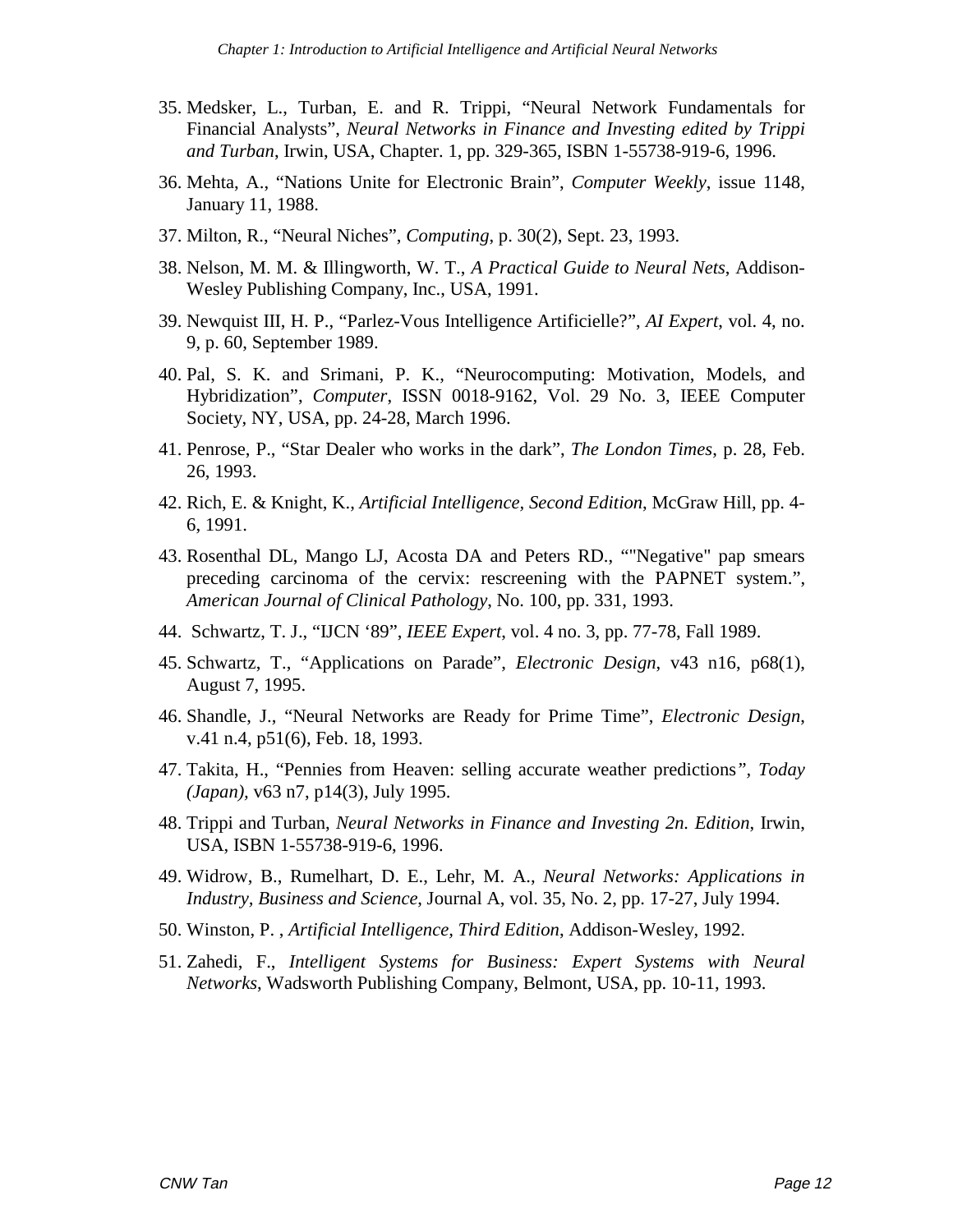# **Chapter 2: An Artificial Neural Networks' Primer**

*"There is no expedient to which a man will not go to avoid the real labor of thinking"*

*Thomas A. Edison (1847-1931), Posted on signs in the Edison laboratories*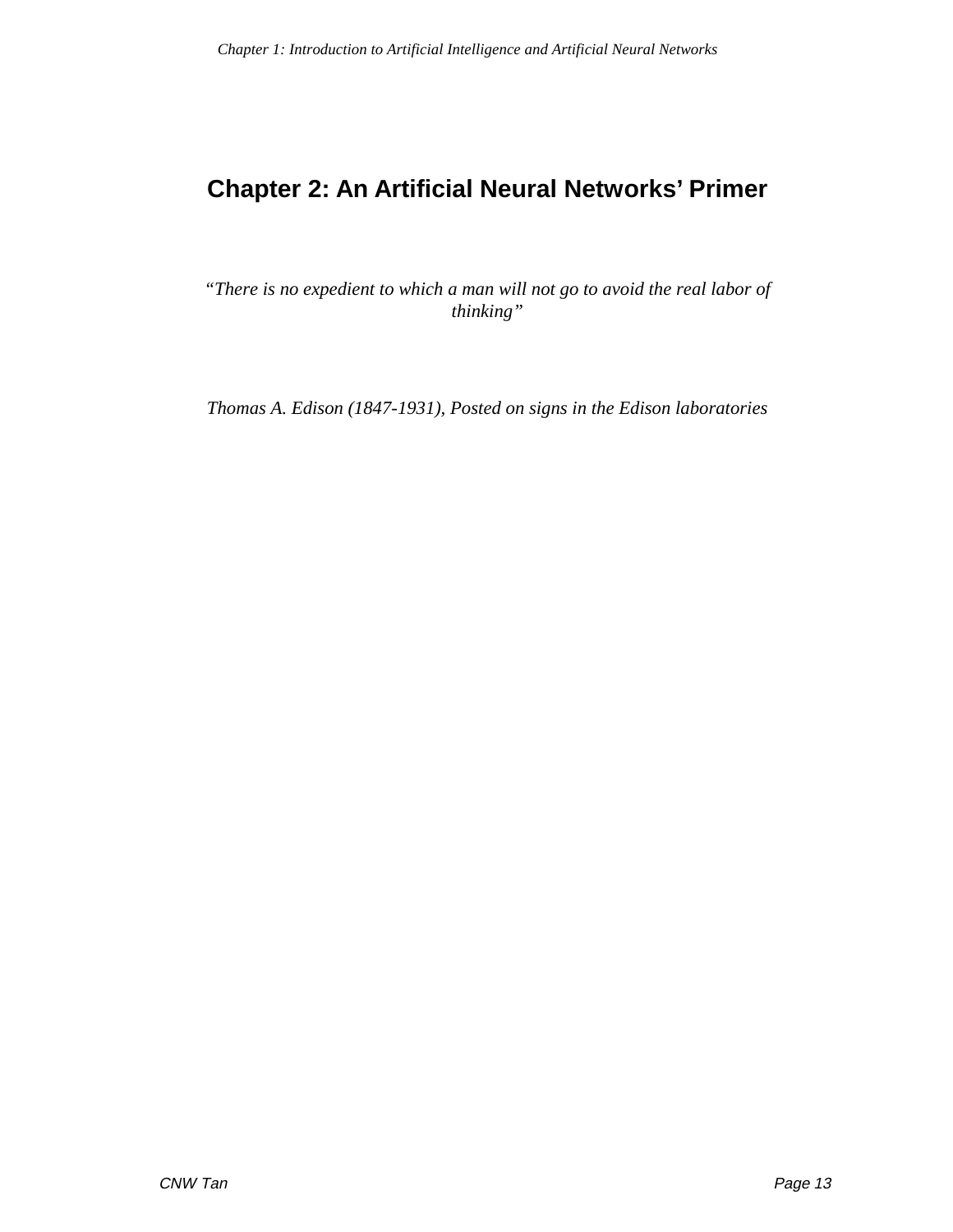## **2. An Artificial Neural Networks' Primer**

## **2.1 Chronicle of Artificial Neural Networks Development**

According to Nelson and Illingworth [1991], the earliest attempt to understand the human brain goes back centuries. They cite information given by Fischler and Firschein [1987] who refer to the work of Hippocrates, and the less familiar Edward Smith Papyrus; a treatise written around 3000 BC that described the location of certain sensory and motor control areas in the brain. For the most part of history, since the days of ancient Greek philosophers such as Plato and Aristotle, the study of the brain has been limited to the philosophical question of whether the mind and the body are one. As Rich and Knight state in the beginning of their book, *Artificial Intelligence*, "Philosophy has always been the study of those branches of knowledge that were so poorly understood that they had not yet become separate disciplines in their own right". This was certainly true with modern brain theory and the eventual development of Artificial Neural Networks (ANNs). Technology to enable the study of the workings of the brain was not available until the late nineteenth century. Since then, ANNs have had a very rocky climb to fame. There are four distinct periods of their development to their current status. Eberhart and Dobbins [1990] classified them in the following order:

- 1890-1969 The Age of Camelot
- 1969-1982 The Dark Age (Depression Age)
- 1982-1986 The Renaissance
- 1986-Current The Age of Neoconnectionism

The first period began in the late nineteenth century with the advent of modern science and the pursuit for better understanding of the workings of the brain. As technology improved, psychologists and biologist were able to start hypothesizing on *how* rather than *why* the human brain functions. Most ANNs literature places the beginning of the ANNs and modern brain theory era with the publication of a text by William James<sup>6</sup> entitled "Psychology (Briefer Course)" [James 1890]. The text contained many insights into brain activities and was the precursor of many of the current theories.

It was some fifty years later before the next major breakthrough came in 1943, when McCulloch and Pitts presented their first model of a biological neuron [McCulloch and Pitts 1943]. They developed theorems related to models of neuronal systems based on the knowledge of the biological structure at the time. Their models could solve any finite logical expressions, and, since James, they were the first authors who proposed a massively parallel neural model. However, their models could not "learn" as they used only fixed weights. Donald Hebb [1949], an eminent psychologist, added to this knowledge with his hypothesis of how the neurons communicated and stored knowledge in the brain structure. This hypothesis became known as *Hebbian Learning Rule* and enabled the eventual development of learning rules for the McCulloch-Pitts neural models.

This period peaked in 1958 when Frank Rosenblatt published his landmark paper [Rosenblatt 1958] that defined a neural network structure called the *perceptron*. Rosenblatt was inspired by the way the eye functioned and built his *perceptron* model based on it. He

<sup>&</sup>lt;sup>6</sup> According to Eberhart and Dobbins [1990], James was considered by many to be the greatest American.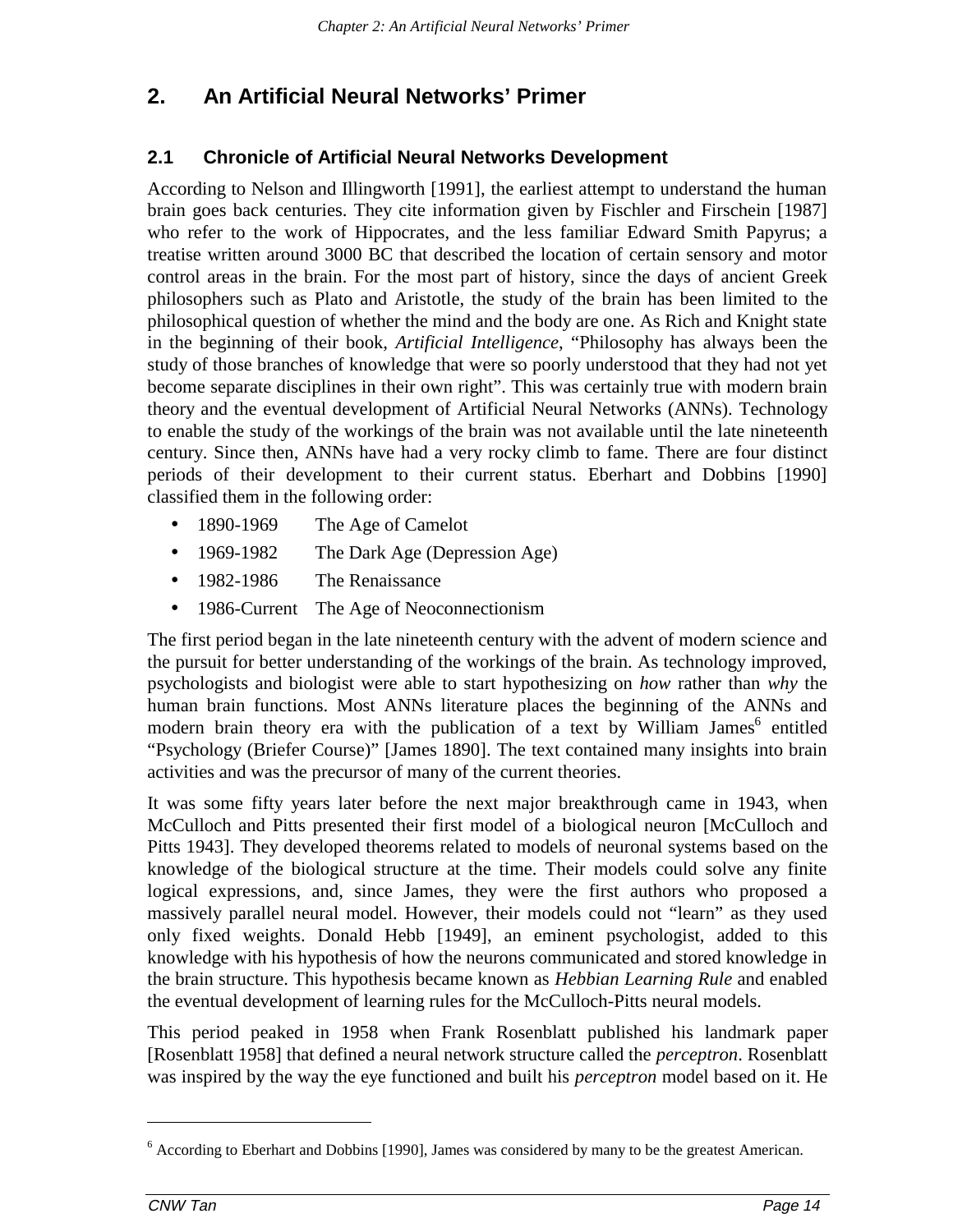incorporated learning based on the Hebbian Learning Rule into the McCulloch-Pitts neural model. The tasks that he used the perceptron to solve were identifying simple pattern recognition problems such as differentiating sets of geometric patterns and alphabets. The Artificial Intelligence community was excited with the initial success of the perceptron and expectations were generally very high with the perception<sup>7</sup> of the perceptron being the panacea for all the known computer problems of that time. Bernard Widrow and Marcian Hoff contributed to this optimism when they published a paper [Widrow and Hoff 1960] on ANNs from the engineering perspective and introduced a single neuron model called ADALINE that became the first ANN to be used in a commercial application. It has been used since then as an adaptive filter for telecommunication to cancel out echoes on phone lines. The ADALINE used a learning algorithm that became known as the delta rule<sup>8</sup>. It involves using an error reduction method known as gradient descent or steepest descent.

However, in 1969, Marvin Minsky and Samuel Papert, two well renown researchers in the Artificial Intelligence field, published a book entitled 'Perceptron' [Minsky and Papert 1969], criticizing the perceptron model, concluding that it (and ANNs as a whole) could not solve any real problems of interest. They proved that the perceptron model, being a simple linear model with no hidden layers, could only solve a class of problems known as *linearly separable* problems. One example of a non-linearly separable problem that they proved the perceptron model was incapable of solving is the now infamous exclusive-or and its generalization, the parity detection problem. Rosenblatt did consider multilayer perceptron models but at that time, a learning algorithm to train such models was not available.

This critique, coupled with the death of Rosenblatt in a boat accident in 1971 [Masters 1993], cast doubt on the minds of research sponsors and researchers alike on the viability of developing practical applications from Artificial Neural Networks. Funds for ANNs research dried up, and many researchers went on to pursue other more conventional Artificial Intelligence technology. In the prologue of the recent reprint of 'Perceptron', Minsky and Papert  $[1988, pp. vii-xv]$ <sup>10</sup> justified their criticism of the perceptron model and pessimism of the ANNs field at that time by claiming that the redirection of research was "no arbitrary diversion but a necessary interlude". They felt that more time was needed to develop adequate ideas about the representation of knowledge before the field could progress further. They further claimed that the result of this diversion of resources brought about many new and powerful ideas in symbolic AI such as relational databases, frames and production systems which in turned, benefited many other research areas in psychology, brain science, and applied expert systems. They hailed the 1970s as a golden age of a new field of research into the representation of knowledge. Ironically, this signaled the end of the second period of ANN development and the beginning of the Dark Ages for ANNs research.

 $7$  Pardon the pun!

<sup>&</sup>lt;sup>8</sup> This algorithm is also known as the Widrow-Hoff or Least Mean Squares method. An extension of this algorithm is used today in the back-propagation algorithm.

 $9$  The exclusive-or (XOR) problem and linear separability issue is discussed in more detail in Chapter 3.

 $10$  Interestingly, the reprint of the 'Perceptron' was dedicated by the authors to the memory of Frank Rosenblatt.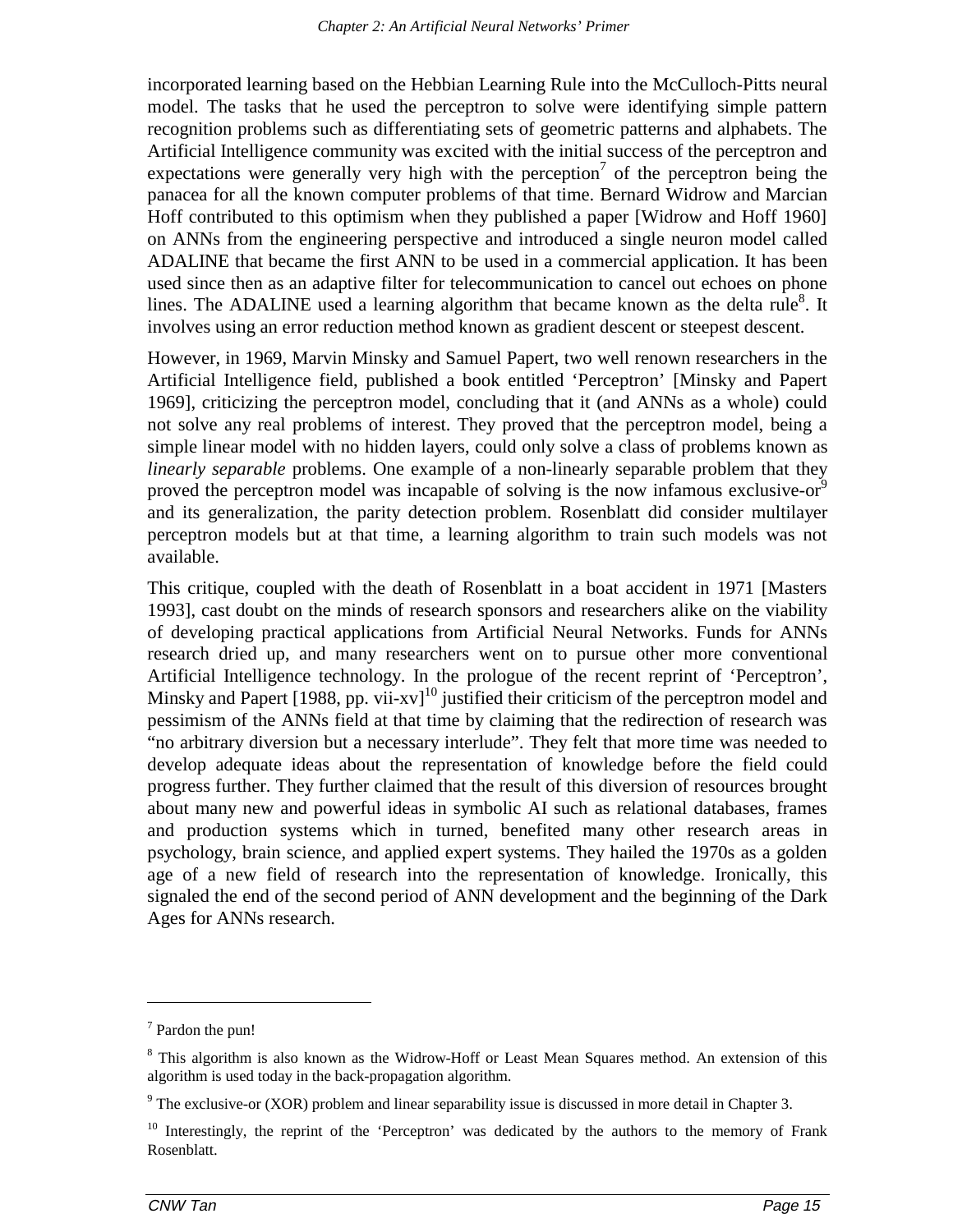However, pockets of researchers such as David Rumelhart at UC San Diego (now at Stanford University), Stephen Grossberg at Boston University, Teuvo Kohonen in Finland and Kunihiko Fukushima in Japan, persisted with their research into Artificial Neural Networks. Their work came into fruition in the early 1980s, an era that many deemed as the Renaissance period of ANNs. John Hopfield of the California Institute of Technology, a prominent scientist, presented a paper [Hopfield 1984] at the Academy of Science on applying ANNs to the infamous 'traveling salesman problem'. It was his ability to describe his work from the point of a scientist coupled with his credibility, that heralded the gradual re-acceptance of ANNs. Interest grew from researchers from a multitude of fields, ranging from biologists to bankers, and engineers to psychologists. This era culminated with the publication of the first of the three volume, now famous reference text on ANNs, 'Parallel Data Processing' by Rumelhart et al. [1986b]. The authors had proposed the 'backpropagation' learning algorithm in an earlier publication [1986a] that was popularized by the text. The back-propagation algorithm overcame some of the pitfalls of the perceptron model that were pointed out by Minsky and Papert by allowing multi-layer perceptron models to learn. According to Ripley [1993], the back-propagation algorithm was originally discovered by Bryson and Ho [1969] and Werbos [1974] but did not gain prominence until it was rediscovered and popularized by Rumelhart et al. According to Eberhart and Dobbins [1990], it is hard to overstate the effect the Parallel Data Processing (PDP) books had on neural network research and development. They attribute the success of the books in one sentence: "The books presented everything practical there was to know about neural networks in 1986 in an understandable, usable and interesting way; in fact, 1986 seemed to mark the point at which a 'critical mass' of neural network information became available".

The current era begins where the PDP books left off and has been called the Age of Neoconnectionism by Cowan and Sharp [1988]. In this era, there has being a growing number of commercial ANN applications as well as continued prolific research interest from a wide field of disciplines in ANNs, as evident by the number of publications and conferences on ANNs. Sejnowski and Rosenburg's [1987] success on their NETtalk ANNbased speech generation program that teaches itself to read out aloud and subsequent work by Martin [1990] on an ANN-based handwriting recognition to recognize zip codes for the US Post Office, spurred on the prominence of ANNs as a potential application tool for handling difficult tasks. The significant improvements in computer technology as well as the rapid reduction in the cost of high powered computers have resulted in making the development of ANNs applications a universally attractive and affordable option

## **2.2 Biological Background**

ANNs were inspired by the biological sciences, particularly the neurological sciences, as discussed in the section on the chronicle of their development. However, ANNs resemblance to their biological counterparts are limited to some borrowed concepts from the biological networks, mainly for their architecture. They are still far from resembling the workings of the simplest biological networks, due to the enormous complexity of the biological networks.

The cells found in the human brain and nervous system are known as *neurons*. Information or signals are transmitted out unidirectionally through connections between neurons known as *axons*. Information is received by a neuron through its *dendrites*. The human brain consist of around 100 billion neurons and over  $10^{14}$  synapses. Neurons communicate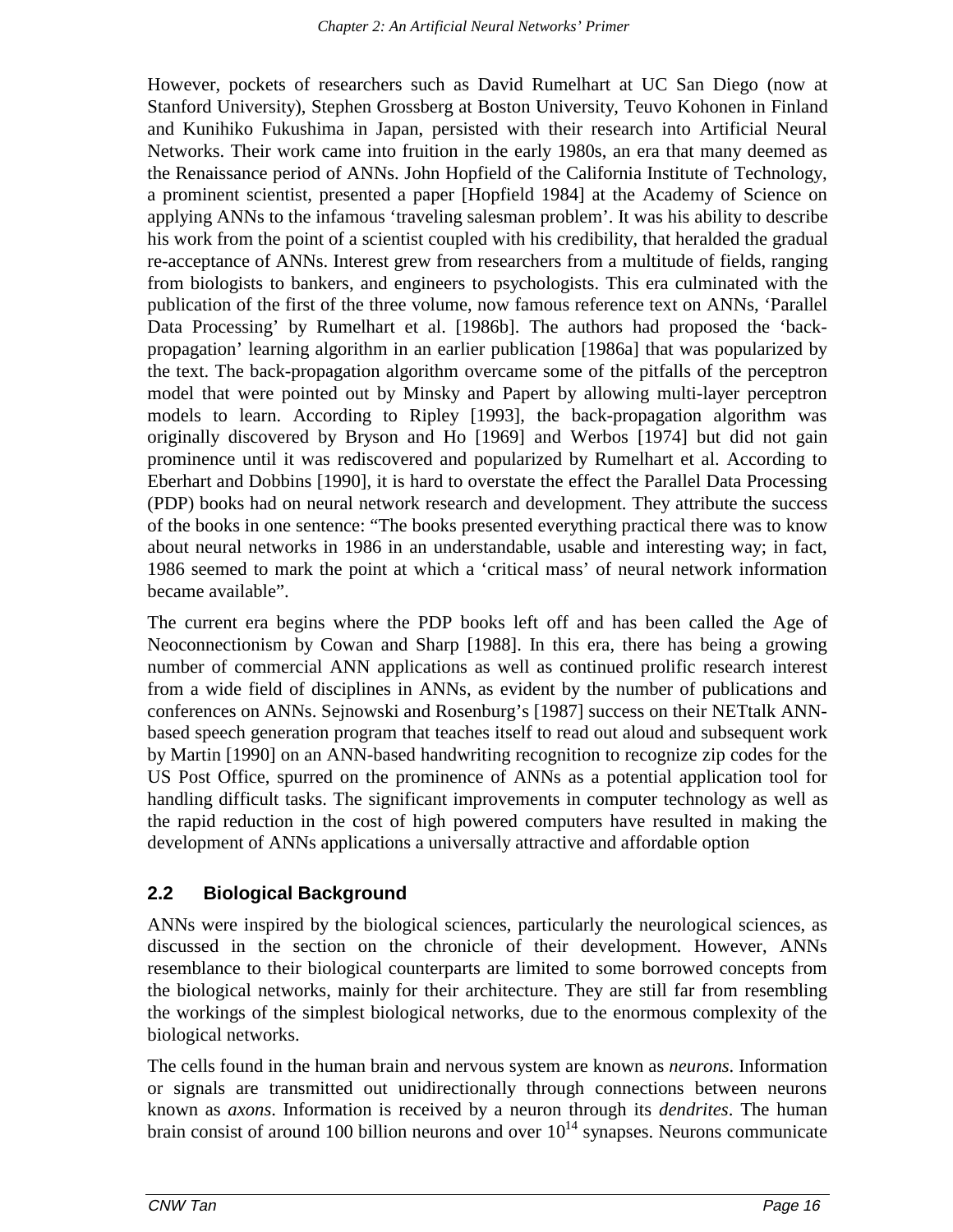with each other through *synapses* which are gaps or junctions between the connections. The transmitting side of the synapses release neurotransmitters which are paired to the neuroreceptors on the receiving side of the synapses. Learning is usually done by adjusting existing synapses, though some learning and memory functions are carried out by creating new synapses. In the human brain, neurons are organized in clusters and only several thousands or hundred of thousands participate in any given task. Figure 2-1 shows a sample neurobiological structure of a neuron and its connections.

The axon of a neuron is the output path of a neuron that branches out through axon collaterals which in turn connect to the dendrites or input paths of neurons through a junction or a gap known as the synapse. It is through these synapses that most learning is carried out by either exciting or inhibiting their associated neuron activity. However, not all neurons are adaptive or plastic. Synapses contain neurotransmitters that are released according to the incoming signals. The synapses excite or inhibit their associated neuron activity depending on the neurotransmitters released. A biological neuron will add up all the activating signals and subtract all the inhibiting signals from all of its synapses. It will only send out a signal to its axon if the difference is higher than its threshold of activation.

The processing in the biological brain is highly parallel and is also very fault tolerant. The fault tolerance characteristic is a result of the neural pathways being very redundant and information being spread throughout synapses in the brain. This wide distribution of information also allows the neural pathways to deal well with noisy data.

A biological neuron is so complex that current super computers cannot even model a single neuron. Researchers have therefore simplified neuron models in designing ANNs.



*Figure 2-1 A typical biological neuron*

## **2.3 Comparison to Conventional Computational Techniques**

ANNs differ from conventional computational techniques in that the system builder of an ANN is not required to write programs, hence, there is no necessity for system builder to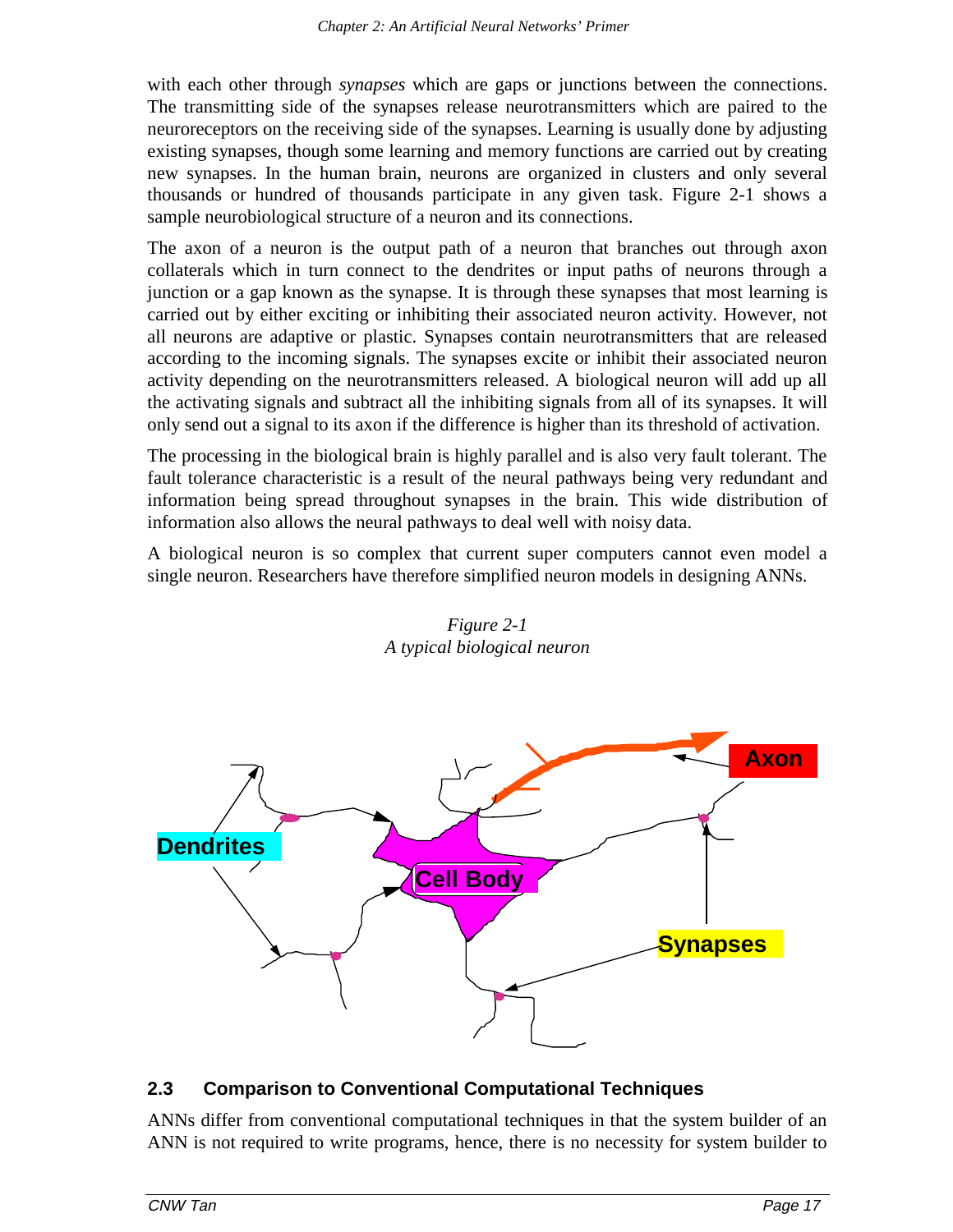know a priori the necessary rules or models that are required to perform the desired task. Instead, a system builder trains an ANN to 'learn' from previous samples of data in much the same way that a teacher would teach a child to recognize shapes, colors, alphabets, etc. The ANN builds an internal representation of the data and by doing so 'creates' an internal model that can be used with new data that it has not seen before.

Existing computers process information in a serial fashion while ANNs process information in parallel. This is why even though a human brain neuron transfers information in the milliseconds  $(10^{-3})$  range while current computer logic gates operate in the nanosecond  $(10^3)$  range, about a million times faster, a human brain can still process a pattern recognition task much faster and more efficiently than the fastest currently available computer. The brain has approximately  $10^{11}$  neurons and each of these neurons acts as a simple processor that processes data concurrently; i.e. in parallel.

Tasks such as walking and cycling seem to be easy to humans once they have learned them and certainly not much thought is needed to perform these tasks once they are learnt. However, writing a conventional computer program to allow a robot to perform these tasks is very complex. This is due to the enormous quantity of data that must be processed in order to cope with the constantly changing surrounding environment. These changes require frequent computation and dynamic real time processing. A human child learns these tasks by trial and error. For example, in learning to walk, a child gets up, staggers and falls, and keeps repeating the actions over and over until he/she has learned to walk. The child effectively 'models' the walking task in the human brain through constant adjustments of the synaptic strengths or weights until a stable model is achieved.

Humans (and neural networks) are very good at pattern recognition tasks. This explains why one can usually guess a tune from just hearing a few bars of it or how a letter carrier can read a wide variety of handwritten address without much difficulty. In fact, people tend to always associate their senses with their experiences. For example, in the 'Wheel of Fortune' game show, the contestants and viewers are usually able to guess a phrase correctly from only a few visible letters in a phrase. The eyes tend to look at the whole phrase, leaving the brains to fill in the missing letters in the phrase and associate it with a known phrase. Now, if we were to process this information sequentially like a serial computer; i.e., look at one visible character at a time; and try to work out the phrase, it would be very difficult. This suggests that pattern recognition tasks are easier to perform by looking at a whole pattern (which is more akin to neural network's parallel processing) rather than in sequential manner (as in a conventional computer's serial processing).

In contrast, tasks that involve many numerical computations are still done faster by computers because most numerical computations can be reduced to binary representations that allow fast serial processing. Most of today's ANN programs are being simulated by serial computers, which is why speed is still a major issue for ANNs, specifically the training time. There are a growing number of ANN hardware<sup>11</sup> available in the market today including personal computer-based ones like the Intel's Ni1000 and the Electronically Trainable Artificial Neural Network (ETANN), the IBM's ZISC/ISA Accelerator for PC and the Brainmaker Professional CNAPS™ Accelerator System. These ANN hardware process information in parallel, but the costs and the learning curves

<sup>&</sup>lt;sup>11</sup> See Lindsey and Lindblad [1994, 1995] and Lindsey et. al.'s [1996] for a comprehensive listing of commercial ANN hardware.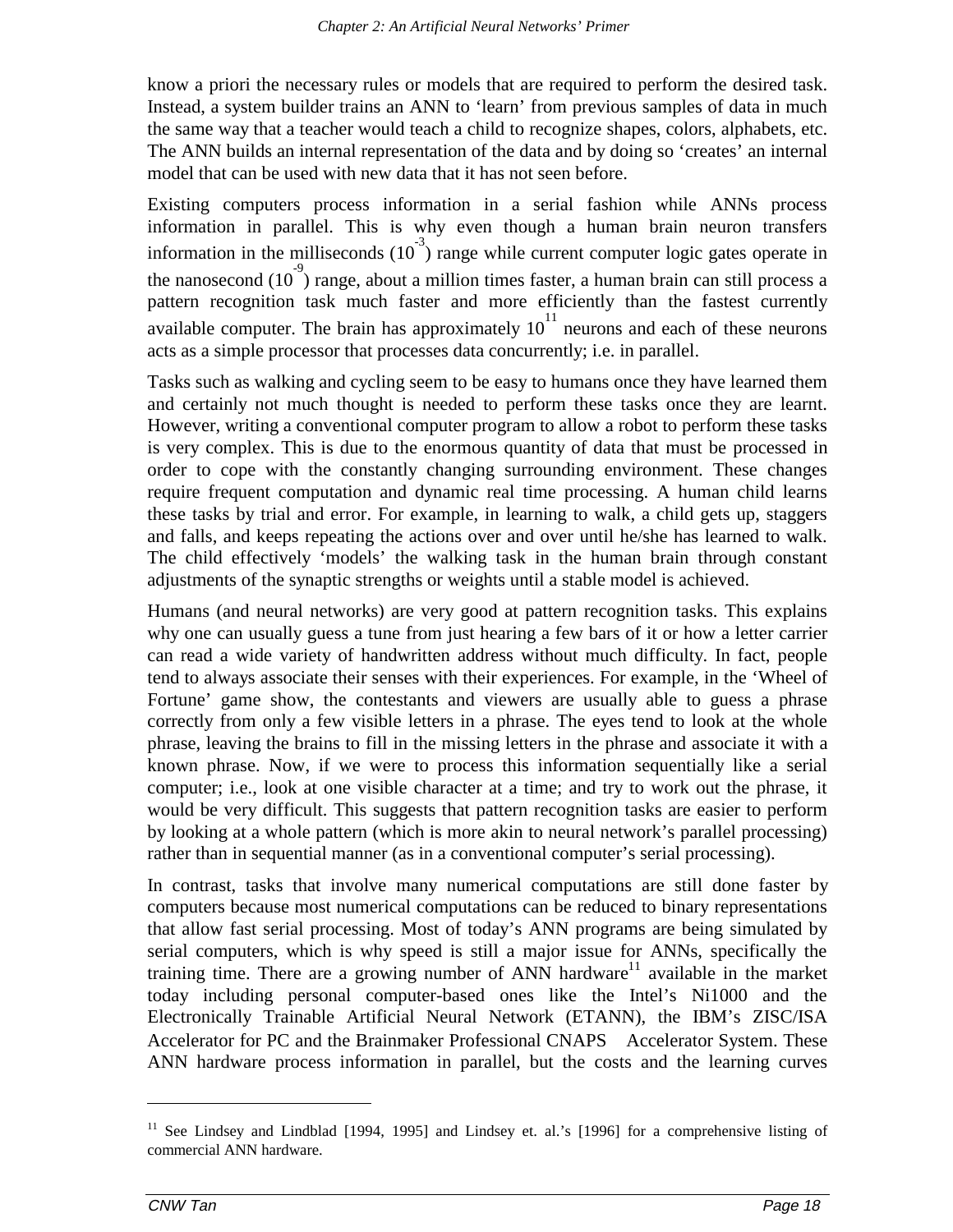required to use them are still quite prohibitive. Most researchers are of the view that in the near future, a special ANN chip will be sitting next to the more familiar CPU chip in personal computers, performing pattern recognition tasks such as voice and optical character recognition.

#### **2.4 ANN Strengths and Weaknesses**

ANNs are easy to construct and deal very well with large amounts of noisy data. They are especially suited to solving nonlinear problems. They work well for problems where domain experts may be unavailable or where there are no known rules. ANNs are also adaptive in nature. This makes them particularly useful in fields such as finance where the environment is potentially volatile and dynamic.

They are also very tolerant of noisy and incomplete data sets. Their robustness in storing and processing data, earned them some applications in space exploration by NASA, where fault tolerant types of equipment are required. This flexibility derives from the fact that information is duplicated many times over in the many complex and intricate network connections in ANNs, just like in the human brain. This feature of ANNs is, in contrast to the serial computer<sup>12</sup> where if one piece of information is lost, the entire information set may be corrupted.

The training process of an ANN itself is relatively simple. The pre-processing of the data, however, including the data selection and representation to the ANN and the postprocessing of the outputs (required for interpretation of the output and performance evaluation) require a significant amount of work $13$ . However, constructing a problem with ANNs is still perceived to be easier than modeling with conventional statistical methods. There are many statisticians who argue that ANNs are nothing more than special cases of statistical models, and thus the rigid restrictions that apply to those models must also be applied to ANNs as well. However, there are probably more successful novel applications using ANNs than conventional statistical tools. The prolific number of ANNs applications in a relatively short time could be explained by the universal appeal of the relatively easy methodology in setting up an ANN to solve a problem. The restrictions imposed by many equivalent statistical models is probably less appealing to many researchers without a strong statistical background. ANN software packages are also relatively easier to use than the typical statistical packages. Researchers can successfully use ANNs software packages without requiring full understanding of the learning algorithms. This makes them more accessible to a wider variety of researchers. ANN researchers are more likely to learn from experience rather than be guided by statistical rules in constructing a model and thus they may be implicitly aware of the statistical restrictions of their ANN models.

-

 $12$  Serial computers are also called Von Neumann computers in computer literature.

<sup>&</sup>lt;sup>13</sup> The old adage of garbage in, garbage out holds especially true for ANN modeling. A well-known case in which an ANN learned the incorrect model involved the identification of a person's sex from a picture of his/her face. The ANN application was trained to identify a person as either male or female by being shown various pictures of different persons' faces. At first, researchers thought that the ANN had learnt to differentiate the face of a male from a female by identifying the visual features of a person's face. However it was later discovered that the pictures used as input data showed all the male persons' heads nearer to the edge of the top end of the pictures, presumably due to a bias of taller males in the data than females. The ANN model had therefore learned to differentiate the sex of a person by the distance his/her head is from the top edge of a picture rather than by identifying his/her visual facial features.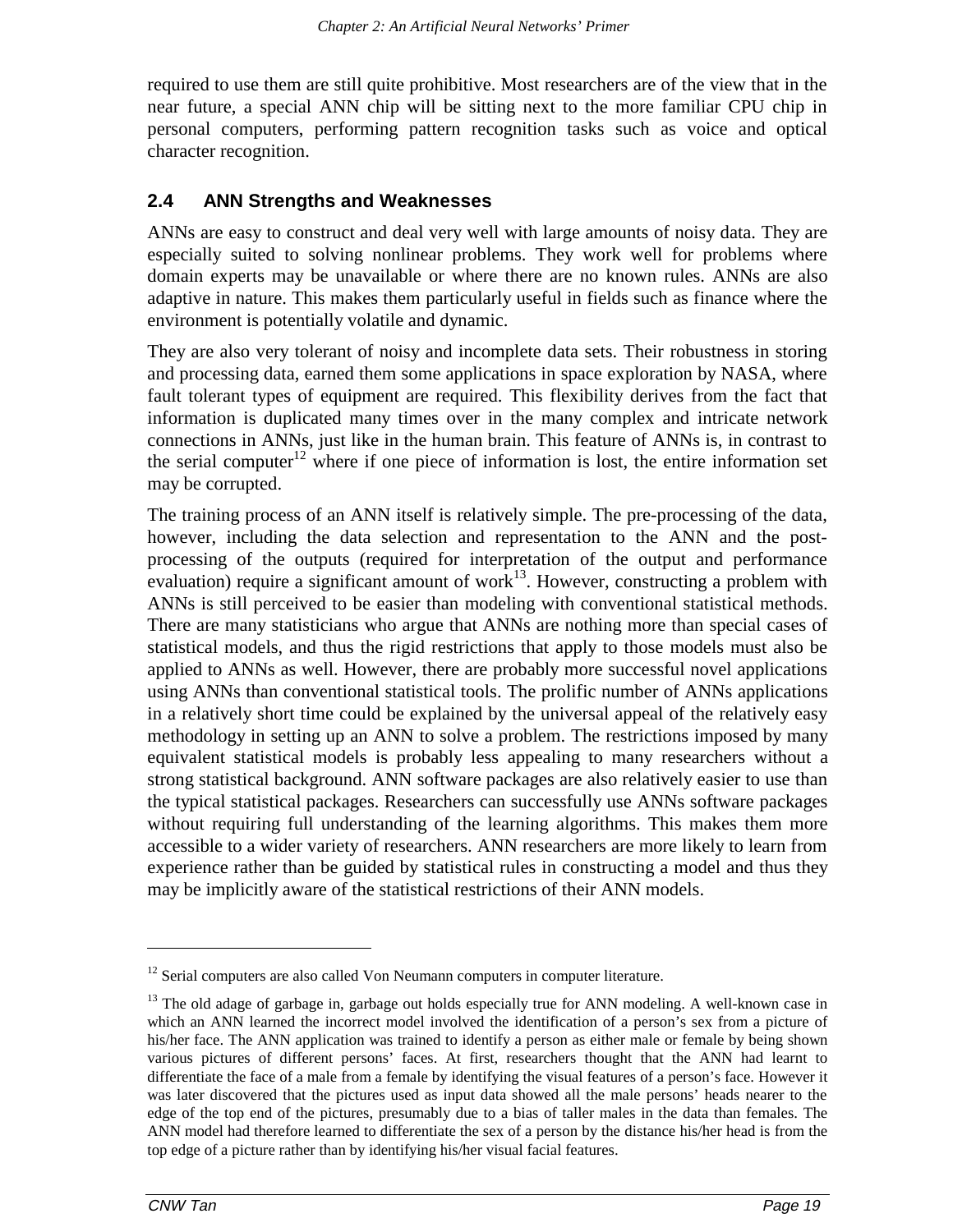The major weakness of ANNs is their lack of explanation for the models that they create. Research is currently being conducted to unravel the complex network structures that are created by ANN. Even though ANNs are easy to construct, finding a good ANN structure, as well as the pre-processing and post processing of the data, is a very time consuming processes. Ripley [1993] states 'the design and learning for feed-forward networks are hard'. He further quoted research by Judd [1990] and Blum and River [1992] that showed this problem to be NP-complete<sup>14</sup>.

#### **2.5 Basic Structure of an ANN**

The basic structure of an ANN consists of artificial *neurons* 15 (similar to biological neurons in the human brain) that are grouped into *layers*<sup>16</sup>. The most common ANN structure consists of an input layer, one or more hidden layers and an output layer. A modified simple model of an artificial neuron is shown in Figure 2-2.



*Figure 2-2 An Artificial Neuron*

In the human brain, neurons communicate by sending signals to each other through complex connections. ANNs are based on the same principle in an attempt to simulate the learning process of the human brain by using complex algorithms. Every connection has a weight attached which may have either a positive or a negative value associated with it. Positive weights activate the neuron while negative weights inhibit it. Figure 1 shows a network structure with *inputs*  $(x_1, x_2, \ldots, x_i)$  being connected to neuron *j* with weights  $(w_{1i},$  $w_{2i}...w_{ii}$ ) on each connection. The neuron sums all the signals it receives, with each signal being multiplied by its associated weights on the connection.

<sup>&</sup>lt;sup>14</sup> NP (Non-Polynomial)-complete problems as mentioned in Chapter 1, are a set of very difficult problems.

<sup>&</sup>lt;sup>15</sup> There is no standardization of terminology in the artificial neural network field. However, the Institute of Electrical and Electronic Engineers currently have a committee looking into it. Other terminology that has been used to describe the artificial neuron include processing elements, nodes, neurodes, units, etc.

<sup>16</sup> In some ANN literature the layers are also called *slabs*.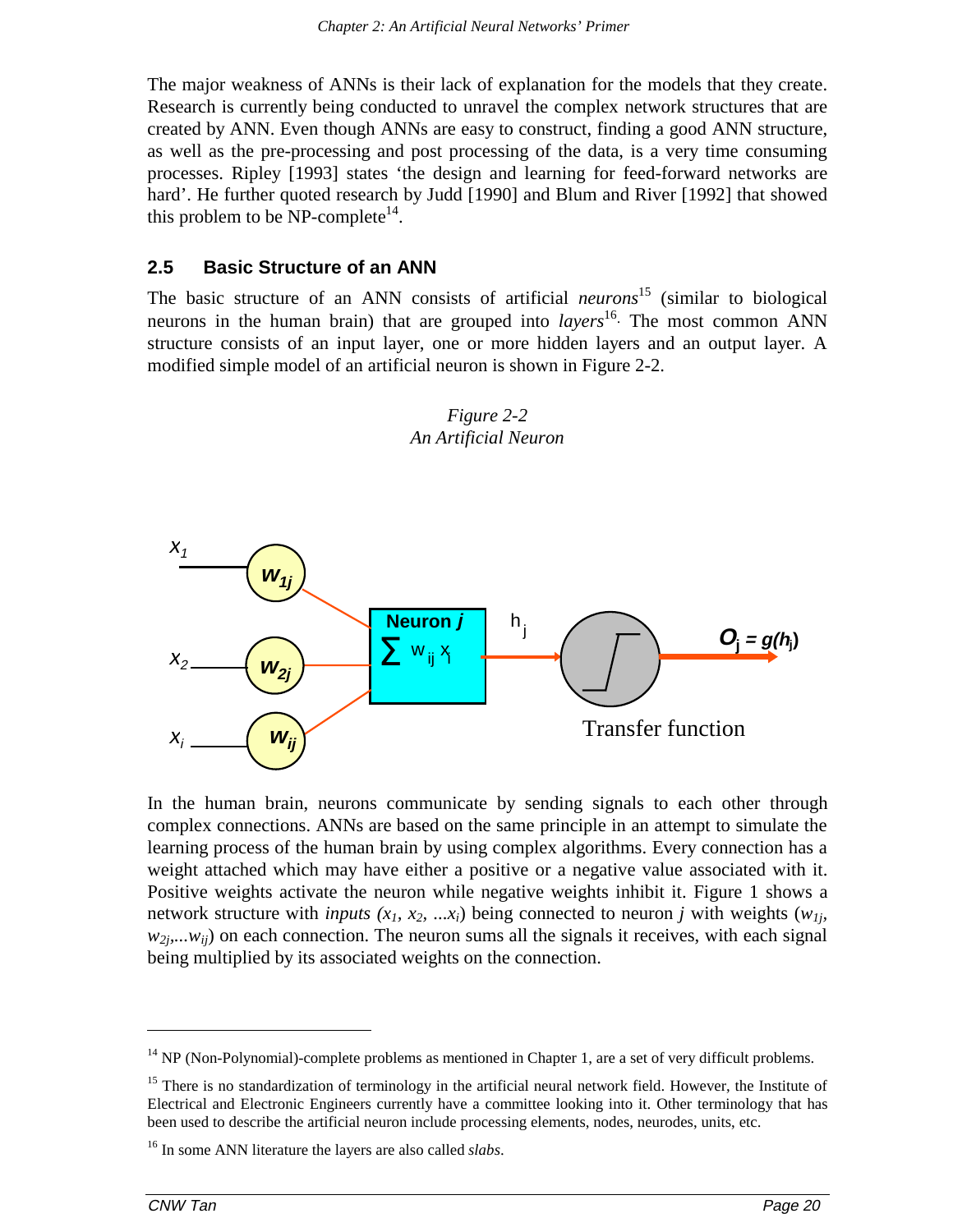This output  $(h_i)$  is then passed through a transfer (activation) function,  $g(h)$ , that is normally non-linear to give the final output  $O_i$ . The most commonly used function is the sigmoid (logistic function) because of its easily differentiable properties<sup>17</sup>, which is very convenient when the back-propagation algorithm is applied. The whole process is discussed in more detail in chapter 3.

The back-propagation ANN is a feed-forward neural network structure that takes the input to the network and multiplies it by the weights on the connections between neurons or nodes; summing their products before passing it through a threshold function to produce an output. The back-propagation algorithm works by minimizing the error between the output and the target (actual) by propagating the error back into the network. The weights on each of the connections between the neurons are changed according to the size of the initial error. The input data are then fed forward again, producing a new output and error. The process is reiterated until an acceptable minimized error is obtained. Each of the neurons uses a transfer function<sup>18</sup> and is fully connected to nodes on the next layer. Once the error reaches an acceptable value, the training is halted. The resulting model is a function that is an internal representation of the output in terms of the inputs at that point. A more detailed discussion of the back-propagation algorithm is given in chapter 3.

#### **2.6 Constructing the ANN**

Setting up an ANN is essentially a six step procedure.

Firstly, the data to be used need to be defined and presented to the ANN as a pattern of input data with the desired outcome or target.

Secondly, the data are categorized to be either in the training set or validation (also called test and out-of-sample) set. The ANN only uses the training set in its learning process in developing the model. The validation set is used to test the model for its predictive ability and when to stop the training of the ANN.

Thirdly, the ANN structure is defined by selecting the number of hidden layers to be constructed and the number of neurons for each hidden layer.

Fourthly, all the ANN parameters are set before starting the training process. The ANN parameters are discussed briefly in the next section and in more detail in chapter 3.

Next, the training process is started. The training process involves the computation of the output from the input data and the weights. The backpropagation algorithm is used to

$$
O_{pj} = \frac{1}{1 + e^{-net}}
$$

 $17$  The sigmoid (logistic) function is defined as  $p_j = \frac{1}{1 + e^{-net_{pj}}}$ . In the ANN context,  $O_{pj}$  is the output of a neuron j given an input pattern  $p$  and net<sub>pi</sub> is the total input to the ANN. The derivative of the output function to the total input is required to update the weights in the back-propagation algorithm. Thus we have: ∂ *O*

<sup>∂</sup> *net*  $\frac{p_j}{p} = O_{p_j}(1 - O)$ *pj*  $= O_{pj} (1 - O_{pj})$ , a trivial derivation. For a more detailed discussion on the back-propagation

algorithm, see Chapter 3.

<sup>&</sup>lt;sup>18</sup> A sigmoid function like the logistic function is most common transfer function in ANNs. Transfer functions are discussed in more detail in Chapter 3.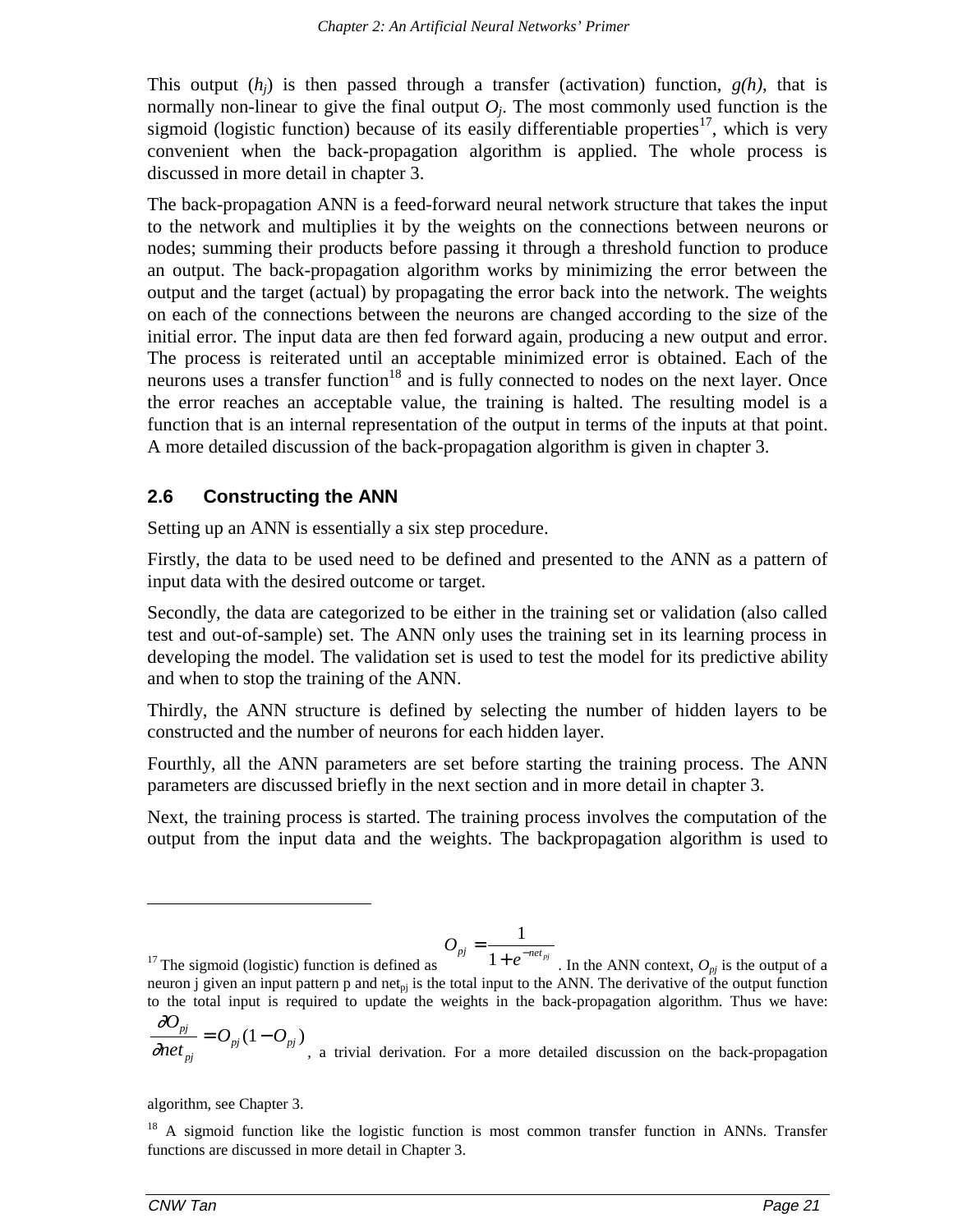'train' the ANN by adjusting its weights to minimize the difference between the current ANN output and the desired output.

Finally, an evaluation process has to be conducted to determine if the ANN has 'learned' to solve the task at hand. This evaluation process may involve periodically halting the training process and testing its performance until an acceptable result is obtained. When an acceptable result is obtained, the ANN is then deemed to have been trained and ready to be used.

As there are no fixed rules in determining the ANN structure or its parameter values, a large number of ANNs may have to be constructed with different structures and parameters before determining an acceptable model. The trial and error process can be tedious and the experience of the ANN user in constructing the networks is invaluable in the search for a good model.

Determining when the training process needs to be halted is of vital importance in obtaining a good model. If an ANN is overtrained, a curve-fitting problem may occur whereby the ANN starts to fit itself to the training set instead of creating a generalized model. This typically results in poor predictions of the test and validation data set. On the other hand, if the ANN is not trained for long enough, it may settle at a local minimum, rather than the global minimum solution. This typically generates a sub-optimal model. By performing periodic testing of the ANN on the test set and recording both the results of the training and test data set results, the number of iterations that produce the best model can be obtained. All that is needed is to reset the ANN and train the network up to that number of iterations.

## **2.7 A Brief Description of the ANN Parameters**

This section gives a brief introductory non-technical description of the ANN parameters. The mathematical descriptions of the parameters and learning process are discussed in more detail in chapter 3.

#### *2.7.1 Learning Rate*

The learning rate determines the amount of correction term that is applied to adjust the neuron weights during training. Small values of the learning rate increase learning time but tend to decrease the chance of overshooting the optimal solution. At the same time, they increase the likelihood of becoming stuck at local minima. Large values of the learning rate may train the network faster, but may result in no learning occurring at all. The adaptive learning rate varies according to the amount of error being generated. The larger the error, the smaller the values and vice-versa. Therefore, if the ANN is heading towards the optimal solution it will accelerate. Correspondingly, it will decelerate when it is heading away from the optimal solution.

#### *2.7.2 Momentum*

The momentum value determines how much of the previous corrective term should be remembered and carried on in the current training. The larger the momentum value, the more emphasis is placed on the current correction term and the less on previous terms. It serves as a smoothing process that 'brakes' the learning process from heading in an undesirable direction.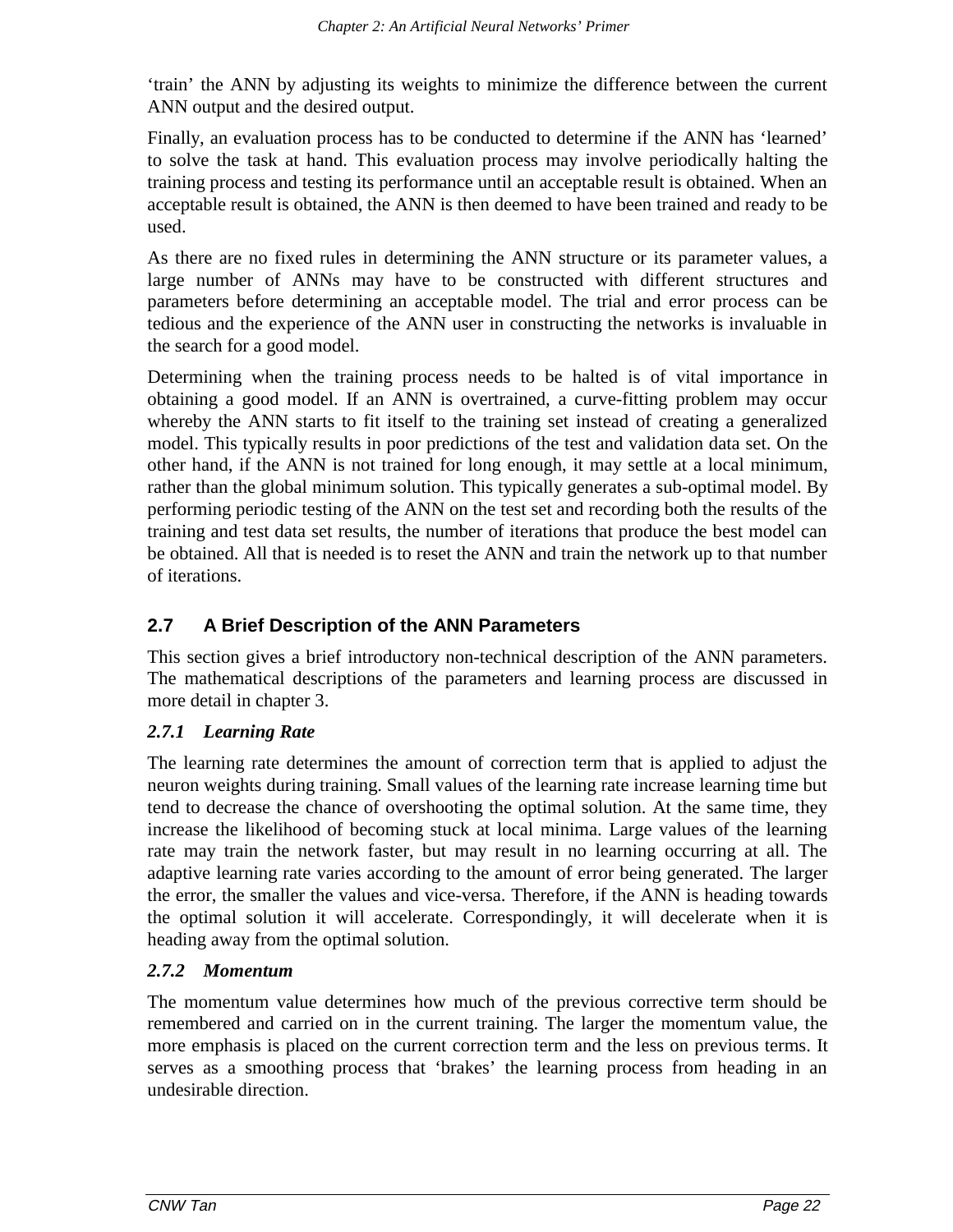#### *2.7.3 Input Noise*

Random noise is used to perturb the error surface of the neural net to jolt it out of local minima. It also helps the ANN to generalize and avoid curve fitting.

#### *2.7.4 Training and Testing Tolerances*

The training tolerance is the amount of accuracy that the network is required to achieve during its learning stage on the training data set. The testing tolerance is the accuracy that will determine the predictive result of the ANN on the test data set.

### **2.8 Determining an Evaluation Criteria**

It is not always easy to determine proper evaluation criteria in designing an ANN model to solve a particular problem. In designing an ANN to solve a particular problem, special attention needs to be taken in determining the evaluation criteria. This can be done by careful analysis of the problem at hand, the main objective of the whole process and the ANN role in the process.

For example, in designing an ANN to perform the task of designing a trading system for the foreign exchange market, there are many ways to evaluate the ANN model. The most obvious is to determine the forecast accuracy in terms of forecast error. However, in this particular problem, the accuracy of the forecast is not as important as the ability of the ANN model to generate profit in the trading system. Thus the evaluation criteria in this case is the profit made in trading the out of sample data period.

In the task of designing an early warning predictor of credit unions in distress in chapter 4, the evaluation criteria is based on the number of Type I errors committed, i.e., the number of credit unions actually in distress that were predicted to be not in distress. The ANN forecast was a number between zero and one with zero indicating no distress and 1 being in distress. However, in this case, in developing the evaluation criteria, an acceptable cutoff value has to be determined in differentiating distress from non-distress. The obvious choice is to use 0.5 but on further analysis, a value of 0.1 is determined to be a better value for this task.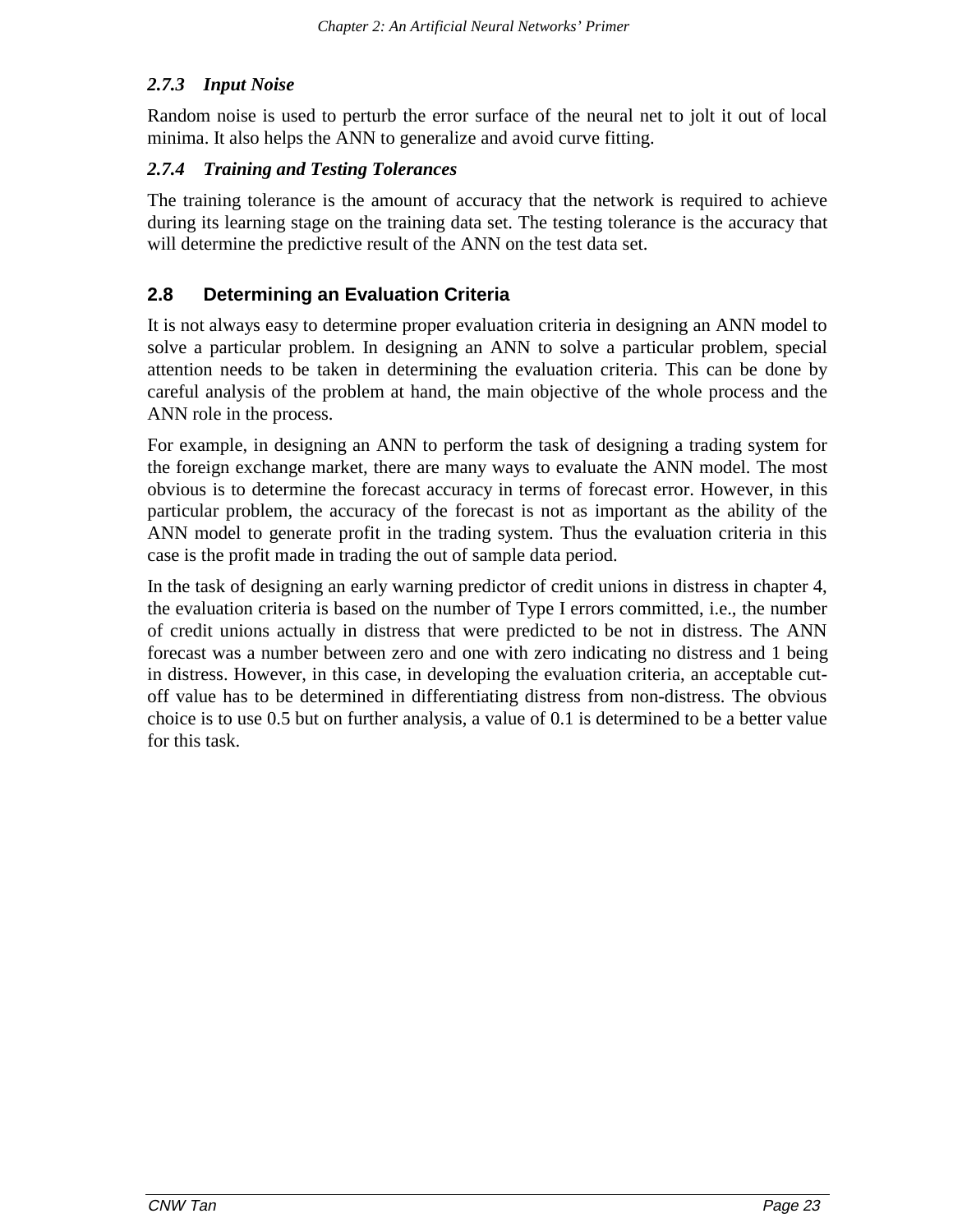#### **2.9 References**

- 1. Blum, A. L. and Rivers, R.L., "Training a 3-node Neural Network is NP-complete", *Neural Networks 5*, pp. 117-127, 1992.
- 2. Bryson, A. E., Ho, Y, -C., *Applied Optimal Control*, Blaisdell, 1969.
- 3. Cowan, J. D. and Sharp, D. H., "Neural Nets and Artificial Intelligence", *Daedalus*, 117(1), pp. 85-121, 1988.
- 4. Fischler and Firschein, *Intelligence: The Eye, the Brain, and the Computer*, Reading, MA, Addison-Wesley, p. 23, April 1987.
- 5. Hebb, D. O., *The Organization of Behavior*, John Wiley, New York, 1949.
- 6. James, W., *Psychology (Briefer Course)*, Holt, New York, 1890.
- 7. Judd, J. S., Neural Network Design and Complexity of Learning, MIT Press, USA, 1990.
- 8. Lindsey, C. S. and. Lindblad, T., "Review of Hardware Neural Networks: A User's Perspective", *Proceedings of ELBA94*., 1994.
- 9. Lindsey, C. S. and. Lindblad, T., "Survey of Neural Network Hardware", *Proceedings of SPIE95*, 1995.
- 10. Lindsey, C. S., Denby, B. and Lindblad, T., June 11, 1996, *Neural Network Hardware,* [Online], Artificial Neural Networks in High Energy Physics*,* Available: http://www1.cern.ch/NeuralNets/nnwInHepHard.html, [1996, August 30].
- 11. Masters, T., *Practical Neural Network Recipes in C++*, Academic Press Inc., San Diego, CA., USA, ISBN: 0-12-479040-2, p.6, 1993.
- 12. McCartor, H., "Back Propagation Implementation on the Adaptive Solutions CNAPS Neurocomputer", Advances in Neural Information Processing Systems 3, USA, 1991.
- 13. McCulloch, W. S. and Pitts, W., "A Logical Calculus of Ideas Immanent in Nervous Activity:, *Bulletin of Mathematical Biophysics*, pp. 5:115-33, 1943.
- 14. Minsky, M. and Papert, S. A., *Perceptrons*, MIT Press, Cambridge, MA, USA,1969.
- 15. Minsky, M. and Papert, S. A., *Perceptrons. Expanded Edition*, MIT Press, Cambridge, MA, USA, ISBN: 0-262-63111-3, 1988.
- 16. Nelson, M. M. and Illingworth, W. T., *A Practical Guide to Neural Nets*, Addison-Wesley Publishing Company, Inc., ISBN: 0-201-52376-0/0-201-56309-6, USA, 1991.
- 17. *Neural Computing: NeuralWorks Professional II/Plus and NeuralWorks Explorer*, NeuralWare Inc. Technical Publishing group, Pittsburgh, PA, USA, 1991.
- 18. Ripley, B. D., "Statistical Aspects of Neural Networks", Networks and Chaos: Statistical and Probabilistic Aspects edited by Barndoff-Nielsen, O. E., Jensen, J.L. and Kendall, W.S., Chapman and Hall, London, United Kingdom, 1993.
- 19. Rosenblatt, F., "The perceptron: a probabilistic model for information storage and organization in the brain", *Psychological Review*, 65:pp.386-408, 1958.
- 20. Rumelhart, D. E., Hinton, G. E., and Williams, R. J., "Learning Internal Representations by Back-Propagating Errors", *Nature*, No. 323: pp.533-536, 1986a.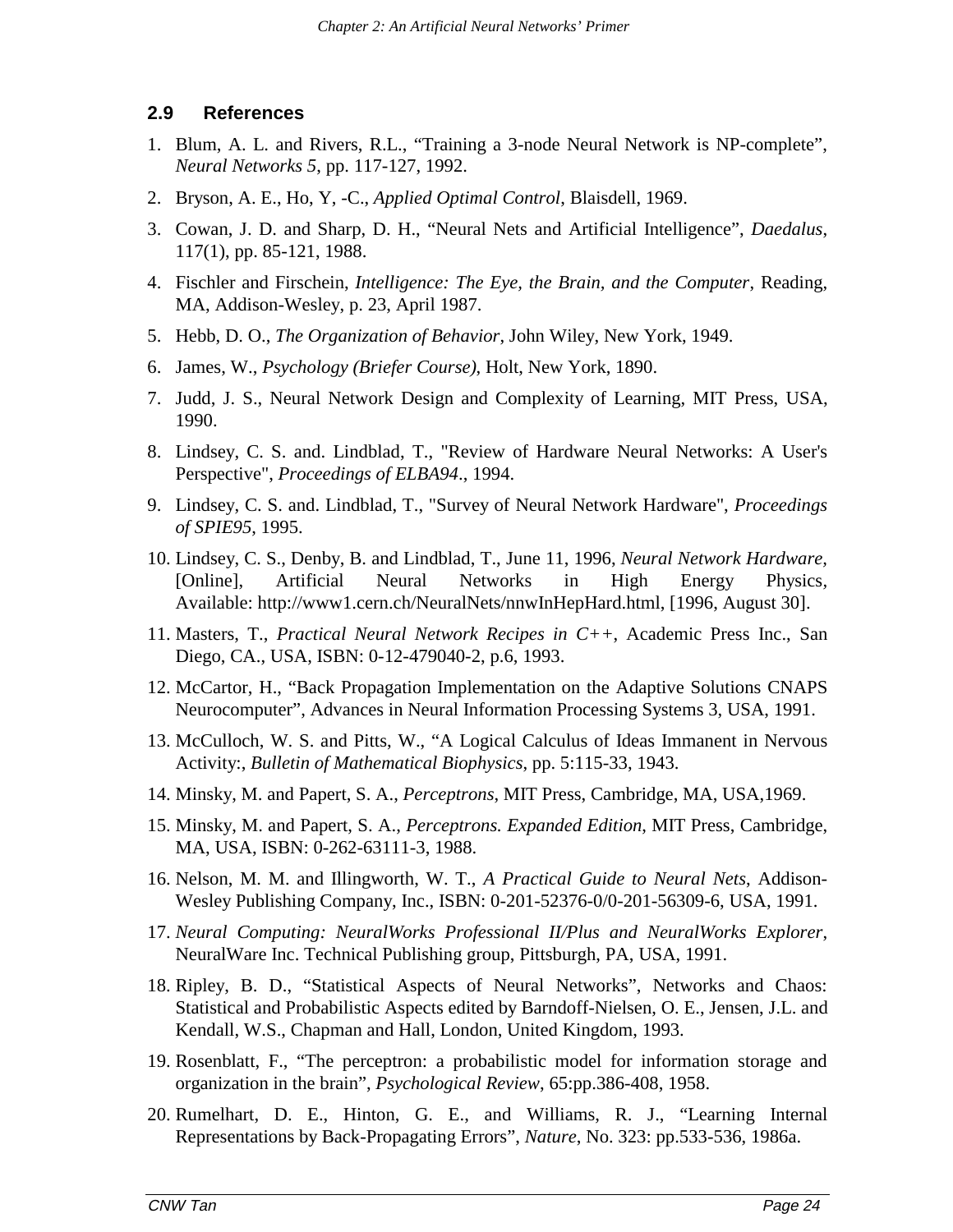- 21. Rumelhart, D. E., Hinton, G. E., and Williams, R. J., "Learning Internal Representations by Error Propagation", *Parallel Distributed Processing: Explorations in the microstructure of Cognition edited by Rumelhart, McClelland and the PDP Research Groups Vol.1*, pp. 216-271, MIT Press, Cambridge Mass., USA, ISBN: 0- 262-18120-7, 1986b.
- 22. Sejnowski, T. J. and Rosenburg, C. R., "Parallel Networks that Learn to Pronounce English Text, *Complex Systems*, No. 1, pp. 145-168, 1987.
- 23. Shih, Y., *Neuralyst User's Guide*, Cheshire Engineering Corporation, USA, p. 21, 1994.
- 24. Werbos, P., *Beyond Regression: New Tools for Prediction and Analysis in the Behavioral Sciences, Ph.D. thesis, Harvard University,* 1974*.*
- 25. Widrow, B. and Hoff, M. D., *"*Adaptive Switching Circuits*", 1960 IRE WESCON Convention Record*, Part 4, pp. 96-104, 1960.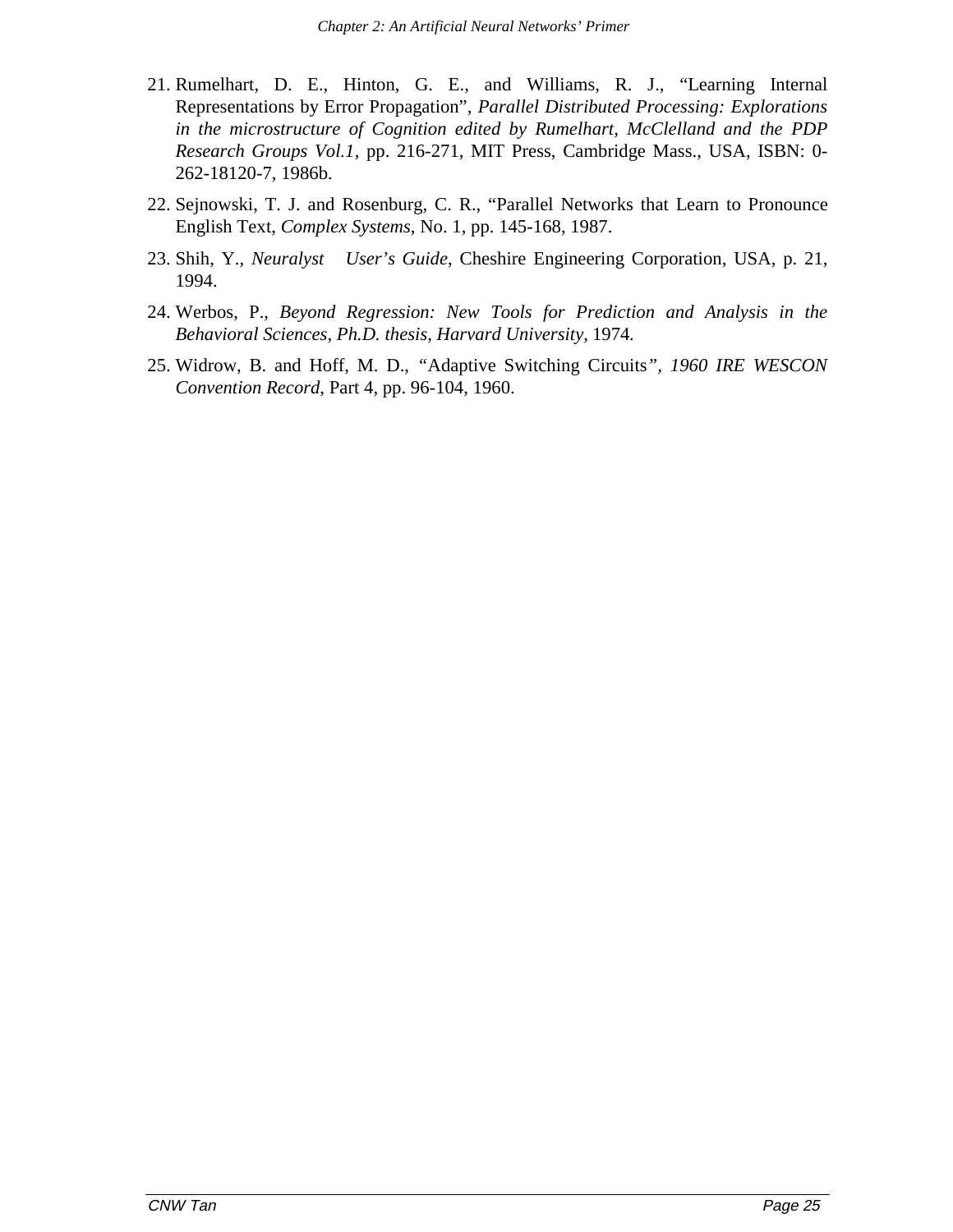# **Chapter 3: The Technical and Statistical Aspects of Artificial Neural Networks**

*"The real problem is not whether machines think but whether men do." B. F. Skinner, Contingencies of Reinforcement, 1969*

*"There are two kind of statistics, the kind you look up and the kind you make up." Rex Stout (1886-1975), Death of a Doxy, 1966*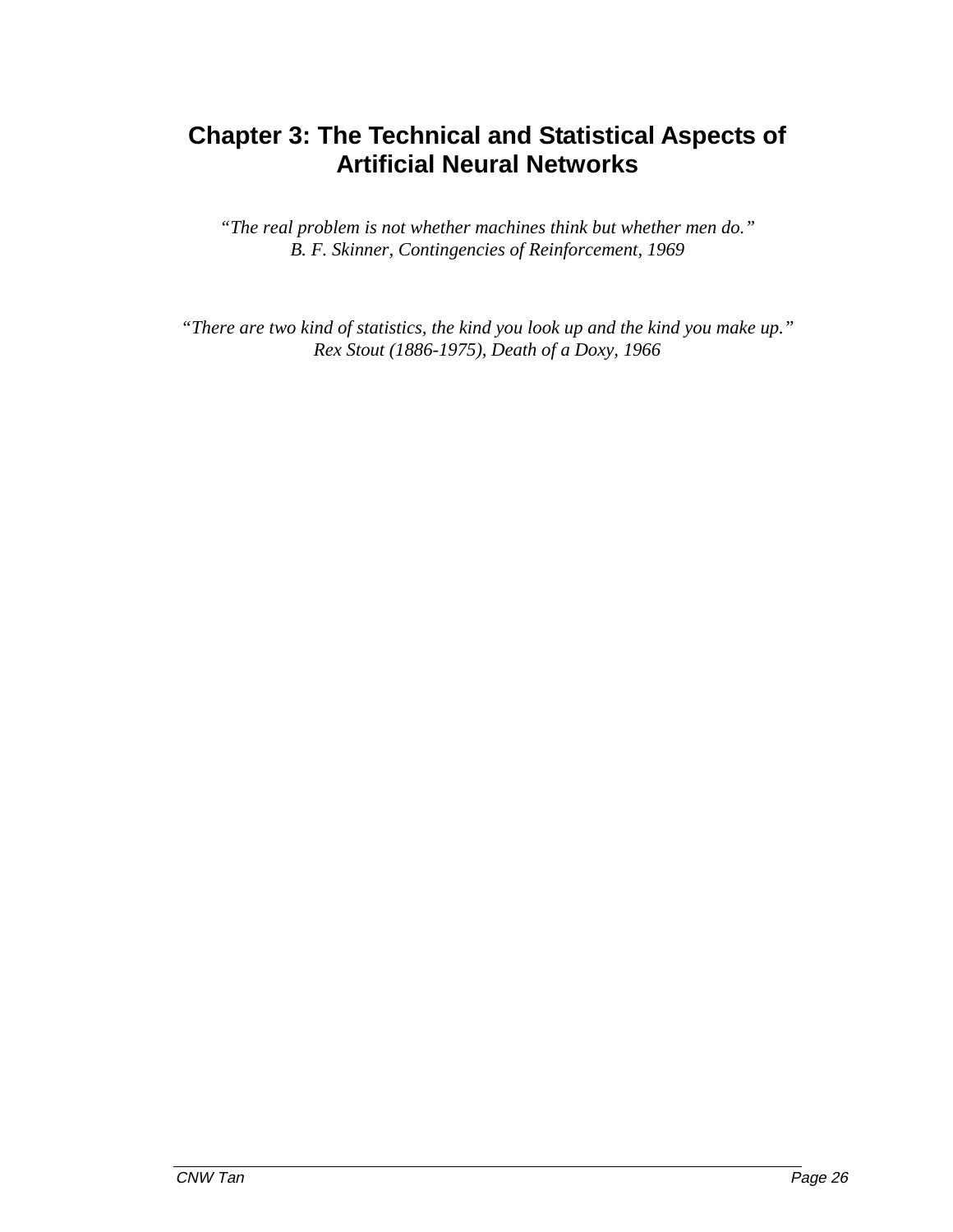## **3. The Technical and Statistical Aspects of Artificial Neural Networks**

## **3.1 Artificial Neural Network Models**

According to Nelson and Illingworth [1990], there are infinitely many ways to organize a neural network although perhaps only two dozen models are in common usage. A neural network organization can be described in terms of its *neurodynamics* and *architecture*. Neurodynamics refer to the properties of an individual artificial neuron that consist of the following:

- combination of input(s);
- production of output $(s)$ ;
- type of transfer (activation) functions; and
- weighting schemes, i.e. weight initialization and weight learning algorithms.

These properties can also be applied to the whole network on a system basis.

Network architecture (also sometimes referred to as *network topology*) defines the network structure and includes the following basic characteristics:

- types of interconnections among artificial neurons (henceforth referred to as just neurons<sup>19</sup>):
- number of neurons and
- number of layers

## **3.2 Neurodynamics**

#### *3.2.1 Inputs*

The input layer of an ANN typically functions as a buffer for the inputs, transferring the data to the next layer. Preprocessing the inputs may be required as ANNs deal only with numeric data. This may involve scaling the input data and converting or encoding the input data to a numerical form that can be used by the ANN. For example, in an ANN real estate price simulator application described in a paper by Haynes and Tan [1993], some qualitative data pertaining to the availability of certain features of a residential property used a binary representation. For example, features like the availability of a swimming pool, a granny flat and a waterfront location, were represented with a binary value of '1', indicating the availability of the feature, or '0' if it was not. Similarly, a character or an image to be presented to an ANN can be converted into binary values of zeroes and ones. For example, the character 'T' can be represented as shown in Figure 3-1.

 $19$  As mentioned earlier, they are also called processing elements, neurodes, nodes, units, etc.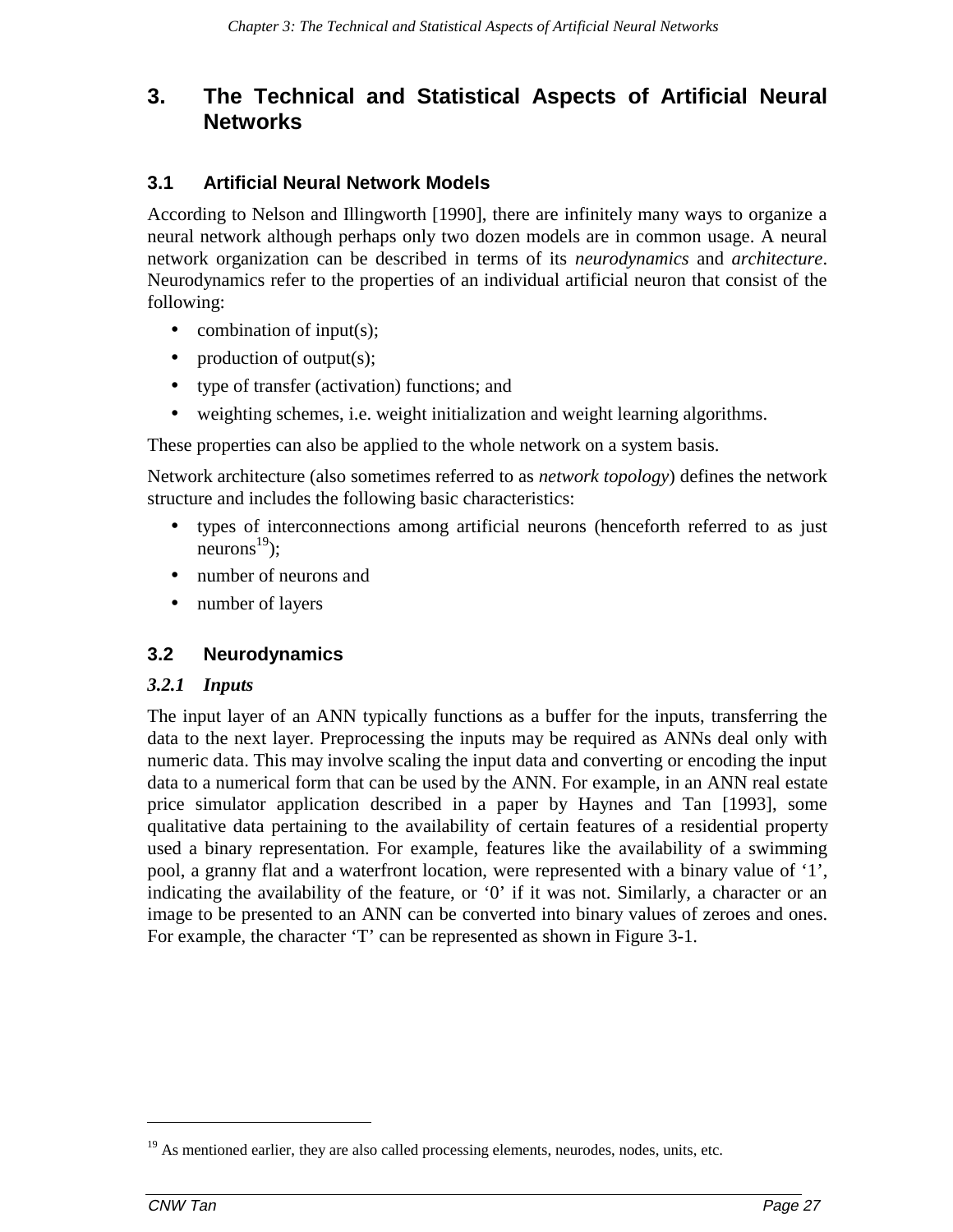*Figure 3-1 The binary representation for the letter 'T'*

#### *3.2.2 Outputs*

The output layer of an ANN functions in a similar fashion to the input layer except that it transfers the information from the network to the outside world. Post-processing of the output data is often required to convert the information to a comprehensible and usable form outside the network. The post-processing may be as simple as just a scaling of the outputs ranging to more elaborate processing as in hybrid systems.

For example, in chapter 4 of this book, on the prediction of financial distress in credit unions, the post-processing is relatively simple. It only requires the continuous output values from the ANN to be converted into a binary form of '1' (indicating a credit union in distress) or '0' (indicating a credit union is not in distress). However, in the foreign exchange trading system application in chapter 5, the post-processing of the network output is more complex. The ANN output is the predicted exchange rate but the trading system output requires a trading signal to be generated from the ANN output. Thus, the ANN output has to go through a set of rules to produce the trading signal of either a 'Buy' or 'Sell' or 'Do Nothing'.

#### *3.2.3 Transfer (Activation) Functions*

The transfer or activation function is a function that determines the output from a summation of the weighted inputs of a neuron. The transfer functions for neurons in the hidden layer are often nonlinear and they provide the nonlinearities for the network.

For the example in Figure 3-2, the output of neuron j, after the summation of its weighted inputs from neuron 1 to i has been mapped by the transfer function *f* can be shown as: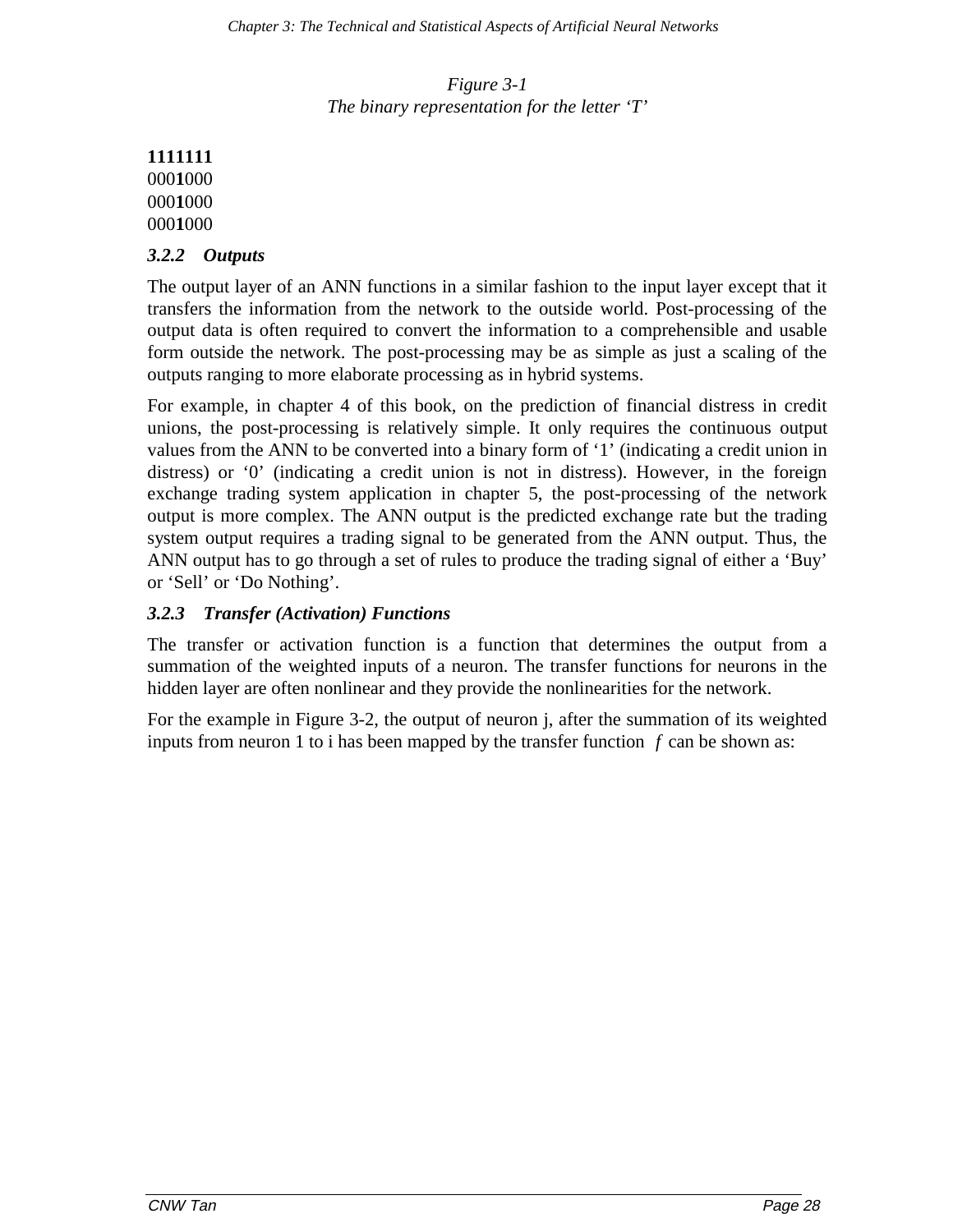$$
O_j = f_j \left( \sum_i w_{ij} x_i \right)
$$

#### *Equation 3-1*

*Figure 3-2 Diagram of the Neurodynamics of Neuron j*



A transfer function maps any real numbers into a domain normally bounded by 0 to 1 or -1 to 1. Bounded activation functions are often called *squashing* functions [Sarle 1994]. Early ANN models, like the perceptron used, a simple threshold function (also known as a stepfunction, hard-limiting activation or Heaviside function):

threshold:  $f(x) = 0$  if  $x < 0$ , 1 otherwise.

The most common transfer functions used in current ANN models are the sigmoid (Sshaped) functions. Masters [1993] loosely defined a sigmoid function as a 'continuous, real-valued function whose domain is the reals, whose derivative is always positive, and whose range is bounded'. Examples of sigmoid functions are:

logistic: 
$$
f(x) = \frac{1}{1 + e^{-x}}
$$
  
hyperbolic tangent: 
$$
f(x) = \frac{e^{x} - e^{-x}}{e^{x} + e^{-x}}
$$

The logistic function remains the most commonly applied in ANN models due to the ease of computing its derivative:

$$
f'(x) = f(x)(1 - f(x))
$$

The output,  $O_i$  of the neuron  $x_i$  of the earlier example in Figure 3-2 if the function f is a logistic function becomes: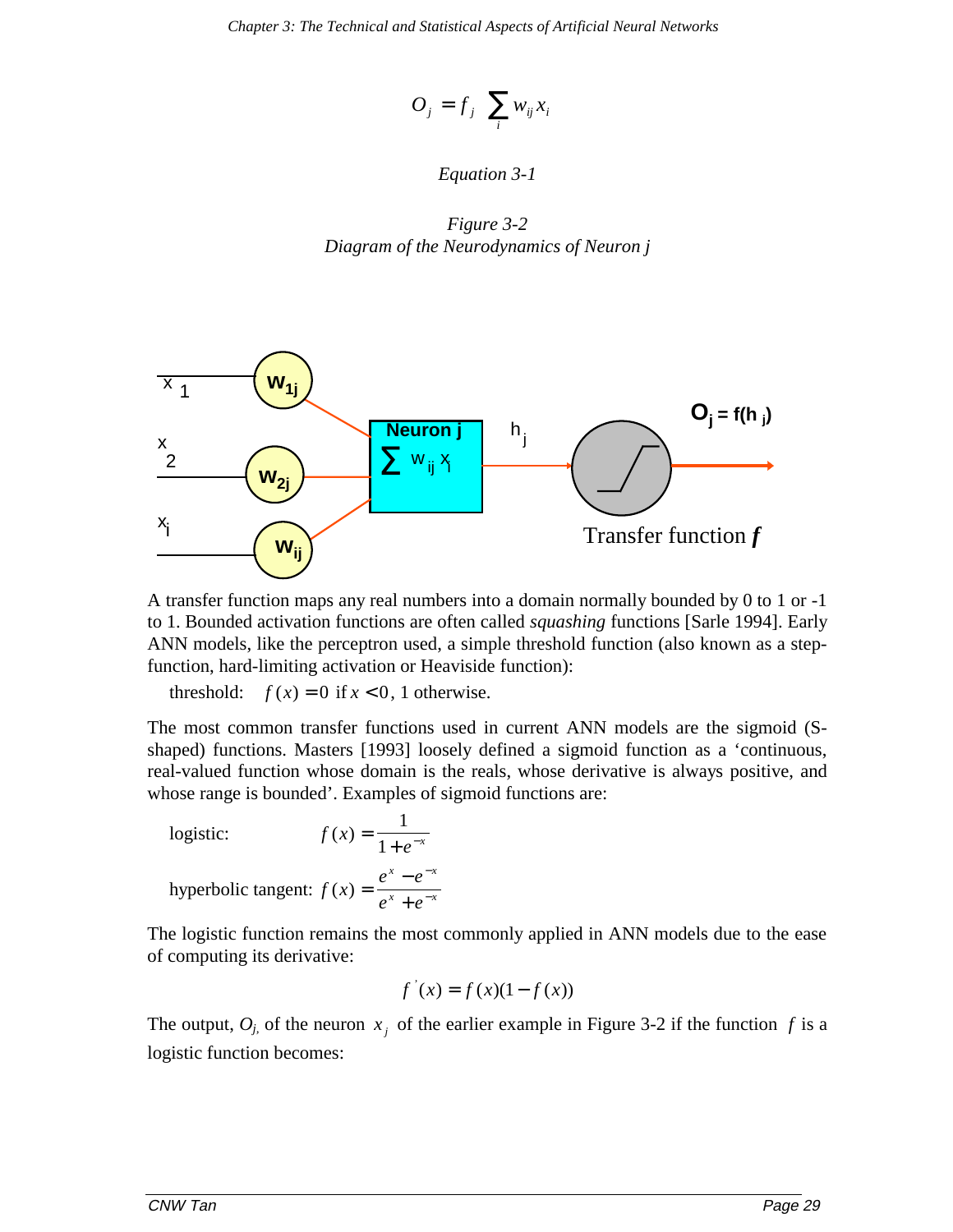$$
O_j = \frac{1}{1 + e^{-\sum_{i} w_{ij} x_i - \theta_j}}
$$

#### *Equation 3-2*

where  $\theta_i$  is the threshold on unit *j*.

If the function  $f$  is a threshold function instead, the output,  $O_i$  will be:

$$
O_j = \begin{cases} 1, \sum_i w_{ij} x_i > \theta_j \\ 0, else \end{cases}
$$

#### *Equation 3-3*

However, Kalman and Kwasny [1992] argue that the hyperbolic tangent function is the ideal transfer function. According to Masters [1993], the shape of the function has little effect on a network although it can have a significant impact on the training speed. Other common transfer functions include:

linear or identity:  $f(x) = x$  Normally used in the input and/or output layer.

Gaussian:  $f(x) = e^{-x^2/2}$ 

Sigmoid functions can never reach their theoretical limit values and it is futile to try and train an ANN to achieve these extreme values. Values that are close to the limits should be considered as having reaching those values. For example, in a logistic function where the limits are 0 to 1, a neuron should be considered to be fully activated at values around 0.9 and turned off at around 0.1. This is another reason why ANNs cannot do numerical computation as well or as accurate as simple serial computers; i.e. a calculator. Thus ANNs is not a suitable tool for balancing check books!

## *3.2.4 Weighing Schemes and Learning Algorithms*

The initial weights of an ANN are often selected randomly or by an algorithm. The learning algorithm determines how the weights are changed, normally depending on the size of the error in the network output to the desired output. The objective of the learning algorithm is to minimize this error to an acceptable value. The back-propagation algorithm is by far the most popular learning algorithm for multilayer networks and will be discussed in more detail in section 3.4.1.2.

## **3.3 Neural Networks Architecture**

## *3.3.1 Types of interconnections between neurons*

A network is said to be *fully connected* if the output from a neuron is connected to every other neuron in the next layer. A network with connections that pass outputs in a single direction only to neurons on the next layer is called a *feedforward network*. Nelson and Illingworth [1990] define a *feedback network* as one that allows its outputs to be inputs to preceding layers. They call networks that work with closed loops as *recurrent networks*. They also mention networks with *feedlateral connections* that would send some inputs to other nodes in the same layer. Feedforward networks are faster than feedback nets as they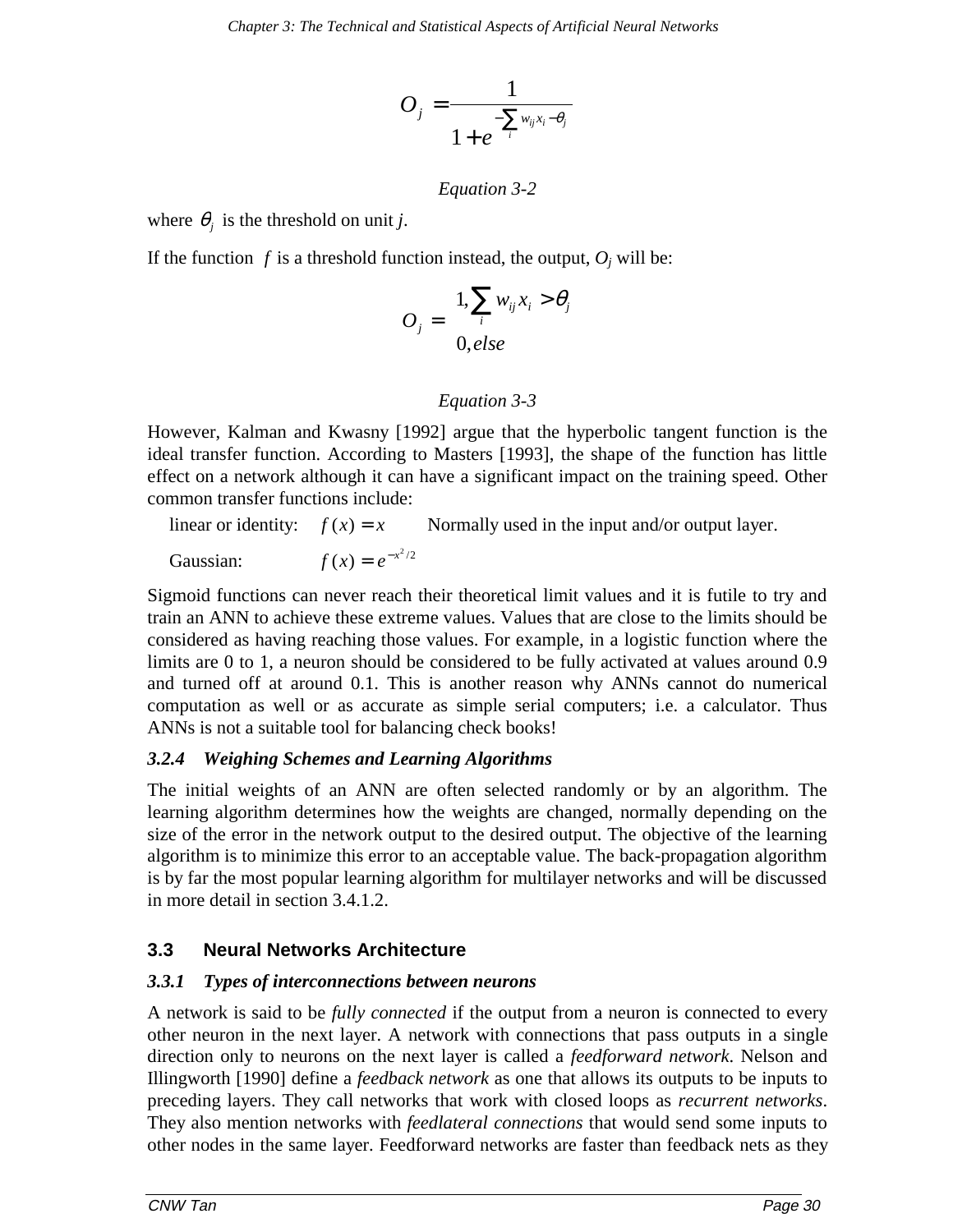require only a single pass to obtain a solution. According to Nelson and Illingworth [1990] recurrent networks are used to perform functions like automatic gain control or energy normalization and selecting a maximum in complex systems.

Most ANN books, however, classify networks into two categories only: feedforward networks and recurrent networks. This is done by classifying all networks with feedback connections or loops as recurrent networks. Fully connected feedforward networks are often called *multi-layer perceptrons (MLPs)* and they are by far the most commonly used ANNs. All the ANNs used in this book are MLPs. They will be discussed in more detail in section 3.3.6.

## *3.3.2 The Number of Hidden Neurons*

Hidden neurons are required to compute difficult functions known as nonseparable functions which are discussed in section 3.3.5. The number of input and output neurons are determined by the application at hand. However, there are no standard rules or theories in determining the number of neurons in the hidden layers although there are some rules of thumb suggested by various ANN researchers:

- Shih [1994] suggested that the network topology should have a pyramidal shape; that is to have the greatest number of neurons in the initial layers and have fewer neurons in the later layers. He suggested the number of neurons in each layer should be a number from mid-way between the previous and succeeding layers to twice the number of the preceding layer. The examples given suggest that a network with 12 neurons in its previous layer and 3 neurons in the succeeding layer should have 6 to 24 neurons in the intermediate layer.
- According to Azoff [1994], a rough guideline based on theoretical conditions of what is know as the Vapnik-Chervonenkis dimension<sup>20</sup>, recommends that the number of training data should be at least ten times the number of weights. He also quoted a theorem due to Kolmogorov [Hecht-Nielsen 1990 and Lippman 1987] that suggests a network with one hidden layer and  $2N+1$  hidden neurons is sufficient for N inputs.
- Lawrence [1994, p. 237] gives the following formula for determining the number of hidden neurons required in a network: *number of hidden neurons = training facts* × *error tolerance.*
- Note: training facts refers to in-sample data while the error tolerance refers to the level of accuracy desired or acceptable error range.
- Baum and Haussler [1988] suggest that the number of neurons in the hidden layer should be calculated as follows: *j me*  $=\frac{mc}{n+z}$  where *j* is the number of neurons in the hidden layer, *m* is the number of data points in the training set, *e* is the error tolerance, *n* is the number of inputs and *z* the number of outputs.

The latter two rules of thumb are very similar and may not be meaningful in cases where the error tolerances are significantly smaller than the number of training facts. For example, if the number of training facts is 100 and the error tolerance is 0.001, the number of hidden neurons would be 0.1 (meaningless!) in Lawrence's proposal; while Baum and Hassler's proposal would result in an even lower value. Most statisticians are not

 $20$  Azoff referred to an article by Hush and Horne [1993].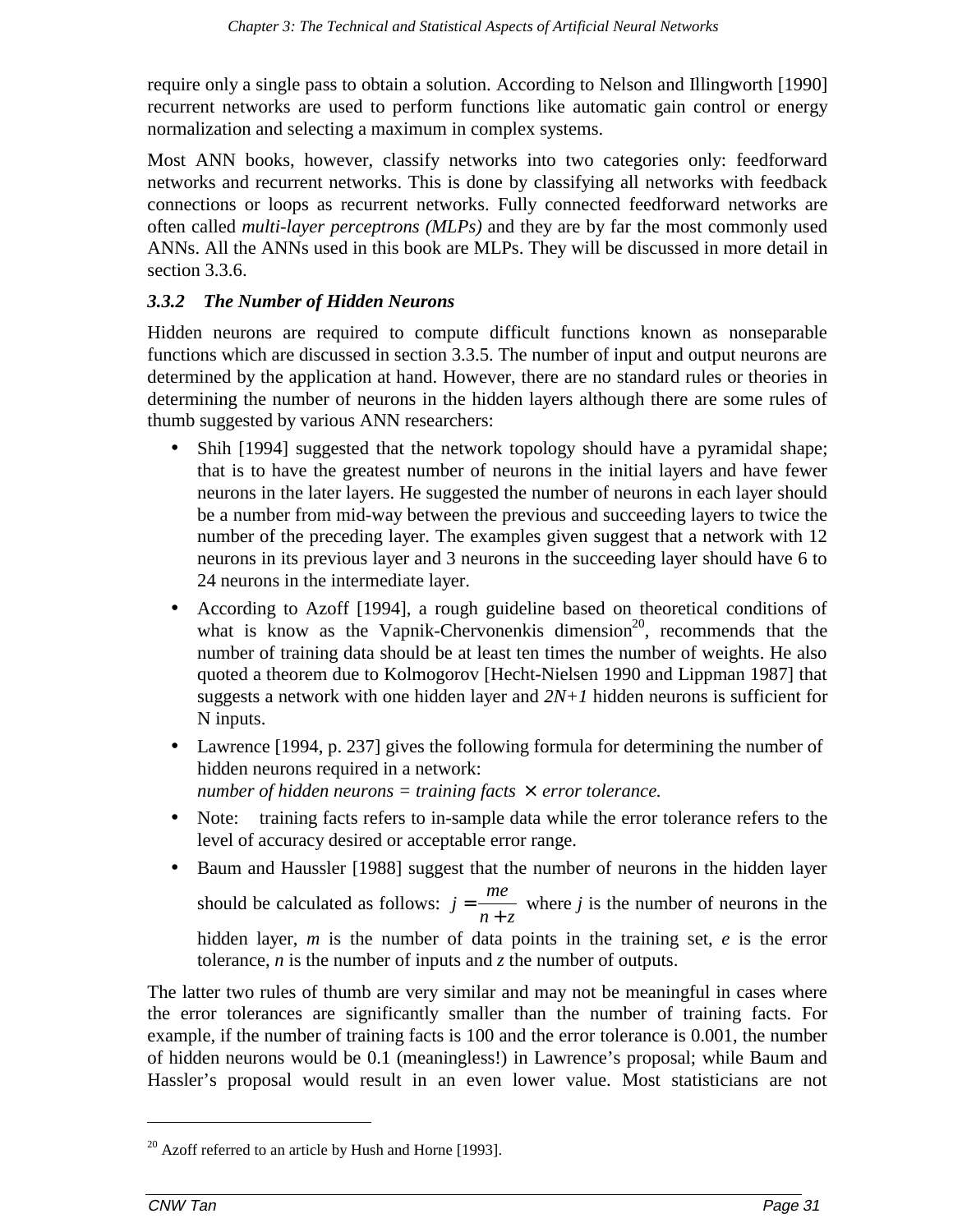convinced that rules of thumbs are of any use. They argue that there is no way to determine a good network topology from just the number of inputs and outputs [Neural Network FAQ 1996].

The Neural Network FAQ [1996] suggests a method called *early stopping* or *stopped training* whereby a larger number of hidden neurons are used with a very slow learning rate and with small random initial weight values. The out-of-sample error rate is computed periodically during training. The training of the network is halted when the error rate in the out-of-sample data starts to increase. A similar method to *early stopping* is used in the development of the ANNs applications for the financial distress and foreign exchange trading problems of this book. However, those ANNs do not use 'lots of hidden units' as suggested by the article. Instead, they start with small numbers of hidden neurons with the numbers increased gradually only if the ANNs do not seem to 'learn'. In this way, the problem of overfit or curve-fit which can occur when there are more weights (parameters) than sample data can be avoided. However, a recent report by Lawrence et al. [1996] suggest that using "oversize" networks can reduce both training and generalization error.

#### *3.3.3 The Number of Hidden Layers*

According to the Neural Network FAQ [1996], hidden layers may not be required at all. It uses McCullagh and Nelder's [1989] paper to support this view. They found linear and generalized linear models to be useful in a wide variety of applications. They suggest that even if the function to be learned is mildly non-linear, a simple linear model may still perform better than a complicated nonlinear model if there is insufficient data or too much noise to estimate the nonlinearities accurately.

MLPs that uses the step/threshold/Heaviside transfer functions need two hidden layers for full generality [Sontag 1992], while an MLP that uses any of a wide variety of continuous nonlinear hidden-layer transfer functions requires just one hidden layer with 'an arbitrarily large number of hidden neurons' to achieve the 'universal approximation' property described by Hornik et al. [1989] and Hornik [1993].

#### *3.3.4 The Perceptron*

The perceptron model, as mentioned in earlier chapters, was proposed by Frank Rosenblatt in the mid 1960s. According to Carling [1992], the model was inspired by the discovery of Hubel and Wiesel [1962] of the existence of some mechanism in the eye of a cat that can determine line directions. Rosenblatt developed the perceptron learning theorem (that was subsequently proved by Arbib [1989]) which states that if a set of patterns is learnable by a perceptron, then the perceptron is guaranteed to find the appropriate weight set.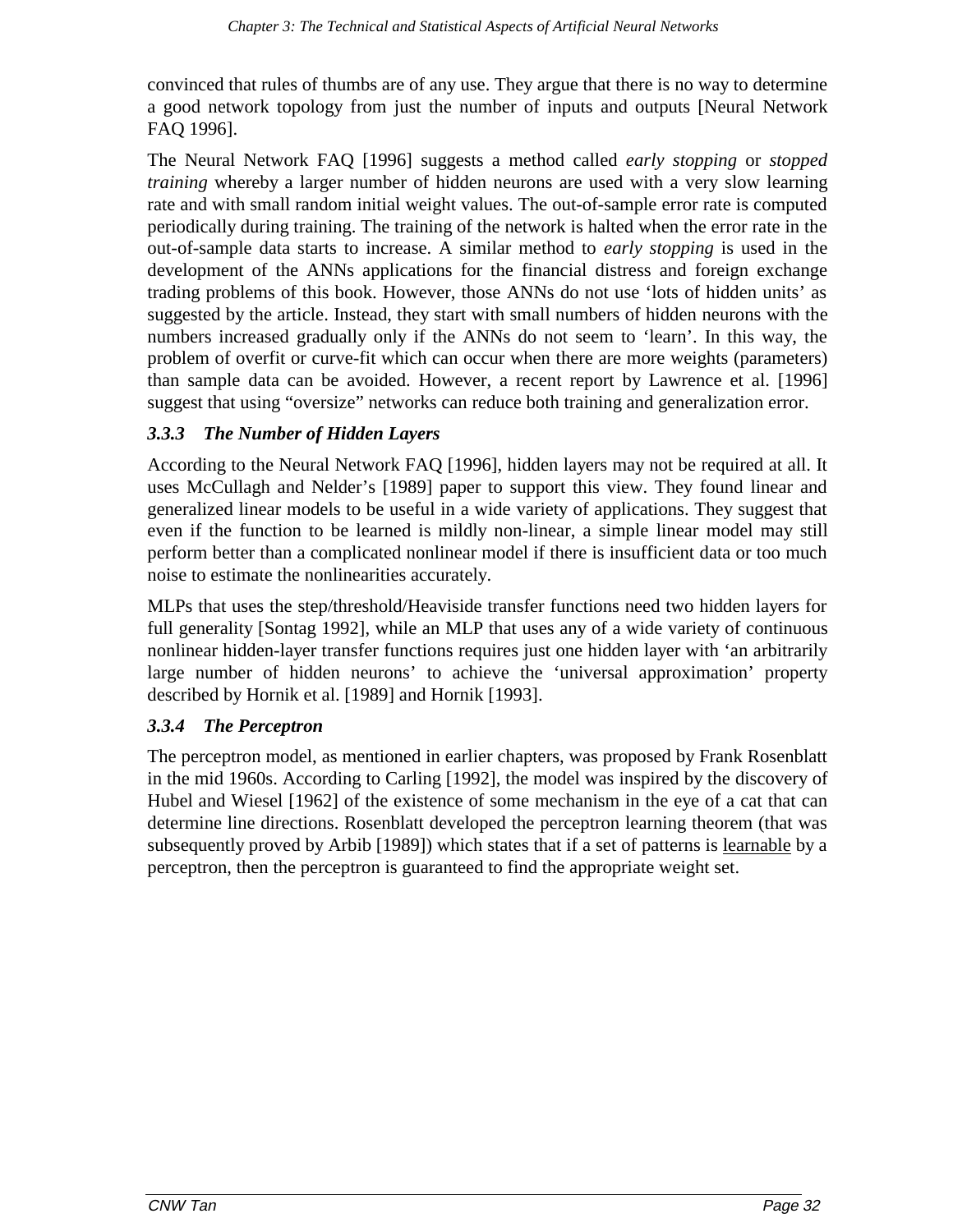Essentially, Rosenblatt's perceptron model was an ANN model consisting of only an input layer and an output layer with no hidden layer. The input and output layers can have one or more neurons. Rosenblatt's model uses a threshold function as a transfer function although the perceptron model can use any of the transfer functions discussed in section 3.2.3. Therefore if the sum of the inputs is greater than its threshold value, the output neuron will assume the value of 1, or else a value of 0. Fu [1994] states that in terms of classification, an object will be classified by neuron *j* into Class A if

$$
\sum w_{ij} x_i > \theta
$$

### *Equation 3-4*

where  $w_{ij}$  is the weight from neuron *i* to neuron *j*,  $x_i$  is the input from neuron *i*, and  $\theta$  is the threshold on neuron *j*. If not, the object will be classified as Class B.

The weights on a perceptron model like the one shown in Figure 3-3 are adjusted by



### *Equation 3-5*

where  $w_{ij}(t)$  is the weight from neuron *i* to neuron *j* at time *t* (to the *t*th iteration) and  $\Delta w_{ij}$  is the weight adjustment. The weight change is computed by using the delta rule:

$$
\Delta w_{ij} = \eta \delta_j x_i
$$

*Equation 3-6*

where  $\eta$  is the learning rate (0< $\eta$ <*I*) and  $\delta_i$  is the error at neuron *j*;

 $\delta_i = T_i - O_i$ 

### *Equation 3-7*

where  $T_i$  is the target output value and  $O_i$  is the actual output of the network at neuron *j*.

The process is repeated iteratively until convergence is achieved. Convergence is the process whereby the errors are minimized to an acceptable level. The delta rule is discussed in more detail in section 3.4.1.1

Ripley [1993] claims that the number of random patterns a perceptron with N inputs can classify without error is finite, since the patterns must be linearly separable. This is irrespective of the existence of an algorithm to learn the patterns. He states that Cover [1965] showed the asymptotic answer is 2N patterns. Ripley also proves the theorem in his paper.

Initially there was widespread optimism as the perceptron could compute a number of simple binary Boolean (logic) functions, i.e. AND, OR and NOT. However, the *caveat emptor* here is that the only patterns that a perceptron can learn are linear patterns which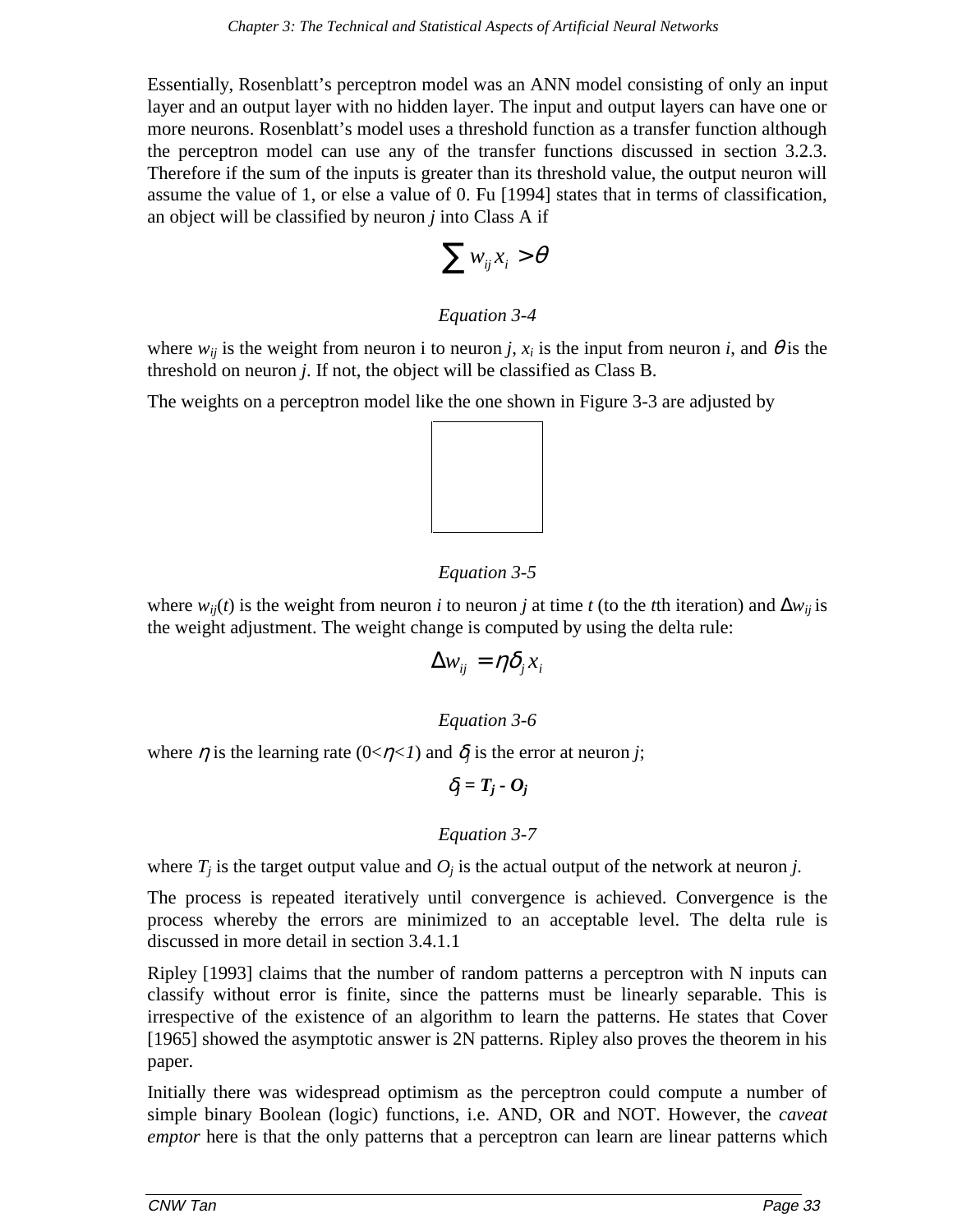severely limit the type of problems that it could solve. This was the main criticism by Minsky and Papert [1969] leading them to conclude that the perceptron could not solve any 'interesting problems'. One of the examples of a relatively simple problem that they showed the perceptron could not solve is the exclusive or (XOR) problem which is discussed in the next section.

### *3.3.5 Linear Separability and the XOR Problem*

Linear separability refers to the case when a linear *hyperplane* exists to separate all instances of one class from another. A single plane can separate three-dimensional space into two distinct regions. Thus by extension, if there were *n* inputs where  $n > 2$ , then *Equation 3-4* becomes:

$$
\sum_{i=1}^n w_{ij} x_j = \theta_j
$$

### *Equation 3-8*

forming a *hyperplane* of *n-1* dimension in the *n*-dimensional space (also called *hyperspace*), dividing the space into two halves. According to Freeman and Skapura [1991, pp. 24-30], many real life problems require the separation of regions of points in hyperspace into individual categories, or classes, which must be distinguished from other classes. This type of problem is also known as a classification problem. Classification problems can be solved by finding suitable arrangements of hyperplanes that can partition *n*-dimensional space into various distinct regions. Although this task is very difficult for  $n>2$  dimensions, certain ANNs (e.g. MLPs) can learn the proper partitioning by themselves.

As mentioned in the last section, the perceptron can solve most binary Boolean functions. In fact, all but two of the sixteen possible binary Boolean functions, which are the XOR and its complement, are linearly separable and can be solved by the perceptron. The XOR is a function that outputs a 1 if and only if its two inputs are not the same, otherwise the output is 0. The truth table for the XOR function is shown in Table 3-1.

Gallant [1993] showed that a perceptron model (which he called a *single-cell linear discriminant model)* can easily compute the AND, OR and NOT functions. Thus, he defined a Boolean function to be a *separable function* if it can be computed by a singlecell linear discriminant model; otherwise it is classified as a *nonseparable* function. He further states that the XOR is the simplest nonseparable function in that there are no nonseparable function with fewer inputs.

Application of the perceptron model of Figure 3-6 to the XOR problem yields: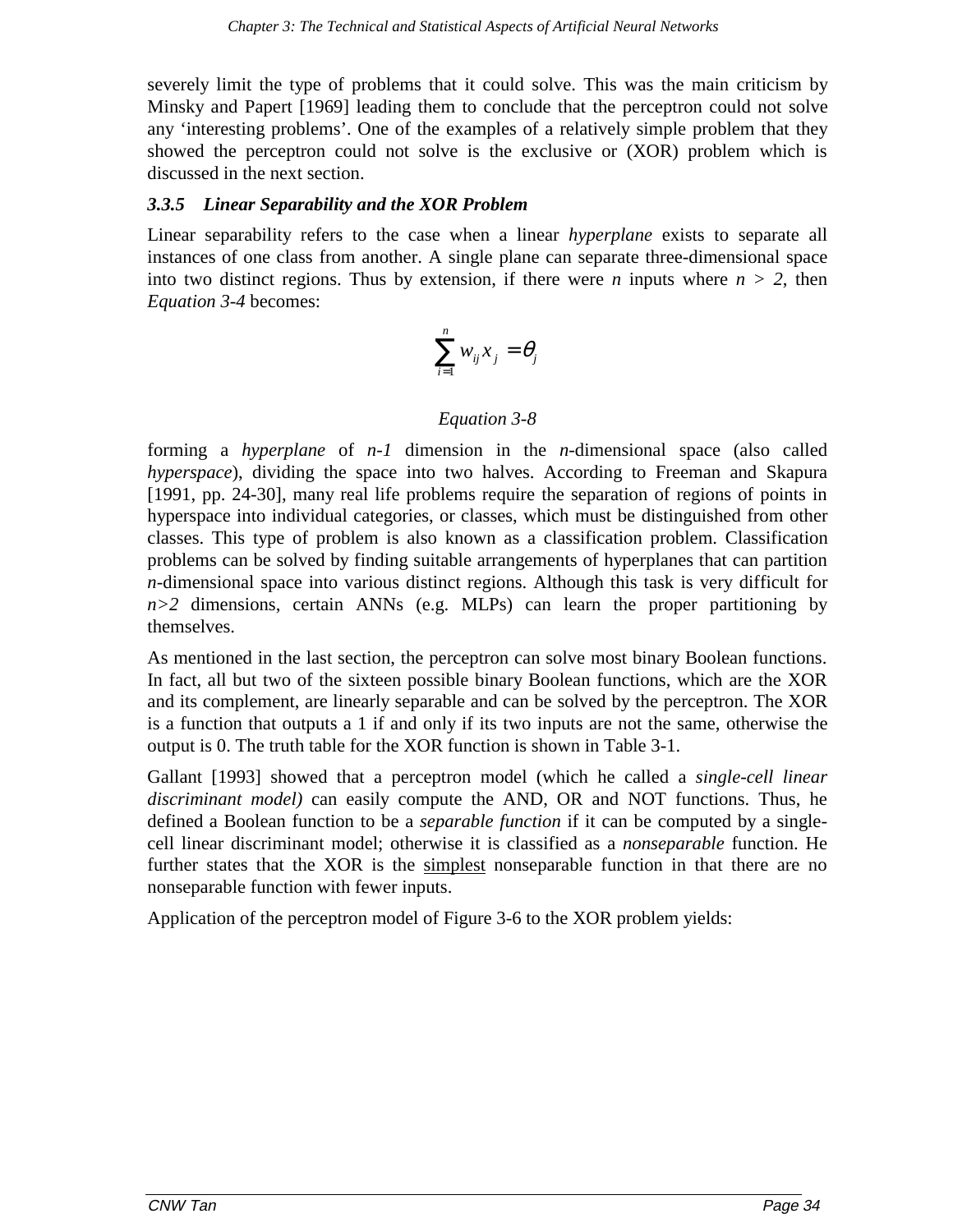Output, 
$$
O_j = f(h_j)
$$

\n
$$
= f(w_{1j}x_1 + w_{2j}x_2, \theta)
$$

\n
$$
= \begin{cases} 1, & w_{1j}x_1 + w_{2j}x_2 \geq \theta \\ 0, & w_{1j}x_1 + w_{2j}x_2 < \theta \end{cases}
$$

\nEquation 3-9

where  $w_{ij}$  is the weight on the connection from neuron *i* to *j* and  $x_i$  is the input neuron *i*,  $h_j$ is the neuron *j*'s activation value and  $\theta$  is the threshold value of the threshold function *f*.

A set of values must be found so that the weights can achieve the proper output value. We will show that this cannot be done.

From Equation 3-9, a line on the  $x_1$  and  $x_2$  plane is obtained:

$$
\theta = w_{1j}x_1 + w_{2j}x_2
$$

### *Equation 3-10*

By plotting the XOR function and this line for some values of  $\theta$ , w<sub>1</sub> and w<sub>2</sub> on the x<sub>1</sub> and  $x_2$  in the plane in  $x_2$  is the plane in  $x_2$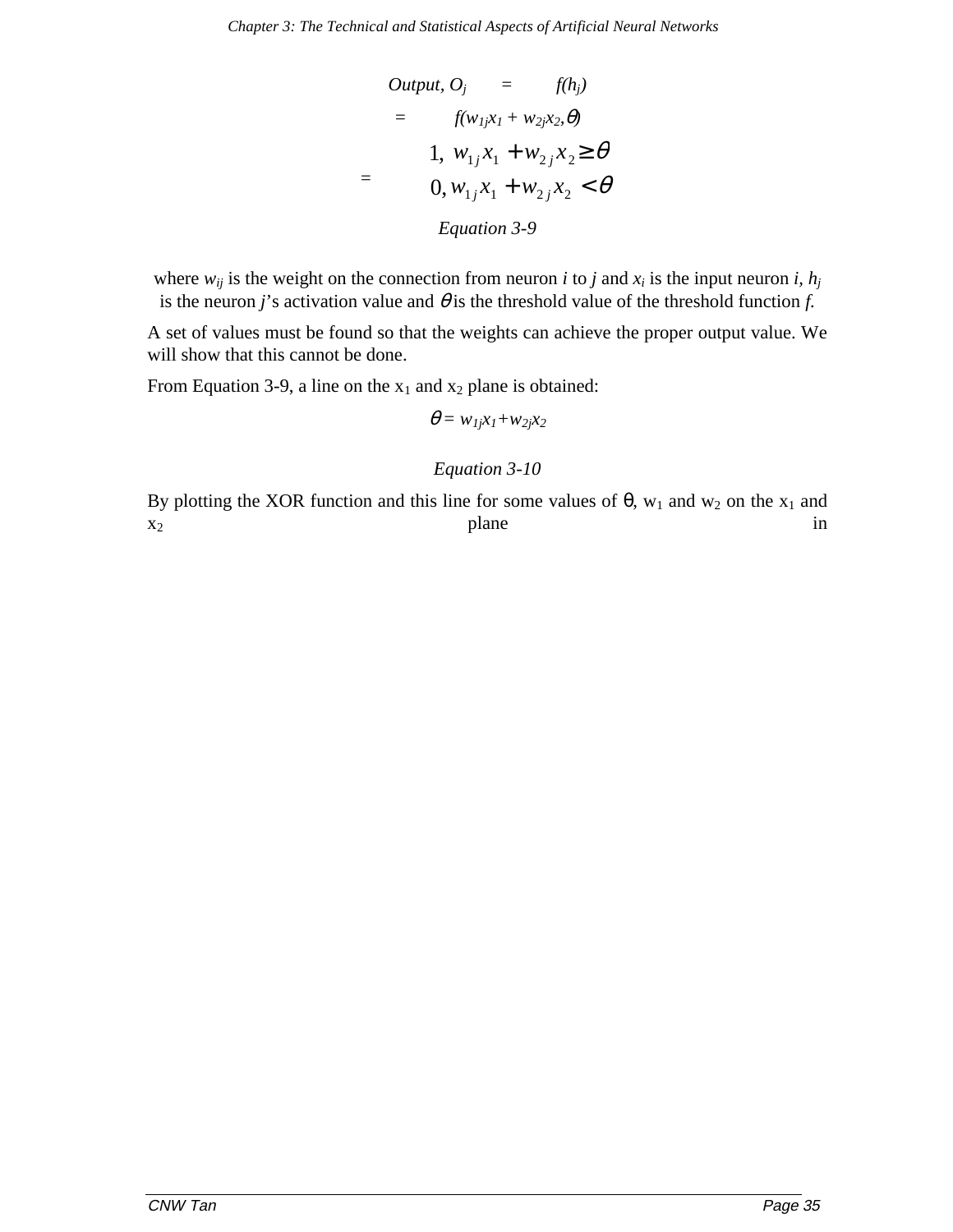Figure 3-4, we can see that it is impossible to draw a single line to separate the 1s (represented by the squares) and the 0s (represented by the circles).

The next section will demonstrate how a multilayer perceptron (MLP) can be used to solve this problem.

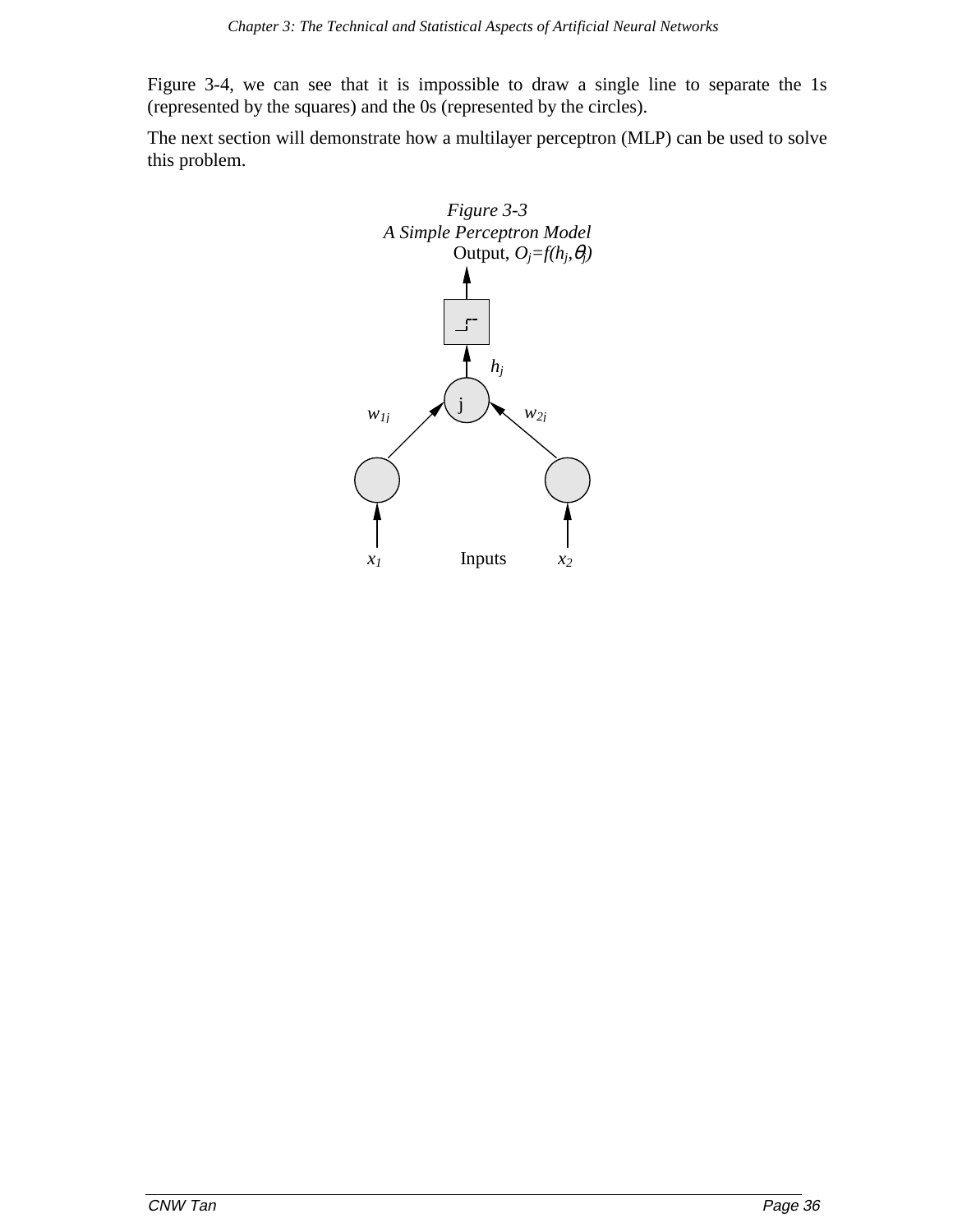*Figure 3-4 A plot of the Exclusive-Or function showing that the two groups of inputs (represented by squares and circles) cannot be separated with a single line.*



*Truth Table for the Exclusive-Or Function* -1

| $X_1$ | $X_2$ | Output |
|-------|-------|--------|
| 0     | 0     | U      |
|       |       |        |
|       | 0     |        |
|       |       | r      |

# *3.3.6 The Multilayer Perceptron*

As mentioned in earlier sections, an MLP (also called a multilayer feedforward network) is an extension of the perceptron model with the addition of hidden layer(s) that have nonlinear transfer functions in the hidden neurons. We have also mentioned that an MLP having one hidden layer is a universal approximator, and is capable of learning any function that is continuous and defined on a compact domain<sup>21</sup> as well as functions that consist of a finite collection of points. According to Masters [1993, pp. 85-90], the MLPs can also learn many functions that do not meet the above criteria; specifically discontinuities can be theoretically tolerated and functions that do not have compact support (such as normally distributed random variables) can be learned by a network with one hidden layer under some conditions<sup>22</sup>. Masters states that in practice, a second hidden layer is only required if a function that is continuous has a few discontinuities. He further states the most common reason for an MLP to fail to learn is the violation of the compact domain assumption, i.e. the inputs are not bounded . He concludes that if there is a problem learning in an MLP, it is not due to the model itself but to either insufficient training, or insufficient number of neurons, insufficient number of training samples or an attempt to learn a supposed function that is not deterministic.

 $21$  A compact domain means that the inputs have definite bounds, rather than having no limits on what they can be.

 $^{22}$  Kurkova [1995] has since, proven this theoretical assumption.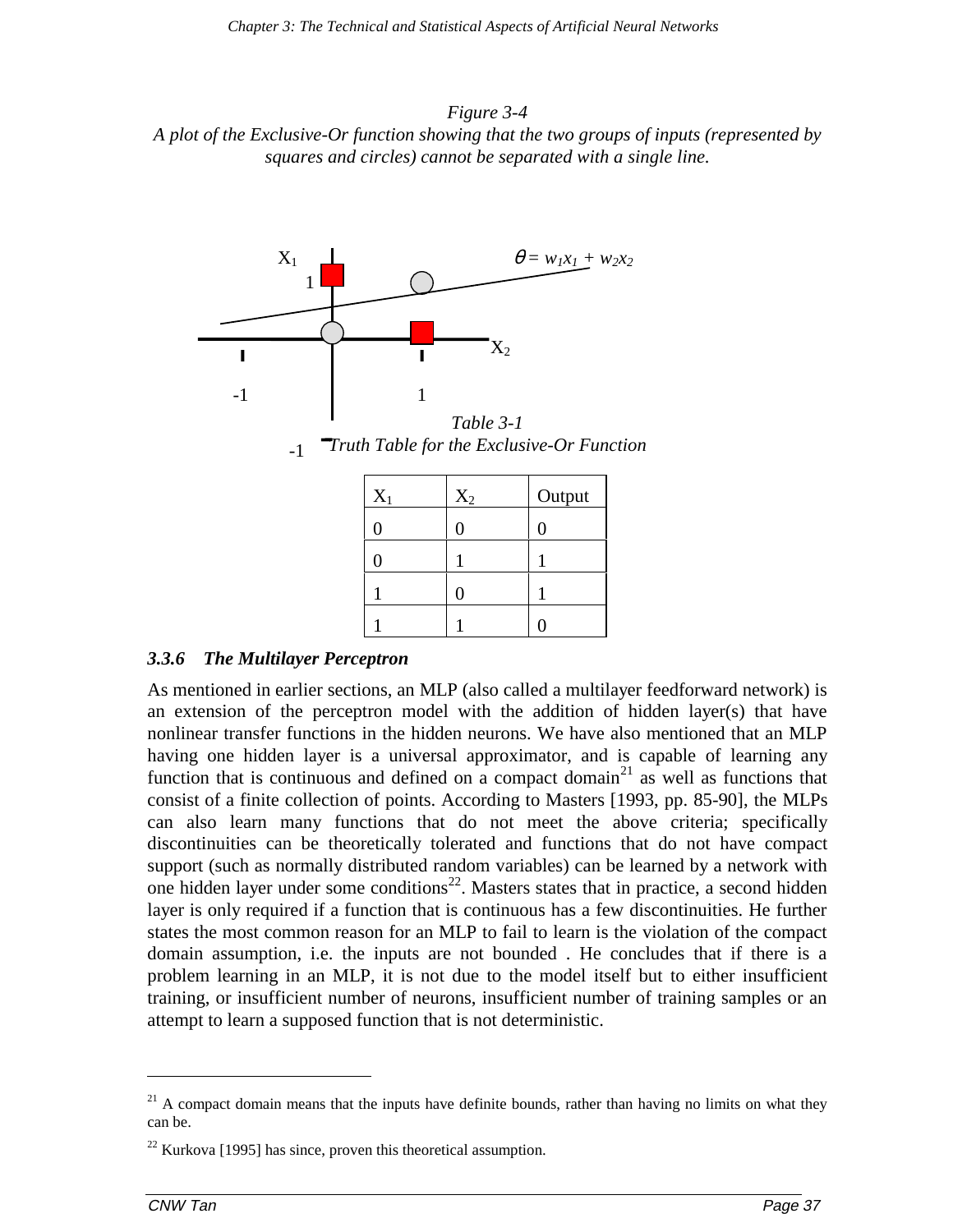### **3.3.6.1 Solving the XOR Problem with A Multilayer Perceptron Model**

An MLP model that successfully solves the XOR problem is shown in Figure 3-5. The model incorporates two hidden neurons in the hidden layer. The appropriate weights and threshold values for each neuron are also shown in the diagram. A plot of the XOR function and the two resulting lines from the model is shown in Figure 3-6. The lines have separated the plane into three regions; the central region is associated with the network output of 1 and the remaining two regions containing the points  $(0,0)$  and  $(1,1)$  are associated with the output of 0.

*Figure 3-5 A Multilayer Perceptron Model That Solves the XOR Problem (adapted from Freeman and Skapura 1991, p.29)*



*Figure 3-6*

*A Possible Solution to the XOR Problem By Using Two Lines to Separate the Plane into*

*Three Regions*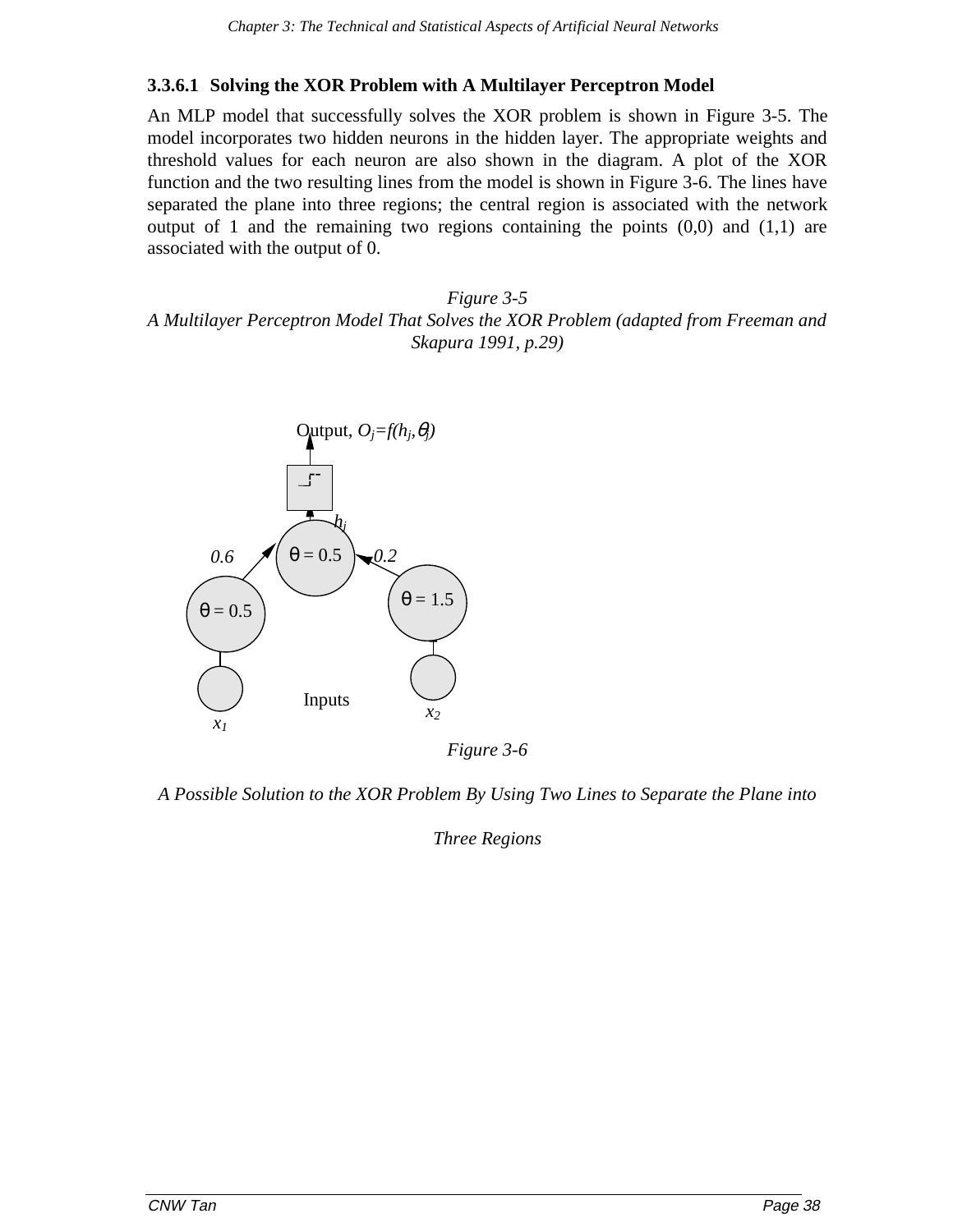

### **3.4 Learning**

Learning is the weight modification process of an ANN in response to external input. There are three types of learning:

1. *Supervised learning*

It is by far the most common type of learning in ANNs. It requires many samples to serve as exemplars. Each sample of this *training set* contains input values with corresponding desired output values (also called target values). The network will then attempt to compute the desired output from the set of given inputs of each sample by minimizing the error of the model output to the desired output. It attempts to do this by continuously adjusting the weights of its connection through an iterative learning process called *training*. As mentioned in earlier sections, the most common learning algorithm for training the network is the back-propagation algorithm.

2. *Unsupervised learning*

It is sometimes called self-supervised learning and requires no explicit output values for training. Each of the sample inputs to the network is assumed to belong to a distinct class. Thus, the process of training consists of letting the network uncover these classes. It is not as popular as supervised learning and is not used in this book and hence will not be considered further.

3. *Reinforcement learning*

It is a hybrid learning method in that no desired outputs are given to the network, but the network is told if the computed output is going in the correct direction or not. It is not used in this book and hence will not be considered further.

### *3.4.1 Learning Algorithms*

Although there are many learning algorithms (rules) in common used, this section will only discuss the two most popular ones: the delta rule and its generalization, the backpropagation algorithm. The learning procedures have to select the weights {*wij*} and the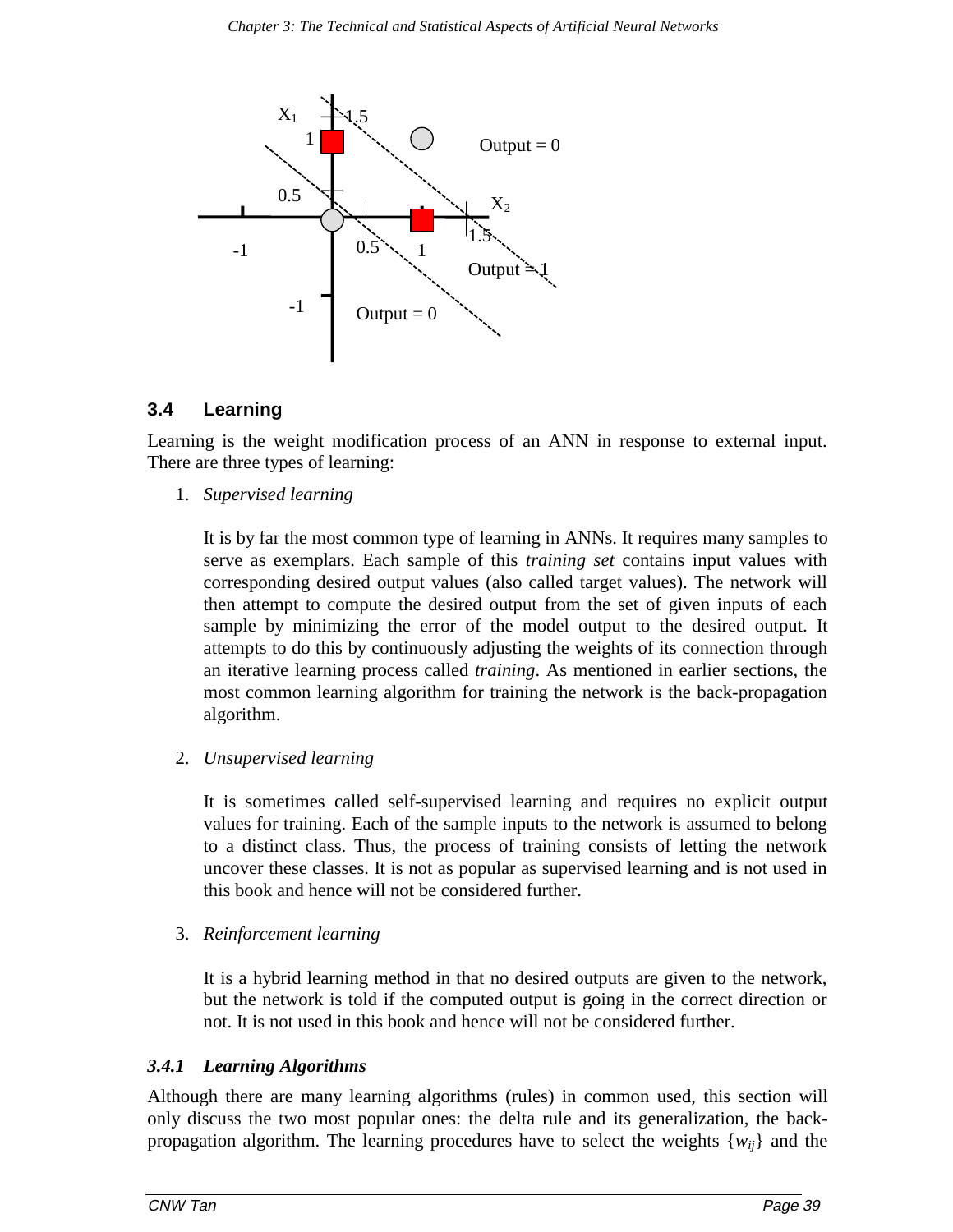'biases'  $\{\theta_i\}$  which is usually taken to be one [Ripley 1993] by minimizing the total squared error, *E*:

$$
E = \frac{1}{2} \sum_{p} \left\| t^{p} - o^{p} \right\|^{2}
$$

### *Equation 3-11*

where  $o^p$  is the output for input  $x^p$ ,  $t^p$  is the target output and the *p* indexes the patterns in the training set. Both the delta rule and the backpropagation algorithms are a form of the *gradient descent rule*, which is a mathematical approach to minimizing the error between the actual and desired outputs. They do this by modifying the weights with an amount proportional to the first derivative of the error with respect to the weight. The gradient descent is akin to trying to move down to the lowest value of an error surface from the top of a hill without falling into any ravine.

### **3.4.1.1 The Delta Rule/ Least Mean Squares (LMS) (Widrow-Hoff)**

The Least Mean Square (LMS) algorithm was first proposed by Widrow and Hoff (hence, it is also called the Widrow-Hoff Rule) in 1960 when they introduced the ADALINE (Adaptive Linear), an ANN model that was similar to the perceptron model except that it only has a single output neuron and the output activation is a discrete bipolar function<sup>23</sup> that produces a value of 1 or -1. The LMS algorithm was superior to Rosenblatt's perceptron learning algorithm in terms of speed but it also could not be used on networks with hidden layers.

Most literature claims the Delta Rule and the LMS Rule are one and the same [Freeman and Skapura 1991, p. 96, Nelson and Illingworth 1991, p. 137, Carling 1992, p.74, Hecht-Nielsen 1990, p. 61]. They are, in terms of the weight change, ∆*wij*, formula given in Equation 3-6:

$$
\Delta w_{ij} = \eta \delta_j x_i
$$

### *Equation 3-6*

where  $\eta$  is the learning rate (0< $\eta$ <1) and  $\delta_i$  is the error at neuron *j*. However, Fu [1994, p. 30] states that the Widrow-Hoff (LMS) Rule differs from the Delta Rule employed by the perceptron model in the way the error is calculated for weight updating.

From Equation 3-6, the delta rule error was:  $\delta_i = T_i - O_i$ 

*The LMS error,*  $\delta_i$ *, on the other hand is:*  $\delta_i = T_i - \sum w_{ii}x_i$ 

### *Equation 3-12*

The LMS rule can be shown to be a gradient descent rule.

From Equation 3-11, if we substitute output  $O^p$  with  $X_pW^p$ 

 $23$  This is the also the reason why it does not work in networks with hidden layers.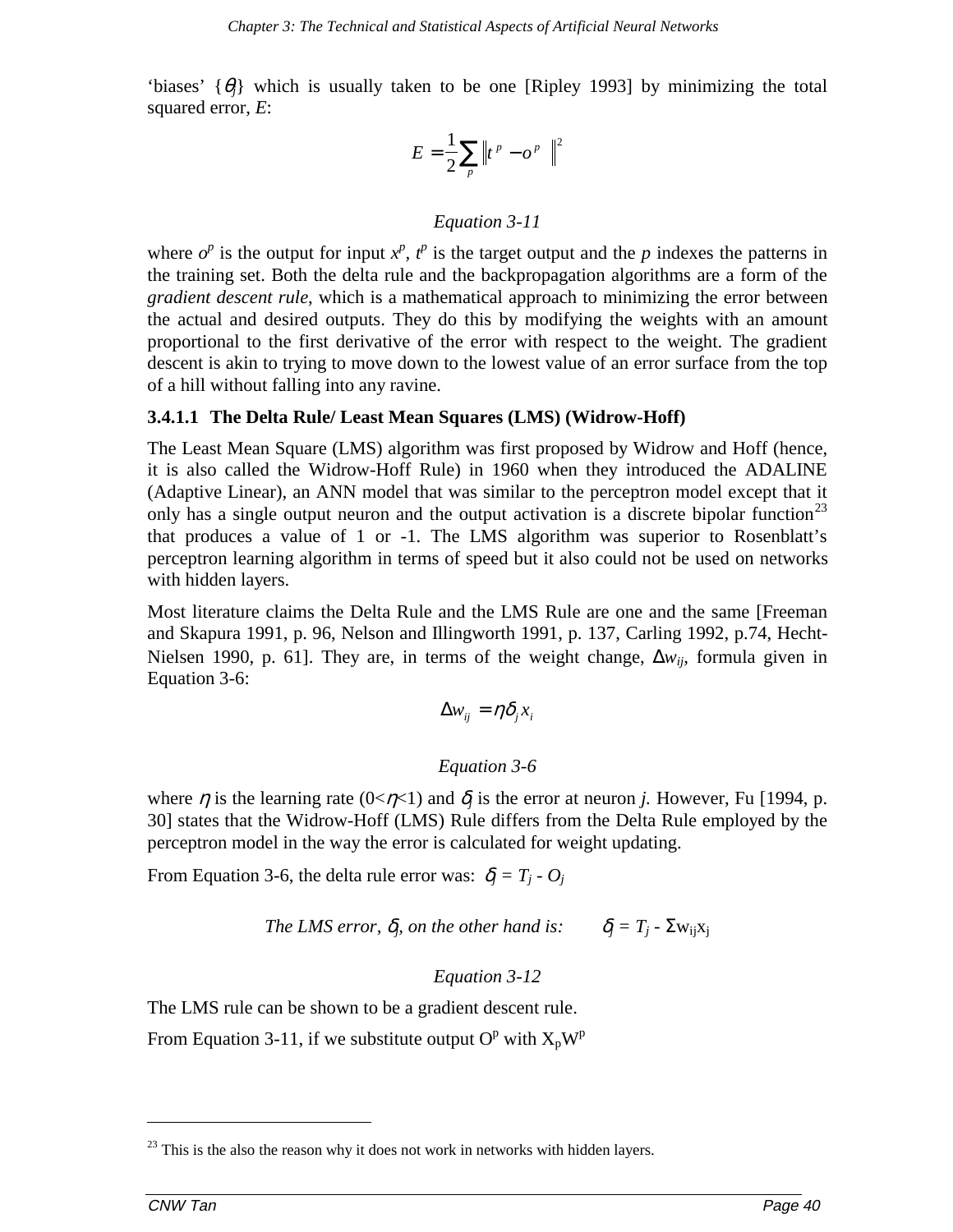$$
E = \frac{1}{2} \sum_{p} \left\| t^{p} - X_{p} W^{p} \right\|^{2}
$$

### *Equation 3-13*

where  $X_p$  is an input vector and  $W^p$  the weights vector.

Then, the gradient descent technique minimizes the error by adjusting the weights:

$$
\Delta W = -\eta \frac{\partial E}{\partial W}
$$

### *Equation 3-14*

where  $\eta$  is the learning rate. From Equation 3-13 and Equation 3-14, the LMS rule can be rewritten as

$$
\Delta W = -\eta (t_p - X_p W^p) X_p
$$

### *Equation 3-15*

### **3.4.1.2 The Back-propagation (BP)/Generalized Delta Rule**

The back-propagation (BP) algorithm is a generalization of the delta rule that works for networks with hidden layers. It is by far the most popular and most widely used learning algorithm by ANN researchers. Its popularity is due to its simplicity in design and implementation.





The single neuron model of Figure 3-7 will be used to explain the BP algorithm. The BP algorithm is used mainly with MLP but a single neuron model is used here for clarity. The methodology remains the same for all models.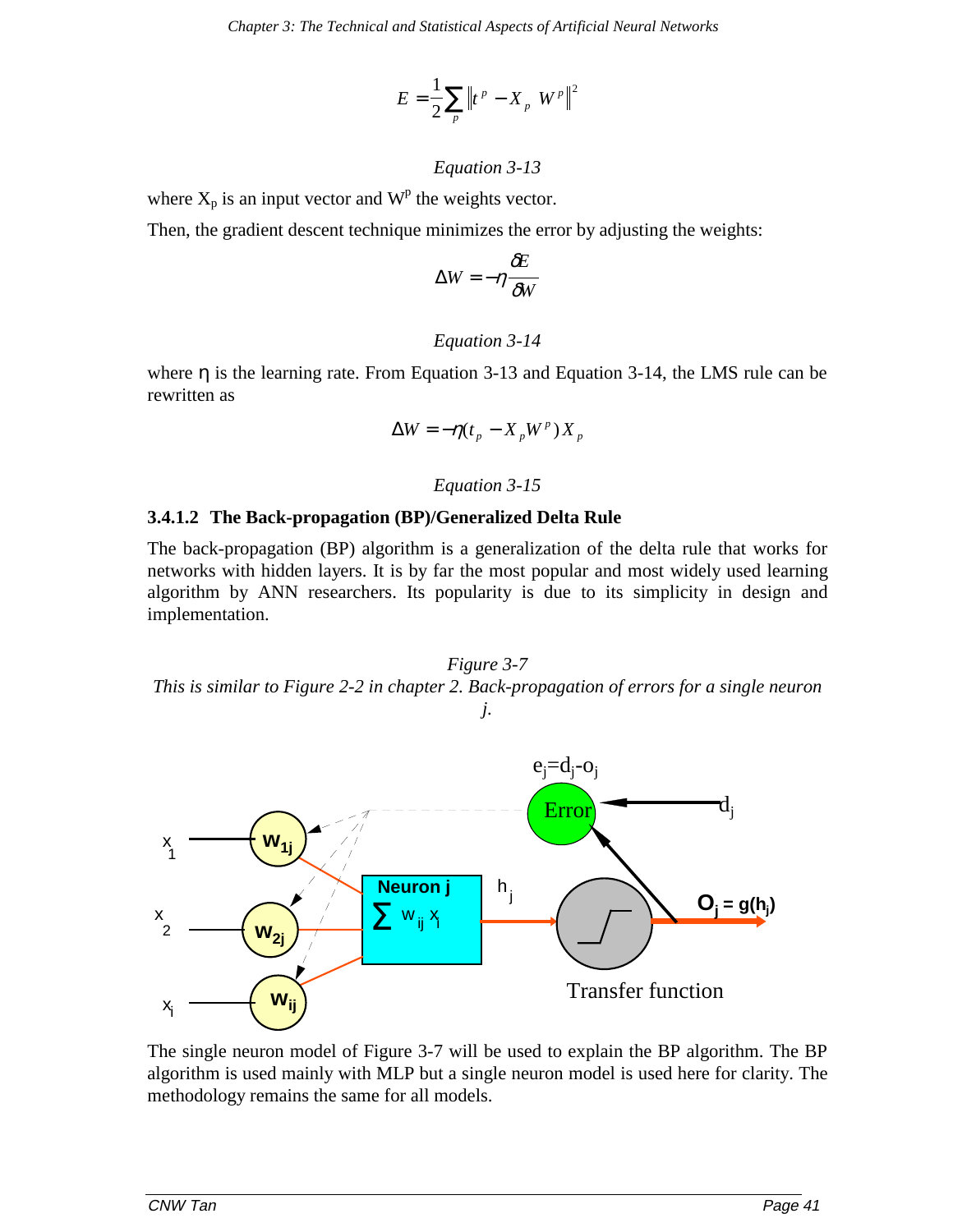The BP algorithm involves a two-stage learning process using two passes: a forward pass and a backward pass. In the forward pass, the output  $O<sub>j</sub>$  is computed from the set of input patterns, *Xi*:

$$
O_j = g(h_j) = f(h_j, \theta_j)
$$
  

$$
h_j = \sum_{i=1}^i w_{ij} x_j
$$
  
Therefore, 
$$
O_j = f(\sum_{i=1}^i w_{ij} x_i, \theta_j)
$$

#### *Equation 3-16*

where *f* is a nonlinear transfer function, e.g. sigmoid function,  $\theta_i$  is the threshold value for neuron *j*,  $x_i$  is the input from neuron *i* and  $w_{ii}$  is the weights associated with the connection from neuron *i* to neuron *j*.

After the output of the network has been computed, the learning algorithm is then applied from the output neurons back through the network, adjusting all the necessary weights on the connections in turn. The weight adjustment,  $\Delta w_{ij}$ , is as in the LMS Rule Equation 3-6,

$$
\Delta w_{ij} = \eta \delta_j x_i
$$

# *Equation 3-6*

where  $\eta$  is the learning rate (0< $\eta$ <1) and  $\delta_i$  is the error at neuron *j*;

$$
\delta_j = e_j(O_j)(1-O_j) = (\sum \delta_k w_k)O_j(1-O_j)
$$

### *Equation 3-17*

for hidden neurons where k is the neuron receiving output from the hidden neuron.

The adjustments are then added to the previous values:

$$
New Weight Value: w_{ij} = w'_{ij} + \Delta w_{ij}
$$

### *Equation 3-18*

where  $w_{ij}$  is the previous weight term.

The gradient descent method is susceptible to falling of a chasm and becoming trapped in local minima. If the error surface is a bowl, imagine the gradient descent algorithm as a marble rolling from the top of the bowl trying to reach the bottom (global minimum of the error term, i.e. the solution). If the marble rolls too fast, it will overshoot the bottom and swing to the opposite side of the bowl. The speed of the descent can be controlled with the learning rate term,  $\eta$ . On the other hand, if the learning rate is set to a very small value, the marble will descent very slowly and this translates to longer training time. An error surface of a typical problem is normally not a smooth bowl but may contain ravine and chasm where the marble could fall into. A momentum term is thus often added to the basic method to avoid the model's search direction from swinging back and forth wildly.

The weight adjustment term of Equation 3-6 will then translate to: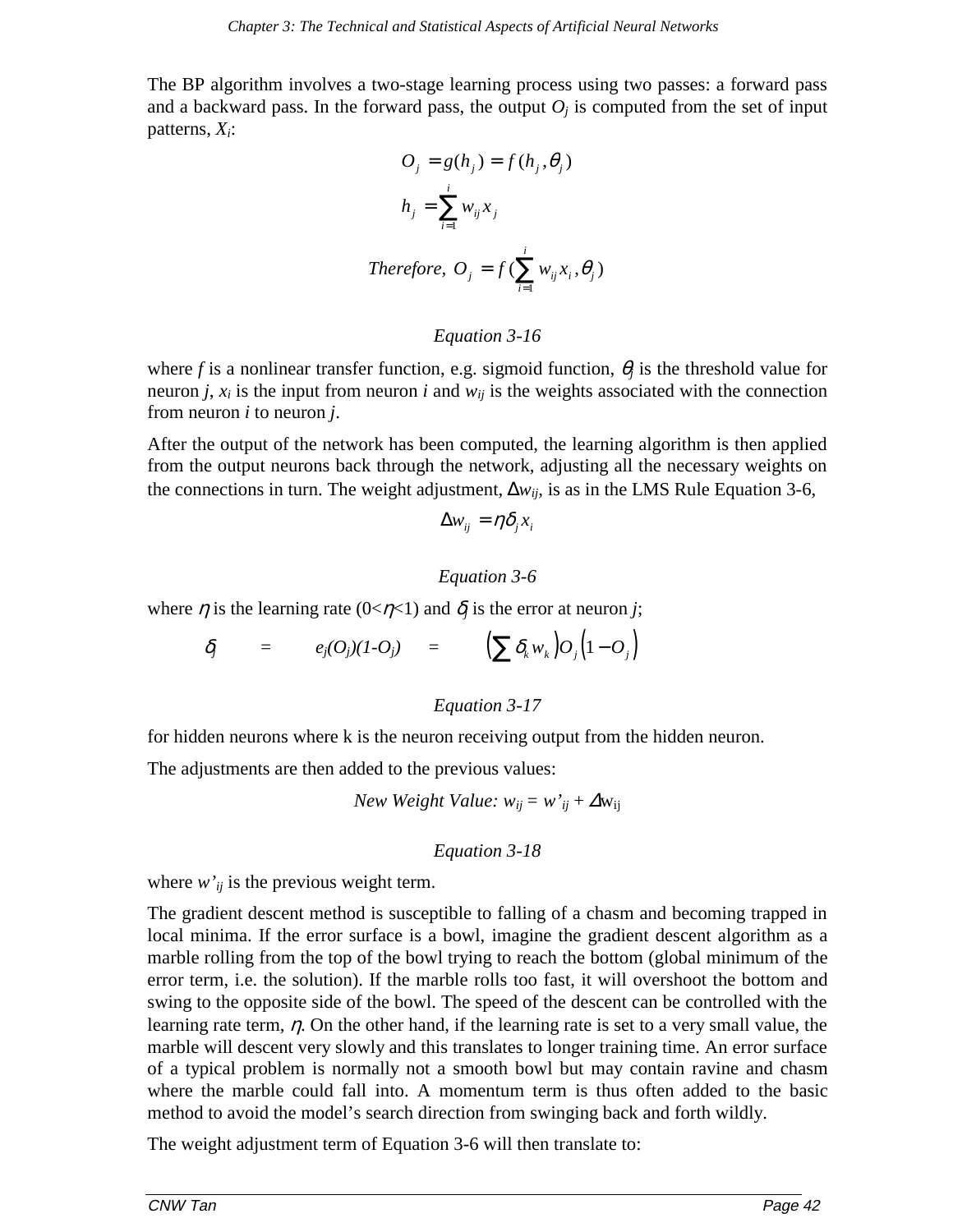$$
\Delta w_{ij} = (1 - M)\eta \delta_j x_i + M(w_{ij} - w_{ij}')
$$

### *Equation 3-19*

where *M* is the momentum term and  $w''_{ij}$  is the weight before the previous weight  $w'_{ij}$ . The momentum term allows a weight change to persist for a number of adjustment cycles. Notice if *M* is set to zero, then the equation reverts to Equation 3-6.

Random noise is often added to the network to alleviate the local minima problem. The objective of the noise term is to 'jolt' the model out of a local minima. Fahlman [1992] states that BP networks can and do fall into local minima but they are often the ones that are needed to solve the particular problem. In other words, local minima solutions may suffice for some problems and there is no need to seek the global minimum<sup>24</sup>.

There are many other variations to the BP algorithm but by far, BP still proves to be the most popular and is implemented in almost all commercial ANN software packages.

### **3.5 Statistical Aspects of Artificial Neural Networks**

### *3.5.1 Comparison of ANNs to Statistical Analysis*

In traditional statistical analysis, the modeller is required to specify the precise relationship between inputs and outputs and any restrictions that may be implied by theory. ANNs differ from conventional techniques in that the analyst is not required to specify the nature of the relationships involved; the analyst simply identifies the inputs and the outputs. According to Sarle [1994], no knowledge of ANN training methods such as backpropagation is required to use ANNs. In addition, Sarle states that the MLP's main strength lies in its ability to model problems of different levels of complexity, ranging from a simple parametric model to a highly flexible, nonparametric model. For example, an MLP that is used to fit a nonlinear regression curve, using one input, one linear output, and one hidden layer with a logistic transfer function, can function like a polynomial regression or least squares spline. It has some advantages over the competing methods. Polynomial regression is linear in parameters and thus is fast to fit but suffers from numerical accuracy problems if there are too many wiggles. Smoothing splines are also linear in parameters and do not suffer from numerical accuracy problems but pose the problem of deciding where to locate the knots. MLPs with nonlinear transfer function, on the other hand, are genuinely nonlinear in the parameters and thus require longer computational processing time. They are more numerically stable than high-order polynomials and do not require knot location specification like splines. However, they may encounter local minima problems in the optimization process.

### *3.5.2 ANNs and Statistical Terminology*

Although there are many similarities between ANN models and statistical models, the terminology used in both fields are quite different. For example, Sarle [1994] claims that the terminology 'back-propagation', should refer only to the simple process of applying the chain rule to compute derivatives for the generalized delta rule algorithm, and not the training method itself. He adds that this confusion is symptomatic of the general failure in ANN literature to differentiate between models and estimation methods. Sarle [1996]

 $^{24}$  This assumes that the global minimum is not very far from the local minima.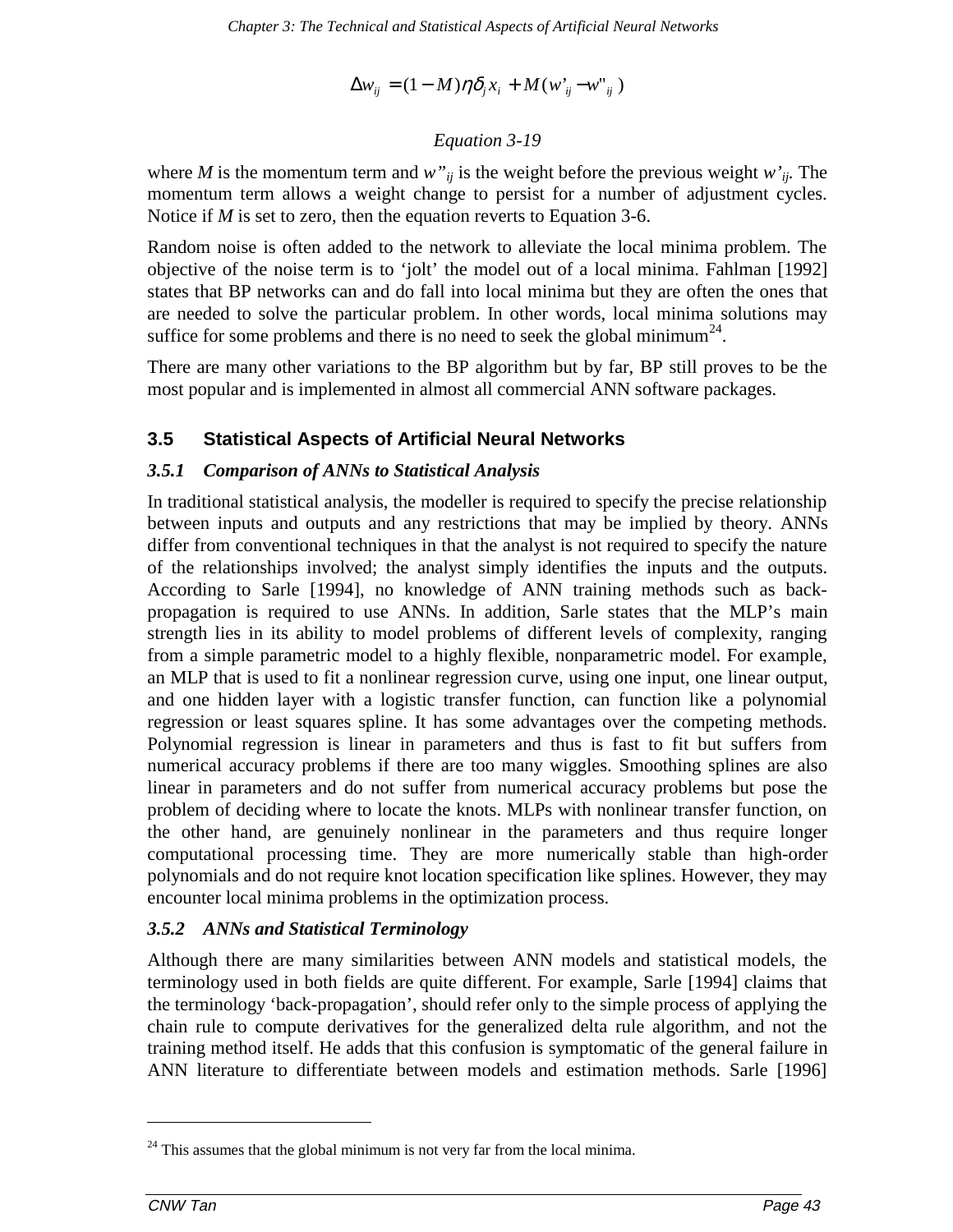gives a list of statistics terminology that has its equivalence in ANN literature. Some of the more common ones are listed in Table 3-2.

### *Table 3-2*

| <b>Statistical and ANN Terminology</b> |  |  |
|----------------------------------------|--|--|
|                                        |  |  |

| <b>Statistical Terminology</b>       | <b>ANN Terminology</b>                                              |
|--------------------------------------|---------------------------------------------------------------------|
| variables                            | features                                                            |
| independent variables                | inputs                                                              |
| predicted values                     | outputs                                                             |
| dependent variables                  | targets or training values.                                         |
| residuals                            | errors                                                              |
| estimation                           | training, learning, adaptation, or self-organization.               |
| an estimation criterion              | an error function, cost function, or Lyapunov<br>function           |
| observations                         | patterns or training pairs                                          |
| parameter estimates                  | (synaptic) weights                                                  |
| regression and discriminant analysis | supervised learning                                                 |
| cluster analysis or data reduction   | unsupervised learning, self-organization or<br>competitive learning |
| interpolation and extrapolation      | generalization                                                      |
| intercept                            | bias                                                                |
| error term                           | noise                                                               |
| forecasting                          | prediction                                                          |

# *3.5.3 Similarity of ANN Models to Statistical Models*

In general, feedforward nets with no hidden layer are basically generalized linear models [Neural Nets FAQ, Part 1, 1996]. Sarle [1994] states that the perceptron model with different transfer functions has been shown to have equivalent statistical models. For example: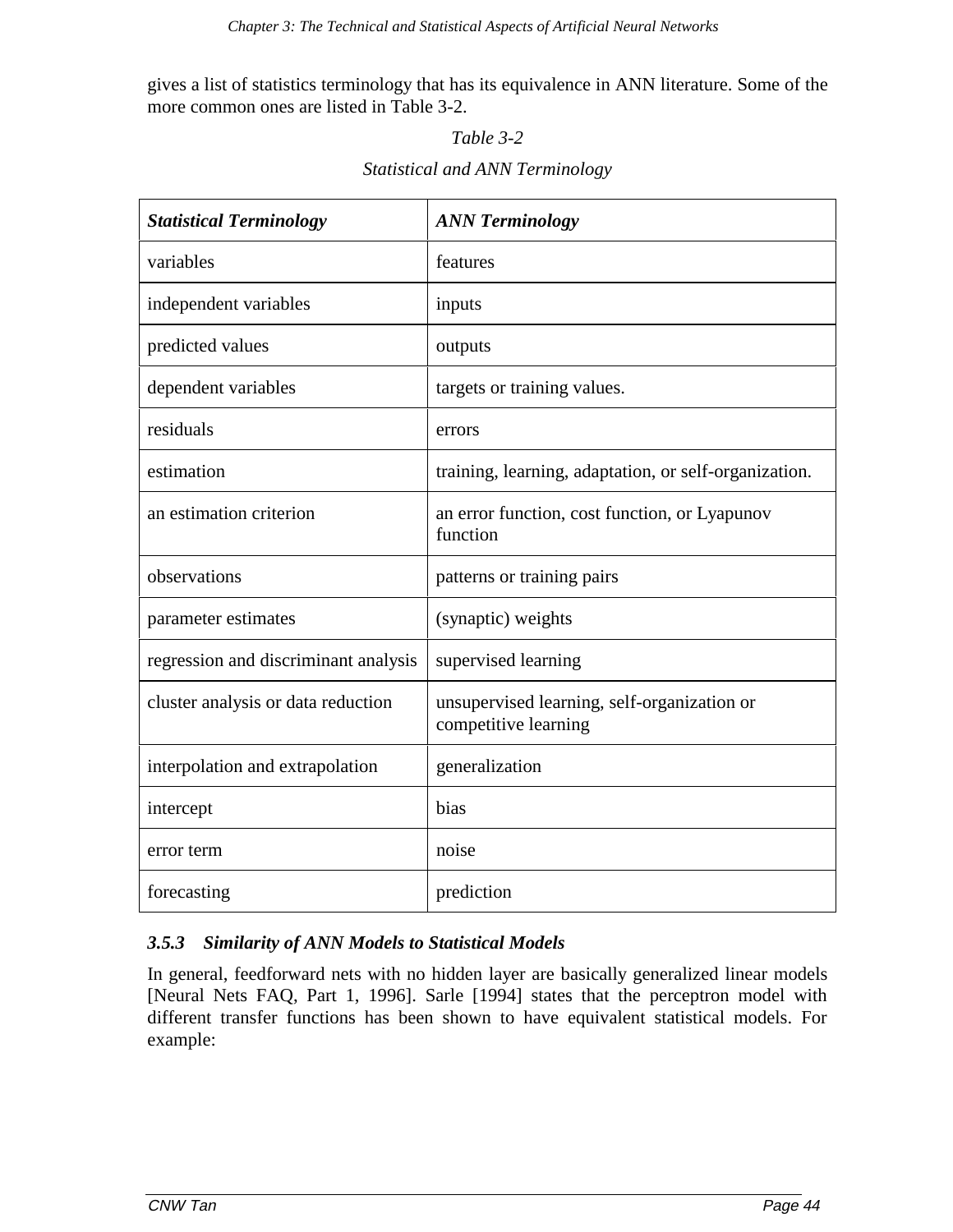- A perceptron model with a linear transfer function is equivalent to a possibly multiple or multivariate linear regression model [Weisberg 1985; Myers 1986].
- A perceptron model with a logistic transfer function is a logistic regression model [Hosmer and Lemeshow 1989].
- A perceptron model with a threshold transfer function is a linear discriminant function [Hand 1981; McLachlan 1992; Weiss and Kulikowski 1991]. An ADALINE is a linear two-group discriminant.

MLP models have their statistical equivalent models too. For example:

- An MLP with one output is a simple nonlinear regression [Sarle 1994].
- An MLP with a moderate number of hidden neurons is essentially the same as a projection pursuit regression, except that an MLP uses a predetermined transfer function while the projection pursuit regression model uses a flexible nonlinear smoother [Sarle 1994].
- An MLP becomes a nonparametric sieve if the number of hidden neurons is allowed to increase with the sample size [White 1988]. This makes it a useful alternative to methods such as kernel regression [Hardle 1990] and smoothing splines.

Kuan and White [1995] states that when Cowan [1967] proposed the replacement of the Heaviside activation function with a smooth sigmoid function, specifically, the logistic function, the model proposed by McCulloch and Pitts [1943] becomes similar to the binary logit probability model [Ameniya 1981, 1985 p. 268]. Ameniya states that these models have great utility in econometric applications where binary classifications or decisions are involved.

White [1992, p. 84] states that the back-propagation algorithm is not new and is, in fact, a statistical method call *stochastic approximation*, first proposed by Robins and Munro in 1951. This had lead to an explosion of both theoretical and applied research of the field in the past 40 years. It has been used extensively in pattern recognition and systems identification literature. The major advantage of this, is that the considerable statistics and engineering literature on stochastic approximation can be applied to make general statements about the BP algorithm [White 1989a].

# *3.5.4 ANNs vs. Statistics*

Sarle [1993] claims that "many ANN researchers are engineers, physicists, neurophysiologists, psychologists, or computer scientists, who know little about statistics and nonlinear optimization and they often reinvent methods that have been known in statistical or mathematical literature for decades or centuries without understanding how these methods work". He reasons that the common implementation of ANNs is biological or engineering criteria based, such as how easy it is to fit the net on a chip, rather than on well-established statistical and optimization criteria. Ripley [1993] seems to agree with Sarle (both being statisticians by training), stating that ANNs have been developed very rapidly by workers with diverse backgrounds, most with little or no experience in data analysis.

Ripley [1993] claims that although comparisons of ANNs to other methods are rare, however, when done carefully, often show that statistical methods can outperform the state-of-the-art ANNs. His paper includes a comment from Aharonian [1992] on ANNs and financial applications. Aharonian states that most ANNs papers on financial analysis either report results no more accurate than those obtained by traditional statistical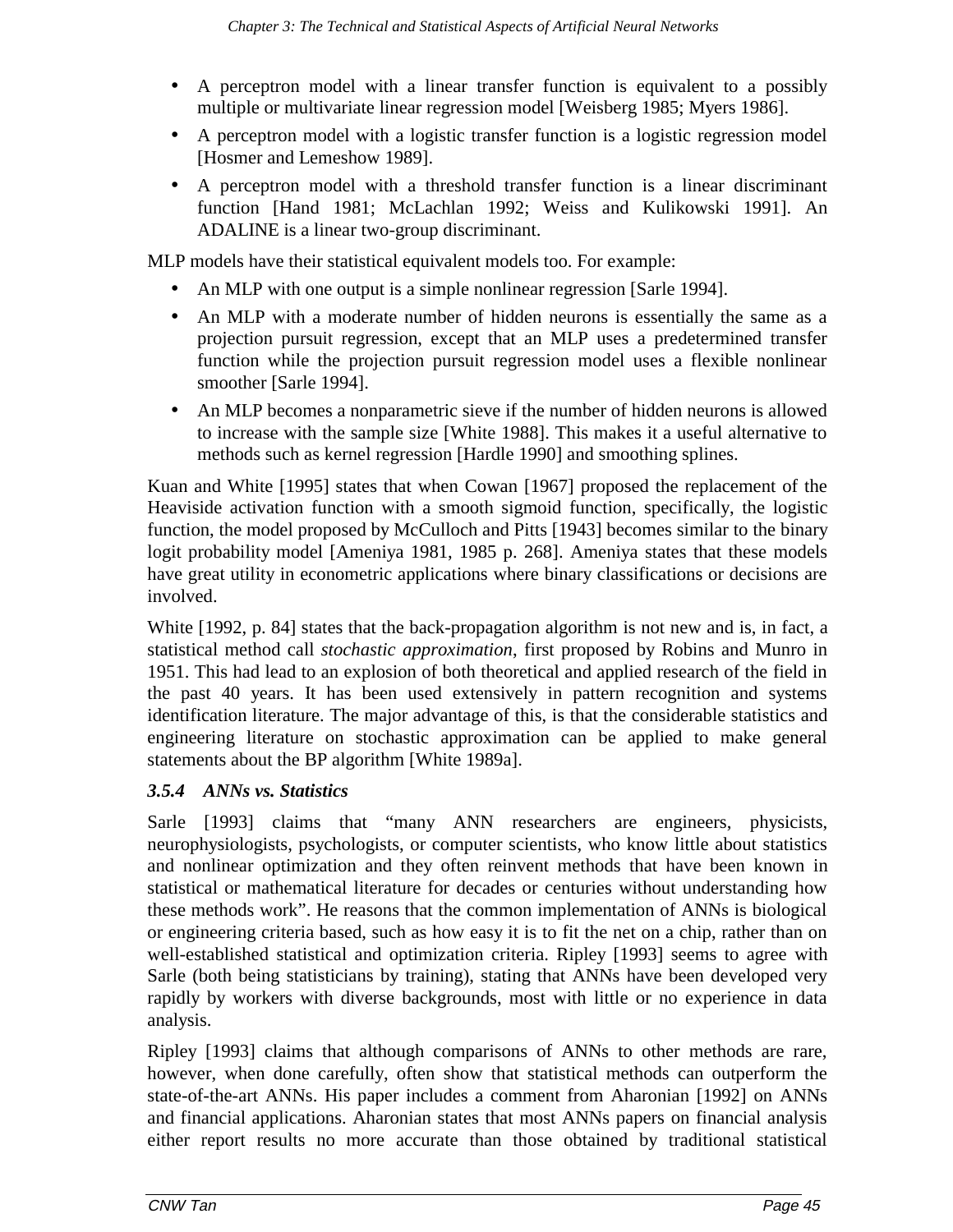techniques; or they fail to compare their results to traditional statistical analysis and by not doing so, invalidate any claims of a breakthrough.

Before the popularity of ANNs, few financial institutions used any form of statistical methods (except for technical analysis, which some may claim to be pseudo-statistics) for financial trading, and even fewer had a dedicated quantitative analysis unit for financial analysis which is now a common sight in most major banks' dealing rooms. As mentioned in chapter 1, financial institutions are second only to the US Department of Defense in sponsoring research into ANNs [Trippi and Turban 1996].

### *3.5.5 Conclusion of ANNs and Statistics*

Sarle [1994] concludes it is unlikely that ANNs will supersede statistical methodology as he believes that applied statistic is highly unlikely to be reduced to an automatic process or 'expert system'. He claims that statisticians depend on human intelligence to understand the process under study and an applied statistician may spend more time defining a problem and determining what questions to ask than on statistical computation. He does, however, concede that several ANNs models are useful for statistical applications and that better communication between the two fields would be beneficial. White [1992, p. 81] agrees that statistical methods can offer insight into the properties, advantages and disadvantages of the ANN learning paradigm, and conversely ANN learning methods have much to offer in the field of statistics. For example, statistical methods such as Bayes analysis and regression analysis have been used in generating forecasts with confidence intervals that have deeper theoretical roots in statistical inference and data generating processes. ANN is superior for pattern recognition and is able to deal with any model whereas statistical methods require randomness.

ANNs have contributed more to statistics than statisticians would care to admit. They have enabled researchers from different disciplines and backgrounds to use modeling tools that were once only available to statisticians due to the complexities and restrictive conditions imposed by statistical models. By making modeling more accessible (and more interesting perhaps), ANNs researchers without statistical background are beginning to gain an appreciation of statistical methodologies due to the inevitable crossing of paths between ANNs and statistics.

There are definitely more visible ANN commercial applications than statistical applications even though the claim that some of the ANN methodologies were already been 'known for decades if not centuries in statistical and mathematical literature [Sarle  $94$ ]'.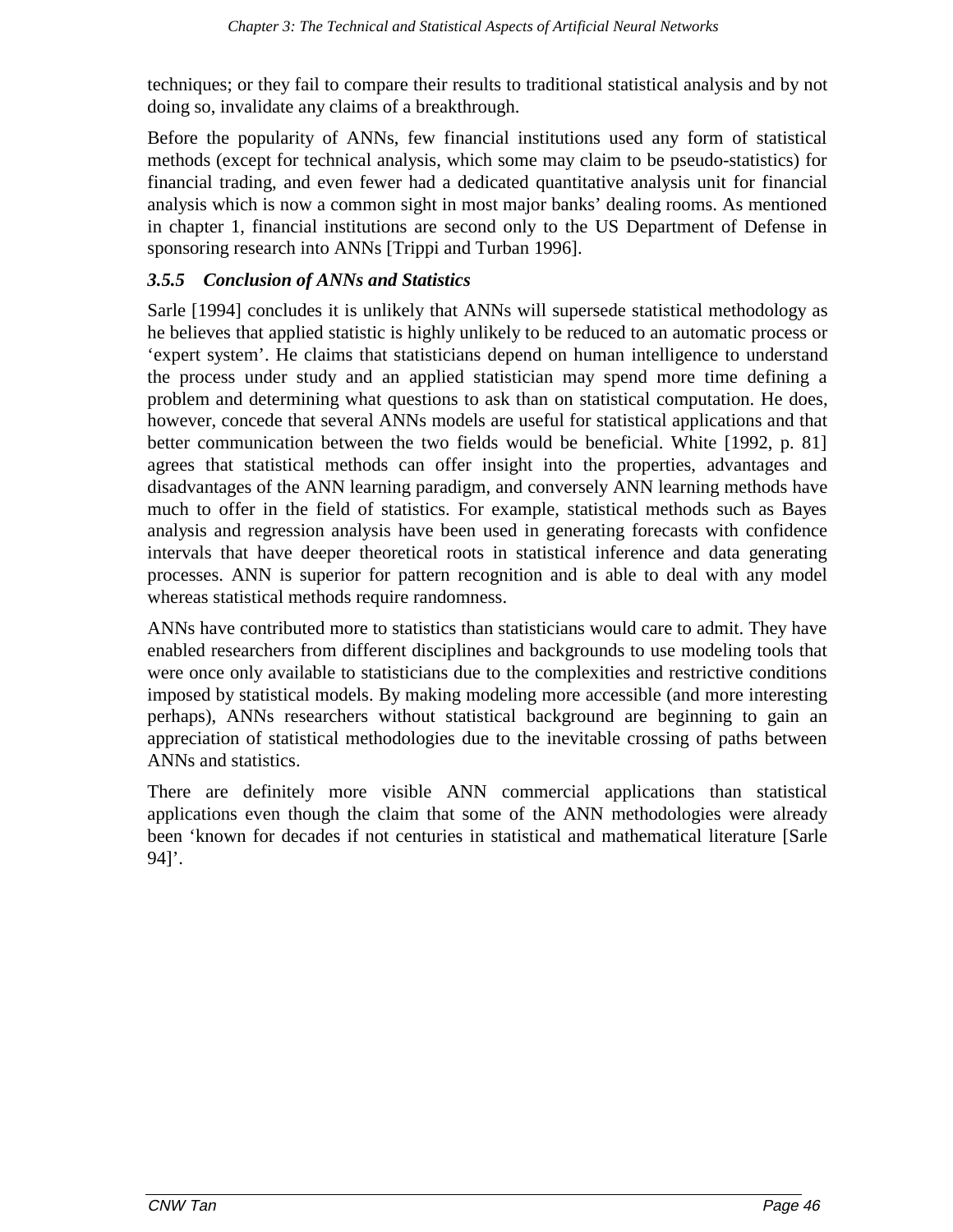### **3.6 References**

- 1. Aharonian, G., *Comments on comp.ai.neural-nets*, Items 2311 and 2386 [Internet Newsgroup].
- 2. Ameniya, T., "Qualitative Response Models: A Survey", *Journal of Economic Literature,* No. 19, pp. 1483-1536, 1981.
- 3. Ameniya, T., *Advance Econometrics*, Cambridge, Harvard University Press, 1985.
- 4. Azoff, E. M., *Neural Network Time Series Forecasting of Financial Markets*, John Wiley & Sons, pp. 50-51, England, ISBN: 0-471-94356-8, 1994.
- 5. Baum, E. B. and Haussler, D., *Neural Computation 1,* 1988, 151–160.
- 6. Carling, A., *Introducing Neural Networks*, Sigma Press, ISBN: 1-85058-174-6, England, 1992.
- 7. Cover, T. M., "Geometrical and statistical properties of systems of linear inequalities with application in pattern recognition", *IEEE Trans. Elect. Comp.*, No. 14, pp. 326- 334, 1965.
- 8. Falhman, S. E., *Comments on comp.ai.neural-nets,* Item 2198 [Internet Newsgroup].
- 9. Freeman, J. A. and Skapura, D. M., *Neural Networks: algorithms, applications, and programming techniques*, Addison-Wesley, ISBN 0-201-51376-5, October 1991.
- 10. Hand, D. J., *Discrimination and Classification,* John Wiley & Sons, New York, 1981.
- 11. Hardle, W., *Applied Nonparametric Regression*, Cambridge University Press, Cambridge, UK, 1990.
- 12. Haynes, J. and Tan, C.N.W., "An Artificial Neural Network Real Estate Price Simulator", *The First New Zealand International Two Stream Conference on Artificial Neural Networks and Expert Systems (ANNES) (Addendum)*, University of Otago, Dunedin, New Zealand, November 24-26, 1993, IEEE Computer Society Press, ISBN 0-8186-4260-2, 1993.
- 13. Hect-Nielsen, R., *Neurocomputing*, Addison-Wesley, Menlo Park, CA, USA, ISBN: 0- 201-09355-3, 1990.
- 14. Hornik, K., "Some new results on neural network approximation*", Neural Networks*, 6, 1069-1072, 1993.
- 15. Hornik, K., Stinchcombe, M. and White, H., "Multilayer feedforward networks are universal approximators", *Neural Networks*, 2, 359-366, 1989.
- 16. Hosmer, D. W. and Lemeshow, S., *Applied Logistic Regression*, John Wiley & Sons, New York, 1989.
- 17. Hubel, D. H. and Wiesel, T. N., "Receptive fields, binocular and functional architecture in the cat's visual cortex", *J. Physiol.*, 160: 106-154, 1962.
- 18. Hush, D. R. and Horne, B. G., "Progress in Supervised Neural Networks", *IEEE Signal Processing Magazine*, vol. 10, no. 1, pp. 8-39, January 1993.
- 19. Kalman, B. L, and Kwasny, S. C., "Why Tanh? Choosing a Sigmoidal Function", *International Joint Conference on Neural Networks*, Baltimore, MD, USA, 1992.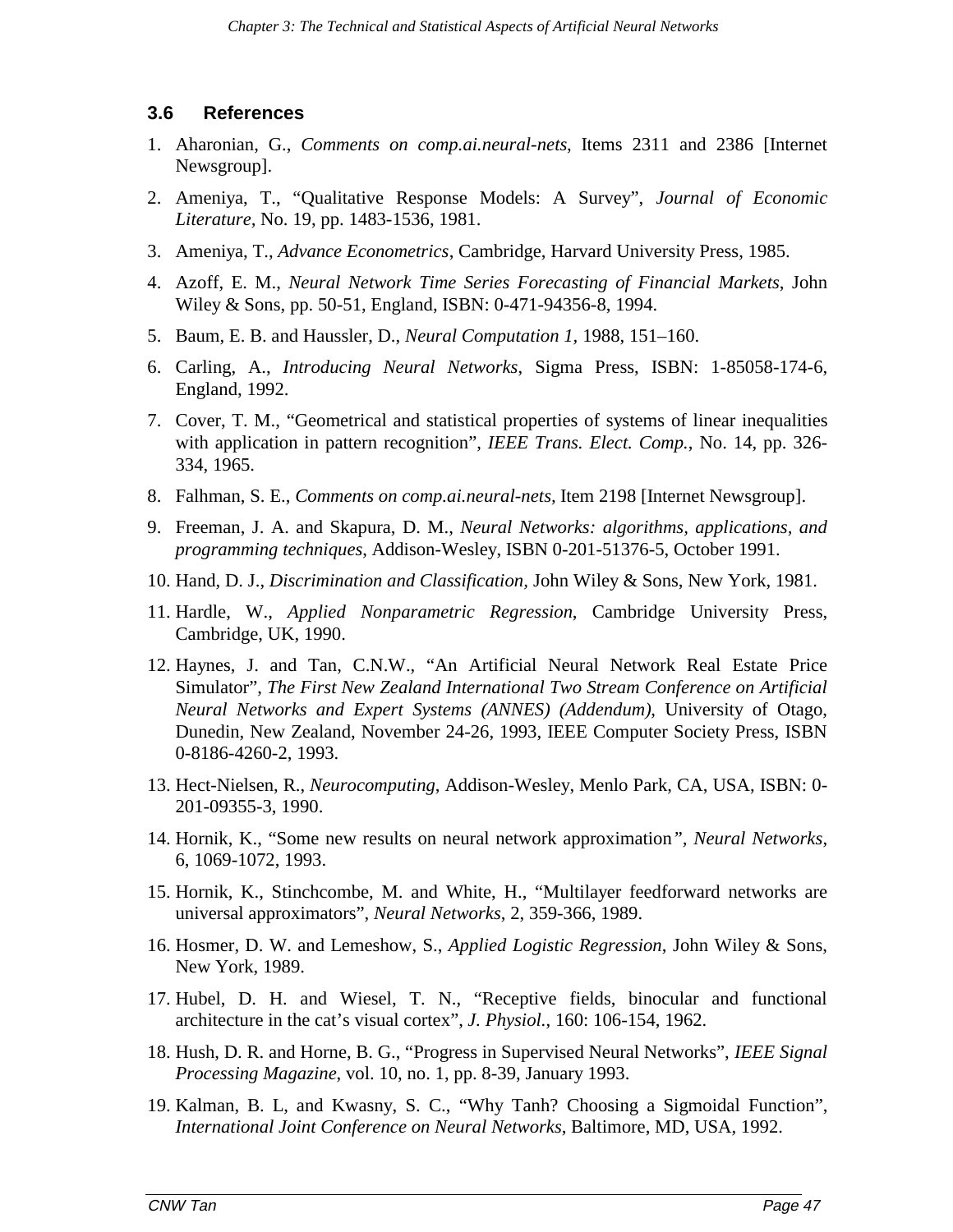- 20. Kuan, C.-M. and White, H., "Artificial Neural Networks: An Econometric Perspective", *Econometric Reviews*, vol. 13, No. 1, pp. 1-91, 1994.
- 21. Lawrence, J*., Introduction to Neural Networks: Design, Theory, and Applications 6th edition*, edited by Luedeking, S., ISBN 1-883157-00-5, California Scientific Software, California, USA, July 1994.
- 22. Lawrence, S., Giles, C. L., and Tsoi, A. C., "What Size Neural Networks Gives Optimal Generalization? Convergence Properties of Backpropagation", *Technical Report UMIACS-TR-96-22 and CS-TR-3617,* Institute of Advanced Computer Studies, University of Maryland, College Park, MD 20742, 1996.
- 23. Lippmann, R. P., "An Introduction to Computing with Neural Nets", *IEEE ASSP Magazine*, pp. 4-23, April 1987.
- 24. Masters, T., *Practical Neural Network Recipes in C++*, Academic Press Inc., San Diego, CA., USA, ISBN: 0-12-479040-2, p.6, 1993.
- 25. McCullagh, P. and Nelder, J. A. *Generalized Linear Models*, 2nd ed., Chapman & Hall, London, UK, 1989.
- 26. McCulloch, W. S. and Pitts, W., "A Logical Calculus of Ideas Immanent in Nervous Activity", *Bulletin of Mathematical Biophysics*, pp. 5:115-33, 1943.
- 27. McLachlan, G. J., *Discriminant Analysis and Statistical Pattern Recognition*, John Wiley & Sons, New York, 1992.
- 28. Minsky, M. and Papert, S. A., *Perceptrons. Expanded Edition*, MIT Press, Cambridge, MA, USA, ISBN: 0-262-63111-3, 1988.
- 29. Nelson, M. M. and Illingworth, W. T., *A Practical Guide to Neural Nets*, Addison-Wesley Publishing Company, Inc., USA, ISBN: 0-201-52376-0/0-201-56309-6, 1991.
- 30. Neural Network FAQ*,* Maintainer: Sarle, W. S., "How Many Hidden Units Should I Use?", July 27, 1996, *Neural Network FAQ Part 1-7,* [Online], Archive-name:aifaq/neural-nets/part3, Available: ftp://ftp.sas.com/pub/neural/FAQ3.html, [1996, August 30].
- 31. Ripley, B. D., "Statistical Aspects of Neural Networks", Networks and Chaos: Statistical and Probabilistic Aspects edited by Barndoff-Nielsen, O. E., Jensen, J.L. and Kendall, W.S., Chapman and Hall, London, United Kingdom, 1993.
- 32. Robbins, H. and Munro, S., "A stochastic approximation method", *Annals of Mathematical Statistics*, No. 25, p. 737-44, 1951.
- 33. Sarle, W. S., "Neural Networks and Statistical Models", *Proceedings of the Nineteenth Annual SAS Users Group International Conference*, Cary, NC: SAS Institute, USA, pp. 1538-1550, 1994.
- 34. Sarle, W. S., "Neural Network and Statistical Jargon?", April 29, 1996, [Online], Archive-name:ai-faq/neural-nets/part3, Available: ftp://ftp.sas.com/pub/neural/jargon, [1996, August 24].
- 35. Shih, Y., *Neuralyst User's Guide*, Cheshire Engineering Corporation, USA, pp.74, 1994.
- 36. Sontag, E. D. (), "Feedback stabilization using two-hidden-layer nets", *IEEE Transactions on Neural Networks*, 3, 981-990, 1992.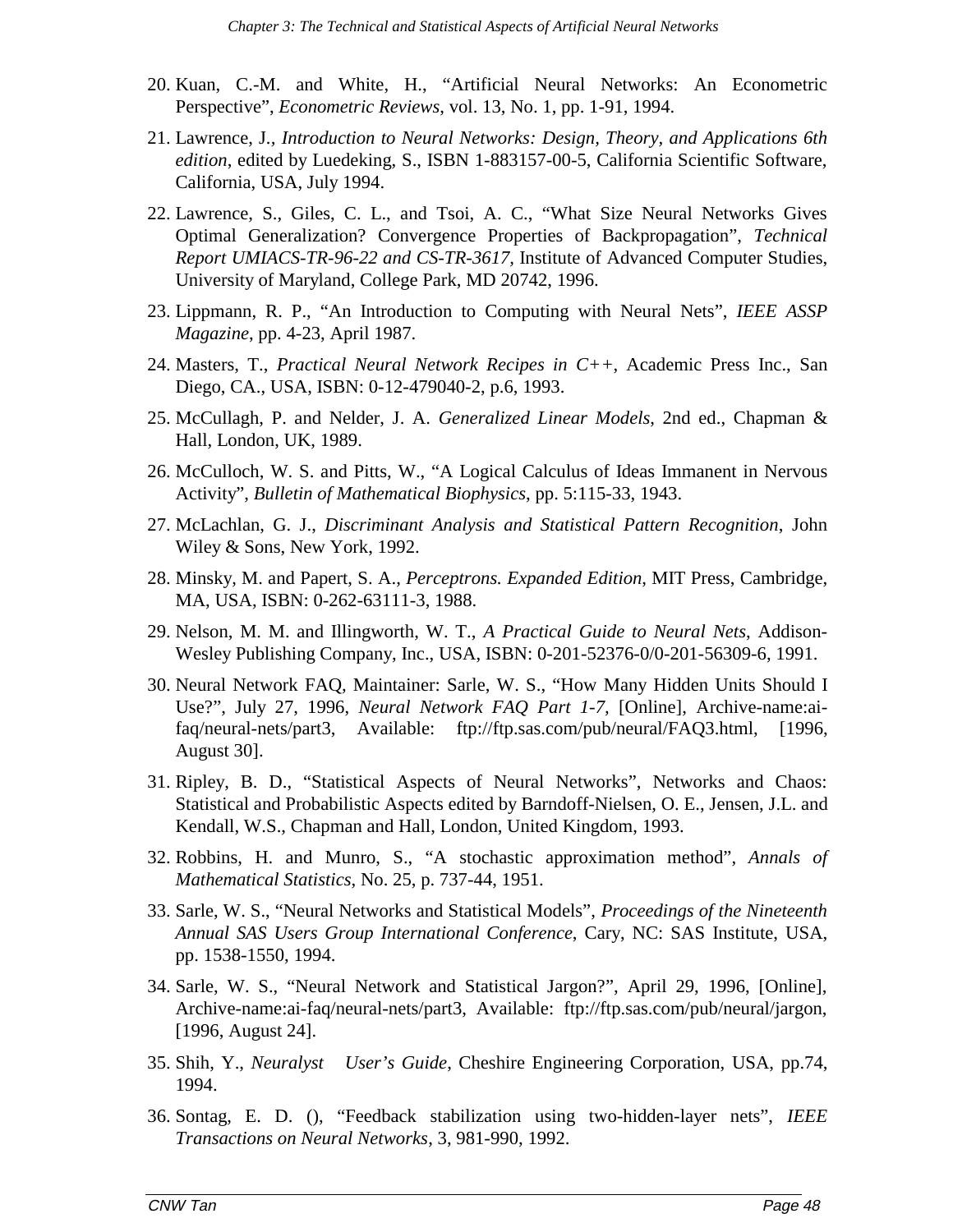- 37. Weiss, S. M., and Kulikowski, C. A., *Computer Systems That Learn*, Morgan Kauffman, San Mateo, CA, 1991.
- 38. White, H., *Artificial Neural Networks: Approximation and Learning Theory,* Blackwell Publishers, Oxford, UK, ISBN: 1-55786-329-6, 1992.
- 39. White, H., "Some asymptotic results for learning in single hidden layer feedforward network models", *Journal of American Statistical Association*, No. 84, p. 1008-13, 1989.
- 40. Widrow, B. and Hoff, M. D., *"*Adaptive Switching Circuits*", 1960 IRE WESCON Convention Record*, Part 4, pp. 96-104, 1960.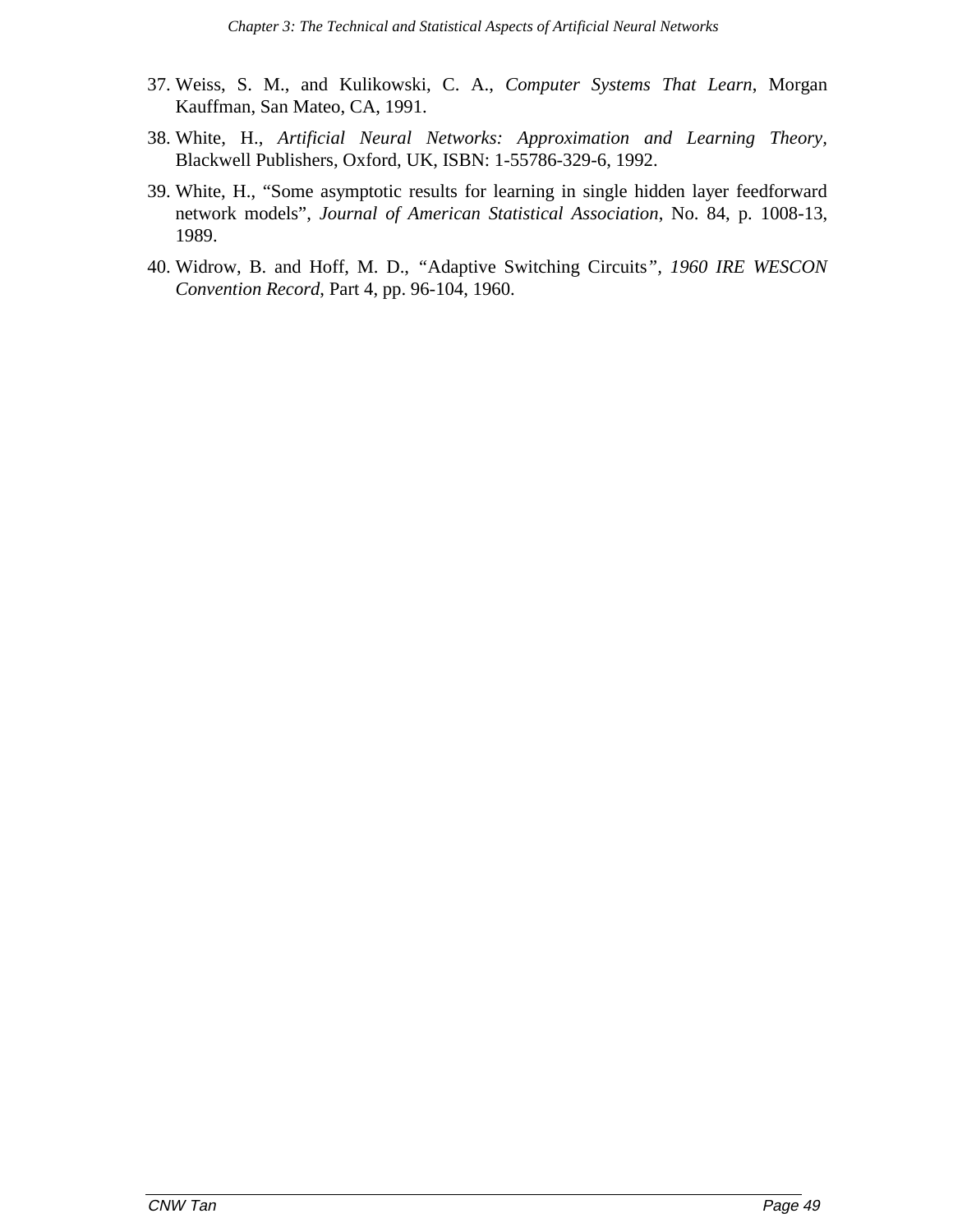*"Economic distress will teach men, if anything can, that realities are less dangerous than fancies, that fact-finding is more effective than fault-finding" Carl Becker (1873-1945), Progress and Power*

 $25$  Part of this chapter has been published in Neural Networks in Finance and Investing edited by Trippi and Turban, Irwin, USA, Chapter 15 pp. 329-365, ISBN 1-55738-919-6, 1996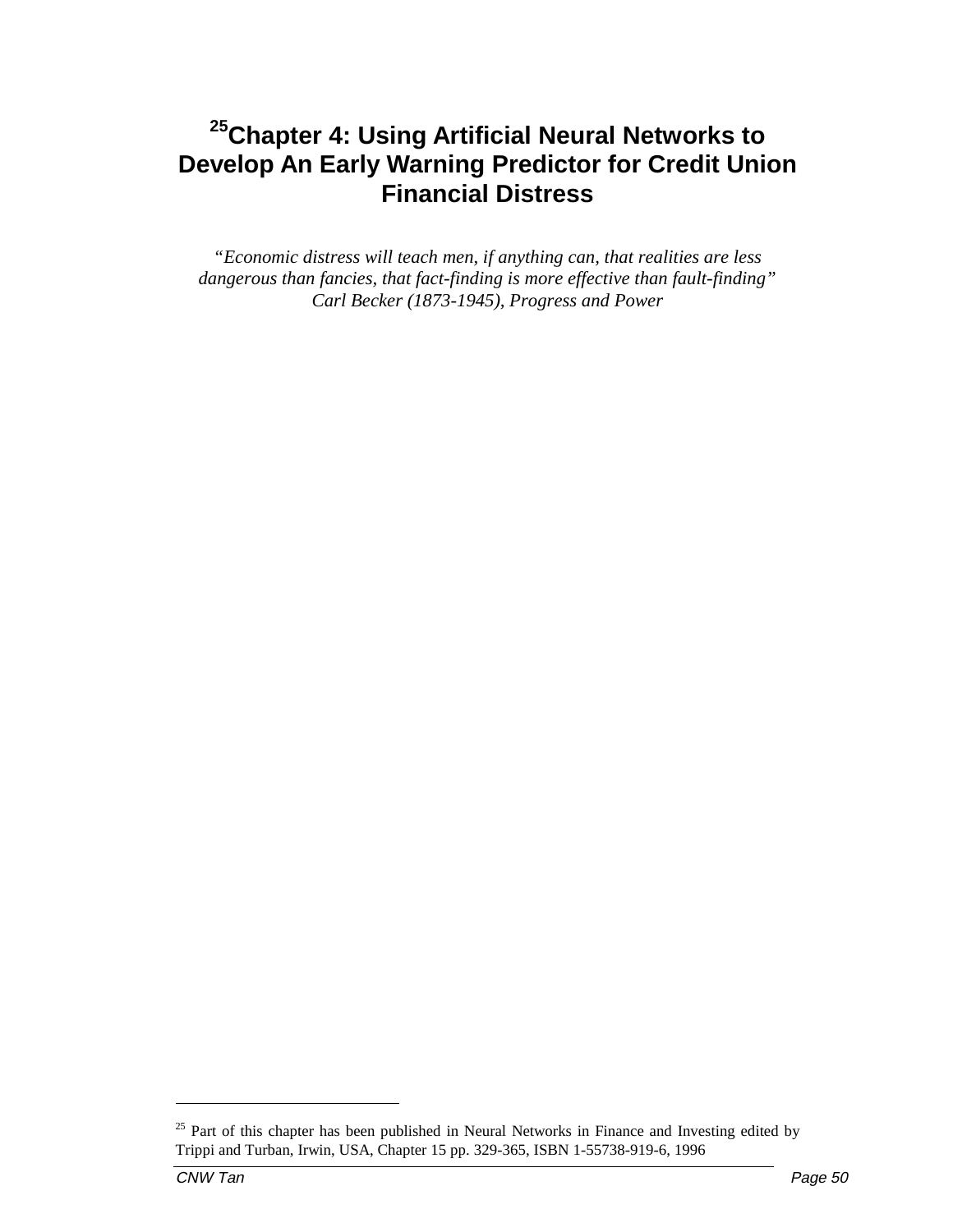# **4.1 Introduction**

Since Beaver's [1966] pioneering work in the late 1960s there has been considerable interest in using financial ratios to predict financial failure<sup>26</sup>. The upsurge in interest followed the seminal work by Altman [1968] in which he combines five financial ratios into a single predictor (which he calls factor Z) of corporate bankruptcy<sup>27</sup>. An attractive feature of Altman's methodology is that it provides a standard benchmark for comparison of companies in similar industries. It also enables a single indicator of financial strength to be constructed from a company's financial accounts. While the methodology is widely appealing, it has limitations. In particular, Gibson and Frishkoff [1986] point out that ratios can differ greatly across industrial sectors and accounting methods<sup>28</sup>.

These limitations are nowhere more evident than in using financial indicators to predict financial distress among financial institutions. The naturally high leverage of financial institutions means that models developed for the corporate sector are not readily transportable to the financial sector. The approach has nonetheless gained acceptance in its application to financial institutions by treating them as a unique class of companies. Recent examples in Australia include unpublished analyses of financial distress among non-bank financial institutions by Hall and Byron [1992] and McLachlan [1993]. Both of these studies use a Probit model to deal with the limited dependent variable nature of financial distress data.

This study examines the viability of an alternative methodology for the analysis of financial distress based on artificial neural networks (ANNs). In particular, it focuses on the applicability of ANNs as an early warning predictor of financial distress among credit unions. The ANN-based model developed in this chapter is compared with the Probit model results of Hall and Byron. In particular, this study is based on the same data set used by Hall and Byron. This facilitates an unbiased comparison of the two methodologies. The results reported in the paper indicate that the ANN approach is marginally superior to the Probit model over the same data set. The paper also considers ways in which the model design can be altered to improve the ANN's performance as an early warning predictor.

# **4.2 Existing Studies: Methodological Issues**

Discriminant analysis is one of the most popular techniques used to analyze financial data in the context of financial distress. This method has been described by Jones [1987, p.

equation: *Z sales*  $\approx \frac{3 \text{ m/s}}{\text{total}\_ \text{asserts}}$ .

-

<sup>&</sup>lt;sup>26</sup> See, for example, Beaver [1966], Ohlson [1980], Frydman Altman and Kao [1985], Casey and Bartczak [1985] and McKinley et al. [1983] and the works cited in these studies.

<sup>&</sup>lt;sup>27</sup> The function is  $Z = 0.12X_1+0.014X_2+0.033X_3+0.006X_4+0.999X_5$  where  $X_1 =$  Working capital/Total Assets (%),  $X_2$  = Total retained earnings/total assets (%),  $X_3$  = Earnings before interest and taxes (EBIT)/total assets (%),  $X_4$  = Market value of equity/book value of total debt (%) and  $X_5$  = Sales/total assets. Rowe et al. [1994, p. 373] states that in some cases, the Z-factor can be approximated with the simplified

 $^{28}$  These cautions are reinforced by Horrigan [1968] and Levy and Sarnat [1988].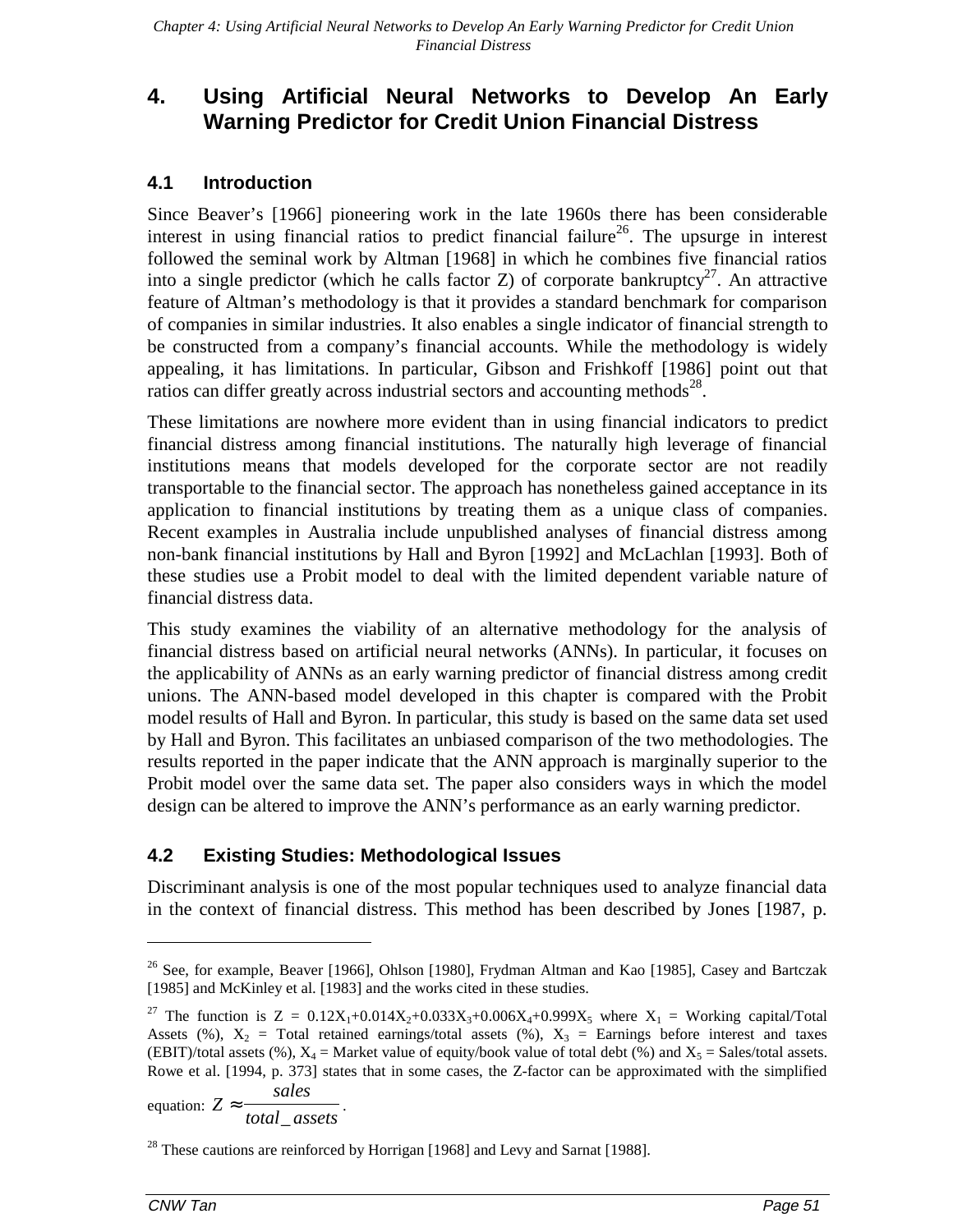143] as 'a multivariate technique that assigns a score, z, to each company in a sample, using a combination of independent variables'. The analyst then decides a cutoff z-score based on the sample results; companies below the cutoff are predicted to experience bankruptcy while those above the cutoff are predicted to remain healthy. The main appeal of this approach is its ability to reduce a multidimensional problem to a single score. Altman [1968] was the first to use Discriminant Analysis in predicting bankruptcy. Studies using the Discriminant Analysis methodology generally find a high level of classification  $\text{accuracy}^{29}$ 

The main criticism of the Discriminant Analysis method is the restrictive statistical requirements posed by the model. For example, the requirement that the independent variables have a multivariate normal distribution is often violated as is the case when dummy independent variables are used. Further, the score that is produced by the model is of limited use in interpreting the results, since it is basically an ordinal ranking. There is also no simple method of determining the statistical significance of the contributions of the various independent variables to the overall score.

Binary choice models (or limited dependent variable techniques) such as Probit, Tobit and Logit, are able to overcome the main weaknesses of Discriminant Analysis. Martin's paper (1977) on bank failure is the seminal work in the use of binary choice regression techniques in this area<sup>30</sup>

Martin compared the classification accuracy of a Logit regression based on the cumulative logistic function with Multiple Discriminant Analysis in analyzing financial distress among a large number of Federal Reserve supervised banks from 1970 to 1976. He found that, while Logit and Multiple Discriminant Analysis had similar levels of accuracy, both methods were superior to the linear discriminant model.

In a study of corporate failures Collins and Green [1982] found that the Logit model appeared to produce less Type I errors (misclassifying a failed firm as healthy) but that the method was not significantly better than Multiple Discriminant Analysis. They concluded that the additional computational effort required by the Logit model may not be justified unless the cost of Type I errors is very large.

The least supportive study of these general methodologies is that by Pacey and Pham [1990] who address three methodological problems in bankruptcy prediction models:

- 1. the use of choice-based and equally-distributed samples in model estimation and validation;
- 2. arbitrary use of cutoff probabilities; and
- 3. the assumption of equal costs of errors in predictions.

<sup>&</sup>lt;sup>29</sup> See, for example, Deakin [1972], Libby [1975ab], Schipper [1977], Altman, Haldeman and Narayanan [1977], Dambolena and Khoury [1980], Gombola and Ketz [1983], Casey and Bartzak [1985], Gentry, Newbold and Whitford [1985a] and Sinkey [1975].

<sup>&</sup>lt;sup>30</sup> Other studies that have used binary choice analysis in financial distress prediction include Ohlson [1980], Gentry, Newbold and Whitford [1985b], Casey and Bartzak [1985] and Zavgren [1985].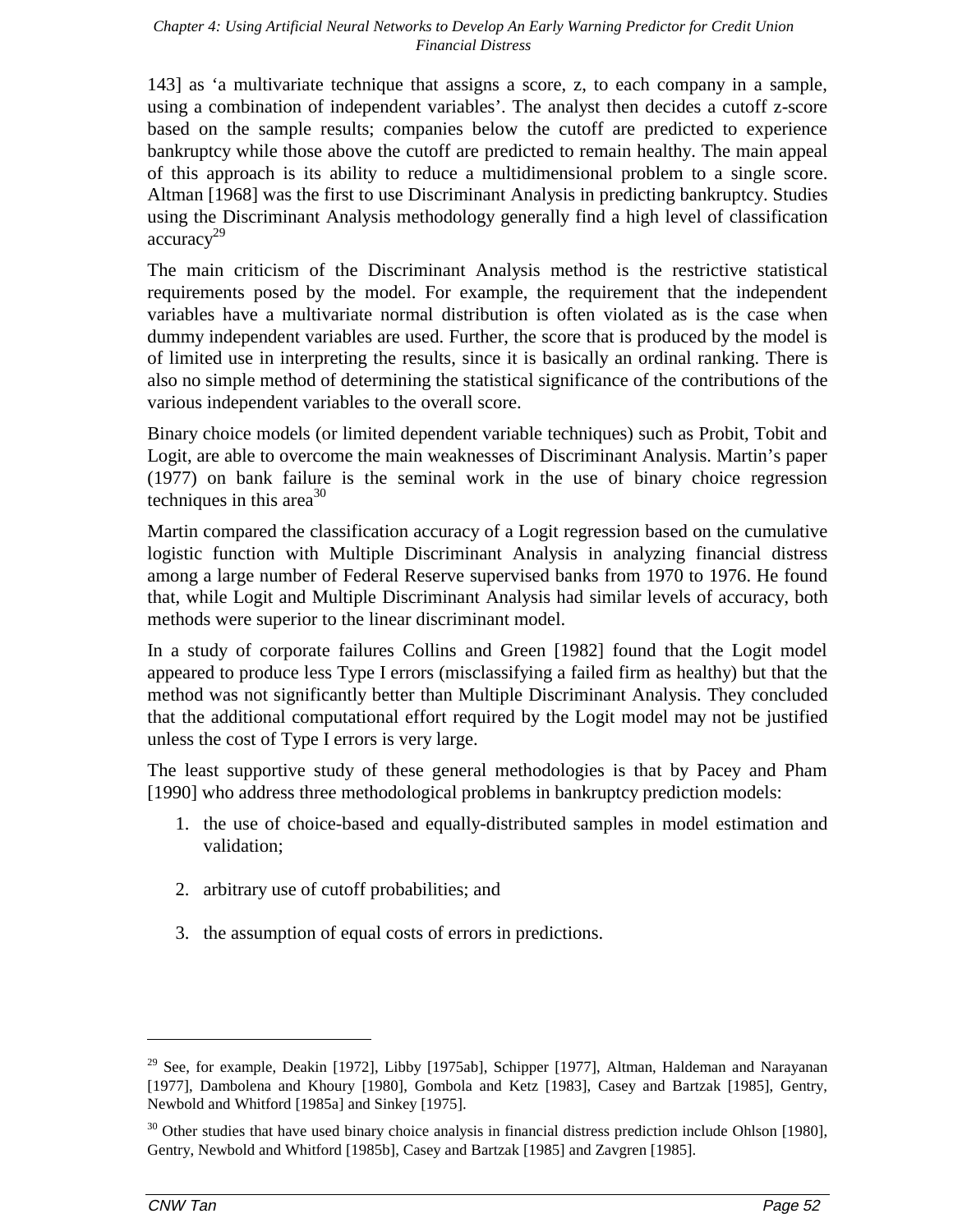Using both Probit and multiple discriminant models to correct these problems, they found that neither the multiple discriminant model nor the Probit model outperformed a naive model which assumed all firms to be non-bankrupt.

The study that is used as the basis for comparison in this chapter is that by Hall and Byron. Hall and Byron use a Probit model with thirteen basic financial ratios to predict financial distress among credit unions in New South Wales. Of the thirteen ratios, four were found to make a significant contribution to predicting financial distress. The significant ratios were:

- RA: Required Doubtful Debt Provision
- RB: Permanent Share Capital + Reserves + Overprovision for Doubtful Debt to Total Assets (%)
- RC: Operating Surplus to Total Assets (%)
- RG: Operating Expenses to Total Assets (%)

Their estimated index function, Y, was:

 $Y = 0.330RA - 0.230RB -0.671RC + 0.162RG - 1.174 - 0.507Q1 -0.868Q2 +0.498Q3$ 

where the variables Q1 to Q3 are seasonal dummy variables to capture any seasonal effects in the data.

A conditional probability of financial distress is obtained by referring to the cumulative normal statistical tables. Any Credit Unions with a conditional probability greater than one were classified by Hall and Byron as being in 'distress'.

# **4.3 Applications of ANNs in Predicting Financial Distress**

Recently, ANNs have been used in predicting financial distress with a few reported successful applications. Odom and Sharda [1990] found that a back-propagation artificial neural network was superior to a Discriminant Analysis model in bankruptcy prediction of firms. The accuracy of their model has since been improved upon by Neuralware's Applications Development Service and Support (ADSS) group [Coleman et al. 1991]. Coleman reported that the ADSS group had successfully developed an ANN-based system to detect bank failures for the accounting firm of KPMG Peat Marwick<sup>31</sup>. In their analysis they claim an accuracy rate of 90%. Salchenberger et al. [1992] showed that an ANNbased model performed as well as or better than the Logit model. They also observed that when the cutoff point (probability level) was lowered, the reduction in Type I errors (misclassifying a failed firm as healthy) was accompanied by a greater increase in Type II errors (misclassifying a healthy firm as failed) for the Logit model than for the ANN model.

In their survey of Savings and Loan Associations, Tam and Kiang [1992] argue that empirical results have shown that ANNs have better predictive accuracy than Discriminant Analysis, Logit, k Nearest Neighbor (kNN) and Decision Tree (ID3) analysis. They further argue that ANNs may be a better alternative to classification techniques under the following conditions:

 $31$  The results were subsequently published by Bell et al. [1990].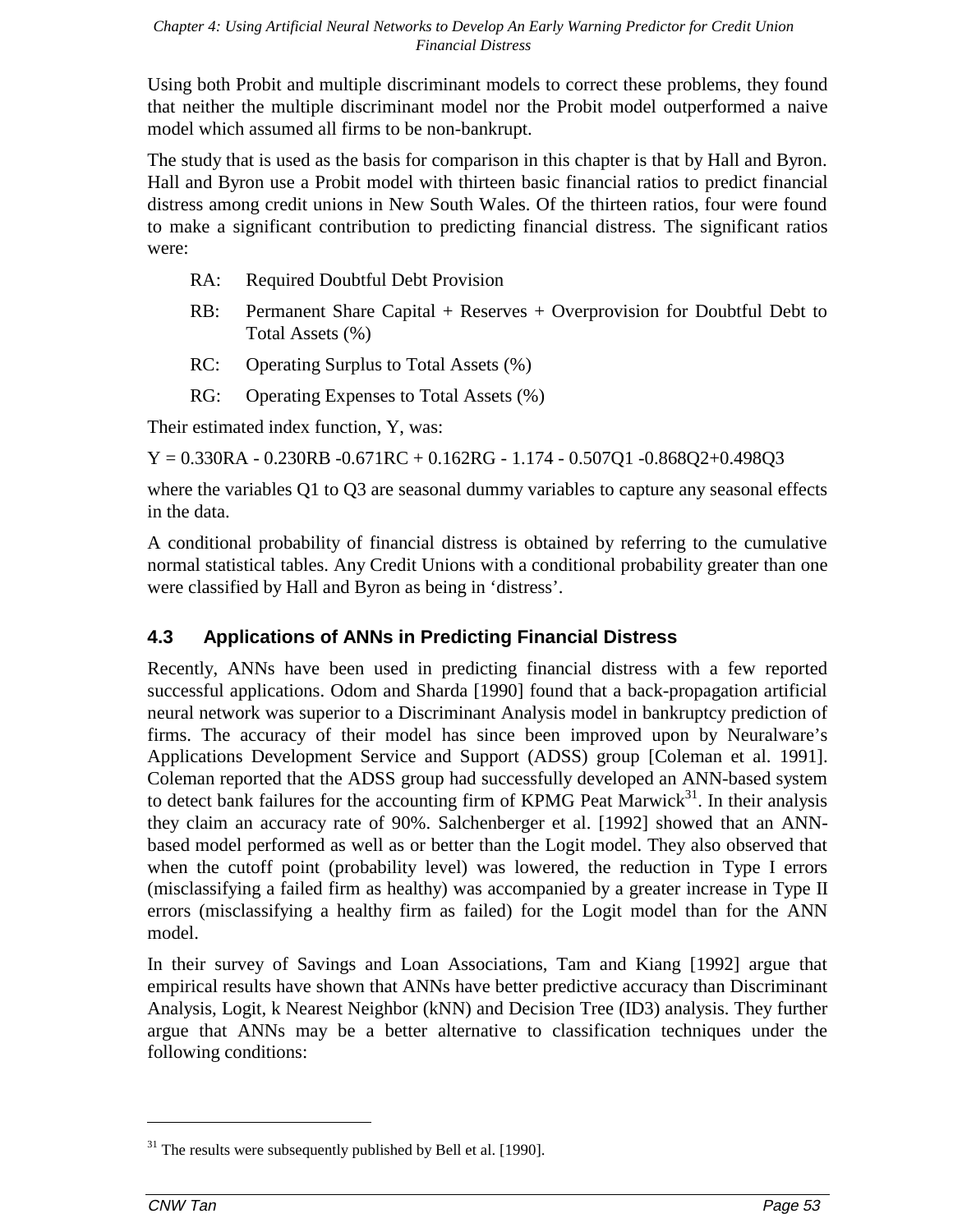- 1. Multimodal distributions improvement here is due to the ANN's ability to better represent the nonlinear discriminant function. Many classification tasks have been reported to have nonlinear relationships between variables. For example, Whitred and Zimmer [1985] find that the higher prediction accuracy of loan officers to linear Discriminant Analysis models is due to their ability to relate variables and loan outcomes in a nonlinear manner. Shepanski [1983] also finds that human judgments are better approximated by a nonlinear function.
- 2. Adaptive model adjustment ANNs have the ability to adapt to the changing environment by adjusting the model, thus allowing the model to respond swiftly to changes.
- 3. Robustness ANNs make no assumptions of any probability distribution or equal dispersion, nor are there any of the rigid restrictions found in other models, such as linearity.

In the same ANN framework, this chapter discusses a back-propagation model that uses financial ratios as input to build a model that for predicting financial distress in Credit Unions in New South Wales, Australia. The back-propagation model was chosen as it had been used quite successfully in bankruptcy prediction tasks [Coleman et al., Bell et all, Tam et al., Odom et al. and Salchenberger et al.] and tools for implementing it are readily available. ANNs have also gain prominence in the accounting field as a tool for predicting bankruptcies using funds flows, accrual rations and accounting data [Back et al. 1996] as well as in the insurance field for obtaining early warning of insurer insolvency [Brockett et al. 1994].

# **4.4 Data and Testing Methodology**

As Hall and Byron note in their paper, defining failure of credit unions in Australia is not a clear cut process as many of the failed credit unions are not resolved in bankruptcy. They are mostly resolved by forced mergers, voluntary mergers or being placed under direction. Since this study uses the same data set as Hall and Byron, the definition of the distress category will be the same as theirs; namely, those Credit Unions which are placed under direction or placed under notice of direction.

The binary format for the output of the models is 1 for credit unions classified as 'Distress' and 0 for credit unions classified as 'Non-Distress'.

The data used in the study are quarterly financial data for 191 New South Wales Credit Unions from 1989 to 1991. The data were 'cleaned' by Hall and Byron to exclude all credit unions with total assets less than A\$60,000. The total number of observations obtained for the study was 2144, of which 66 were classified as in distress. The input (independent) variables were financial ratios derived from the financial data used by Hall and Byron.

# *4.4.1 In-sample (Training) and Out-of Sample (Validation) Data Sets*

There are two popular methods of validating bankruptcy prediction models. The first method is to separate a single data set into two, using one to build the model and the second to test the model. The second method involves using data from one time period as in-sample data and data from another similar time period as the out-of-sample test set. In this research the former method is adopted.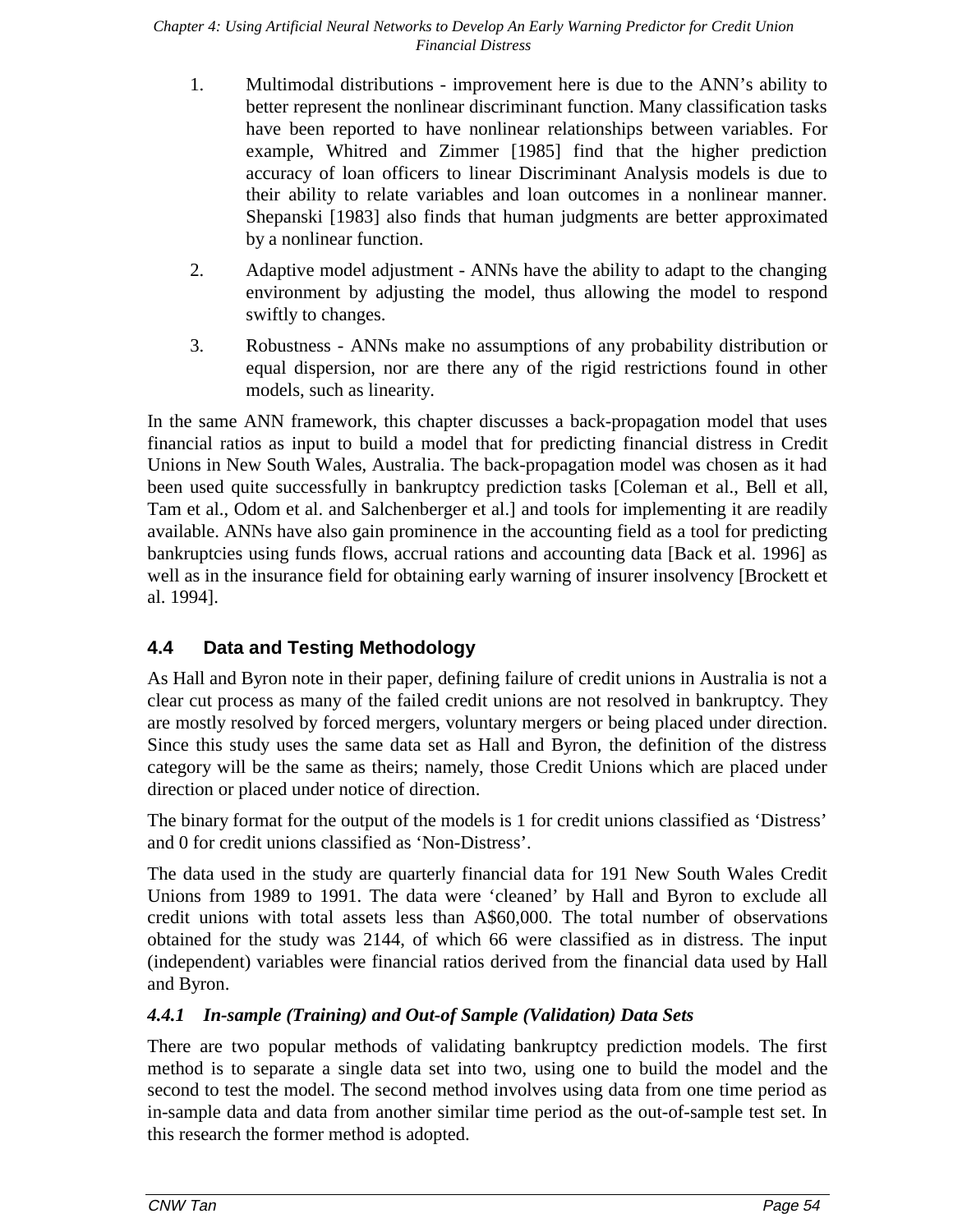The data set was divided into two separate sets. Data for all quarters of 1989 to 1990 were used as the training set (in-sample data) to build the early warning predictor, while data for all quarters of 1991 were used as the validation set (out-of-sample data). The training sets contained a total of 1449 observations with 46 credit unions in the distress category. The validation set contained a total of 695 observations with 20 credit unions classified as in distress.

# *4.4.2 Input (Independent) Variables*

The inputs used in the ANN are the same variables used by Hall and Byron. They consider thirteen financial ratios to reflect the stability, profitability and liquidity of a Credit Union plus four dummy variables to indicate the quarters in a year (See Table 4.1 below). Hall and Byron argue that the quarterly seasonal dummies are needed to adjust for the seasonality in some of the ratios. They also conducted a statistical analysis on the ratios to determine their significance to credit unions in distress.

Hall and Byron find only four of the thirteen ratios and three of the four quarterly dummy variables statistically significant as independent variables and thus incorporated only those variables in their final model. Using the ANN methodology, the ANN is allowed to determine the significance of the variables by incorporating all the available information as input in the model. The reason for this is that ANNs are very good at dealing with large noisy data sets and, in their learning processes, eliminate inputs that are of little significance by placing little or no weight values on the connections between the input nodes of those variables. The tradeoff is that larger networks require larger amounts of training time.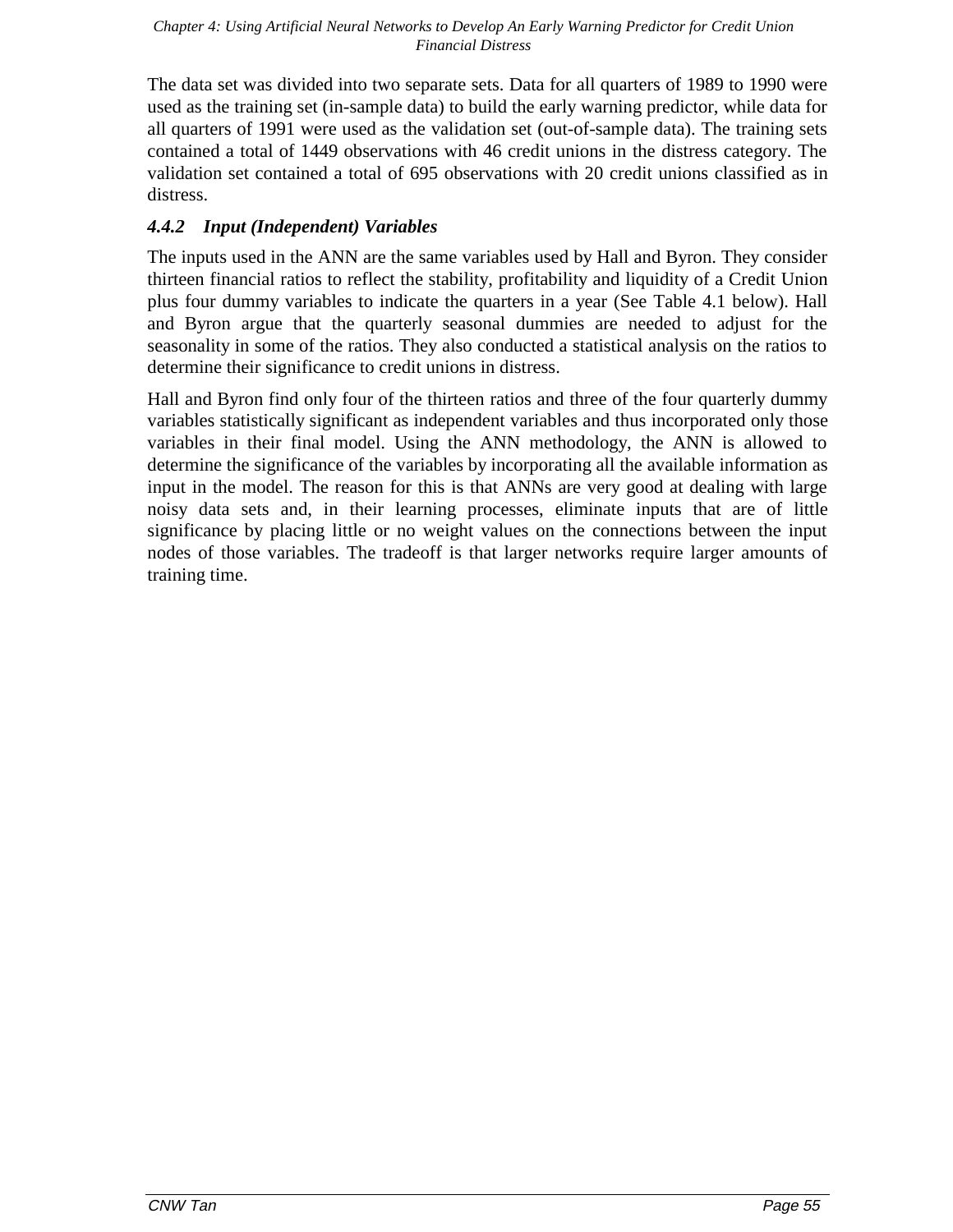The financial ratios and Hall and Byron's comments on their significance are reproduced in Table 4-1.

| Ratio     | <b>Definition</b>                                | <b>Comments</b>               |
|-----------|--------------------------------------------------|-------------------------------|
| RA:       | <b>Required Doubtful Debt Provision</b>          | <b>Distress</b>               |
|           |                                                  | significantly                 |
|           |                                                  | larger                        |
| RB        | Share<br>Capital<br>$+$<br>Reserves<br>Permanent | $+$ Distress                  |
|           | Overprovision for Doubtful Debt to Total Assets  | significantly                 |
|           | (% )                                             | smaller                       |
| <b>RC</b> | Operating Surplus to Total Assets (%)            | <b>Distress</b>               |
|           |                                                  | significantly                 |
|           |                                                  | smaller                       |
| <b>RD</b> | Operating Surplus to Total Income (%)            | <b>Distress</b>               |
|           |                                                  | significantly                 |
|           |                                                  | smaller                       |
| <b>RE</b> | Required Doubtful Debt Provision to Actual       | <b>Distress</b>               |
|           | Doubtful Debt Provision (%)                      | significantly                 |
|           |                                                  | smaller                       |
| RF        | <b>Liquid Funds to Total Assets</b>              | <b>Distress</b>               |
|           |                                                  | significantly                 |
|           |                                                  | smaller                       |
| RG        | Operating Expenses to Total Assets (%)           | Substantial                   |
|           |                                                  | seasonality                   |
| <b>RH</b> | Physical Assets to Total Assets (%)              | significant<br>No No          |
|           |                                                  | difference                    |
| RI        | Loans Under 5 Years to Total Loans (%)           | No No<br>significant          |
|           |                                                  | difference                    |
| <b>RJ</b> | Delinquent Loans to Total Loans (%)              | <b>Distress</b>               |
|           |                                                  | significantly                 |
|           |                                                  | larger                        |
| <b>RK</b> | Required Doubtful Debt Provision to Total Loans  | <b>Distress</b>               |
|           | (% )                                             | significantly                 |
|           |                                                  | larger                        |
| RL        | Actual Doubtful Debt Provision to Total Loans    | significant<br>No             |
|           | $(\% )$                                          | difference                    |
| <b>RM</b> | Gross Profit Margin = Total Income - Cost of     | significant<br>N <sub>o</sub> |
|           | Funds to Total Income (%)                        | difference                    |

*Table 4-1 Hall and Byron's Financial Ratios*

*The four dummy variables are as follows:*

 $Q1=1$  in March quarter and  $=0$  otherwise

 $Q2=1$  in June quarter and  $=0$  otherwise

Q3=1 in September quarter and =0 otherwise

Q4=1 in December quarter and =0 otherwise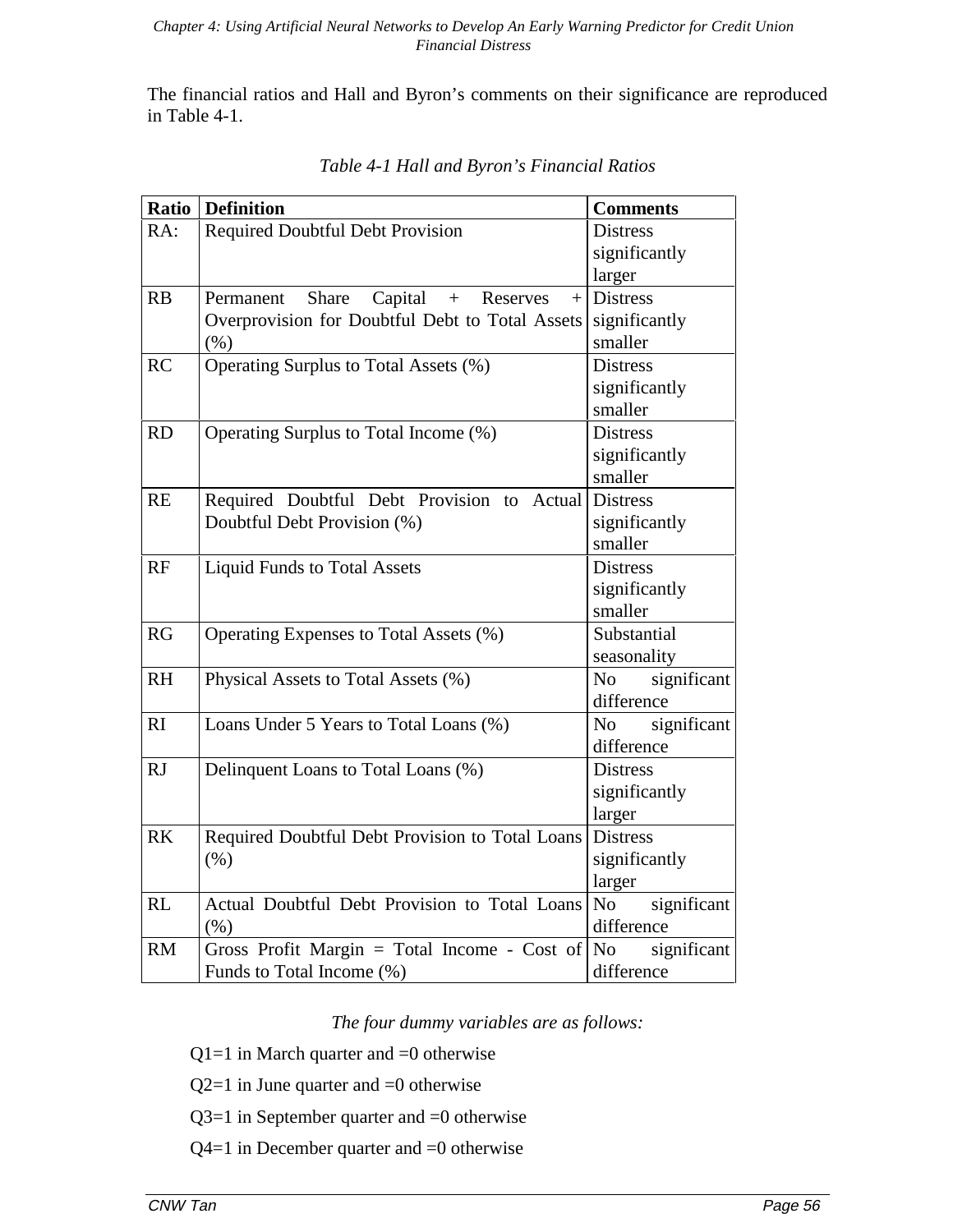Application of the ratios in Table 4.1 leads to an input layer of the ANN consisting of 17 neurons with each neuron representing one of the above input variables. The output layer consists of only one output, indicating the status of the Credit Union as either distressed or not. The objective is for the ANN to predict the binary output of the status of the Credit Unions, with 1 indicating that the Credit Union is in distress and 0 indicating that is in non-distress. The output values of the ANN are continuous with upper and lower bounds of 0 and 1. Therefore, even though the objective or target values themselves are discrete, probability theory can be used to interpret the output values.

# **4.5 ANN Topology and Parameter Settings**

The input data to the ANN were the financial ratios for each quarter of a Credit Union and the desired output (target) was the binary status of the Credit Unions i.e. 'Distress' or 'Non-Distress'. The final model consisted of a hidden layer with five neurons, seventeen input neurons and one output neuron. The parameter settings are shown in Table 4.2.

The ANNs constructed in this study all used the same set of initial weights. This allowed the results obtained to be replicated. The ANNs were trained over 25,000 iterations, although the best model needed only 3,000 iteration to be fully trained. Further training did not improve results and actually reduced accuracy. This was probably due to 'curve-fitting' which as noted earlier results from overtraining (Where an ANN specifically models the training set rather than building a general model of the problem at hand).

Many ANNs were constructed with different network topologies and different parameter settings in an attempt to find the best model. Measuring the performance of the models is not without some subjectivity. The usual approach, including that adopted by Hall and Byron, is to judge performance by overall accuracy; for example, by the minimum root mean square error (rmse) of forecasts. Performance in any prediction, however, involves two types of errors: Type I error if the null hypothesis is rejected when it is true and Type II error which occurs if the null hypothesis is not rejected when it is false. Since the objective of the exercise is to predict distress, it is reasonable to assume that Type I errors involve the misclassification of financially distressed Credit Unions as healthy while Type II errors involve the misclassification of healthy Credit Unions as distressed. Type I errors can be very costly to regulators in that they could generate financial crisis or loss of confidence in the regulator. The cost of Type II errors is mainly that associated with the extra work required in analyzing Credit Unions with potential problems. Therefore, this research uses as its criterion for selecting the best model the minimization of Type I errors in the training (in-sample) data sets<sup>32</sup>. Chart 4-1 shows the optimal number of iterations for the training set is 3000. The ANN model constructed after the 3000 iterations also provided one of the lowest Type I errors committed in the test set. Further training resulted in less accurate ANN models.

 $32$  Incidentally, the ANN that gave the minimum Type I errors in the in-sample data set also gave the minimum Type I errors for the combined in-sample and the out-of-sample data sets. See Chart 4-1.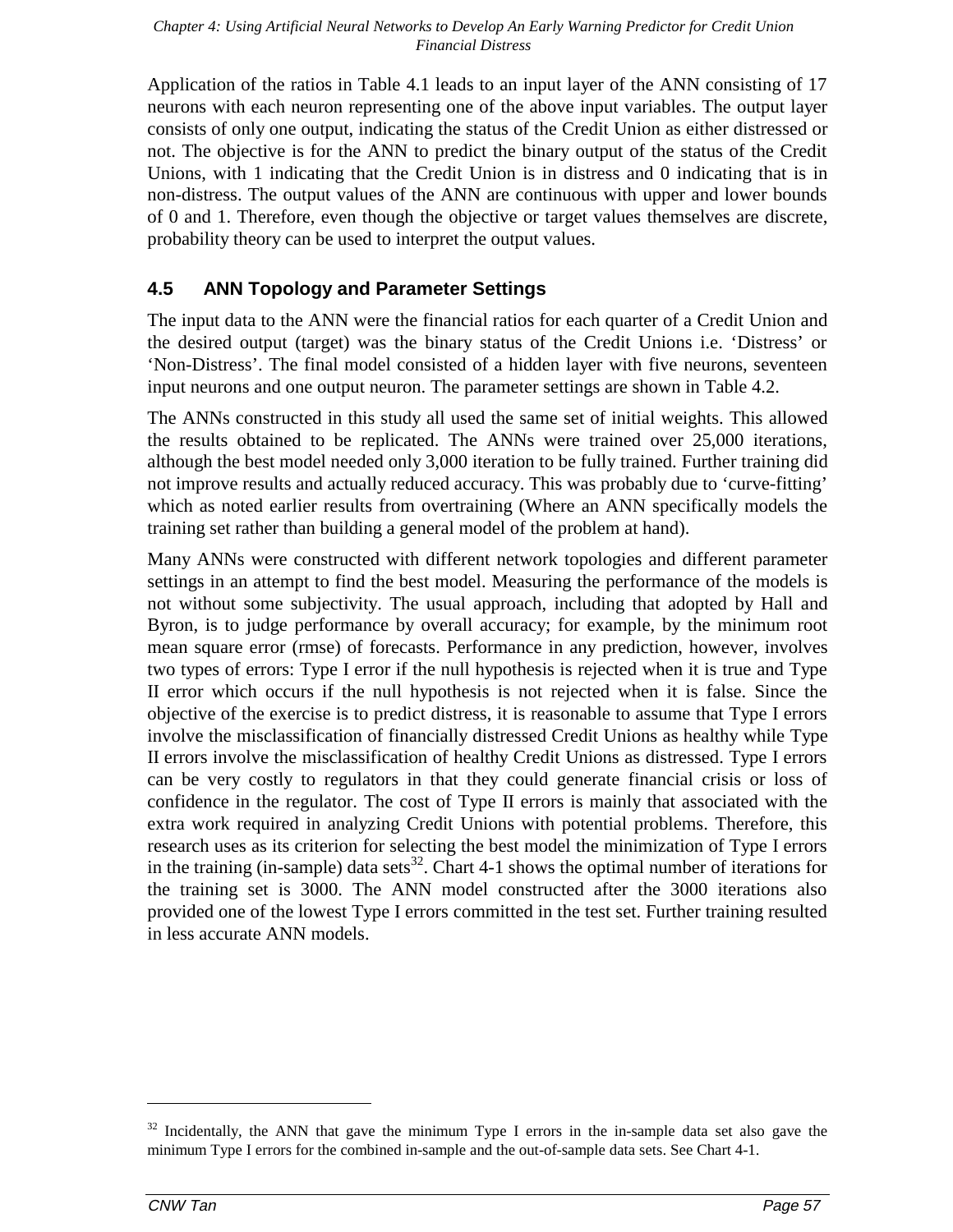### *Chart 4-1: Training and Test Set Type I Error*

**Training Set vs Test Set Type I Errors**



*Table 4-2 Artificial Neural Networks Parameters*

| <b>Network Parameters</b> |         |
|---------------------------|---------|
| Learning rate             | 0.05    |
| Momentum                  | $0.1\,$ |
| <b>Input Noise</b>        |         |
| <b>Training Tolerance</b> | 0.9     |
| <b>Testing Tolerance</b>  | 0.9     |

A brief description of each of the parameters is discussed below:

# *4.5.1 Learning Rate*

The learning rate determines the amount of correction term that is applied to adjust the neuron weights during training. The learning rate of the neural net was tested with values ranging from 0.05 to 0.1.

Small values of the learning rate increase learning time but tend to decrease the chance of overshooting the optimal solution. At the same time, they increase the likelihood of becoming stuck at local minima. Large values of the learning rate may train the network faster, but may result in no learning occurring at all. Small values are used so as to avoid missing the optimal solution. The final model uses 0.05; the lowest learning rate in the range.

### *4.5.2 Momentum*

The momentum value determines how much of the previous corrective term should be remembered and carried on in the current training. The larger the momentum value, the greater the emphasis placed on the current correction term and the less on previous terms. The momentum value serves as a smoothing process that 'brakes' the learning process from heading in an undesirable direction.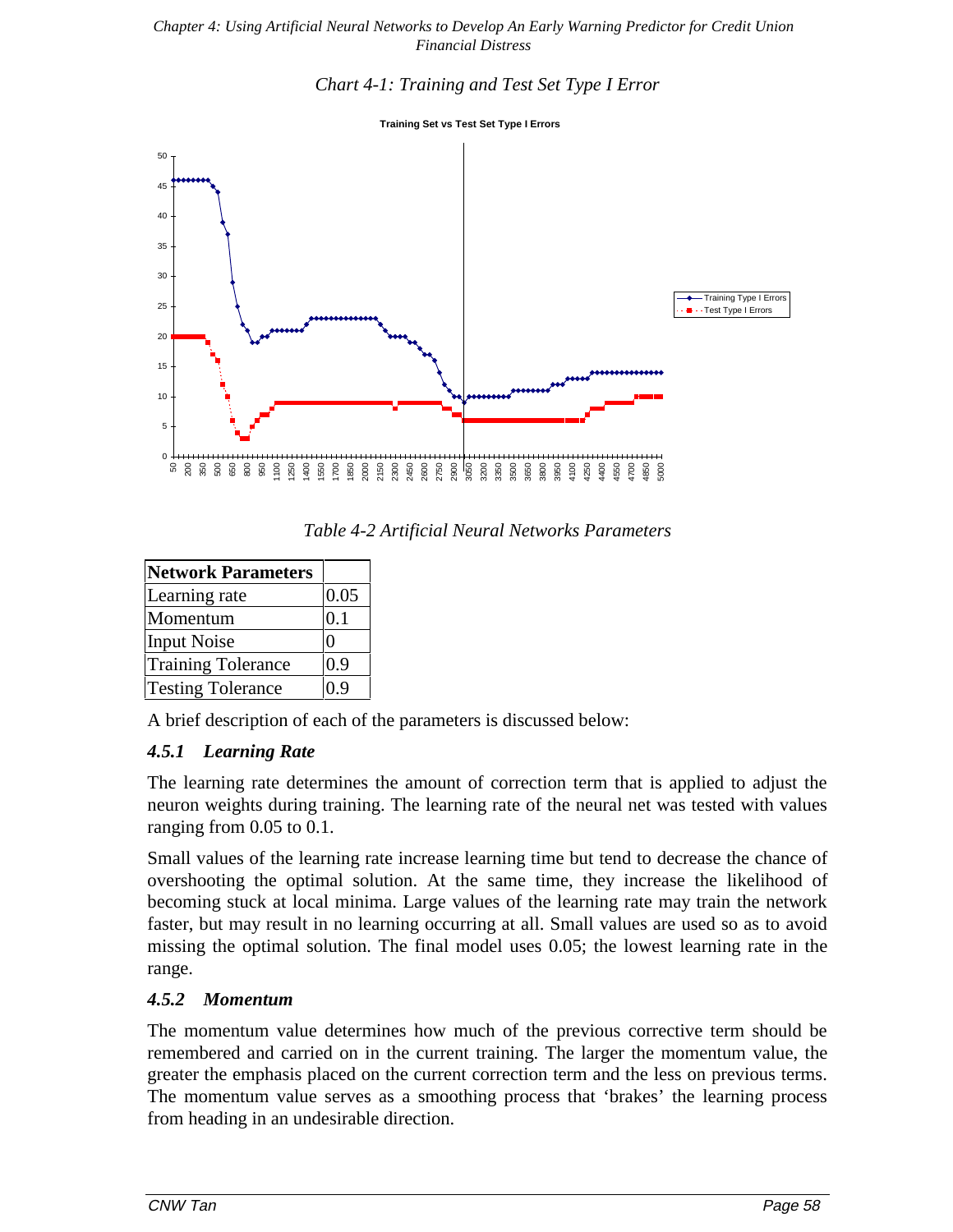# *4.5.3 Input Noise*

Random noise is used to perturb the error surface of the neural net to jolt it out of local minima. It also helps the ANN to generalize and avoid curve fitting. No input noise is used in this study as good results were obtained without it. It could be that the data set itself may already be noisy.

# *4.5.4 Training and Testing Tolerances*

The training and testing tolerances are similar to the cut-off point or the level of probability in determining into which category a Credit Union should fall. A 0.1 cutoff point is equal to a tolerance of 0.9. This means that any output values that fall within the 90% range of the target are considered correct. Thus when the target is 1, an output with any value greater than 0.1, indicating that the Credit Union is in Distress, is classified as correct.

The ANN topology can be seen in Figure 4-1.



*Figure 4-1*

# **4.6 Results**

A summary of the overall accuracy of both models training (in-sample) data set and validation (out-of-sample) data set, as well as selected Credit Unions is displayed in a similar fashion to the Hall and Byron's paper so as to allow for a direct comparison of the two models. The full results for all the Credit Unions (except for Credit Unions numbered as 1058, 1093, 1148 and 1158 that were too small) from both models are in Appendix B of this research.

In the tables below, the Type I errors are highlighted by the box shading and the Type II errors are highlighted by a plain background box. The accuracy of the models is computed by taking the percentage of the total number of correct classifications in both categories from the total number in both categories.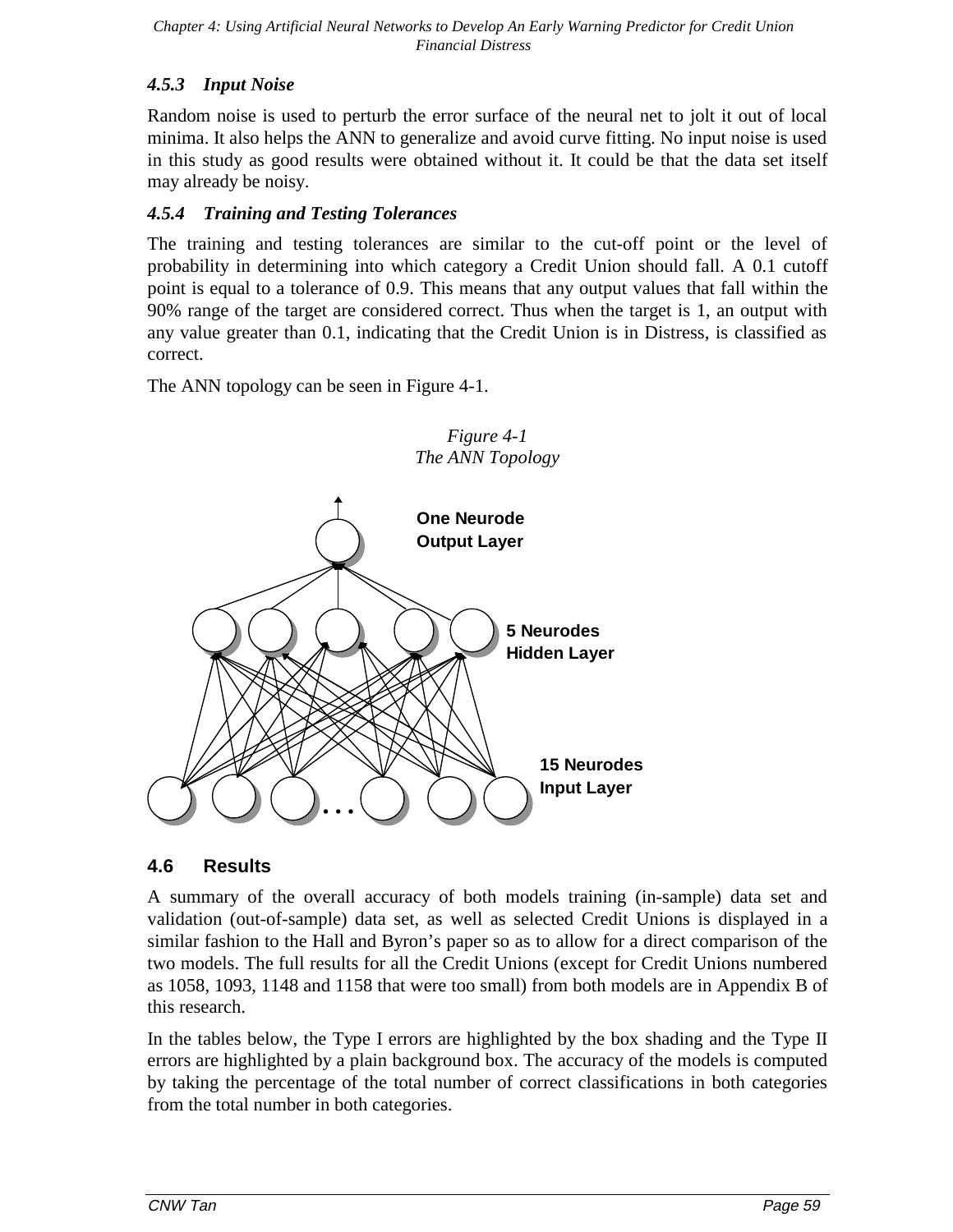$$
Accuracy = \frac{\sum \text{Distress } CUs \text{ classified as Distress } + \sum \text{Non - Distress } CUs \text{ classified as Non - Distress }}{\sum \text{CUs }}
$$

where  $CUs = Credit Unions$ .

### *[Equation 4.1]*

### *4.6.1 Training Set (In-sample) Discussion*

The training set consists of the data for all quarters of 1989 to 1990. The summary results are shown in Table 4-3.

The cut-off point or level of probability that is used to categorize a Credit Union as "Distress" is varied to see the effect on the results. By decreasing the cut-off point, less Type I errors are committed; i.e. less misclassification of Credit Unions that were actually in distress as non-distress, with the tradeoff of more Type II errors being committed; i.e. non-distress Credit Unions being misclassified as in distress. This holds true for both the Probit and the ANN model.

Type I errors are lower in all cases of the ANN model though at the 0.1 level, the Type II Errors committed are marginally higher than the Probit model. The ANN model with a cut-off at 0.1 gives the lowest Type I error, committing only 10 misclassification of distress Credit Unions as non-distress, while the Probit model yielded 13 misclassifications. The tradeoff, however, is an increase in Type II errors to 145 misclassifications for the ANN model and 109 for the Probit model. This increase in Type II errors resulted in the Probit model reporting a higher total accuracy rate. The tradeoff of improving the Type I errors committed must be weighed against the increase in Type II errors. The optimal cut-off point for the ANN model in terms of the total number of Type I errors committed in both the in-sample and out-of-sample data is 0.1.

|                                          | Type I Error:                       | <b>Predicting Credit Unions in Distress as Non-Distress</b><br>Type 2 Error:<br><b>Predicting Credit Unions Not in Distress as Distress</b> |                     |                 |                     |                 |       |  |  |  |
|------------------------------------------|-------------------------------------|---------------------------------------------------------------------------------------------------------------------------------------------|---------------------|-----------------|---------------------|-----------------|-------|--|--|--|
| <b>Probit Model</b><br>In Sample Results |                                     |                                                                                                                                             | <b>PREDICTIONS</b>  |                 |                     |                 |       |  |  |  |
| <b>Actual Groups</b>                     | Distress=<br>Distress=<br>Distress= |                                                                                                                                             |                     |                 |                     |                 |       |  |  |  |
|                                          | Pr(Distress)>0.5                    |                                                                                                                                             | Pr(Distress)>0.25   |                 | Pr(Distress)>0.1    |                 | Total |  |  |  |
|                                          | <b>Non-Distress</b>                 | <b>Distress</b>                                                                                                                             | <b>Non-Distress</b> | <b>Distress</b> | <b>Non-Distress</b> | <b>Distress</b> |       |  |  |  |
| <b>Non-Distress</b>                      | 1403                                | $\Omega$                                                                                                                                    | 1382                | 21              | 1294                | 109             | 1403  |  |  |  |
| <b>Distress</b>                          | 37                                  | 9                                                                                                                                           | 21                  | 25              | 13                  | 33              | 46    |  |  |  |
| Total<br>Accuracy                        | 1440<br>97.45%                      | 9                                                                                                                                           | 1403<br>97.10%      | 46              | 1307<br>91.58%      | 142             | 1449  |  |  |  |
| <b>ANN Model</b><br>In Sample Results    |                                     |                                                                                                                                             | <b>PREDICTIONS</b>  |                 |                     |                 |       |  |  |  |
| <b>Actual Groups</b>                     | Distress=                           |                                                                                                                                             | Distress=           |                 | Distress=           |                 |       |  |  |  |
|                                          | Pr(Distress)>0.5                    |                                                                                                                                             | Pr(Distress)>0.25   |                 | Pr(Distress)>0.1    |                 | Total |  |  |  |
|                                          | <b>Non-Distress</b>                 | <b>Distress</b>                                                                                                                             | <b>Non-Distress</b> | <b>Distress</b> | <b>Non-Distress</b> | <b>Distress</b> |       |  |  |  |
| <b>Non-Distress</b>                      | 1399                                | $\overline{4}$                                                                                                                              | 1376                | 27              | 1258                | 145             | 1403  |  |  |  |
| <b>Distress</b>                          | 22                                  | 24                                                                                                                                          | 15                  | 31              | 10                  | 36              | 46    |  |  |  |
| <b>Total</b>                             | 1421                                | 28                                                                                                                                          | 1391                | 58              | 1268                | 181             | 1449  |  |  |  |
| Accuracy                                 | 98.21%                              |                                                                                                                                             | 97.10%              |                 | 89.30%              |                 |       |  |  |  |

*Table 4-3 Training Set Results*

### *4.6.2 Validation Set (Out-of-sample) Result Comparison*

The validation data set are all the quarterly data of 1991. The summary results are shown in Table 4-4.

The ANN model performed better in predicting correctly Credit Unions that were actually in distress. The Type I error committed by the ANN model is 10% lower than the Probit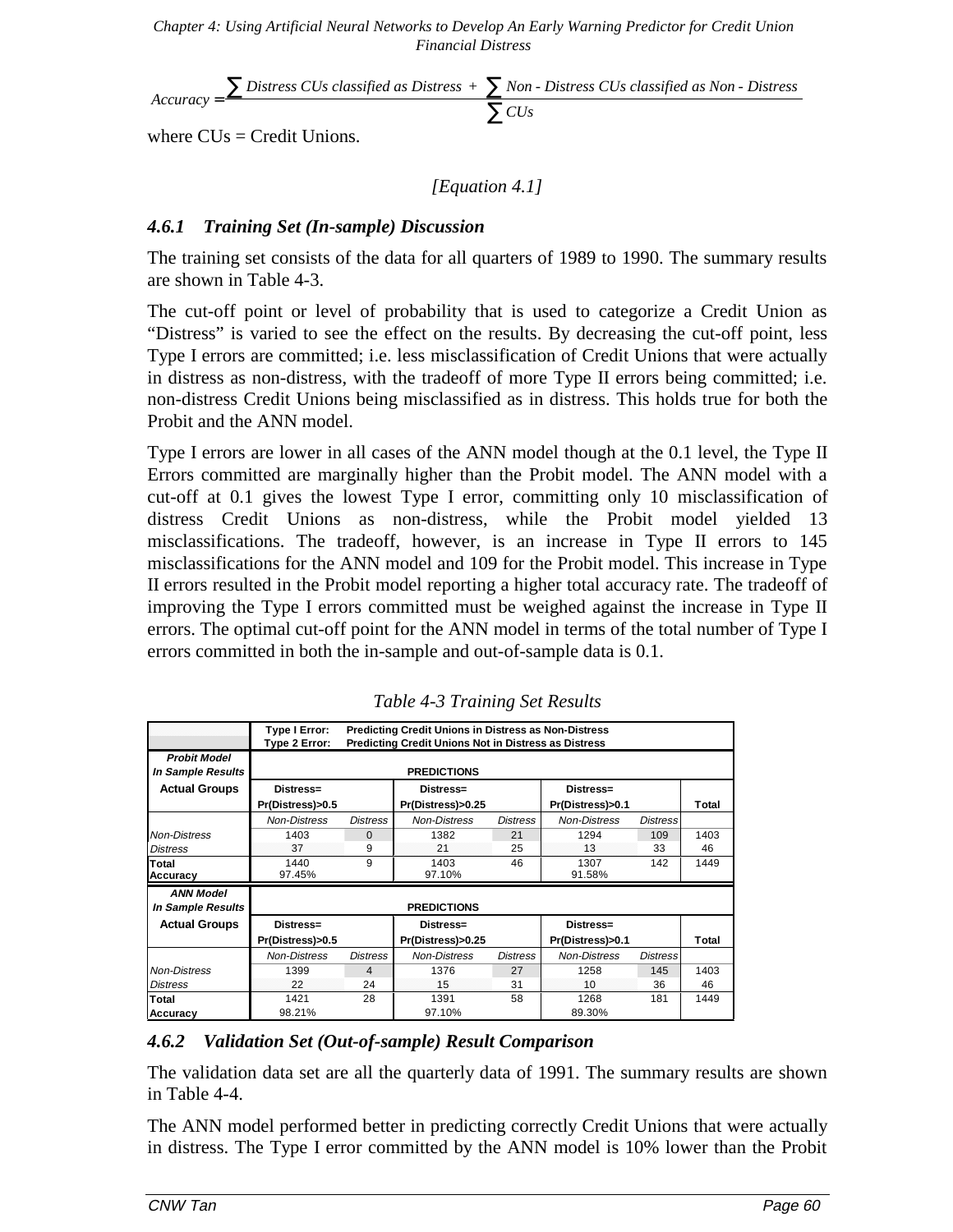model. The Type II error in using the ANN model is a little over half a percent higher than the Probit model. However, there are no statistical differences in the results at  $\alpha = 0.05$  in all cases.

|                      | Type I Error:<br>Type 2 Error: | <b>Predicting Credit Unions in Distress as Non-Distress</b><br><b>Predicting Credit Unions Not in Distress as Distress</b> |       |  |                      |                     |                 |       |  |  |
|----------------------|--------------------------------|----------------------------------------------------------------------------------------------------------------------------|-------|--|----------------------|---------------------|-----------------|-------|--|--|
| <b>Probit</b>        |                                |                                                                                                                            |       |  | ANN                  |                     |                 |       |  |  |
| Out of Sample        | <b>Prediction</b>              |                                                                                                                            |       |  | Out of Sample        | <b>Prediction</b>   |                 |       |  |  |
| <b>Actual Groups</b> | Distress=                      |                                                                                                                            |       |  | <b>Actual Groups</b> | Distress=           |                 |       |  |  |
|                      | Pr(Distress)>0.1               |                                                                                                                            | Total |  |                      | Pr(Distress)>0.1    |                 | Total |  |  |
|                      | <b>Non-Distress</b>            | <b>Distress</b>                                                                                                            |       |  |                      | <b>Non-Distress</b> | <b>Distress</b> |       |  |  |
| <b>Non-Distress</b>  | 631                            | 44                                                                                                                         | 675   |  | <b>Non-Distress</b>  | 627                 | 48              | 675   |  |  |
| <b>Distress</b>      |                                | 12                                                                                                                         | 20    |  | <b>Distress</b>      | 6                   | 14              | 20    |  |  |
| Total                | 639                            | 56                                                                                                                         | 695   |  | Total                | 633                 | 62              | 695   |  |  |
| Accuracy             | 92.52%                         |                                                                                                                            |       |  | Accuracy             | 92.23%              |                 |       |  |  |

*Table 4-4: Validation Set Results*

# *4.6.3 Validation Set (Out-of-sample) Evaluation*

Any output of greater than 0.1 from the ANN model classifies the Credit Union as in Distress; any values less than 0.1 classifies it as Non-Distress. The 0.1 cutoff value is chosen from observing the results in the in-sample data. It gives the least number of Type I errors with a marginal increase in Type II errors as was discussed earlier. The Probit model classifies a Credit Union as Distress if the conditional probability is greater than 0.1.

In the tables that follow, the output results of the training set from the ANN model and the fitted conditional probability values of the Probit model are shown for all the quarters of 1989 to 1990 as well as 1991 predicted values based on the financial ratios for the 1991 quarters. The actual status (ranging from 1 being non-distress to 5 being distress) of each Credit Union is shown together with the normalized status of 1 being distress and 0 being non-distress.

A direct comparison will now be made on the Credit Unions (except Credit Union 1148 due to its small size) that were highlighted in the Hall and Byron's study.

# **4.6.3.1 Credit Unions under Direction/Notice in 1991**

The ANN model performed as well as, or better than the Probit model in most of the cases here. The overall results, in terms of percentage correctly predicted, could be misleading as the models in most cases were able to predict a few quarters ahead that a credit union would be in distress. However in the overall reporting of the predictive accuracy of the models, the early warning signals would have shown up as Type II errors.

# *4.6.3.1.1 Credit Union 1023*

This Credit Union has been under direction since 1989. The ANN model clearly shows that it has not resolved its problems yet and correctly predicts its distress status on all the relevant quarters. The Probit model fail to predict it to be in distress in the first two quarters of 1991 although it manage to get the other quarters correctly.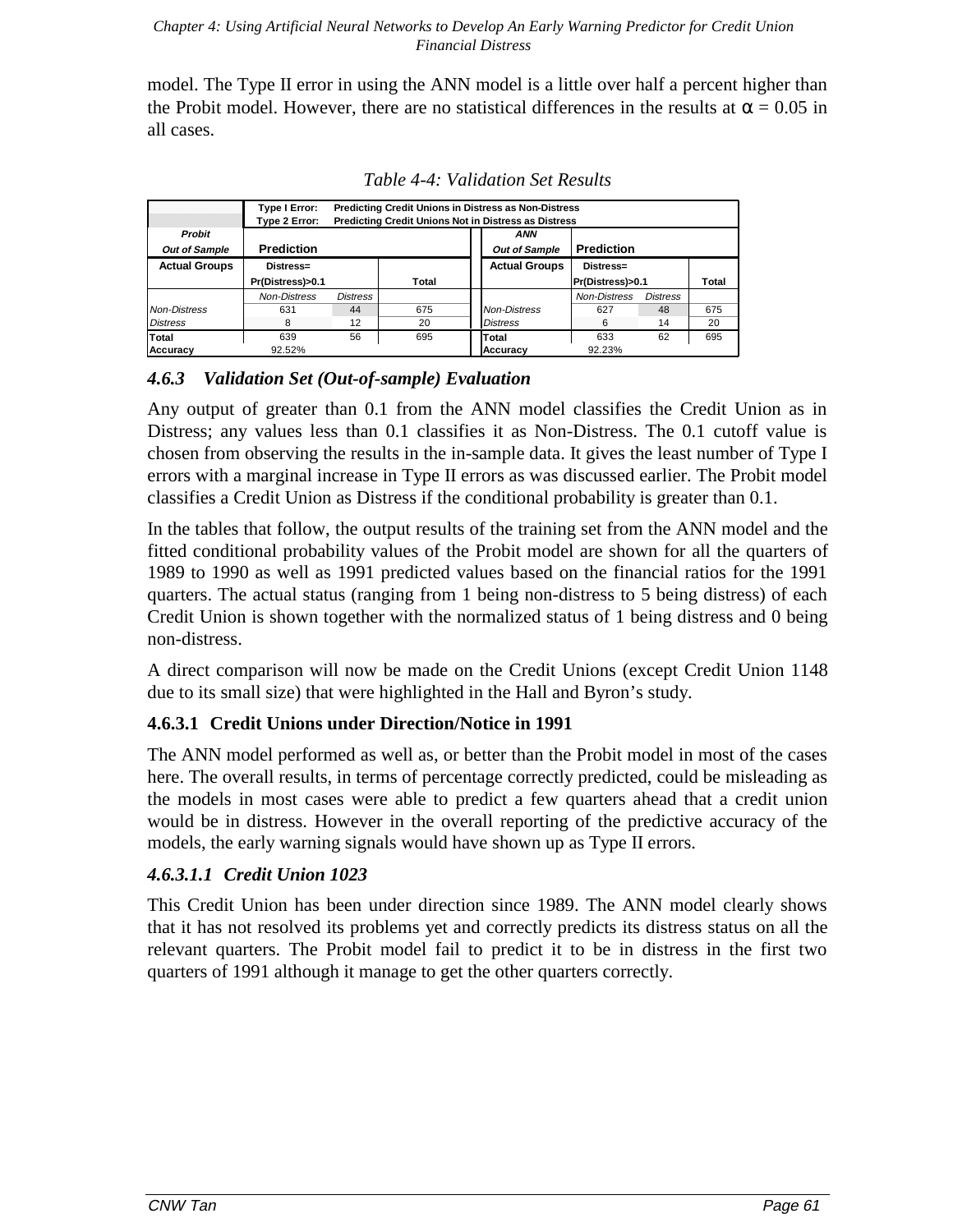*Chapter 4: Using Artificial Neural Networks to Develop An Early Warning Predictor for Credit Union Financial Distress*

| <b>ANN</b>      | Model   |            |                  |               | <b>PROBIT</b>    | <b>Model</b> |                    |
|-----------------|---------|------------|------------------|---------------|------------------|--------------|--------------------|
|                 |         | <b>ANN</b> | <b>ANN</b>       | Actual        | <b>Probit</b>    |              | <b>Probit</b>      |
| <b>Identity</b> | Quarter | Output     | <b>Predicted</b> | <b>Status</b> | <b>Predicted</b> | Quarter      | <b>Probability</b> |
| 1023            | 8903    | 0.0622     | $\Omega$         | 0             | 0                | 8903         | 0.061              |
| 1023            | 8906    | 0.4895     |                  | 0             |                  | 8906         | 0.285              |
| 1023            | 8909    | 0.6929     | 1                | 1             | 1                | 8909         | 0.412              |
| 1023            | 8912    | 0.7401     |                  |               |                  | 8912         | 0.489              |
| 1023            | 9003    | 0.9468     | 1                | 1             | 1                | 9003         | 0.667              |
| 1023            | 9006    | 0.9850     |                  |               |                  | 9006         | 0.84               |
| 1023            | 9009    | 0.2813     | 1                |               |                  | 9009         | 0.181              |
| 1023            | 9012    | 0.1250     |                  |               |                  | 9012         | 0.112              |
| 1023            | 9103    | 0.1635     | 1                | 1             | $\Omega$         | 9103         | 0.094              |
| 1023            | 9106    | 0.1235     |                  |               | 0                | 9106         | 0.095              |
| 1023            | 9109    | 0.7649     | 1                | 1             | 1                | 9109         | 0.213              |
| 1023            | 9112    | 0.5606     |                  |               |                  | 9112         | 0.216              |

# *4.6.3.1.2 Credit Union 1149*

None of the models are able to correctly predict that this Credit Union would be in distress from the third quarter of 1990 to the second quarter of 1991.

| <b>ANN</b>      | <b>Model</b> |            |                  |               | <b>PROBIT</b>    | <b>Model</b> |                    |
|-----------------|--------------|------------|------------------|---------------|------------------|--------------|--------------------|
|                 |              | <b>ANN</b> | <b>ANN</b>       | Actual        | <b>Probit</b>    |              | <b>Probit</b>      |
| <b>Identity</b> | Quarter      | Output     | <b>Predicted</b> | <b>Status</b> | <b>Predicted</b> | Quarter      | <b>Probability</b> |
| 1149            | 8903         | 0.0041     | 0                | 0             | 0                | 8903         | 0                  |
| 1149            | 8906         | 0.0004     | 0                | $\Omega$      | 0                | 8906         | $\Omega$           |
| 1149            | 8909         | 0.0037     | 0                | 0             | 0                | 8909         | 0.001              |
| 1149            | 8912         | 0.0050     | 0                | $\Omega$      | $\Omega$         | 8912         | 0.001              |
| 1149            | 9003         | 0.0101     | 0                | 0             | 0                | 9003         | 0.003              |
| 1149            | 9006         | 0.0012     | 0                | 0             | 0                | 9006         | 0                  |
| 1149            | 9009         | 0.0280     | 0                |               | 0                | 9009         | 0.003              |
| 1149            | 9012         | 0.0154     | 0                | 4             | $\Omega$         | 9012         | 0.001              |
| 1149            | 9103         | 0.0237     | 0                |               | 0                | 9103         | 0.001              |
| 1149            | 9106         | 0.0029     | 0                | 1             | $\Omega$         | 9106         | 0.001              |
| 1149            | 9109         | 0.0058     | 0                | 0             | 0                | 9109         | 0                  |
| 1149            | 9112         | 0.0067     | 0                | 0             | 0                | 9112         | 0                  |

# *4.6.3.1.3 Credit Union 1061*

Both the models classify this credit union as in distress from the late 1990 onwards although it was not put under direction till the first quarter of 1991. The Type 2 error committed by both models is not indicative of their usefulness as early predictors of financial distress in this case. This classification problem is discussed in greater detail under the further research section.

| <b>ANN</b>      | <b>Model</b> |            |                  |               | <b>PROBIT</b>    | <b>Model</b> |                    |
|-----------------|--------------|------------|------------------|---------------|------------------|--------------|--------------------|
|                 |              | <b>ANN</b> | <b>ANN</b>       | Actual        | <b>Probit</b>    |              | <b>Probit</b>      |
| <b>Identity</b> | Quarter      | Output     | <b>Predicted</b> | <b>Status</b> | <b>Predicted</b> | Quarter      | <b>Probability</b> |
| 1061            | 8903         | 0.0158     | 0                | 0             | 0                | 8903         | 0.01               |
| 1061            | 8906         | 0.0051     | 0                | $\Omega$      | $\Omega$         | 8906         | 0.004              |
| 1061            | 8909         | 0.0979     | 0                | 0             | 0                | 8909         | 0.032              |
| 1061            | 8912         | 0.0264     | 0                | $\Omega$      | $\Omega$         | 8912         | 0.011              |
| 1061            | 9003         | 0.0576     | 0                | 0             | 0                | 9003         | 0.02               |
| 1061            | 9006         | 0.0568     | 0                | $\Omega$      | $\Omega$         | 9006         | 0.042              |
| 1061            | 9009         | 0.1631     |                  | 0             | 0                | 9009         | 0.071              |
| 1061            | 9012         | 0.1920     | 1                | $\Omega$      |                  | 9012         | 0.35               |
| 1061            | 9103         | 0.4856     |                  |               |                  | 9103         | 0.774              |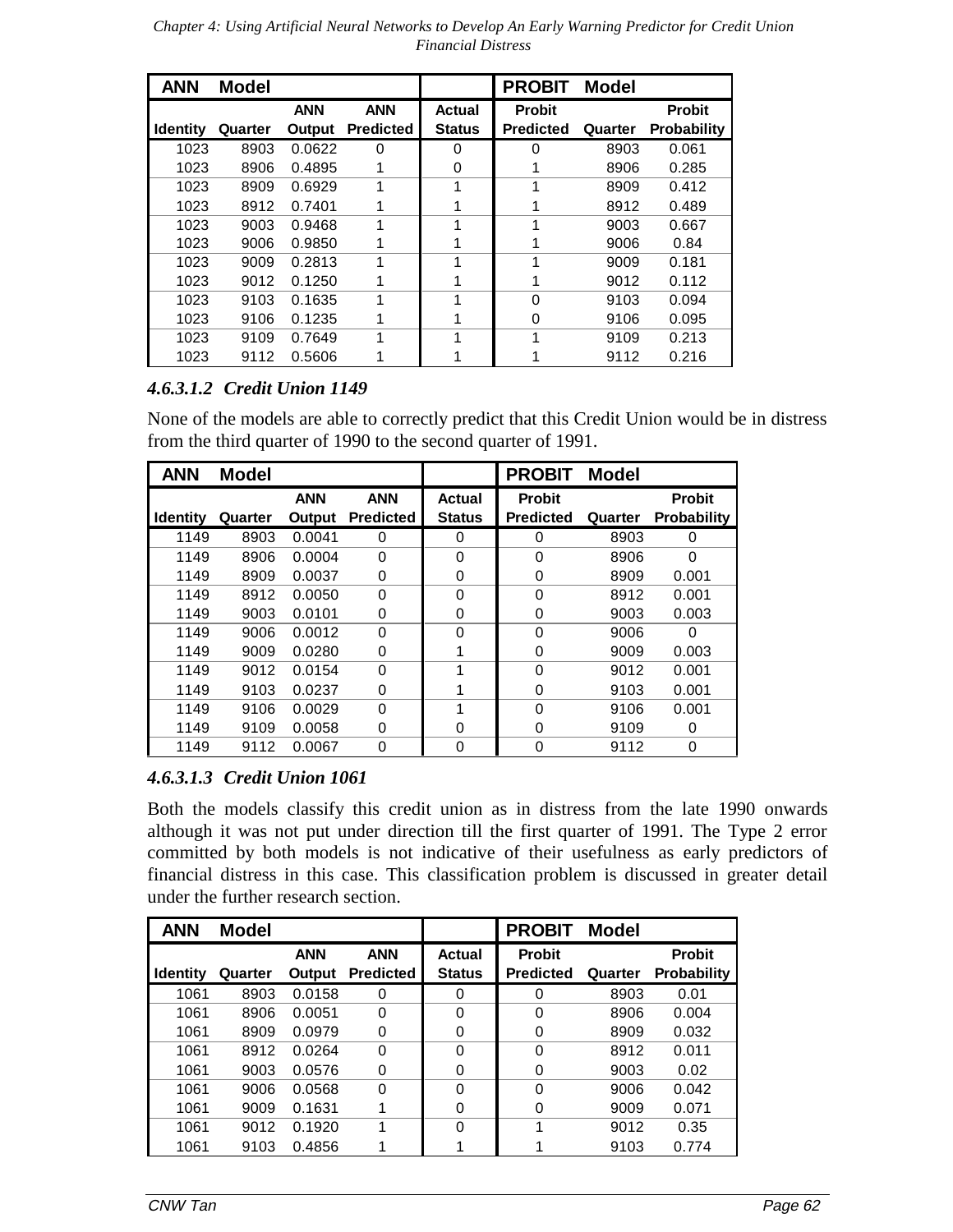# *4.6.3.1.4 Credit Union 1062*

All the models predict from the outset that this Credit Union was in distress. However it was only put under direction in the fourth quarter of 1991. Again in this case, the Type 2 errors made by the models are not consistent with their early warning predictive capability.

| <b>ANN</b>      | <b>Model</b> |            |                  |               | <b>PROBIT</b>    | <b>Model</b> |                    |
|-----------------|--------------|------------|------------------|---------------|------------------|--------------|--------------------|
|                 |              | <b>ANN</b> | <b>ANN</b>       | <b>Actual</b> | <b>Probit</b>    |              | <b>Probit</b>      |
| <b>Identity</b> | Quarter      | Output     | <b>Predicted</b> | <b>Status</b> | <b>Predicted</b> | Quarter      | <b>Probability</b> |
| 1062            | 8903         | 0.1953     |                  | 0             | 0                | 8903         | 0.089              |
| 1062            | 8906         | 0.1524     |                  | 0             |                  | 8906         | 0.128              |
| 1062            | 8909         | 0.2898     | 1                | $\Omega$      |                  | 8909         | 0.137              |
| 1062            | 8912         | 0.3477     |                  | 0             |                  | 8912         | 0.198              |
| 1062            | 9003         | 0.5972     | 1                | $\Omega$      |                  | 9003         | 0.246              |
| 1062            | 9006         | 0.8097     |                  | 0             |                  | 9006         | 0.459              |
| 1062            | 9009         | 0.2256     | 1                | $\Omega$      |                  | 9009         | 0.116              |
| 1062            | 9012         | 0.1879     |                  | 0             |                  | 9012         | 0.117              |
| 1062            | 9103         | 0.3316     | 1                | 0             |                  | 9103         | 0.207              |
| 1062            | 9106         | 0.4154     |                  | 0             |                  | 9106         | 0.195              |
| 1062            | 9109         | 0.3401     | 1                | $\Omega$      | $\Omega$         | 9109         | 0.085              |
| 1062            | 9112         | 0.3006     |                  |               |                  | 9112         | 0.151              |

# *4.6.3.1.5 Credit Union 1078*

Both models fail to predict this credit union from being put under direction.

| <b>ANN</b>      | <b>Model</b> |            |                  |               | <b>PROBIT</b>    | Model   |                    |
|-----------------|--------------|------------|------------------|---------------|------------------|---------|--------------------|
|                 |              | <b>ANN</b> | <b>ANN</b>       | <b>Actual</b> | <b>Probit</b>    |         | <b>Probit</b>      |
| <b>Identity</b> | Quarter      | Output     | <b>Predicted</b> | <b>Status</b> | <b>Predicted</b> | Quarter | <b>Probability</b> |
| 1078            | 8903         | 0.0139     | $\Omega$         | 0             | 0                | 8903    | ი                  |
| 1078            | 8906         | 0.0134     | 0                | 0             | 0                | 8906    | 0                  |
| 1078            | 8909         | 0.0140     | 0                | 0             | 0                | 8909    | 0                  |
| 1078            | 8912         | 0.0137     | 0                | 0             | 0                | 8912    | 0                  |
| 1078            | 9003         | 0.0134     | $\Omega$         | 0             | $\Omega$         | 9003    | ი                  |
| 1078            | 9006         | 0.0135     | 0                | 0             | 0                | 9006    | 0                  |
| 1078            | 9009         | 0.0136     | $\Omega$         | 0             | $\Omega$         | 9009    | ი                  |
| 1078            | 9012         | 0.0148     | $\Omega$         | 0             | 0                | 9012    | 0                  |
| 1078            | 9103         | 0.0150     | $\Omega$         |               | $\Omega$         | 9103    | ი                  |
| 1078            | 9106         | 0.0185     | O                |               | 0                | 9106    | 0.001              |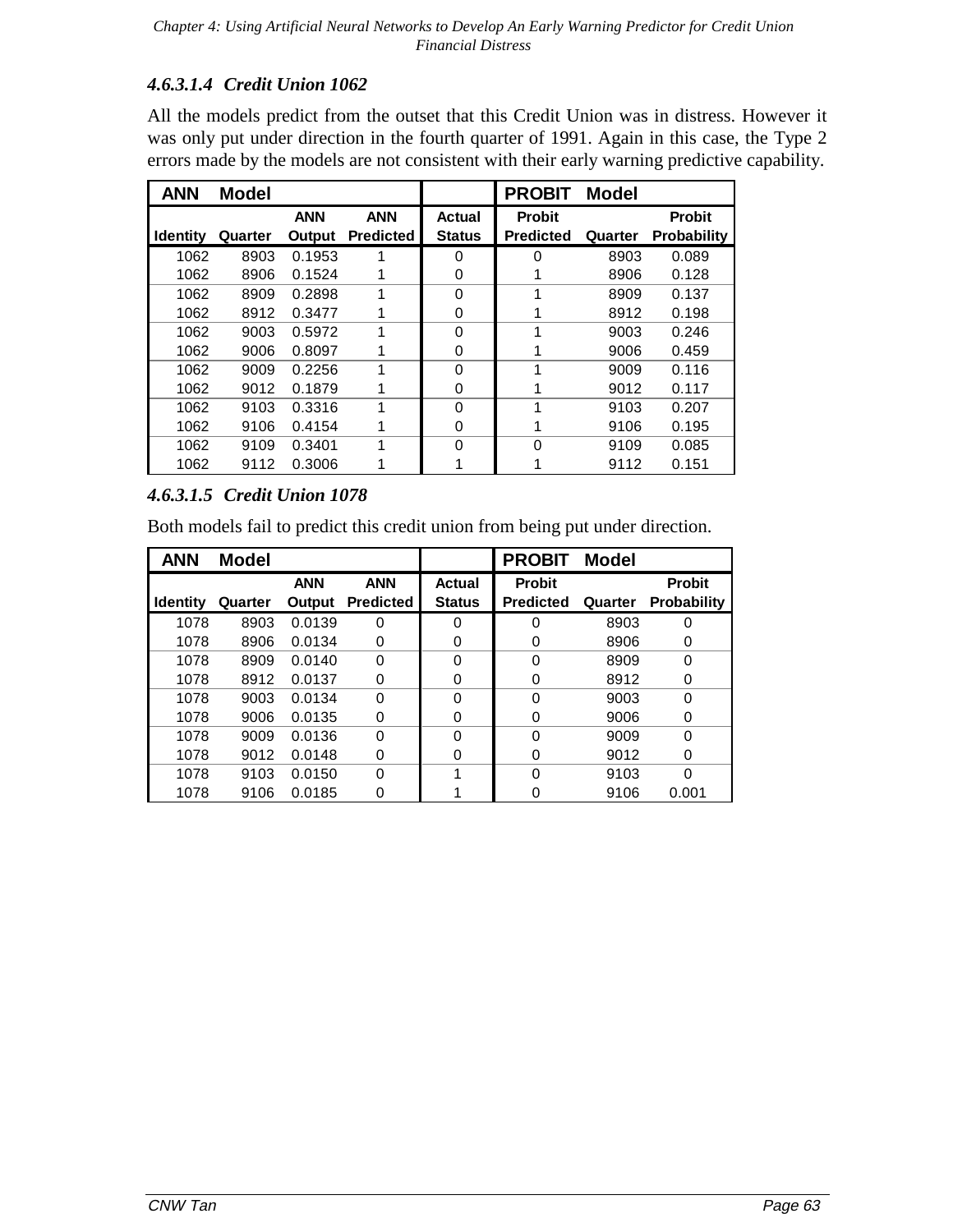# *4.6.3.1.6 Credit Union 1153*

The ANN model provided an early warning of distress in the first quarter of 1990 though the warning waned in the second quarter. However stronger signals were given from the third quarter of 1990 onwards. The Probit model predicted distress in the late 1990 but failed to predict the distress in the first quarter of 1991 when the credit union was put under direction.

| <b>ANN</b>      | <b>Model</b> |            |                  |               | <b>PROBIT</b>    | <b>Model</b> |                    |
|-----------------|--------------|------------|------------------|---------------|------------------|--------------|--------------------|
|                 |              | <b>ANN</b> | <b>ANN</b>       | <b>Actual</b> | <b>Probit</b>    |              | <b>Probit</b>      |
| <b>Identity</b> | Quarter      | Output     | <b>Predicted</b> | <b>Status</b> | <b>Predicted</b> | Quarter      | <b>Probability</b> |
| 1153            | 8903         | 0.0401     | 0                | 0             | 0                | 8903         | 0.017              |
| 1153            | 8906         | 0.0338     | $\Omega$         | $\Omega$      | 0                | 8906         | 0.028              |
| 1153            | 8909         | 0.0665     | 0                | 0             | 0                | 8909         | 0.055              |
| 1153            | 8912         | 0.0484     | $\Omega$         | $\Omega$      | 0                | 8912         | 0.053              |
| 1153            | 9003         | 0.1172     | 1                | 0             | 0                | 9003         | 0.072              |
| 1153            | 9006         | 0.0494     | 0                | $\Omega$      | $\Omega$         | 9006         | 0.083              |
| 1153            | 9009         | 0.1796     |                  | 0             |                  | 9009         | 0.129              |
| 1153            | 9012         | 0.1367     | 1                | $\Omega$      | 1                | 9012         | 0.109              |
| 1153            | 9103         | 0.1978     |                  |               | 0                | 9103         | 0.1                |
| 1153            | 9106         | 0.9782     | 1                | 1             | 1                | 9106         | 0.994              |
| 1153            | 9109         | 0.6603     |                  |               |                  | 9109         | 0.849              |
| 1153            | 9112         | 0.3328     | 1                | 1             | 1                | 9112         | 0.567              |

# *4.6.3.1.7 Credit Union 1174*

The ANN model committed a Type 2 error in the first quarter of 1991 though its predictions agreed with the Probit predictions of no problems in the other quarters of 1991.

| <b>ANN</b>      | <b>Model</b> |            |                  |               | <b>PROBIT</b>    | <b>Model</b> |                    |
|-----------------|--------------|------------|------------------|---------------|------------------|--------------|--------------------|
|                 |              | <b>ANN</b> | <b>ANN</b>       | Actual        | <b>Probit</b>    |              | Probit             |
| <b>Identity</b> | Quarter      | Output     | <b>Predicted</b> | <b>Status</b> | <b>Predicted</b> | Quarter      | <b>Probability</b> |
| 1174            | 8903         | 0.7985     |                  |               |                  | 8903         | 0.42               |
| 1174            | 8906         | 0.6926     | 1                | 1             |                  | 8906         | 0.318              |
| 1174            | 8909         | 0.8491     |                  |               |                  | 8909         | 0.607              |
| 1174            | 8912         | 0.7088     | 1                | 1             |                  | 8912         | 0.441              |
| 1174            | 9003         | 0.6450     |                  | 1             |                  | 9003         | 0.297              |
| 1174            | 9006         | 0.3613     | 1                | 1             |                  | 9006         | 0.221              |
| 1174            | 9009         | 0.3089     |                  |               |                  | 9009         | 0.268              |
| 1174            | 9012         | 0.2415     | 1                | 1             |                  | 9012         | 0.114              |
| 1174            | 9103         | 0.1501     |                  | 0             | 0                | 9103         | 0.024              |
| 1174            | 9106         | 0.0409     | $\Omega$         | $\Omega$      | $\Omega$         | 9106         | 0.009              |
| 1174            | 9109         | 0.0936     | 0                | 0             | 0                | 9109         | 0.084              |
| 1174            | 9112         | 0.0787     | 0                | 0             | 0                | 9112         | 0.024              |

# **4.6.3.2 Credit Union Transferring in 1991**

None of the models seems to be able to predict voluntary transfer. The reason for this could be that the actual status of the voluntary transfer credit unions was classified as nondistress since they had a status score of 2. If an actual status of higher than one was used to categorize the credit unions as in distress, the predictive ability of the models on this type of credit unions should improve.

# *4.6.3.2.1 Credit Union 1002*

None of the models predict any problems with this credit union. This credit union was a voluntary transfer in early 1992.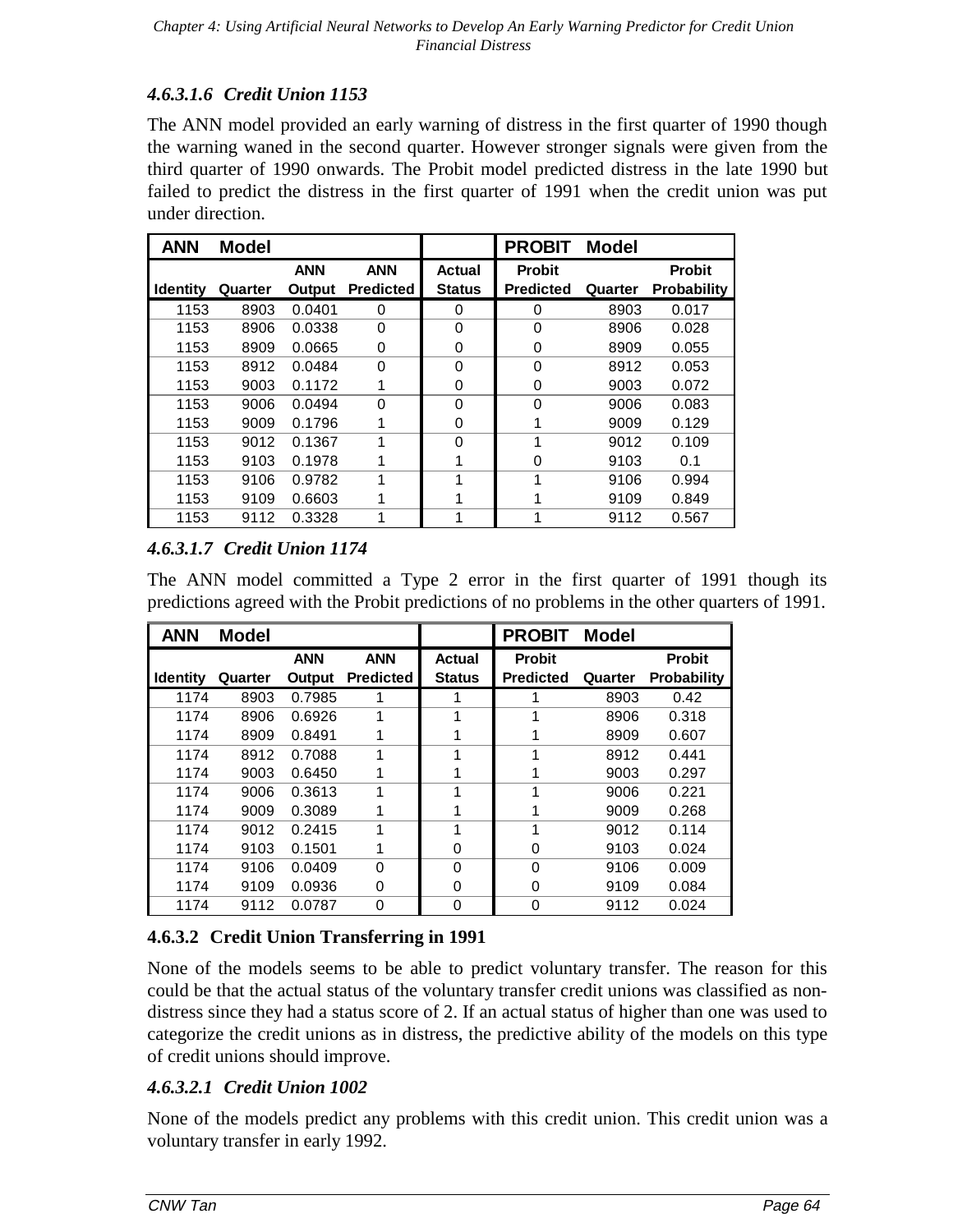*Chapter 4: Using Artificial Neural Networks to Develop An Early Warning Predictor for Credit Union Financial Distress*

| <b>ANN</b>      | <b>Model</b> |            |                  |               | <b>PROBIT</b>    | <b>Model</b> |                    |
|-----------------|--------------|------------|------------------|---------------|------------------|--------------|--------------------|
|                 |              | <b>ANN</b> | <b>ANN</b>       | Actual        | <b>Probit</b>    |              | <b>Probit</b>      |
| <b>Identity</b> | Quarter      | Output     | <b>Predicted</b> | <b>Status</b> | <b>Predicted</b> | Quarter      | <b>Probability</b> |
| 1002            | 8903         | 0.0000     | 0                | 0             | 0                | 8903         | 0                  |
| 1002            | 8906         | 0.0000     | $\Omega$         | 0             | 0                | 8906         | 0                  |
| 1002            | 8909         | 0.0000     | $\Omega$         | $\Omega$      | $\Omega$         | 8909         | $\Omega$           |
| 1002            | 8912         | 0.0000     | 0                | 0             | 0                | 8912         | 0                  |
| 1002            | 9003         | 0.0000     | $\Omega$         | $\Omega$      | $\Omega$         | 9003         | $\Omega$           |
| 1002            | 9006         | 0.0000     | $\Omega$         | 0             | 0                | 9006         | 0                  |
| 1002            | 9009         | 0.0000     | $\Omega$         | $\Omega$      | $\Omega$         | 9009         | $\Omega$           |
| 1002            | 9012         | 0.0000     | $\Omega$         | 0             | 0                | 9012         | 0                  |
| 1002            | 9103         | 0.0000     | $\Omega$         | $\Omega$      | $\Omega$         | 9103         | $\Omega$           |
| 1002            | 9106         | 0.0000     | $\Omega$         | 0             | 0                | 9106         | 0                  |
| 1002            | 9109         | 0.0001     | $\Omega$         | $\Omega$      | $\Omega$         | 9109         | $\Omega$           |
| 1002            | 9112         | 0.0001     | 0                | 0             | 0                | 9112         | 0                  |

# *4.6.3.2.2 Credit Union 1071*

This credit union was a voluntary transfer in the third quarter of 1991. None of the models indicated any problems with it.

| <b>ANN</b>      | <b>Model</b> |            |                  |               | <b>PROBIT</b>    | <b>Model</b> |                    |
|-----------------|--------------|------------|------------------|---------------|------------------|--------------|--------------------|
|                 |              | <b>ANN</b> | <b>ANN</b>       | Actual        | <b>Probit</b>    |              | <b>Probit</b>      |
| <b>Identity</b> | Quarter      | Output     | <b>Predicted</b> | <b>Status</b> | <b>Predicted</b> | Quarter      | <b>Probability</b> |
| 1071            | 8903         | 0.0171     | 0                | 0             | 0                | 8903         | U                  |
| 1071            | 8906         | 0.0031     | 0                | 0             | 0                | 8906         | O                  |
| 1071            | 8909         | 0.0028     | 0                | 0             | 0                | 8909         | 0                  |
| 1071            | 8912         | 0.0018     | 0                | 0             | 0                | 8912         | O                  |
| 1071            | 9003         | 0.0005     | $\Omega$         | 0             | $\Omega$         | 9003         | U                  |
| 1071            | 9006         | 0.0002     | 0                | 0             | 0                | 9006         | O                  |
| 1071            | 9009         | 0.0005     | $\Omega$         | 0             | $\Omega$         | 9009         |                    |
| 1071            | 9012         | 0.0005     | 0                | 0             | 0                | 9012         | 0                  |
| 1071            | 9103         | 0.0003     | $\Omega$         | $\Omega$      | $\Omega$         | 9103         | ი                  |
| 1071            | 9106         | 0.0002     | O                | 0             |                  | 9106         |                    |

# *4.6.3.2.3 Credit Union 1150*

None of the models predict any problems with this credit union which subsequently became a voluntary transfer in the second quarter of 1991. The Probit model however did manage to give a very weak signal in the third quarter of 1990 that the credit union could be in distress.

| <b>ANN</b>      | <b>Model</b> |            |                  |               | <b>PROBIT</b>    | <b>Model</b> |                    |
|-----------------|--------------|------------|------------------|---------------|------------------|--------------|--------------------|
|                 |              | <b>ANN</b> | <b>ANN</b>       | Actual        | <b>Probit</b>    |              | <b>Probit</b>      |
| <b>Identity</b> | Quarter      | Output     | <b>Predicted</b> | <b>Status</b> | <b>Predicted</b> | Quarter      | <b>Probability</b> |
| 1150            | 8903         | 0.0562     | 0                | $\Omega$      | 0                | 8903         | 0.008              |
| 1150            | 8906         | 0.0059     | $\Omega$         | $\Omega$      | 0                | 8906         | 0.011              |
| 1150            | 8909         | 0.0872     | 0                | 0             | 0                | 8909         | 0.056              |
| 1150            | 8912         | 0.0496     | $\Omega$         | $\Omega$      | 0                | 8912         | 0.059              |
| 1150            | 9003         | 0.0828     | 0                | 0             | 0                | 9003         | 0.063              |
| 1150            | 9006         | 0.0841     | $\Omega$         | $\Omega$      | 4                | 9006         | 0.113              |
| 1150            | 9009         | 0.0159     | 0                | 0             | 0                | 9009         | 0.019              |
| 1150            | 9012         | 0.0157     | $\Omega$         | $\Omega$      | 0                | 9012         | 0.019              |
| 1150            | 9103         | 0.0081     | 0                | $\Omega$      | 0                | 9103         | 0.008              |
| 1150            | 9106         | 0.0040     | 0                | $\Omega$      | 0                | 9106         | 0.008              |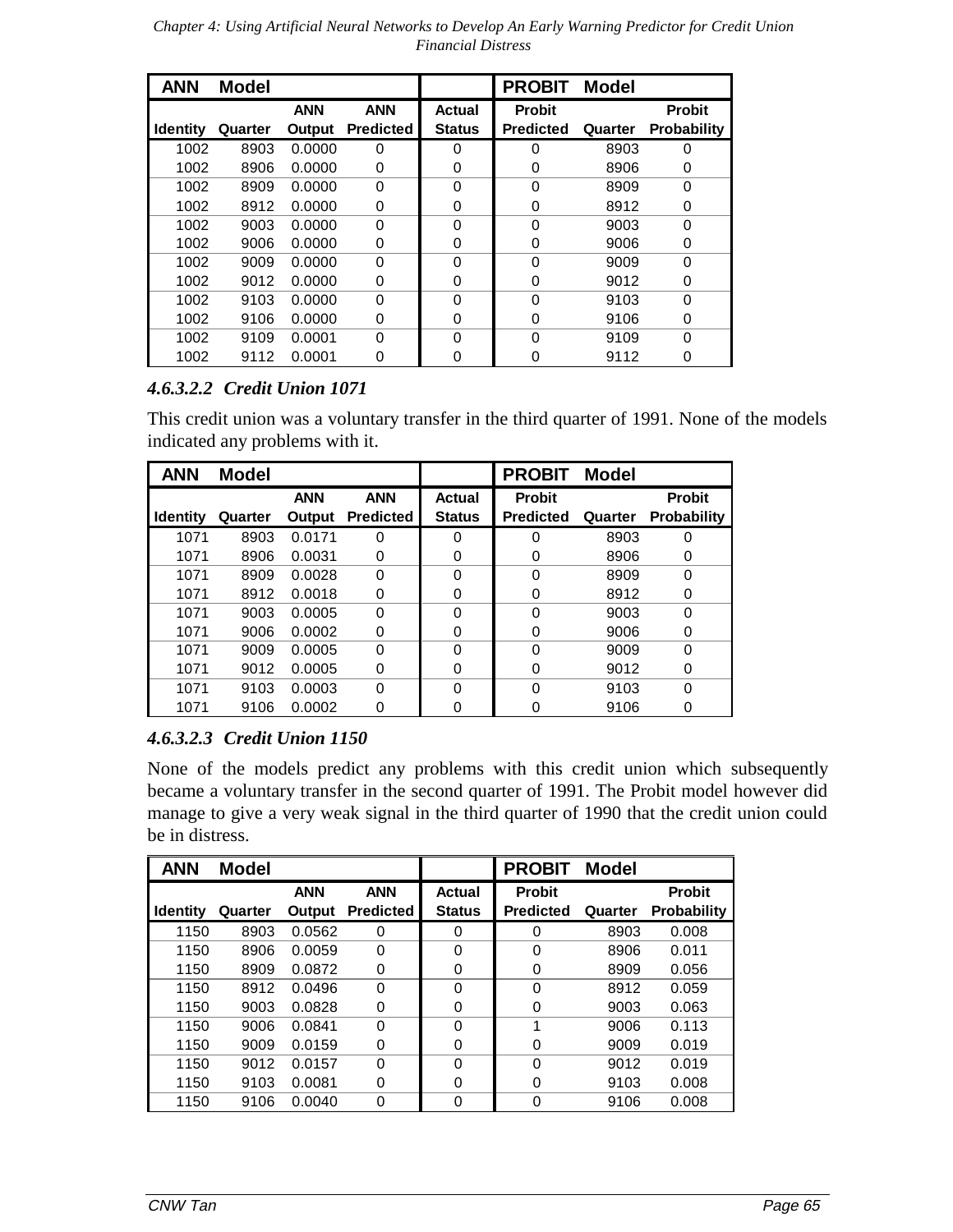# *4.6.3.2.4 Credit Union 1190*

Again none of the models give any indication of problems with this credit union which was a voluntary transfer in the second quarter of 1991.

| <b>ANN</b>      | <b>Model</b> |            |                  |               | <b>PROBIT</b>    | <b>Model</b> |                    |
|-----------------|--------------|------------|------------------|---------------|------------------|--------------|--------------------|
|                 |              | <b>ANN</b> | <b>ANN</b>       | Actual        | <b>Probit</b>    |              | <b>Probit</b>      |
| <b>Identity</b> | Quarter      | Output     | <b>Predicted</b> | <b>Status</b> | <b>Predicted</b> | Quarter      | <b>Probability</b> |
| 1190            | 8903         | 0.0057     | $\Omega$         | 0             | 0                | 8903         | 0.008              |
| 1190            | 8906         | 0.0087     | $\Omega$         | $\Omega$      | $\Omega$         | 8906         | 0.027              |
| 1190            | 8909         | 0.0069     | $\Omega$         | 0             | 0                | 8909         | 0.011              |
| 1190            | 8912         | 0.0051     | $\Omega$         | $\Omega$      | $\Omega$         | 8912         | 0.01               |
| 1190            | 9003         | 0.0069     | $\Omega$         | 0             | 0                | 9003         | 0.011              |
| 1190            | 9006         | 0.0033     | $\Omega$         | $\Omega$      | $\Omega$         | 9006         | 0.016              |
| 1190            | 9009         | 0.0101     | 0                | 0             | 0                | 9009         | 0.011              |
| 1190            | 9012         | 0.0038     | $\Omega$         | $\Omega$      | $\Omega$         | 9012         | 0.005              |
| 1190            | 9103         | 0.0016     | 0                | 0             |                  | 9103         | 0.002              |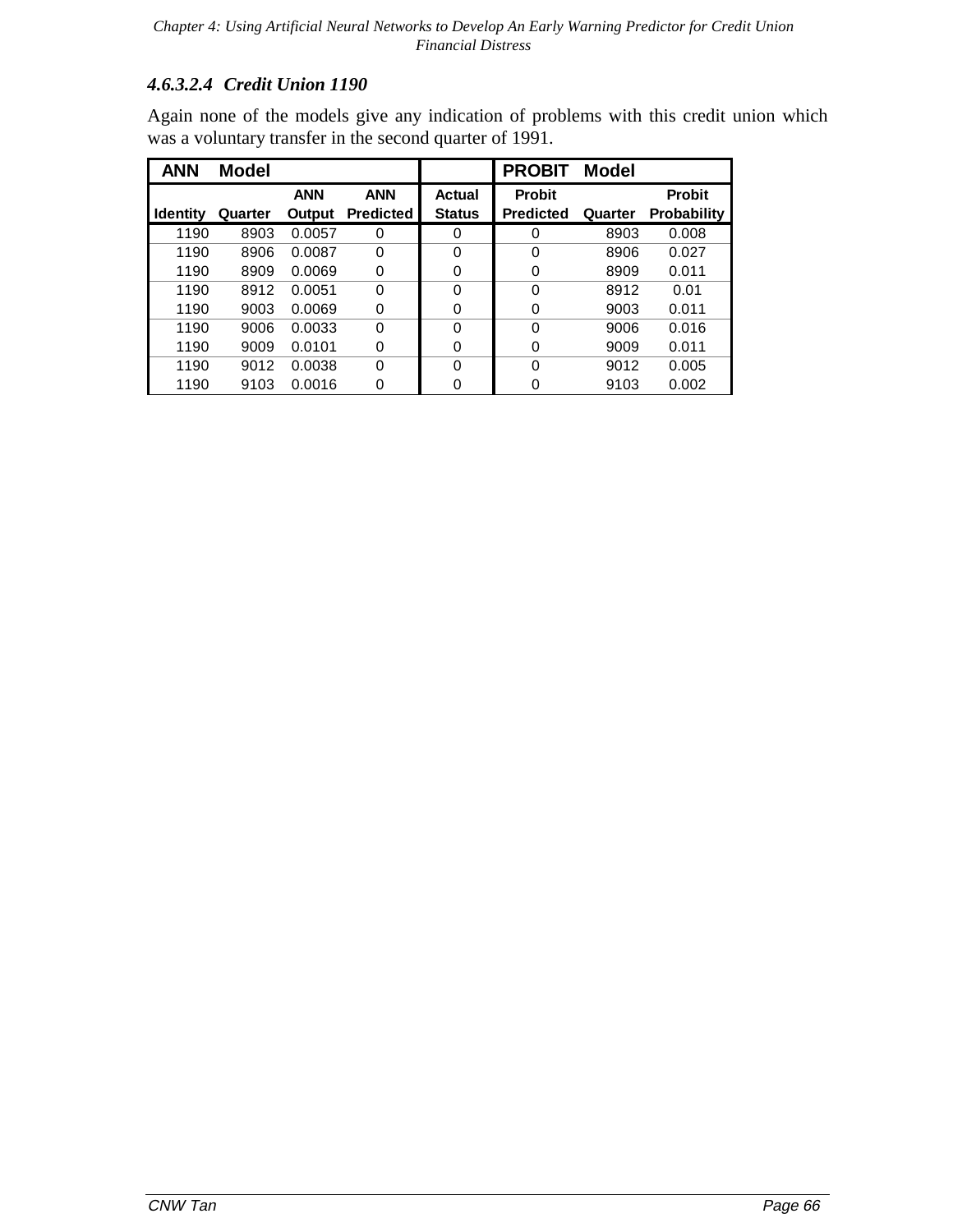# **4.6.3.3 Credit Unions with Predicted Problems in 1991**

# *4.6.3.3.1 Credit Union 1013*

This credit union came out of direction in the first quarter of 1991 after being put in direction during 1990. The Probit model seems to indicate that the direction may have been lifted too early which the ANN model seems to agree with except for the last quarter of 1991.

| <b>ANN</b>      | <b>Model</b> |            |                  |               | <b>PROBIT</b>    | <b>Model</b> |                    |
|-----------------|--------------|------------|------------------|---------------|------------------|--------------|--------------------|
|                 |              | <b>ANN</b> | <b>ANN</b>       | Actual        | <b>Probit</b>    |              | <b>Probit</b>      |
| <b>Identity</b> | Quarter      | Output     | <b>Predicted</b> | <b>Status</b> | <b>Predicted</b> | Quarter      | <b>Probability</b> |
| 1013            | 8903         | 0.4031     |                  | 0             |                  | 8903         | 0.195              |
| 1013            | 8906         | 0.3883     |                  | 0             |                  | 8906         | 0.278              |
| 1013            | 8909         | 0.4678     | 1                | $\Omega$      |                  | 8909         | 0.254              |
| 1013            | 8912         | 0.4810     |                  | 0             |                  | 8912         | 0.26               |
| 1013            | 9003         | 0.8718     | 1                |               |                  | 9003         | 0.483              |
| 1013            | 9006         | 0.9742     |                  |               |                  | 9006         | 0.793              |
| 1013            | 9009         | 0.8493     | 1                |               |                  | 9009         | 0.544              |
| 1013            | 9012         | 0.8532     |                  |               |                  | 9012         | 0.635              |
| 1013            | 9103         | 0.8979     | 1                | $\Omega$      |                  | 9103         | 0.653              |
| 1013            | 9106         | 0.7730     | 1                | 0             |                  | 9106         | 0.571              |
| 1013            | 9109         | 0.1377     | 1                | $\Omega$      |                  | 9109         | 0.215              |
| 1013            | 9112         | 0.0775     | 0                | 0             | 0                | 9112         | 0.075              |

# *4.6.3.3.2 Credit Union 1025*

Both models seem to indicate problems with this credit union since the first quarter of 1990.

| <b>ANN</b>      | <b>Model</b> |            |                  |               | <b>PROBIT</b>    | <b>Model</b> |                    |
|-----------------|--------------|------------|------------------|---------------|------------------|--------------|--------------------|
|                 |              | <b>ANN</b> | <b>ANN</b>       | <b>Actual</b> | <b>Probit</b>    |              | <b>Probit</b>      |
| <b>Identity</b> | Quarter      | Output     | <b>Predicted</b> | <b>Status</b> | <b>Predicted</b> | Quarter      | <b>Probability</b> |
| 1025            | 8903         | 0.0140     | 0                | 0             | 0                | 8903         | 0.001              |
| 1025            | 8906         | 0.0027     | 0                | 0             | 0                | 8906         | 0                  |
| 1025            | 8909         | 0.0152     | $\Omega$         | $\Omega$      | $\Omega$         | 8909         | 0.007              |
| 1025            | 8912         | 0.0471     | 0                | 0             | 0                | 8912         | 0.01               |
| 1025            | 9003         | 0.1037     | 1                | $\Omega$      | $\Omega$         | 9003         | 0.018              |
| 1025            | 9006         | 0.3713     |                  | 0             |                  | 9006         | 0.138              |
| 1025            | 9009         | 0.2483     | 1                | $\Omega$      |                  | 9009         | 0.14               |
| 1025            | 9012         | 0.3402     | 1                | 0             |                  | 9012         | 0.262              |
| 1025            | 9103         | 0.4763     | 1                | $\Omega$      |                  | 9103         | 0.281              |
| 1025            | 9106         | 0.5262     | 1                | 0             |                  | 9106         | 0.266              |
| 1025            | 9109         | 0.2241     | 1                | $\Omega$      |                  | 9109         | 0.167              |
| 1025            | 9112         | 0.2738     |                  | 0             |                  | 9112         | 0.175              |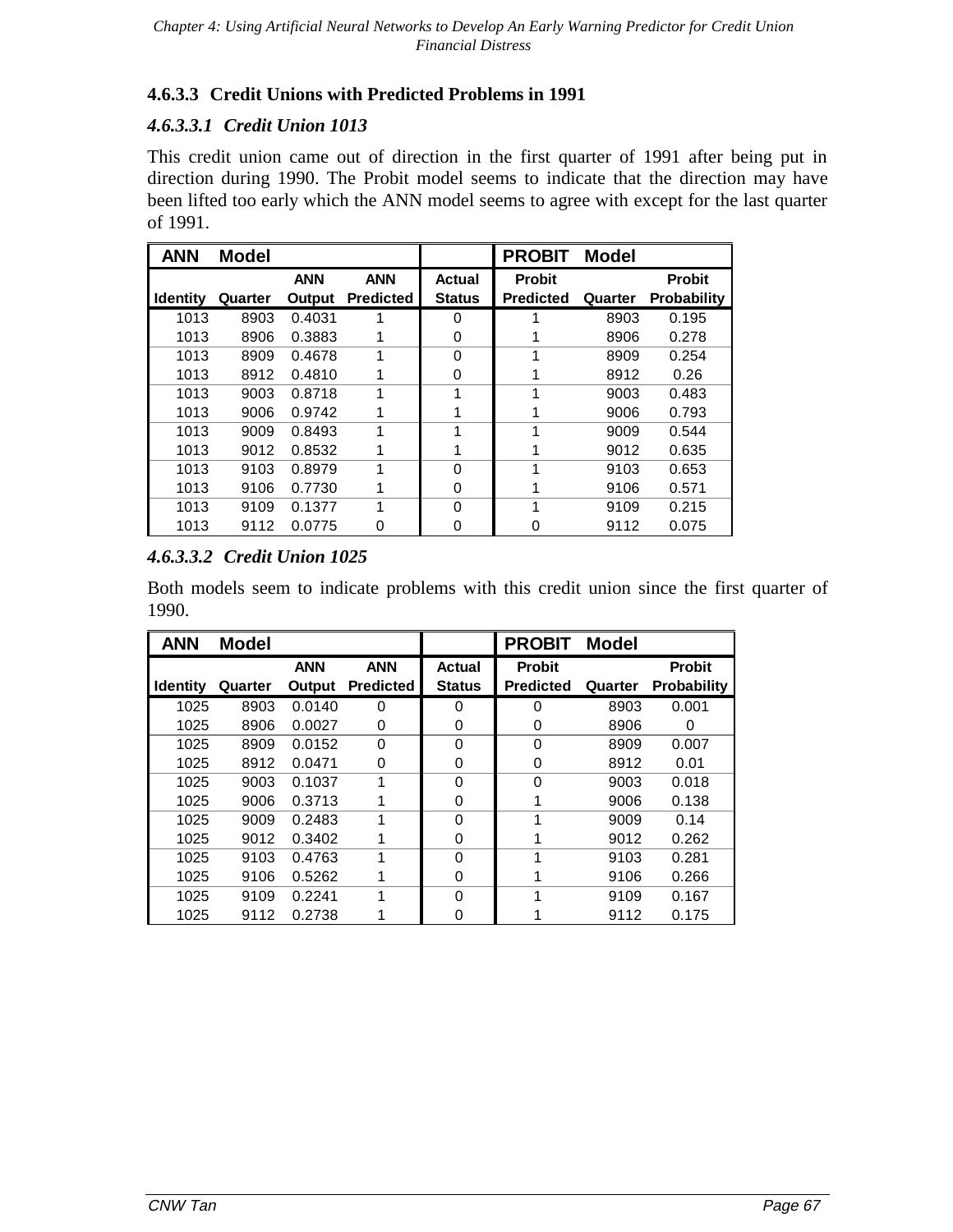# *4.6.3.3.3 Credit Union 1044*

The ANN model seems to agree with the weak Probit model signal that this credit union may have some potential problems.

| <b>ANN</b>      | <b>Model</b> |            |                  |               | <b>PROBIT</b>    | <b>Model</b> |                    |
|-----------------|--------------|------------|------------------|---------------|------------------|--------------|--------------------|
|                 |              | <b>ANN</b> | <b>ANN</b>       | Actual        | <b>Probit</b>    |              | <b>Probit</b>      |
| <b>Identity</b> | Quarter      | Output     | <b>Predicted</b> | <b>Status</b> | <b>Predicted</b> | Quarter      | <b>Probability</b> |
| 1044            | 8903         | 0.0188     | 0                | 0             | 0                | 8903         | 0.004              |
| 1044            | 8906         | 0.0411     | 0                | 0             | 0                | 8906         | 0.038              |
| 1044            | 8909         | 0.0585     | $\Omega$         | $\Omega$      | $\Omega$         | 8909         | 0.029              |
| 1044            | 8912         | 0.1317     | 1                | 0             | 0                | 8912         | 0.041              |
| 1044            | 9003         | 0.1117     | 1                | $\Omega$      | $\Omega$         | 9003         | 0.026              |
| 1044            | 9006         | 0.0434     | 0                | 0             | 0                | 9006         | 0.051              |
| 1044            | 9009         | 0.1401     | 1                | $\Omega$      | $\Omega$         | 9009         | 0.07               |
| 1044            | 9012         | 0.2357     |                  | 0             | 0                | 9012         | 0.095              |
| 1044            | 9103         | 0.2998     | 1                | $\Omega$      | 0                | 9103         | 0.096              |
| 1044            | 9106         | 0.2789     | 1                | $\Omega$      |                  | 9106         | 0.142              |
| 1044            | 9109         | 0.1438     | 1                | $\Omega$      | 1                | 9109         | 0.117              |
| 1044            | 9112         | 0.1252     |                  | 0             | 0                | 9112         | 0.076              |

# *4.6.3.3.4 Credit Union 1052*

Both models indicate potential problems with this credit union from the first quarter of 1989.

| <b>ANN</b>      | <b>Model</b> |            |                  |               | <b>PROBIT</b>    | <b>Model</b> |                    |
|-----------------|--------------|------------|------------------|---------------|------------------|--------------|--------------------|
|                 |              | <b>ANN</b> | <b>ANN</b>       | <b>Actual</b> | <b>Probit</b>    |              | <b>Probit</b>      |
| <b>Identity</b> | Quarter      | Output     | <b>Predicted</b> | <b>Status</b> | <b>Predicted</b> | Quarter      | <b>Probability</b> |
| 1052            | 8903         | 0.3865     |                  | 0             |                  | 8903         | 0.211              |
| 1052            | 8906         | 0.4993     | 1                | $\Omega$      |                  | 8906         | 0.318              |
| 1052            | 8909         | 0.1777     | 1                | 0             |                  | 8909         | 0.129              |
| 1052            | 8912         | 0.1357     | 1                | 0             | 0                | 8912         | 0.057              |
| 1052            | 9003         | 0.1926     |                  | $\Omega$      | 0                | 9003         | 0.063              |
| 1052            | 9006         | 0.5066     | 1                | $\Omega$      | 1                | 9006         | 0.25               |
| 1052            | 9009         | 0.1915     | 1                | 0             |                  | 9009         | 0.13               |
| 1052            | 9012         | 0.4002     | 1                | $\Omega$      | 1                | 9012         | 0.196              |
| 1052            | 9103         | 0.6107     | 1                | 0             |                  | 9103         | 0.243              |
| 1052            | 9106         | 0.7639     | 1                | $\Omega$      | 1                | 9106         | 0.445              |
| 1052            | 9109         | 0.4644     |                  | 0             |                  | 9109         | 0.278              |
| 1052            | 9112         | 0.3862     | 1                | 0             |                  | 9112         | 0.208              |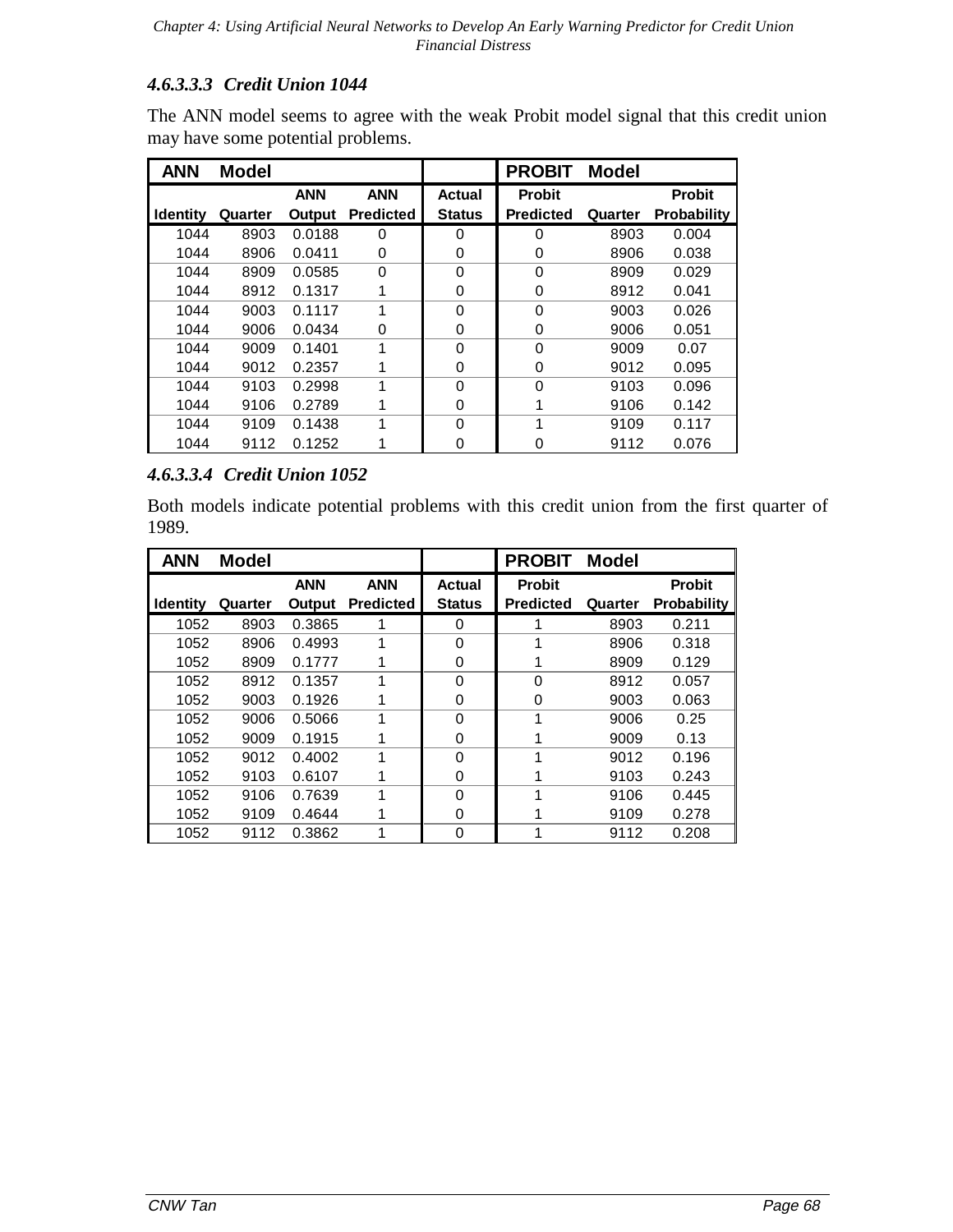### *4.6.3.3.5 Credit Union 1056*

| <b>ANN</b>      | <b>Model</b> |            |                  |               | <b>PROBIT</b>    | <b>Model</b> |                    |
|-----------------|--------------|------------|------------------|---------------|------------------|--------------|--------------------|
|                 |              | <b>ANN</b> | <b>ANN</b>       | Actual        | <b>Probit</b>    |              | <b>Probit</b>      |
| <b>Identity</b> | Quarter      | Output     | <b>Predicted</b> | <b>Status</b> | <b>Predicted</b> | Quarter      | <b>Probability</b> |
| 1056            | 8903         | 0.2163     |                  | 0             | 0                | 8903         | 0.095              |
| 1056            | 8906         | 0.0690     | $\Omega$         | $\Omega$      | $\Omega$         | 8906         | 0.083              |
| 1056            | 8909         | 0.0518     | 0                | 0             | 0                | 8909         | 0.076              |
| 1056            | 8912         | 0.2690     | 1                | 0             | 1                | 8912         | 0.12               |
| 1056            | 9003         | 0.1405     |                  | 0             | 0                | 9003         | 0.061              |
| 1056            | 9006         | 0.2893     | 1                | $\Omega$      | 1                | 9006         | 0.155              |
| 1056            | 9009         | 0.1652     |                  | 0             | 1                | 9009         | 0.145              |
| 1056            | 9012         | 0.2168     | 1                | $\Omega$      | 1                | 9012         | 0.102              |
| 1056            | 9103         | 0.5385     |                  | 0             |                  | 9103         | 0.201              |
| 1056            | 9106         | 0.6372     | 1                | $\Omega$      | 1                | 9106         | 0.372              |
| 1056            | 9109         | 0.2212     |                  | 0             |                  | 9109         | 0.179              |
| 1056            | 9112         | 0.2050     | 1                | 0             | 1                | 9112         | 0.103              |

The models are in agreement here with potential problems for this credit union.

### *4.6.3.3.6 Credit Union 1169*

The Probit indicates potential problems with this Credit Union in 1991. Hall and Byron postulated in their paper that the high conditional probabilities may be caused by distinct seasonal patterns in some of the financial ratios of this credit union. The ANN model seems to have captured this seasonal pattern with its output that seems to predict problems on the third and fourth quarter of every year except for the last two quarters of 1991.

| <b>ANN</b>      | <b>Model</b> |            |                  |               | <b>PROBIT</b>    | <b>Model</b> |                    |
|-----------------|--------------|------------|------------------|---------------|------------------|--------------|--------------------|
|                 |              | <b>ANN</b> | <b>ANN</b>       | Actual        | <b>Probit</b>    |              | <b>Probit</b>      |
| <b>Identity</b> | Quarter      | Output     | <b>Predicted</b> | <b>Status</b> | <b>Predicted</b> | Quarter      | <b>Probability</b> |
| 1169            | 8903         | 0.0171     | 0                | 0             | 0                | 8903         | 0.01               |
| 1169            | 8906         | 0.0221     | $\Omega$         | $\Omega$      | $\Omega$         | 8906         | 0.021              |
| 1169            | 8909         | 0.3215     |                  | 0             |                  | 8909         | 0.445              |
| 1169            | 8912         | 0.2130     | 1                | 0             |                  | 8912         | 0.404              |
| 1169            | 9003         | 0.0200     | 0                | 0             | $\Omega$         | 9003         | 0.009              |
| 1169            | 9006         | 0.0167     | $\Omega$         | $\Omega$      | $\Omega$         | 9006         | 0.018              |
| 1169            | 9009         | 0.1997     | 1                | 0             |                  | 9009         | 0.399              |
| 1169            | 9012         | 0.2462     | 1                | $\Omega$      |                  | 9012         | 0.383              |
| 1169            | 9103         | 0.0114     | 0                | 0             | 0                | 9103         | 0.005              |
| 1169            | 9106         | 0.0101     | $\Omega$         | $\Omega$      | $\Omega$         | 9106         | 0.006              |
| 1169            | 9109         | 0.0996     | 0                | 0             |                  | 9109         | 0.198              |
| 1169            | 9112         | 0.0886     | 0                | 0             |                  | 9112         | 0.189              |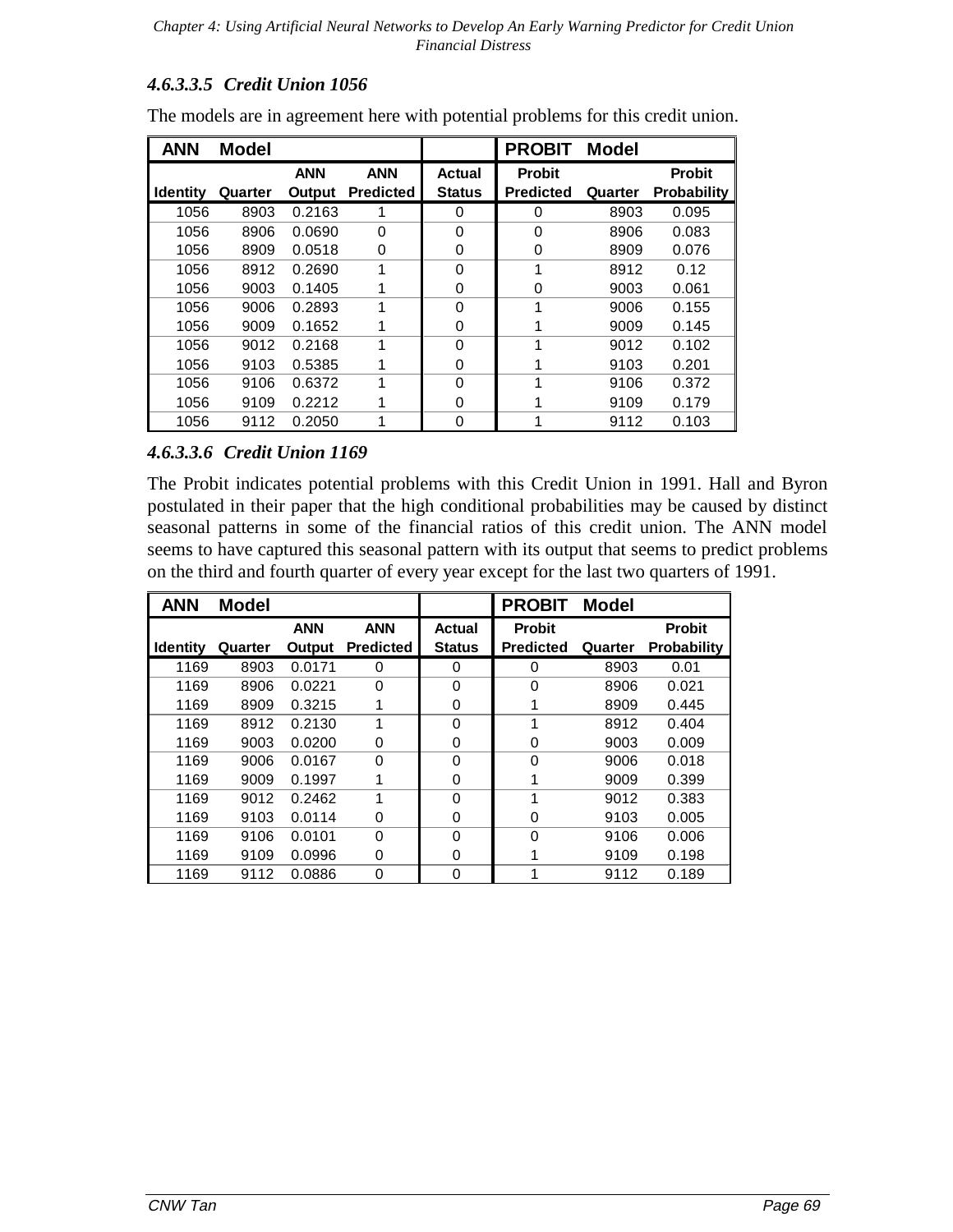### *4.6.4 Result Summary of Type I and Type II Errors*

The ANN overall Type I error for the entire data set is 16 vs. 21 for the Probit model out of the 66 distress credit unions. The Type II error committed by the ANN model over the entire data set is 193 vs. 153 for the Probit model. The breakdown of Type I and Type II errors for both models in the training and validation sets are shown in Table 4-5.

| <b>Type of Error</b>  |                            | <b>Type I</b>                 | <b>Type II</b>             |                               |  |  |
|-----------------------|----------------------------|-------------------------------|----------------------------|-------------------------------|--|--|
| Data Set              | <b>ANN</b><br><b>Model</b> | <b>Probit</b><br><b>Model</b> | <b>ANN</b><br><b>Model</b> | <b>Probit</b><br><b>Model</b> |  |  |
| <b>Training Set</b>   | 10                         | 13                            | 145                        | 109                           |  |  |
| <b>Validation Set</b> |                            |                               | 48                         |                               |  |  |

*Table 4-5 Type I and Type II Errors*

The ANN model is marginally superior (7.5% better) to the Probit scores method in terms of the fewest number of Type I errors committed. The Type II errors that the ANN model committed are only 1.8% worse in terms of the number of Type II errors committed. Therefore it may be a worthwhile tradeoff in using the ANN model over the Probit model.

# **4.7 Assumptions and Limitation of Methodology**

The major assumption made in this research is the assumption of the accuracy and integrity of the historical data. The reliability of the models are dependent on this assumption as the data are used to construct the models. This methodology also assumes that future data are just as reliable.

The performances of the models are largely dependent on honest reporting by the credit unions. Therefore, they are vulnerable to fraudulent reporting. Some of the historical data used contain fraudulent reporting by credit unions that subsequently went into financial distress. However, the data provider is unwilling to identify nor provide this information due to confidentiality reasons. It is very likely that these credit unions are the ones that both models are unable to detect; i. e., the Type I errors.

### **4.8 Conclusion**

The ANN model has been demonstrated to perform as well and in some cases better than the Probit model as an early warning model for predicting Credit Unions in distress. The overall accuracy of the ANN model vs. the Probit model is almost the same at around 90% for the 'in' sample data and 92% for the out-of-sample data. The results of the two models are not statistically significant different at  $\alpha = 0.05$ .

However, care should be taken in interpreting the accuracy results as explained in earlier sections that the Type II errors (predicting a Credit Union in distress when it is not) may actually be an early warning indicator of problems that do not surface until later quarters. Therefore the results from the models may actually be better than those reflected in the overall accuracy. A better benchmark would be the model with the fewest number of Type I errors.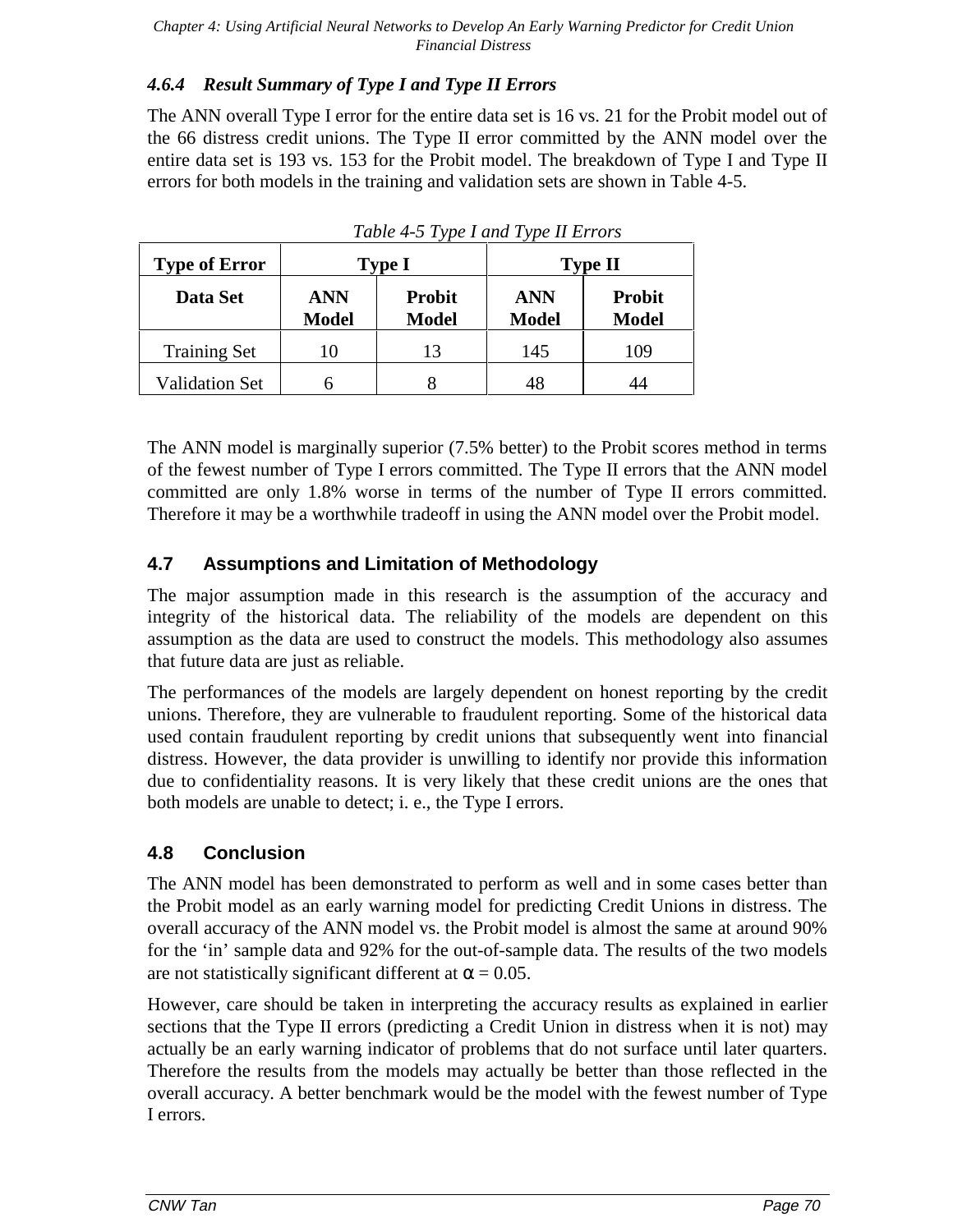The models provided early warning signals in many of the credit unions that eventually were in financial distress but were unjustifiably penalized with Type II errors due to the classification technique employed by Hall and Byron. In their technique, a credit union was classified in distress only after it has been put under direction or under notice of direction. This has a severe effect on ANNs as they learn through mistakes and being told that predicting a credit union in distress when the supervisors have not put it under direction or notice of direction is wrong even though it actually goes into financial distress in the near future. As a result in the ANN will build a suboptimal model that cannot, by design, provide early warning. This may hold true for the Probit model too. The data set needs to be reconstructed in future studies so that credit unions that failed in *n* number of quarters will be classified as in potential distress in order to allow for *n* number of quarters forecast.

One of the elements that seems to be vital to this type of research but missing from the models in this study is the temporal effect of the independent variables. The temporal effect of the financial data time series was ignored because this study is meant to be a comparison with Hall and Byron's work which did not use any time-dependent variables. They state in their paper that they find no significance in the one period change of any of the financial ratios. The models constructed thus are severely restricted in their time horizon forecast which are only able to predict financial distress for the quarter that financial ratios are obtained. This seems to be contrary to the objective of achieving an early predictor system.

### **4.9 Managerial and Implementation Issues**

This problem highlights the potential difficulty in getting a new technology accepted in an establishment that has been running without it. In this case, potential problems may arise with the intended users, which are the supervisors of regulatory bodies that oversee the credit unions. If the ANN predicts a few potential credit unions that may go into distress of which a supervisor may disagree with, based upon his/her personal experiences, and thus choose to ignore the ANN warning, he/she does so on his/her own peril! If the predicted credit union does go into distress, he/she would have to answer to his/her superiors for ignoring the warning. On the other hand, the ANN model may be seen to be an additional burden for the supervisors to shoulder. In addition, many of its predictions may be false warning and to err on the side of caution, the supervisors may require additional resources to be expended. The supervisor has to bear the ultimate responsibility for any decisions made and thus may have a difficult time in deciding whether to trust a computer generated opinion or not.

The ethical issue of auditing healthy credit unions due to the false warnings also needs to be addressed. Before the system is implemented, all the credit unions under the system, should be made aware of the limitation of the system and that is can commit Type II errors, and they may be targeted for audit by the supervisory board even if they are not aware of any financial problems with credit unions. People should be made aware of the limitations of the system so that their expectations will not be too high. The security and accessibility of the information provided by the credit unions also need to be addressed, in order to minimize a breach of confidentiality as the system will result in more people having access to potentially sensitive information.

A cost-benefit analysis needs to be conducted to determine if the implementation of an early warning predictor system is indeed viable. The projected cost of Type II errors need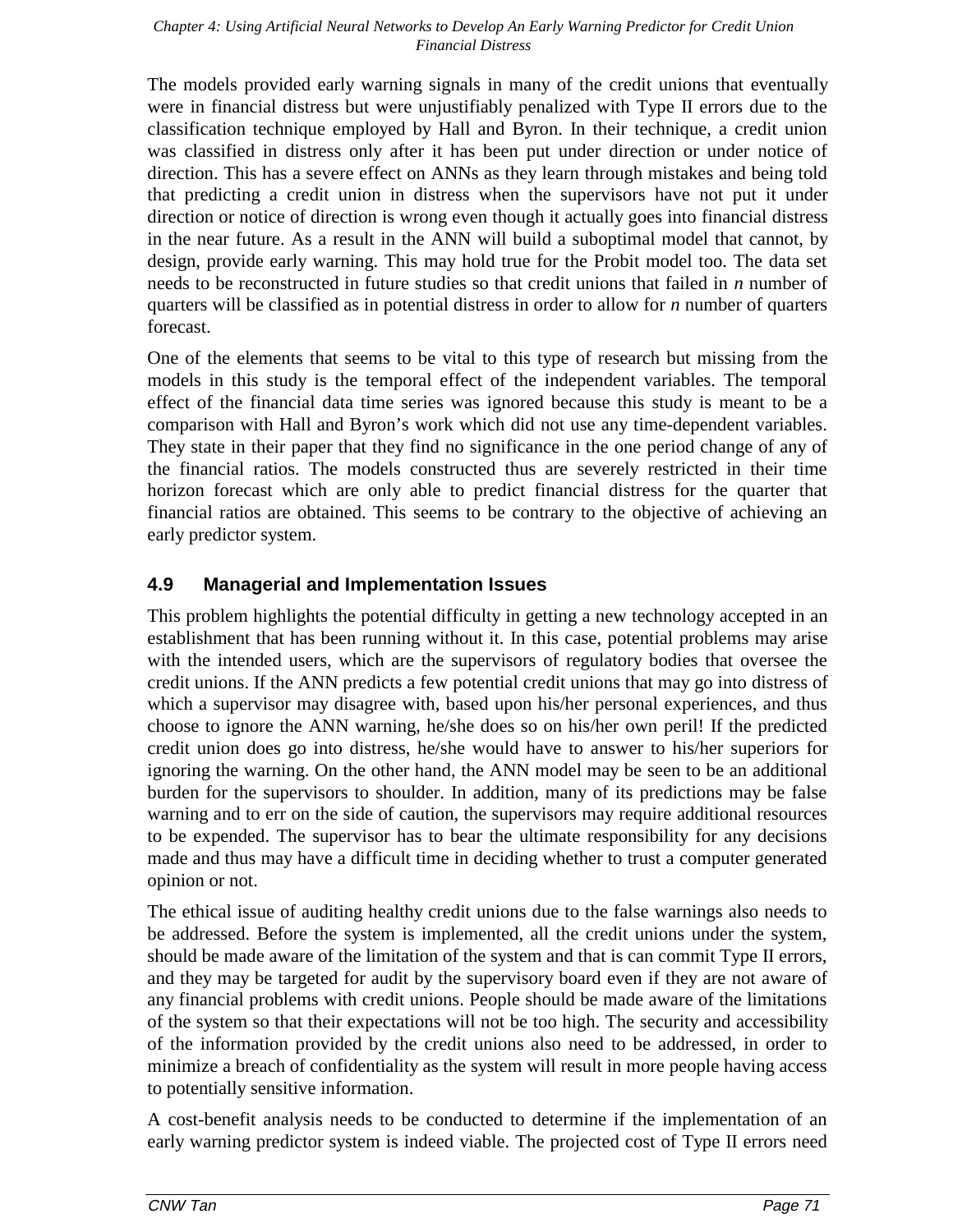to be considered with the potential gain in terms of both monetary gain (from prevention of a credit union going under) and public confidence. The cost of extra resources required to implement the system will have to be justified. The personnel resources required include a team of system builders, system maintenance personnel and additional monitoring and auditing staff (in anticipation of an increase in the number of credit unions audit due to Type II errors). Other resources required will include computer equipment, the design and drafting of new compliance rules for the credit unions, staff training, integrating the system with existing information systems and a facility to house the new department.

A prototype of the system may need to be constructed to demonstrate to the management the tangible benefits that can be derived from full implementation of the system. and to convince them to commit resources to the project. It is important to gain acceptance from management and also the people who will be working with it. Constructing a prototype will also provide the system builders with experience that will be valuable in the actual full implementation of the project.

### **4.10 Future Research**

Future research will concentrate on the time series component of the financial data including perhaps new ratios such as growth in assets and liabilities. ANNs have been applied to many time series problems such as weather forecasting, financial market forecasting (See Tan [1993b], Tsoi, Tan and Lawrence[1993]), EEG signal analysis to detect mental illness and ECG signal analysis to predict heart attacks, etc. Applying ANNs to financial distress prediction from a time series context may provide better results by potentially providing earlier warnings to financial distress. The data selection is the most vital and time consuming process. New financial ratios that represent the time series component of the financial data need to be developed.

However, there may not be sufficient data to conduct a time series analysis, as data collection of the credit unions did not start until the late 1980s. Furthermore, due to the deadline required for submission of the information by credit unions, many of the data gathered are erroneous and have to be corrected in the subsequent quarters. The frequency of the data may also pose a problem as currently the credit unions are only required to submit quarterly reports.

Most studies just report the accuracy of the models in terms of percentage correctly classified without regard to the difference in the cost of error as pointed out by Pacey and Pham [1990]. The Type I errors tend to be more serious as failing to provide early warning to a credit union that is in financial distress and this could prove to be a very costly affair as observed in the US S & L failures. The costs of Type II errors are normally restricted to loss of extra labor or resources in auditing or analyzing the credit unions. Therefore, it would be prudent in future studies to use the minimization of Type I error as the objective function of the models. This is assuming that the Type II errors are kept at acceptable rate.

The Hall and Byron method of classifying the Credit Unions also does not allow for voluntary transfers and mergers of credit unions to be built into the models. It may turn out that the voluntary transfers could be a result of potential financial distress in a credit union. Closer examination of those credit unions will need to be conducted to determine if there are any common characteristics that may provide valuable information in predicting financial distress.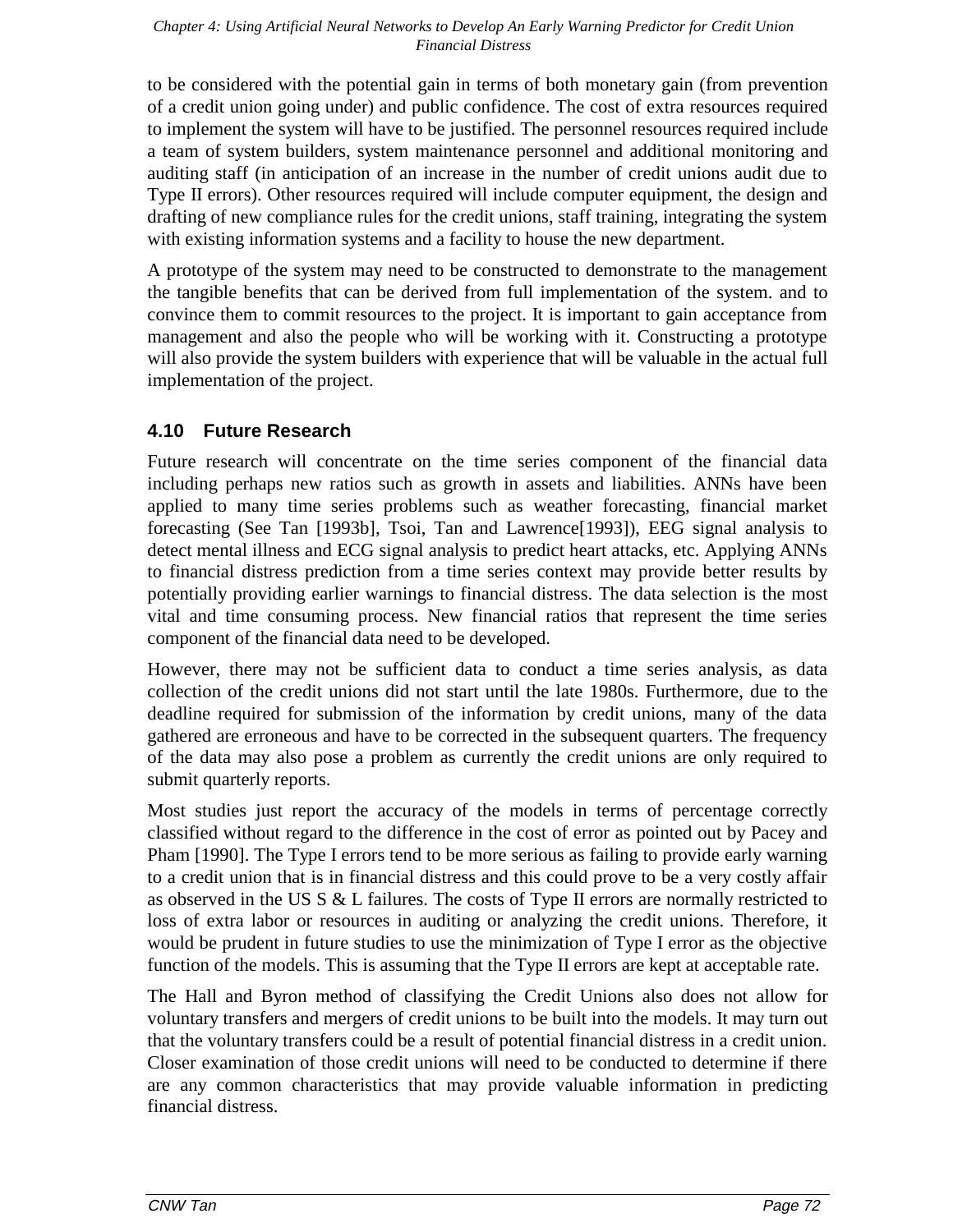The ten largest conditional probabilities of both models for each quarter of 1991 are provided in Appendix A. The only credit union from the Hall and Byron study that was missing from the table is Credit Union number 1148 which was omitted from this study due to its small size. The appendix will be used in future research to analyze the relationship of the ratios to the ANN model output.

Since one of the major weaknesses of ANNs is the difficulty in explaining the model, future research will concentrate on studying the interaction of the input variables in relation to the outputs as well as the associated weights of the networks' structures. The ANN parametric effects on the result will be studied in a similar method used by Tan and Wittig [1993] in their parametric study of a stock market prediction model. Sensitivity analysis on input variables, similar to those performed by Poh [1994], can be conducted to determine the effect each of the financial ratios have on the financial health of the credit unions.

Different types of artificial neural networks such as the Kohonen type of network will be constructed to see if the results can be improved. The Kohonen network has been used by Prof. A. C. Tsoi of the University of Queensland quite successfully in predicting medical claims fraud.

The utilization of genetic algorithms to select the most optimal ANN topology and parameter setting will be explored in future research. Hybrid type of models discussed by Wong and Tan [1994], incorporating ANNs with fuzzy logic and/or expert systems will also be constructed in future to see if the results can be improved. The benefits of incorporating ANNs with rule-based expert systems as proposed by Tan [1993a] for a trading system will be examined to see if the same concept can be implemented in the context of financial distress prediction of credit unions.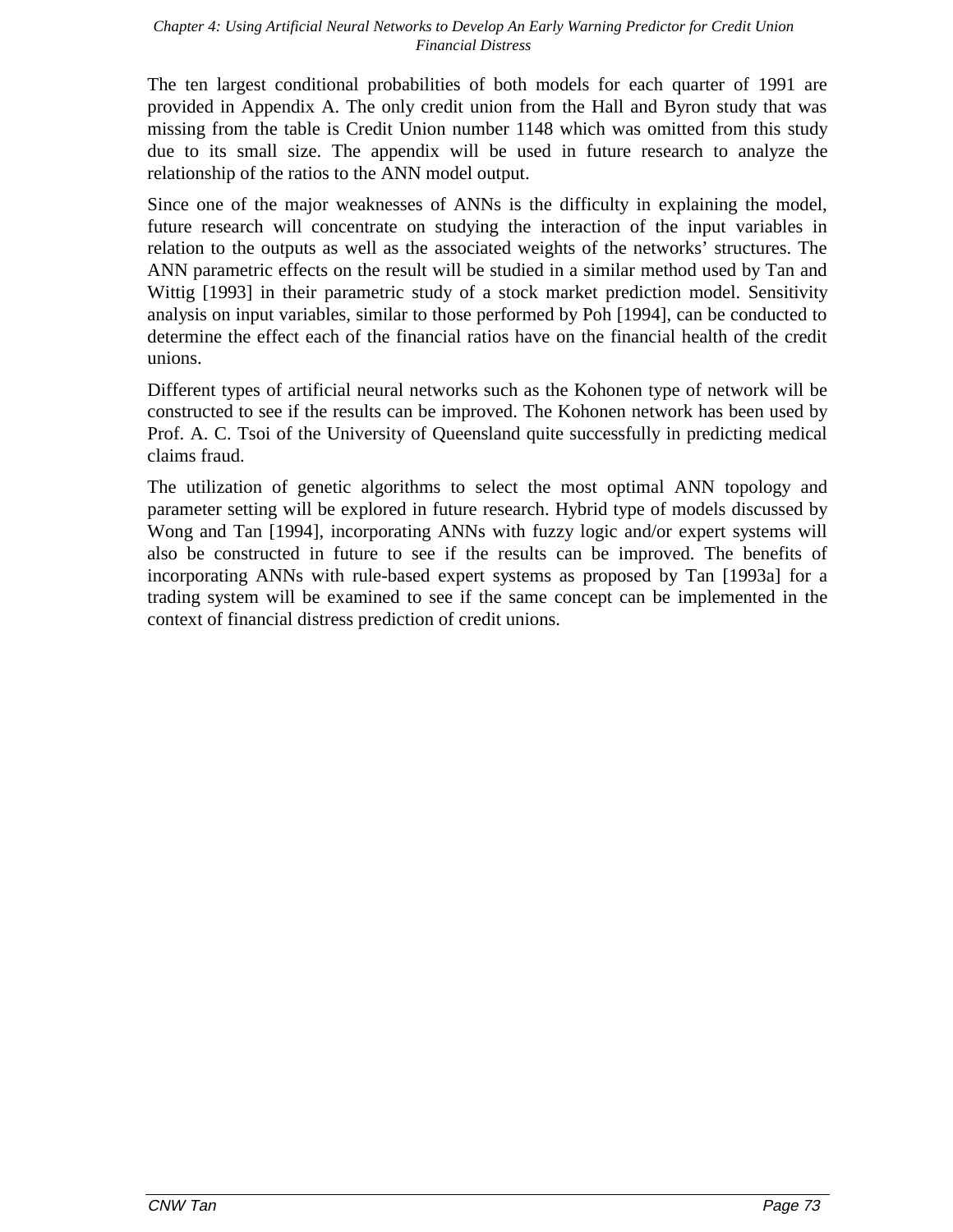### **4.11 References**

- 2. Altman, E, Haldeman R. and Narayanan, P., "Zeta Analysis", *Journal of Banking and Finance*, pp. 29054, June 1977.
- 3. Altman, E., Financial ratios, "Discriminant Analysis and the Prediction of Corporate Bankruptcy", *Journal of Finance*, pp. 589-609, September 1968.
- 4. Back, B., Laitinen, T. and Sere, K., "Neural Networks and Bankruptcy Prediction: Fund Flows, Accrual Ratios, and Accounting Data", *Advances In Accounting*, ISBN: 0- 7623-0161-9, Vol. 14, pp. 23-37, 1996.
- 5. Beaver, W., "Financial Ratios as Predictors of Failure", Journal of Accounting Research, pp. 71-111, 1966.
- 6. Bell, T. B., G. S. Ribar and J. R. Verchio, "Neural Networks vs. Logistic Regression: A Comparison of Each Model's Ability to Predict Commercial Bank Failures", *Deloitte & Touche/University of Kansas Auditing Symposium*, May 1990.
- 7. Brockett, P. L., Cooper, W. W., Golden, L. L. and Pitakong, U., "A Neural Network Method for Obtaining an Early Warning of Insurer Insolvency", *Journal of Risk and Insurance*, Vol. 61, No. 3, pp. 402-424, 1994.
- 8. Coleman, K. G., Timothy J. Graettinger and William F. Lawrence, "Neural Networks for Bankruptcy Prediction: The Power To Solve Financial Problems", *AI Review*, pp. 48-50, July/August 1991.
- 9. Collins, R. A. and R. D. Green, "Statistical Methods for Bankruptcy Forecasting", *Journal of Economic and Business*, vol. 32, pp. 349-354, 1982.
- 10. Dambolena, I. and Khoury, S., "Ratio Stability and Corporate Failure", *Journal of Finance*, pp. 1017-26, September 1980.
- 11. Gentry, J., Newbold, P. and Whitford, D., "Bankruptcy: If Cash Flow's Not the Bottom Line, What Is?", Financial Analysts Journal (September/October), pp. 17-56, 1985b.
- 12. Gentry, J., Newbold, P., Whitford, D., "Classifying Bankrupt Firms with Fund Flow Components", *Journal of Accounting Research (Spring)*, pp. 146-59, 1985a.
- 13. Gibson, C. H., Frishkoff, P. A., *Financial Statement Analysis: Using Financial Accounting Information*, 3rd. ed., Kent Publishing Company, Boston, 1986.
- 14. Gombola, M., and Ketz, J., "Note on Cash Flow and Classification Patterns of Financial Ratios", *The Accounting Review*, pp. 105-114, January 1983.
- 15. Hall, A. D. and Byron, R., "An Early Warning Predictor for Credit Union Financial Distress", *Unpublished Manuscript for the Australian Financial Institution Commission*.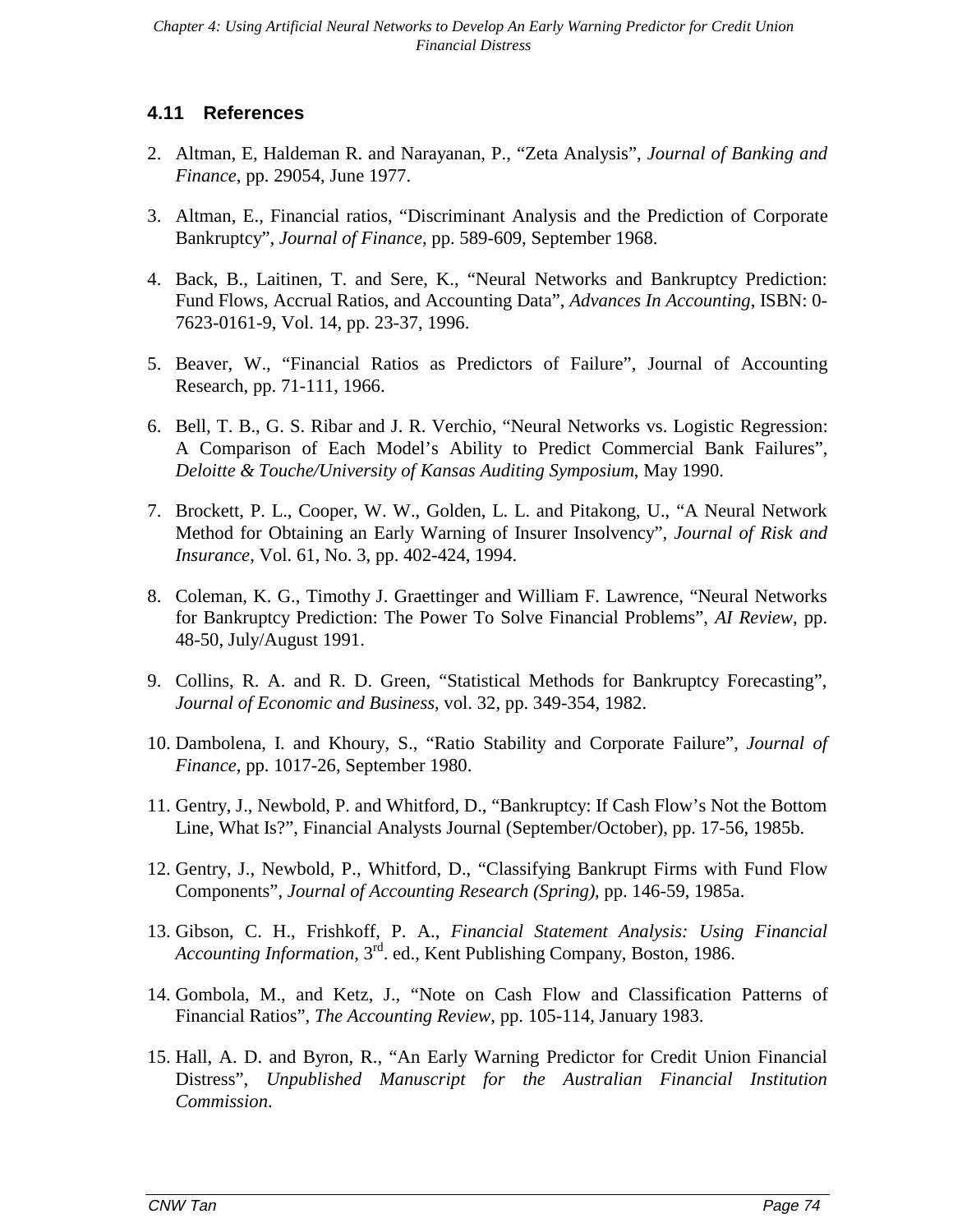- 16. Horrigan, J. O., "A Short History of Financial Ration Analysis", *The Accounting Review*, vol. 43, pp. 284-294, April 1968.
- 17. Jones, F., "Current Techniques in Bankruptcy Prediction", *Journal of Accounting Literature*, vol. 6, pp. 131-164, 1987.
- 18. Levy, H. and Sarnat, M., "Caveat Emptor: Limitations of Ratio Analysis", *Principles of Financial Management*, Prentice Hall International, pp. 76-77, 1989.
- 19. Libby, R., "Accounting ratios and the Prediction of Failure: Some Behavioral Evidence", *Journal of Accounting Research (Spring)*, pp. 150-61, 1975.
- 20. Maclachlan, I., "Early Warning of Depository Institutions Distress: A Study of Victorian Credit Unions", *Master of Commerce Thesis*, University of Melbourne, December 1993.
- 21. Martin, D., "Early Warning of Bank Failure-A Logit Regression Approach", *Journal of Banking and Finance*, vol. 1, pp. 249-276, 1977.
- 22. McKinley, J. E., R. L Johnson, G.R Downey Jr., C. S. Zimmerman and M. D. Bloom, "Analyzing Financial Statements", *American Bankers Association*, Washington, 1983.
- 23. Odom, M. D., & Ramesh Sharda, "A Neural Network Model for Bankruptcy Prediction", *Proceedings of the IEEE International Conference on Neural Networks, pp. II163-II168, San Diego, CA, USA,* June 1990.
- 24. Ohlson, J., "Financial ratios and Probabilistic Prediction of Bankruptcy", *Journal of Accounting Research (Spring)*, pp. 109-31, 1980.
- 25. Pacey, J., Pham, T., "The Predictiveness of Bankruptcy Models: Methodological Problems and Evidence", *Journal of Management*, 15, 2, pp. 315-337, December 1990.

Poh, H. L., "A Neural Network Approach for Decision Support", *International Journal of Applied Expert Systems*, Vol. 2, No. 3, 1994.

- 26. Rowe, A. J., Mason, R. O., Dickel, K. E., Mann, R. B., and Mockler, R. J., *Strategic Management: A Methodological Approach 4th Edition*, Addison-Wesley Publishing Company, USA, 1994.
- 27. Rumelhart, D. E., Hinton, G. E., and Williams, R. J., "Learning Internal Representations by Error Propagation", *Parallel Distributed Processing*, Vol. 1, MIT Press, Cambridge Mass., 1986.
- 28. Salchenberger, L. M., E. M. Cinar and N. A. Lash, "Neural Networks: A New Tool For Predicting Thrift Failures", *Decision Sciences*, Vol. 23, No. 4, pp. 899-916, July/August 1992.
- 29. Shepanski, A., "Test of Theories of Information Processing Behavior in Credit Judgment", *Accounting Review*, 58, pp. 581-599, 1983.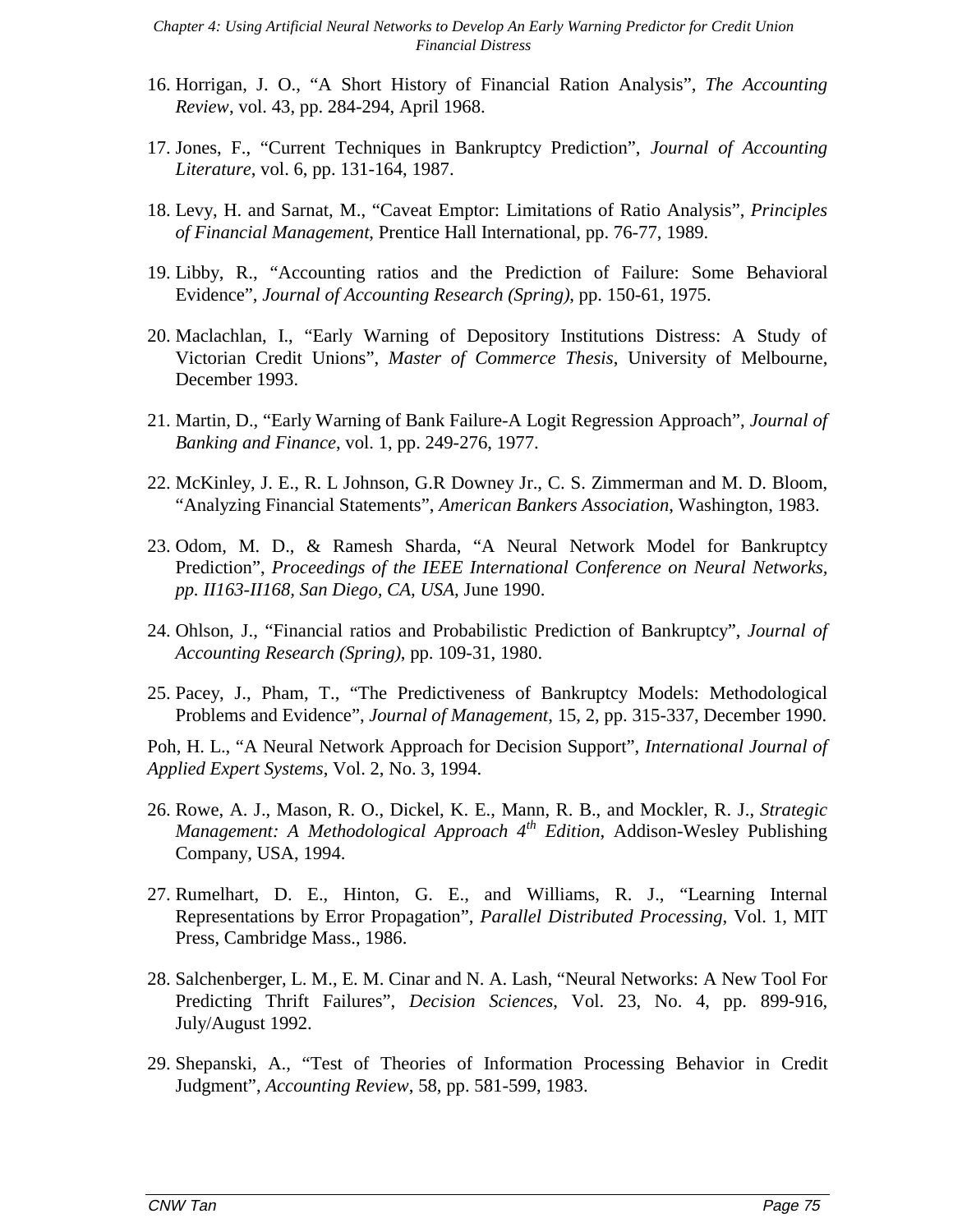- 30. Sinkey, J., "A Multivariate Statistical Analysis of the Characteristics of Problem Banks", *Journal of Finance*, vol. 30, no. 1, pp. 21-36, March 1975.
- 31. Tam, K. Y. and M. Y. Kiang, "Managerial Applications of Neural Networks: The Case of Bank Failure Predictions", *Management Science,* Vol. 38, No. 7, pp. 926-947, July 1992.
- 32. Tan, C.N.W. and Wittig, G. E., "Parametric Variation Experimentation on a Backpropagation Stock Price Prediction Model", *The First Australia and New Zealand Intelligent Information System (ANZIIS) Conference*, University of Western Australia, Perth, Australia, December 1-3, 1993, IEEE Western Australia Press, 1993.
- 33. Tan, C.N.W., "Incorporating Artificial Neural Network into a Rule-based Financial Trading System", *The First New Zealand International Two Stream Conference on Artificial Neural Networks and Expert Systems (ANNES)*, University of Otago, Dunedin, New Zealand, November 24-26, 1993, IEEE Computer Society Press, ISBN 0-8186-4260-2, 1993a.
- 34. Tan, C.N.W., "Trading a NYSE-Stock with a Simple Artificial Neural Network-based Financial Trading System", *The First New Zealand International Two Stream Conference on Artificial Neural Networks and Expert Systems (ANNES)*, University of Otago, Dunedin, New Zealand, November 24-26, 1993, IEEE Computer Society Press, ISBN 0-8186-4260-2, 1993b
- 35. Whitred, G. and Zimmer, I., "The Implications of Distress Prediction Models for Corporate Lending", *Accounting and Finance*, 25, pp. 1-13, 1985.
- 36. Wong, F. and Tan, C., "Hybrid Neural, Genetic and Fuzzy Systems", *Trading On The Edge: Neural Genetic and Fuzzy Systems for Chaotic Financial Markets*, John Wiley and Sons Inc., pp. 243-261, 1994.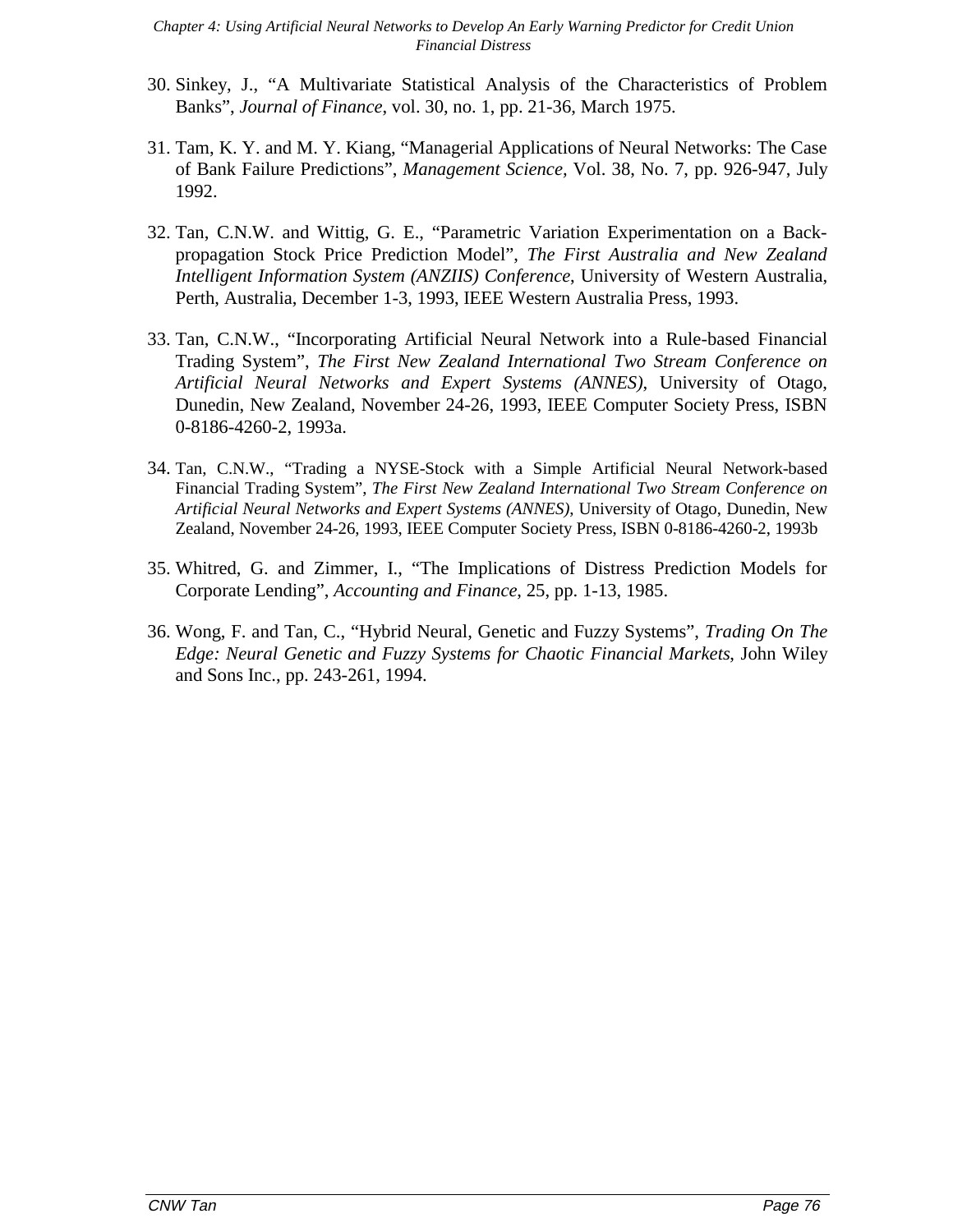#### **4.12 Appendix A: The 10 largest predicted conditional probabilities.**

The ten largest conditional probabilities of both the ANN and the Probit model for each quarter of 1991 are provided in this appendix. These are the credit unions which the models predict are most likely to go into distress. Although many of the credit unions here have not gone into distress at the time of writing, it would be of interest to continue monitoring these credit unions, as the models may be giving advanced warning on them. Future research will involve analyzing these results with the financial ratios being used. A detailed comparison analysis of results from both models may reveal some useful information that can be used in improving the early detection of financial distress models.

| <b>ANN Model</b> |         |        |                         |                  | <b>Probit Model</b> |         |             |                 |
|------------------|---------|--------|-------------------------|------------------|---------------------|---------|-------------|-----------------|
| <b>Identity</b>  | Quarter |        | <b>Output Predicted</b> | <b>Actual</b>    | <b>Predicted</b>    | Quarter | Probability | <b>Identity</b> |
| 1044             | 9103    | 0.2998 | $\mathbf{1}$            | $\Omega$         | $\Omega$            | 9103    | 0.096       | 1044            |
| 1062             | 9103    | 0.3316 | 1                       | $\mathbf 0$      | $\mathbf 0$         | 9103    | 0.1         | 1153            |
| 1127             | 9103    | 0.3588 | $\overline{1}$          | $\overline{0}$   | $\overline{1}$      | 9103    | 0.201       | 1056            |
| 1147             | 9103    | 0.4613 | $\overline{1}$          | $\mathbf 0$      | 1                   | 9103    | 0.207       | 1062            |
| 1025             | 9103    | 0.4763 | $\overline{1}$          | $\Omega$         | $\overline{1}$      | 9103    | 0.243       | 1052            |
| 1061             | 9103    | 0.4856 | $\overline{1}$          | $\mathbf{1}$     | $\overline{1}$      | 9103    | 0.281       | 1025            |
| 1056             | 9103    | 0.5385 | $\overline{1}$          | $\Omega$         | $\overline{1}$      | 9103    | 0.361       | 1147            |
| 1052             | 9103    | 0.6107 | $\overline{1}$          | $\mathbf 0$      | $\overline{1}$      | 9103    | 0.653       | 1013            |
| 1013             | 9103    | 0.8979 | $\overline{1}$          | $\mathbf 0$      | $\overline{1}$      | 9103    | 0.774       | 1061            |
| 1129             | 9103    | 0.9979 | 1                       | $\mathbf{1}$     | 1                   | 9103    | 0.884       | 1129            |
| 1069             | 9106    | 0.2863 | $\overline{1}$          | $\mathbf 0$      | $\overline{1}$      | 9106    | 0.111       | 1005            |
| 1127             | 9106    | 0.3052 | $\overline{1}$          | $\overline{0}$   | $\overline{1}$      | 9106    | 0.142       | 1044            |
| 1147             | 9106    | 0.3344 | $\overline{1}$          | $\overline{0}$   | $\overline{1}$      | 9106    | 0.195       | 1062            |
| 1062             | 9106    | 0.4154 | $\overline{1}$          | $\mathbf 0$      | $\overline{1}$      | 9106    | 0.266       | 1025            |
| 1025             | 9106    | 0.5262 | $\overline{1}$          | $\overline{0}$   | $\overline{1}$      | 9106    | 0.372       | 1056            |
| 1056             | 9106    | 0.6372 | $\overline{1}$          | $\overline{0}$   | $\overline{1}$      | 9106    | 0.429       | 1147            |
| 1052             | 9106    | 0.7639 | $\overline{1}$          | $\Omega$         | $\overline{1}$      | 9106    | 0.445       | 1052            |
| 1013             | 9106    | 0.7730 | $\overline{1}$          | $\overline{0}$   | $\overline{1}$      | 9106    | 0.571       | 1013            |
| 1153             | 9106    | 0.9782 | $\mathbf{1}$            | $\mathbf{1}$     | $\overline{1}$      | 9106    | 0.795       | 1129            |
| 1129             | 9106    | 0.9957 | $\overline{1}$          | $\overline{1}$   | $\overline{1}$      | 9106    | 0.994       | 1153            |
| 1191             | 9109    | 0.1845 | $\overline{1}$          | $\mathbf 0$      | $\overline{1}$      | 9109    | 0.164       | 1191            |
| 1194             | 9109    | 0.1855 | $\overline{1}$          | $\mathbf 0$      | $\overline{1}$      | 9109    | 0.167       | 1025            |
| 1110             | 9109    | 0.2157 | $\overline{1}$          | $\overline{0}$   | $\overline{1}$      | 9109    | 0.179       | 1056            |
| 1056             | 9109    | 0.2212 | $\overline{1}$          | $\overline{0}$   | $\overline{1}$      | 9109    | 0.187       | 1147            |
| 1025             | 9109    | 0.2241 | $\mathbf{1}$            | $\overline{0}$   | $\overline{1}$      | 9109    | 0.198       | 1169            |
| 1062             | 9109    | 0.3401 | $\overline{1}$          | $\mathbf 0$      | $\overline{1}$      | 9109    | 0.213       | 1023            |
| 1052             | 9109    | 0.4644 | $\overline{1}$          | $\mathbf 0$      | $\overline{1}$      | 9109    | 0.215       | 1013            |
| 1153             | 9109    | 0.6603 | $\overline{1}$          | $\overline{1}$   | $\overline{1}$      | 9109    | 0.278       | 1052            |
| 1023             | 9109    | 0.7649 | $\overline{1}$          | $\mathbf{1}$     | $\overline{1}$      | 9109    | 0.849       | 1153            |
| 1129             | 9109    | 0.9993 | $\overline{1}$          | $\overline{1}$   | $\overline{1}$      | 9109    | 0.998       | 1129            |
| 1005             | 9112    | 0.1400 | $\overline{1}$          | $\overline{0}$   | $\overline{0}$      | 9112    | 0.085       | 1005            |
| 1127             | 9112    | 0.1782 | $\overline{1}$          | $\mathbf 0$      | 1                   | 9112    | 0.103       | 1056            |
| 1056             | 9112    | 0.2050 | $\mathbf{1}$            | $\Omega$         | $\overline{1}$      | 9112    | 0.111       | 1191            |
| 1069             | 9112    | 0.2677 | $\overline{1}$          | $\mathbf 0$      | $\overline{1}$      | 9112    | 0.151       | 1062            |
| 1025             | 9112    | 0.2738 | $\overline{1}$          | $\overline{0}$   | $\overline{1}$      | 9112    | 0.175       | 1025            |
| 1062             | 9112    | 0.3006 | $\overline{1}$          | $\overline{1}$   | 1                   | 9112    | 0.189       | 1169            |
| 1153             | 9112    | 0.3328 | $\overline{1}$          | $\mathbf{1}$     | $\overline{1}$      | 9112    | 0.208       | 1052            |
| 1052             | 9112    | 0.3862 | $\overline{1}$          | $\boldsymbol{0}$ | $\overline{1}$      | 9112    | 0.216       | 1023            |
| 1023             | 9112    | 0.5606 | $\overline{1}$          | $\mathbf{1}$     | 1                   | 9112    | 0.567       | 1153            |
| 1129             | 9112    | 0.9989 | $\overline{1}$          | $\overline{1}$   | 1                   | 9112    | 0.997       | 1129            |

*Table 4-6 The 10 largest predicted conditional probabilities*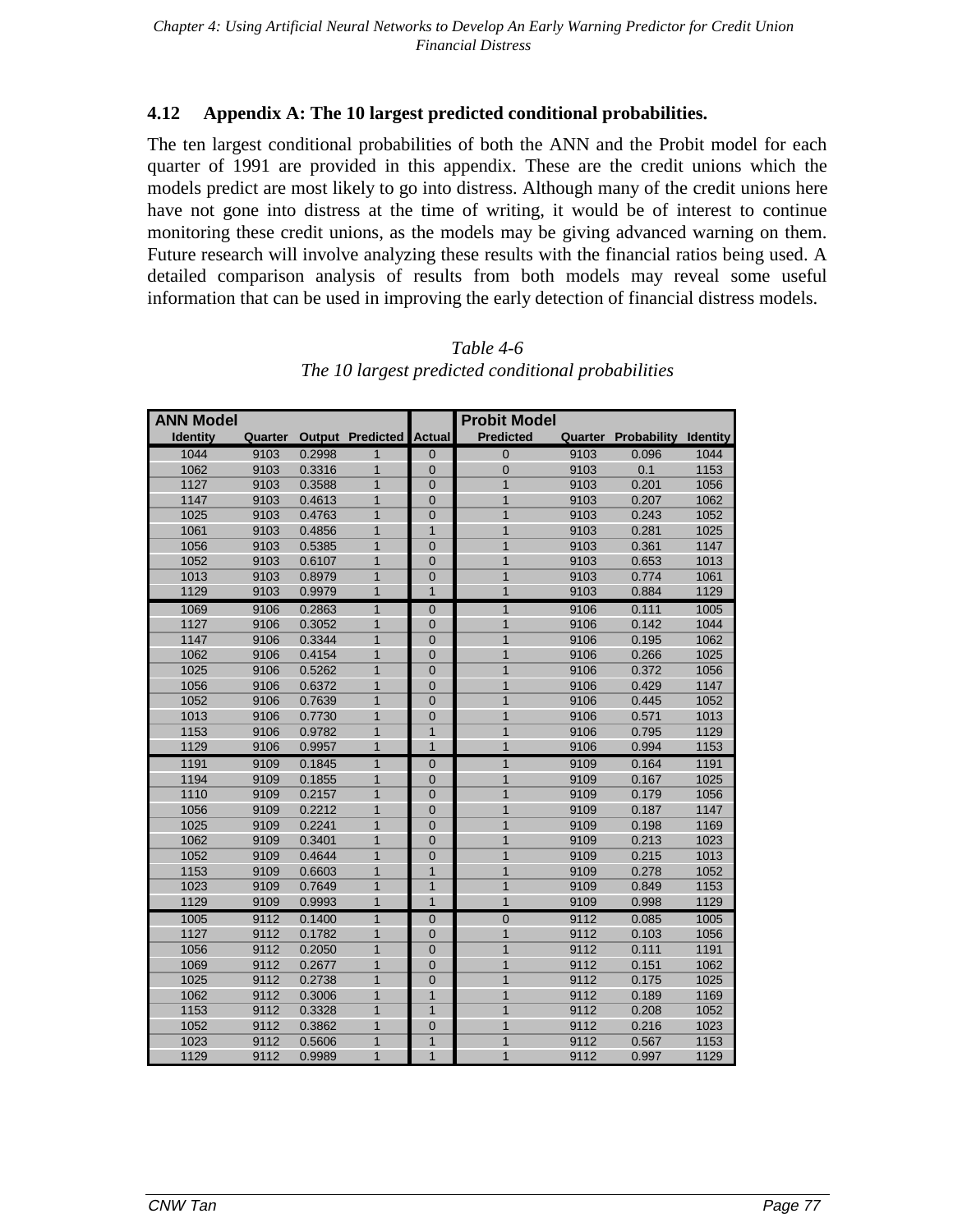### **4.13 Appendix B: In-sample and Out-of-sample Results**

This appendix contains the results of both the models for the 1989 to 1991 quarters of all the Credit Unions except for Credit Unions numbered 1058,1093,1148 and 1158. They were excluded entirely since they were not used in the estimation sample of Hall and Byron's study due to their small size. The prediction of the Probit model incorporate both the conditional probabilities of the Probit scores model. The prediction of the Probit model is 1 if the conditional probability of the Probit model is greater than 0.1 and 0 if not. The ANN model prediction is 1 if the output from the ANN is greater than 0.1 and 0 if not.

Tables Withheld Due to Non-Disclosure Agreement with the Australian Financial Institution Commission.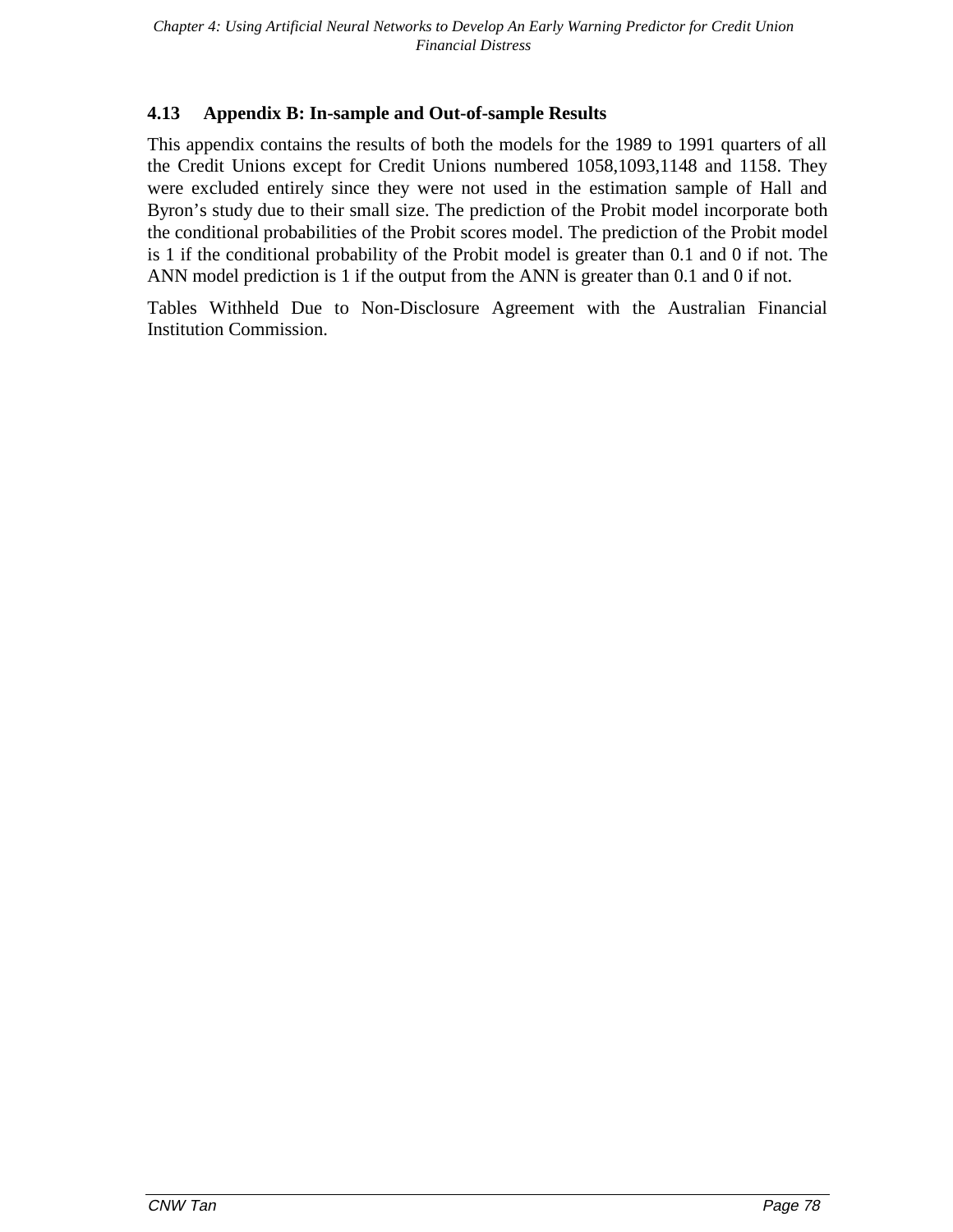*"There is no sphere of human thought in which it is easier to show superficial cleverness and the appearance of superior wisdom than in discussing questions of currency and exchange", Sir Winston Churchill at the House of Commons, September 28, 1949.*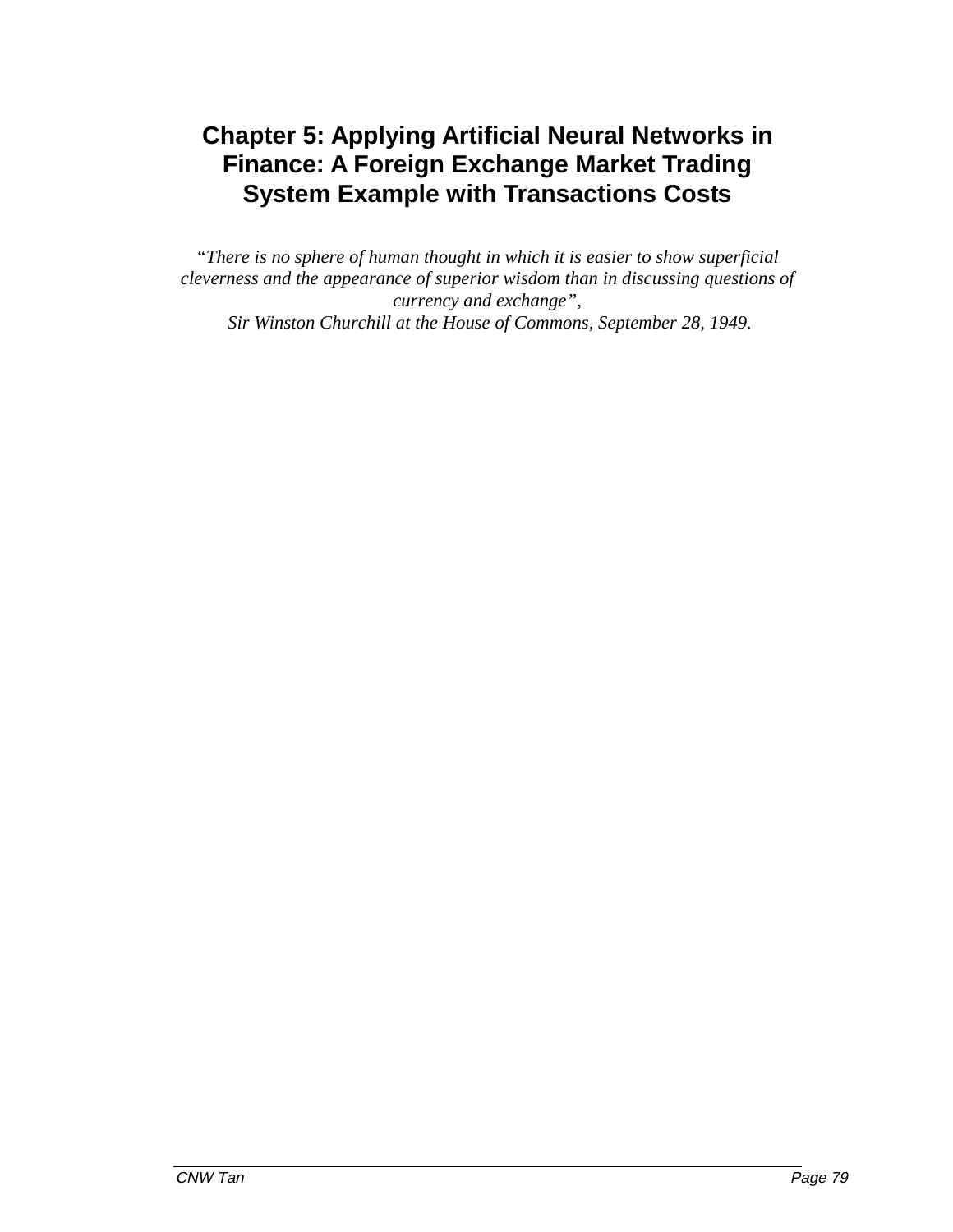### **5.1 Introduction**

This chapter focuses on the application of Artificial Neural Networks (ANNs) to financial trading systems. A growing number of studies have reported success in using ANNs in financial forecasting and trading<sup>33</sup>. In many cases, however, transaction costs and, in the case of foreign exchange, interest differentials, have not been taken into account. Attempts are made to address some of these shortcomings by adding the interest differentials and transaction costs to the trading system in order to produce a more realistic simulation.

The complexity and problems encountered in designing and testing ANN-based foreign exchange trading systems as well as the performance metrics used in the comparison of profitable trading systems are discussed. The idea of incorporating ANNs into a rule-based trading system has been raised in earlier work by the author [Tan 1993a, Wong and Tan 1994]. The particular trading system used in this chapter is based on an earlier model constructed by the author and published in the proceedings of the ANNES '93 conference [Tan 1993b]. The system uses ANN models to forecast the weekly closing Australian/US dollar exchange rate from a given set of weekly data. The forecasts are then passed through a rule-based system to determine the trading signal. The model generates a signal of either 'buy', 'sell' or 'do nothing' and the weekly profit or loss is computed from the simulated trading based on the signals. The various attitudes towards risk is also approximated by applying a range of simple filter rules.

An appendix is provided at the end of this chapter which discusses the different foreign exchange trading techniques in use, including technical analysis, fundamental analysis and trading systems.

This chapter builds on another earlier study by the author that was reported at the TIMS/INFORMS '95 conference at Singapore in June 1995 [Tan 1995a] and the Ph.D. Economics Conference at Perth in December 1995 [Tan 1995b]. It introduces the idea of a simple hybrid Australian/US dollar exchange rate forecasting/trading model, the ANNWAR, that incorporates an ANN model with the output from an autoregressive (AR) model. In the earlier study, initial tests find that a simple ANN-based trading system for the Australian/US dollar exchange rate market fail to outperform an AR-based trading system, thus resulting in the development of the hybrid ANNWAR model. The initial ANNWAR model results indicates that the ANNWAR-based trading system is more robust than either of the independent trading systems (that utilize the ANN and the AR models on their own). The earlier study however, uses a smaller data set and the advantage of the ANNWAR model over the simple ANN model in terms of returns alone is quite marginal.

Furthermore, the best ANNWAR and ANN models were simple linear models, thus casting doubt on the usefulness of ANNs' ability in solving non-linear problems. One of the reasons for that result may have been the nature of the out-of-sample (validation) data

See for example, . Widrow et al. [1994], Trippi and Turban [1996]<sup>33</sup>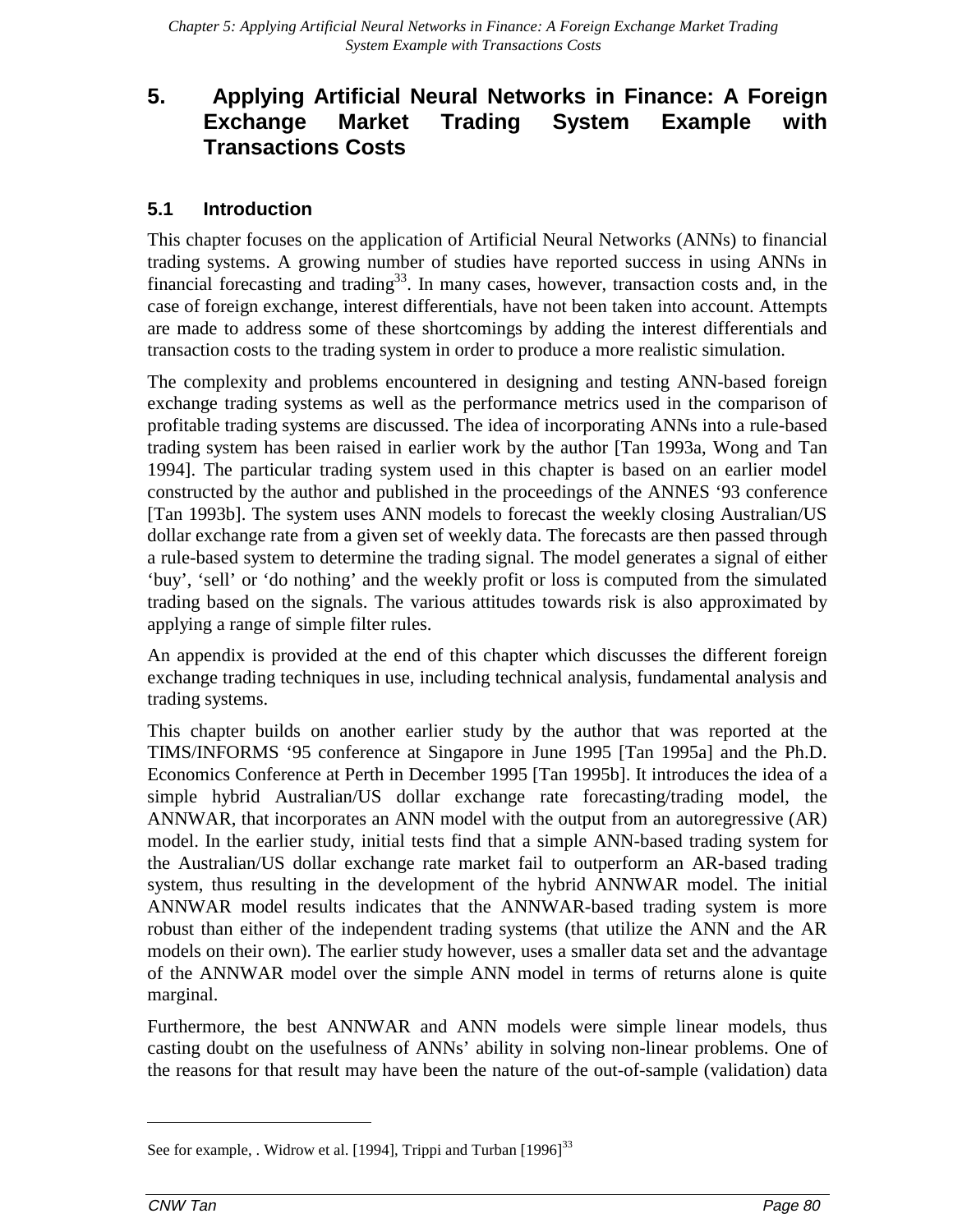set which was clearly in a linear downward trend. This property of the data may also have explained why the AR model outperformed the ANN model in the earlier study. In this chapter, the tests are repeated with additional data. The results from the larger data set show that the ANN and ANNWAR models clearly outperform the AR model. The ANNWAR model also clearly outperforms the ANN model.

For the rest of this book, the ANN model with the AR input is referred to as an ANNWAR while the ANN model without the AR is referred to as an ANNOAR. I will refer to both the ANNWAR and ANNOAR models collectively as ANN models in general if no differentiation is needed.

### **5.2 Literature Review**

### *5.2.1 Development of the Australian Dollar Exchange Rate Market*

A substantial amount of the research into foreign exchange markets has focused on the issue of market efficiency. If the *efficient market hypothesis* (EMH) holds, there should be no unexploited profit opportunities for traders. Thus, trading systems should not be able to generate excess returns in an efficient market. Section 5.2.2 discusses previous EMH studies in the foreign exchange market while section 5.2.3 and the Appendix 5.13 discusses trading systems in more detail.

Despite the move by the major currencies to floating exchange rates in 1973, after the breakdown of the Bretton Woods system of 1944, the Australian dollar was not floated until December 9, 1983. The Australian dollar was initially pegged to the US dollar until 1976 when it was moved to a crawling peg (based on a Trade Weighted Index (TWI) of currencies. The Government's prime motivation in floating the Australian dollar in 1983 was the perceived inefficiency imposed on monetary policy by the crawling peg. By mid 1984, when all regulatory controls were removed from the "official market", and with the introduction of currency futures on the Sydney Futures Exchange, the Australian foreign exchange market had developed into a free and competitive market.

The Reserve Bank of Australia [1996] reported that the latest survey conducted by the Bank for International Settlements [BIS95] put the total daily foreign exchange turnover at over US\$1 trillion with the Australian Dollar accounting for 3 percent of the global turnover, up one percent from the previous survey conducted in April 1992. The survey also ranked the Australian dollar as the world's eighth most actively traded currency, up one rank from the previous survey, displacing the European Currency Unit (ECU). This was despite a decrease in the percentage of Australian dollar trade conducted in the Australian market from 45% to 40%. This clearly shows that the increased activity in the Australian dollar market are mostly due to speculators, indicating a growing interest by international fund managers in holding Australian-dollar investments.

### *5.2.2 Studies of the Efficiency of the Australian Foreign Exchange Market*

Most studies of foreign exchange market efficiency test the unbiasedness of the forward rate as a predictor of future spot exchange rates. Studies from the Pre-Float period (using quarterly data from September 1974 to June 1981) by Levis [1982] and Turnovsky and Ball [1983] on the efficiency of the exchange market generally support the efficiency hypothesis. According to Bourke [1993], however, the evidence should be viewed with caution because of inconsistency in their estimation procedures.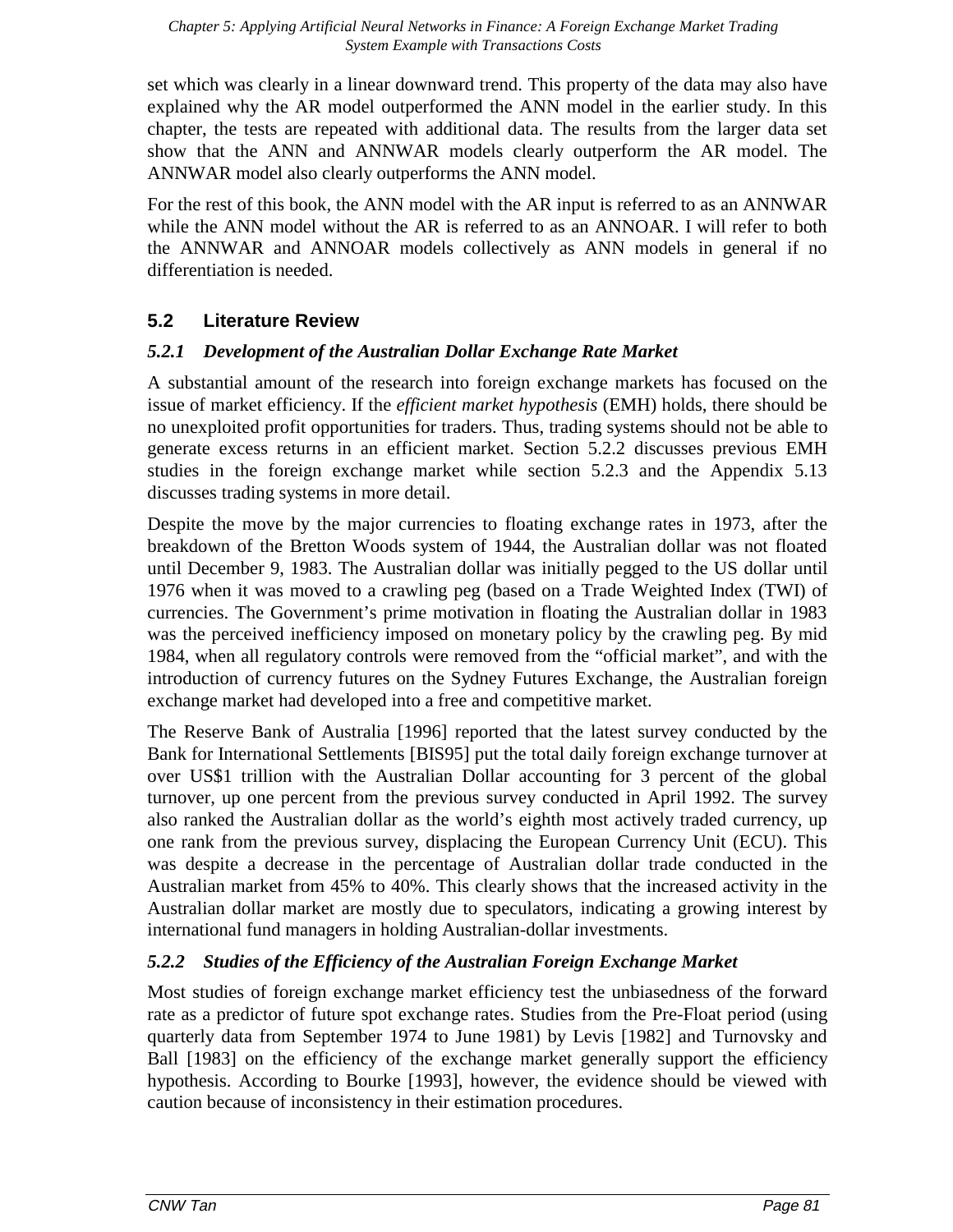Studies from the Post-Float period generally provide a better test of the efficiency of the foreign exchange market. These studies also benefited from advances in econometric methodology. Using the weekly spot rates and forward rates of three maturities in the period up to January 1986, Tease [1988] find the market to be less efficient subsequent to the depreciation in February 1985. Kearney and MacDonald [1991] conduct a similar test on changes in the exchange rate, using data from January 1984 to March 1987. They conclude that the change in the spot foreign exchange rate does not follow a random walk $34$  and that there was strong evidence for the existence of a time-varying risk premium.

Sheen [1989] estimate a structural model of the Australian dollar/US Dollar exchange rate and find some support for the argument that structural models are better predictors than a simple random walk model using weekly data from the first two years of the float. There have been other studies that apply multivariate cointegration techniques to the exchange rate markets, reporting results that do not support the efficient market hypothesis [see for example, Karfakis and Parikh 1994]. However, the results of these studies may be flawed as it has been shown that cointegration does not mean efficiency and vice-versa [See Dwyer and Wallace 1992 and Engel 1996].

### *5.2.3 Literature Review on Trading Systems and ANNs in Foreign Exchange*

Despite the disappointing result from White's [1988] initial seminal work in using ANNs for financial forecasting with a share price example, research in this field has generated growing interest. Despite the increase in research activity in this area however, there are very few detailed publications of practical trading models. In part, this may be due to the fierce competition among financial trading houses to achieve marginal improvements in their trading strategies which can translate into huge profits and their consequent reluctance to reveal their trading systems and activities.

This reluctance notwithstanding, as reported by Dacorogna et al. [1994], a number of academicians have published papers on profitable trading strategies even when including transaction costs. These include studies by Brock et al. [1992], LeBaron [1992], Taylor and Allen [1992], Surajaras and Sweeney [1992] and Levitch and Thomas [1993].

From the ANN literature, work by Refenes et al.[1995], Abu-Mostafa [1995], Steiner et al.[1995], Freisleben [1992], Kimoto et al.[1990], Schoneburg [1990], all support the proposition that ANNs can outperform conventional statistical approaches. Weigend et al. [1992] find the predictions of their ANN model for forecasting the weekly Deutshmark/US Dollar closing exchange rate to be significantly better than chance. Pictet et. al. [1992] reports that their real -time trading models for foreign exchange rates returned close to 18% per annum with unleveraged positions and excluding any interest gains. Colin [1991] reports that Citibank's proprietary ANN-based foreign exchange trading models for the US Dollar/Yen and US Dollar/Swiss Franc foreign exchange market achieved simulated

<sup>&</sup>lt;sup>34</sup> Random walk hypothesis states that the market is so efficient that any predictable fluctuations of price are eliminated thus making all price changes random. Malkiel [1973] defines the broad form of the random-walk theory as "Fundamental analysis of publicly available information cannot produce investment recommendations that will enable an investor consistently to outperform a buy-and-hold strategy in managing a portfolio. The random-walk theory does not, as some critics have claimed, state that stock prices move aimlessly and erratically and are insensitive to changes in fundamental information. On the contrary, the point of the random-walk theory is just the opposite: The market is so efficient — prices move so quickly when new information does arise — that no one can consistently buy or sell quickly enough to benefit".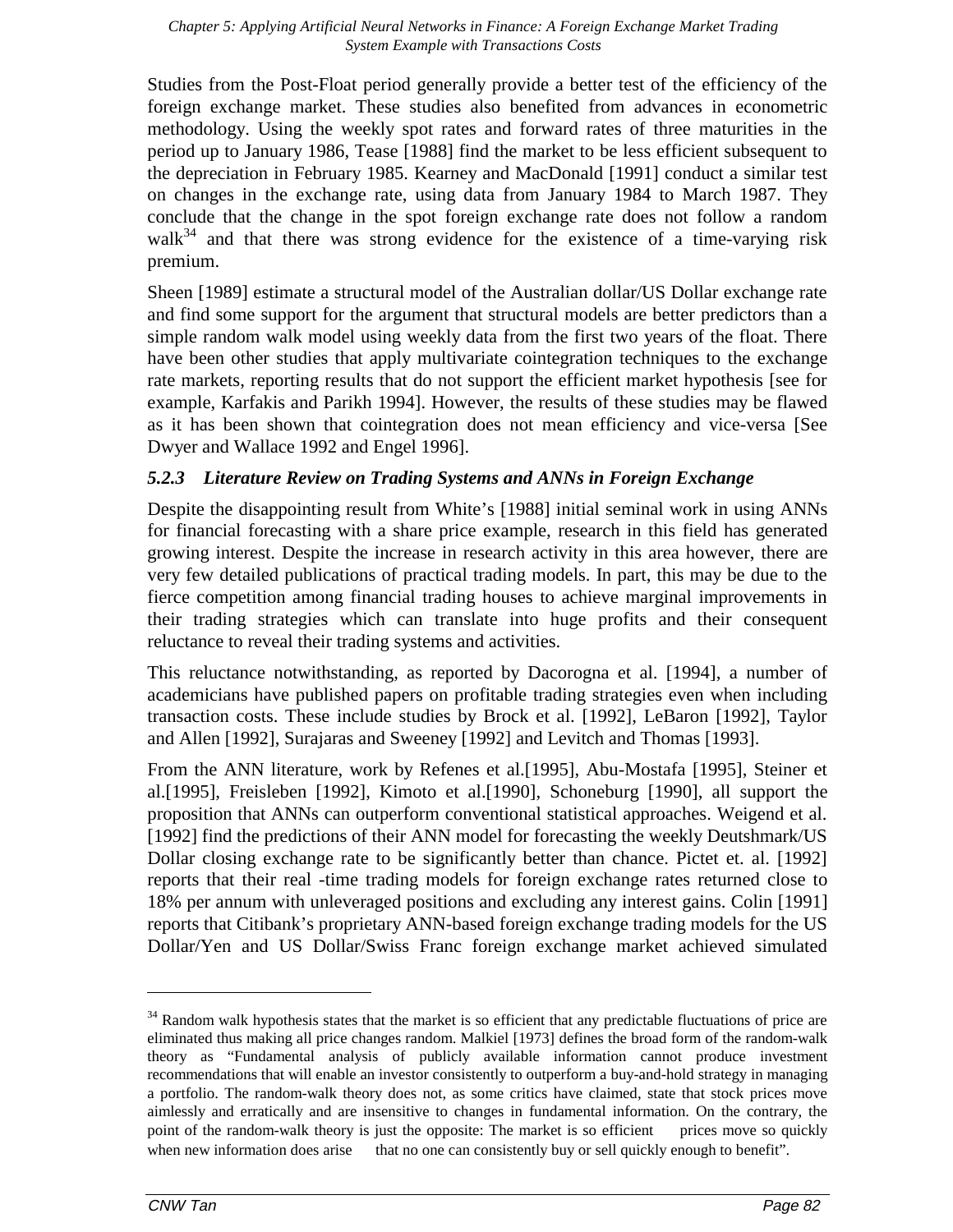trading profits in excess of 30% per annum and actual trading success rate of about 60% on a trade-by-trade basis. These studies add to the body of evidence contradicting the EMH.

# **5.3 Foundations of Trading Methodology**

The motive for foreign exchange trading is profit. In order to profit from transactions, a trader must gain sufficiently from a transaction to cover not only the transaction costs involved, but also any opportunity cost or funding cost involved.

For example, in the professional currency market, spot transactions incur a bid/ask spread of around seven basis points. (or seven pips<sup>35</sup>, i.e.  $0.0007$ ) in buying or selling Australian Dollar (AUD) in exchange for US Dollar (USD). Thus, if the reported spot exchange rate is .7950 (USD per AUD), the bid/ask prices are likely to be in the order of 0.7947 (bid) and 0.7954 (ask).

Based on these figures, a speculator expecting the AUD to depreciate against the USD, will sell, for example, 100 AUD in exchange for 79.47 USD. This purchase of USD must be funded (i.e. assuming that the speculator borrows the 100 AUD to deliver to the dealer buying AUD) at the going Australian interest rate,  $i_A$ . In similar fashion, the USD received will be invested in the USA at the going US interest rate,  $i<sub>US</sub>$ . The interest rates are quoted on a per annum basis.

Funding transactions in the professional money markets also incur a bid/ask spread. This is typically around two basis points (i.e., 0.02%). Thus, if the reported Australian interest rate is 10.00%, the bid/ask lending rates are likely to be in the order 9.98% (bid) and 10.02% (ask). The speculator then has to borrow the 100 AUD at 10.02%. If the US interest rate quoted is 8%, the bid/ask quote for investment is likely to be 8.02%/7.98%. The speculator thus earns an interest rate of 7.98% on his/her 79.47 USD.

If the local rate is higher than the foreign interest rate, arbitrage in the forward exchange market resulting in the local currency trading at a *forward discount* to the foreign currency. If the converse is true, the local currency is said to trade at a *forward premium*. In the example above, the AUD will be at a forward discount to the USD.

Assuming the speculator forecasts correctly that the exchange rate in one week will be .7955. The trader will incur transaction costs in purchasing the USD, funding the purchase in AUD, investing the proceeds in USD and in converting the USD back to AUD in one week.

The 'profit' in AUD on this transaction would be:

<sup>&</sup>lt;sup>35</sup> The term *pip* is used to describe the smallest unit quoted in the foreign exchange market for a particular currency. For example a pip in the US Dollar is equivalent to US\$0.0001 or .01 of a cent while a pip in Yen is 0.01 Yen.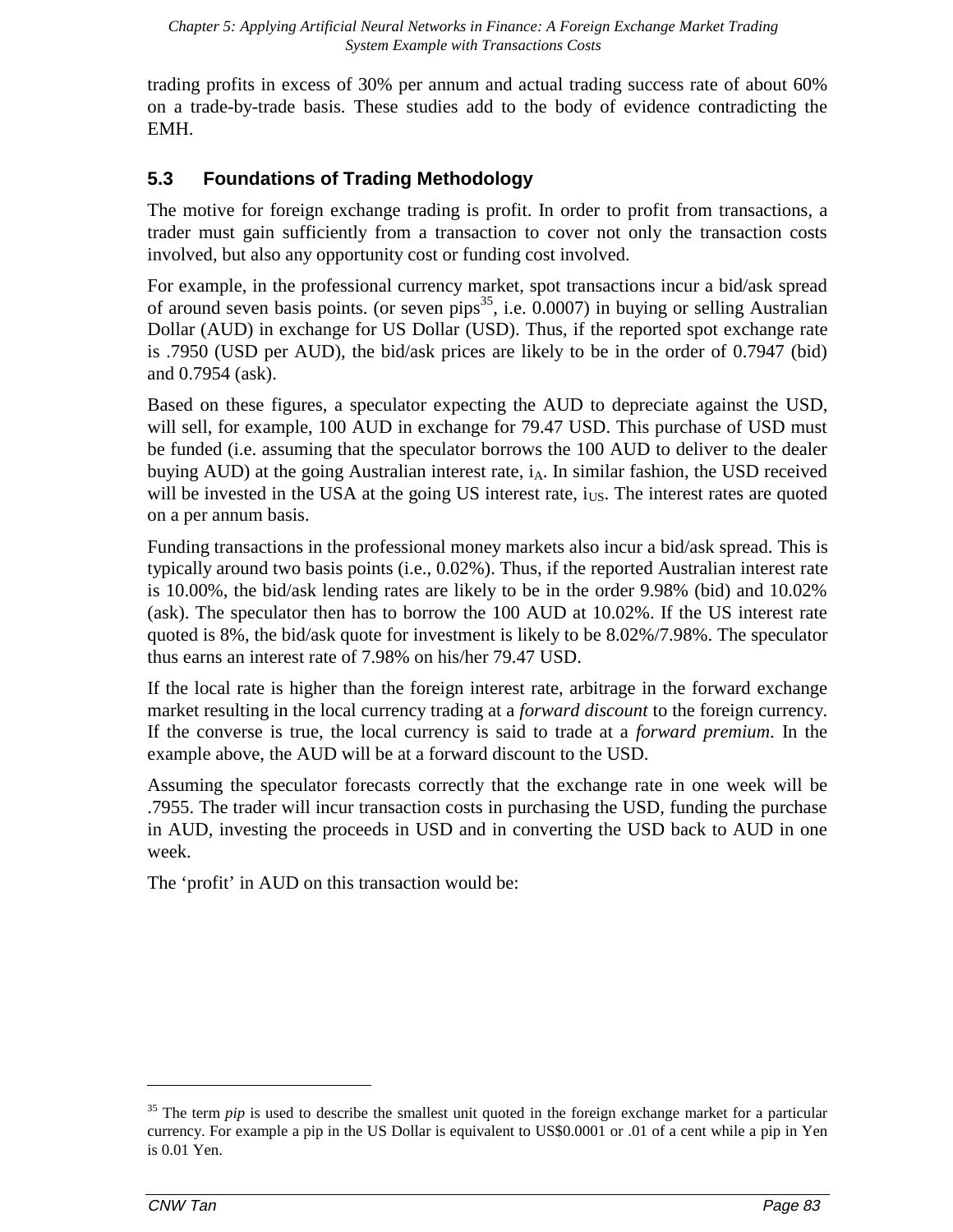$\lceil$  *ForeignExchange Pr ofit / Loss* $\rceil - \lceil$  *NetFundingCost* $\rceil$ 

*Equation 5-1*

$$
\Rightarrow \left[100 - \left(\frac{100 \times 7947}{7959}\right)\right] - \left[\left(\frac{10.02}{52 \times 100} \times 100\right) - \left(\frac{7.98}{52 \times 100} \times (100 \times 7947)\right)\right]
$$

$$
\Rightarrow 0.1507 - 0.0707 = 0.0800
$$

The profit rate is .08  $\frac{100}{100}$  per week or an effective, annualized interest rate of 8.32%.

If the interest rate differential is wider, with the Australian interest rate at  $i_A = 12\%$  and the US interest rate at  $i_{\text{US}} = 5\%$ , the result from this transaction will be a loss:

 $\lceil$  *ForeignExchange Pr ofit / Loss* $\rceil - \lceil$  *NetFundingCost* $\rceil$ 

$$
\Rightarrow \left[100 - \left(\frac{100 \times 7947}{7959}\right)\right] - \left[\left(\frac{12.02}{52 \times 100} \times 100\right) - \left(\frac{4.98}{52 \times 100} \times (100 \times 7947)\right)\right]
$$

$$
\Rightarrow 0.1507 - 0.1550 = -0.0043
$$

Clearly, a correct forecast of depreciation is a necessary, but not a sufficient condition for the speculator to profit. The following factors will affect the profitability of a transaction:

As transaction costs increases, profits will decrease and vice-versa.

As the interest differential widens, the net funding cost will be higher and profits will decrease.

### **5.4 Data**

#### *5.4.1 ANN Data Sets: Training, Testing and Validation*

The data used in this study were provided by the Reserve Bank of Australia. The data consist of the weekly closing price of the US dollar/Australian Dollar exchange rate in Sydney, the weekly Australian closing cash rate in Sydney and the weekly closing US Fed Fund rate in New York from 1 Jan 1986 to 14 June 1995 (495 observations).

In the earlier study reported by the author [Tan 1995ab], the data used extend only from 1 January 1986 to 16 September 1994 (453 observations). The additional data used in this study are indicated to the right of the vertical line in Chart 1. This additional data has significantly improved the ANNs but has resulted in dismal performance by the AR. This is probably due to the higher volatility in this new data set and the less linear nature of the out-of-sample data. The previous out-of-sample data were clearly on a strong downtrend.

Of the total 495 observations for this study, the last 21 observations (27 January 1995 to 14 June 1995) are retained as out-of-sample data with the remaining 474 observations used as in-sample data set for both the ANN and the AR models $^{36}$ .

 $36$  Note that in constructing the models, the last observation (14 June 1995) was used only in forecast comparison as a one step forecast. In addition, the first two observations were only used to generate lagged inputs before the first forecast on 15 January 1986.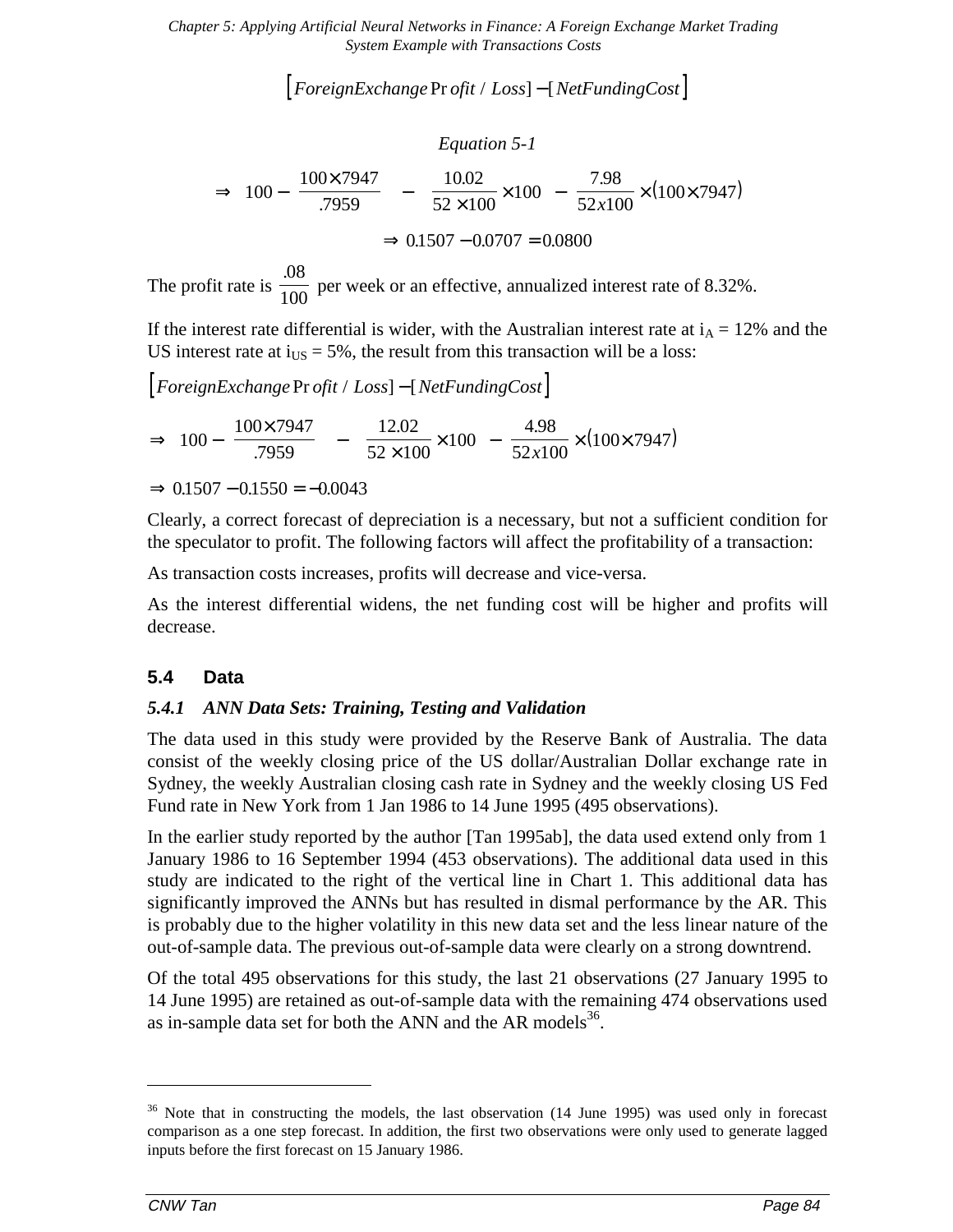In the case of the ANN, the observations in the in-sample data set are divided again into training and testing data sets. The first 469 observations are used as the training set to build the ANN model; the remaining 5 observations are used to determine a valid ANN model and to decide when to halt the training of the ANN<sup>37</sup>. Statistical, mathematical and technical analysis indicators such as the logarithmic values, stochastic oscillators, relative strength index and interest differentials, are derived from the original data set and used as additional inputs into the ANNs. Interestingly, the final ANN model disregards all the additional variables; the best ANN model uses only the closing price of the exchange rate and the AR output as input variables with a time window size of three periods.

> *Chart 1: The Australian Dollar/US Dollar Weekly Exchange Rate Data from 1 Jan 1986 to 15 June 1995*



#### *5.4.2 AR Data Set: In-sample and Out-of-Sample*

The AR data set is divided into the in-sample (training + testing in the ANN) and out-ofsample (validation in the ANN) data sets. All the observations in the training and testing data sets are used to build the AR model, while the out-of-sample data set is the same as that used with the ANN models.

In the case of the AR model, only the previous two lagged observations are statistically significant as independent variables, i.e.  $x_{t-1}$  and  $x_{t-2}$ . The final AR model is therefore an AR(2) model that utilizes only two independent variables.

 $37$  The number of observations for the test set may seem small but this book uses an additional 21 observations for the out-of-sample data set for validation of the model. The purpose of this test set is mainly to determine when to stop the training of the ANN. This limitation will be alleviated as more observations are obtained. However, at the time of research for this book, the amount of data available was limited to the 495 observations.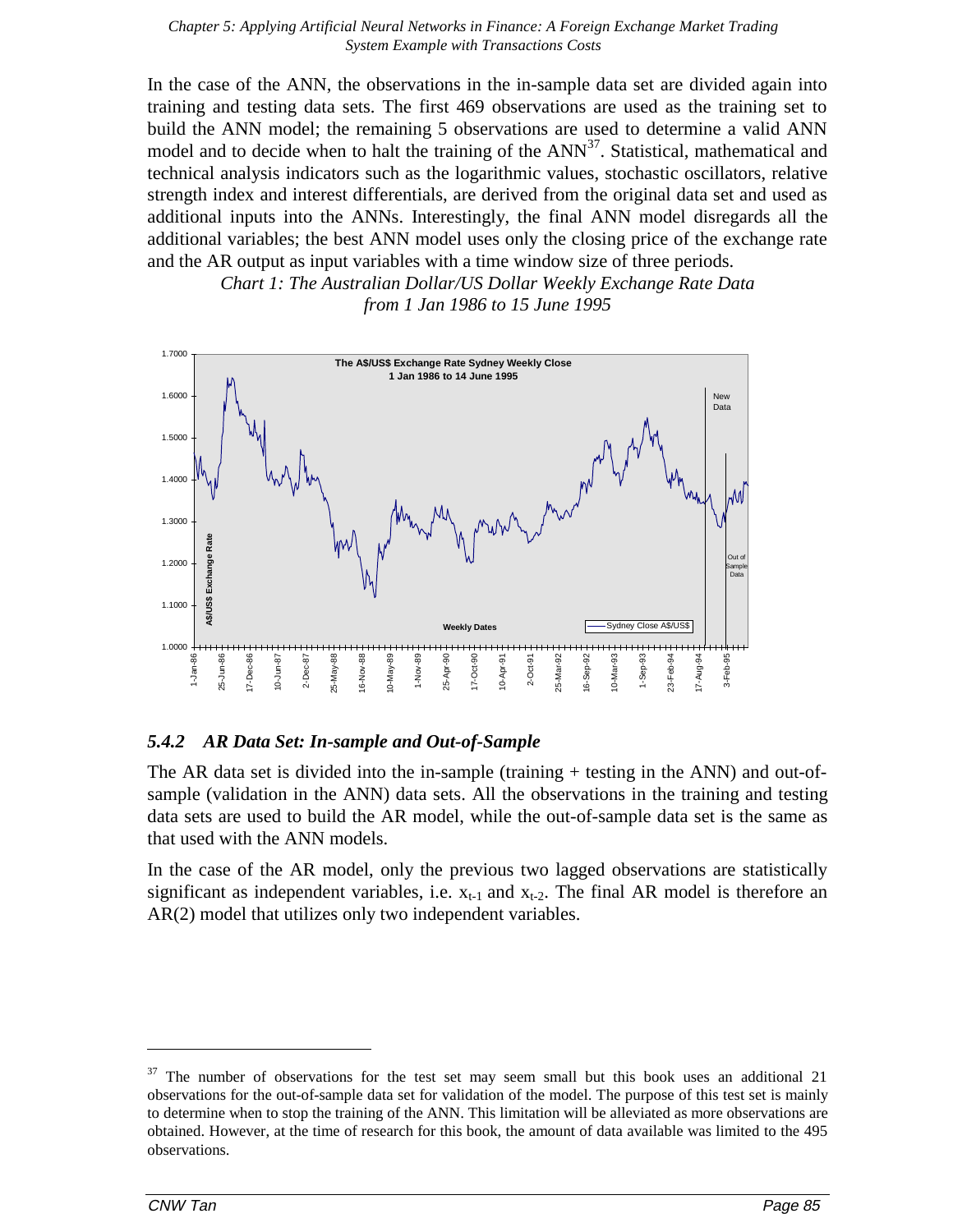### **5.5 Financial Trading System Structure**

Figure 5-1 shows the entire trading system structure with the different processes involved. A more detailed discussion of each of the processes is provided in the sections below. The entire system is constructed on a Microsoft Excel 5.0/7.0 spreadsheet with the addition of the Neuralyst<sup>38</sup> 1.41, neural network program that runs as a macro in Excel.

The raw data discussed in the previous section are used as input to the trading system. The AR process uses the previous two exchange rates,  $x_{t-1}$  and  $x_{t-2}$  as inputs and generates an output, the AR forecast,  $y_t$ , one period ahead. The estimated AR model has the following parameters:

 $y_t = 0.021359 + 0.90107x_{t-1} + 0.08297x_{t-2}$  with an  $r^2$  of 0.98364.

This output is passed on to the next process which is the ANN process. The ANN process uses the past three AR output;  $y_t$ ,  $y_{t-1}$  and  $y_{t-2}$ ; and the past three exchange rates,  $x_t$ ,  $x_{t-1}$  and  $x_{t-2}$  as input and produces the following week's forecast,  $x_{t+1}^*$  as output. The ANN model and process is discussed in detail in section 5.6.

The computation of the interest rate differentials with transaction costs which is discussed in detailed in section 5.5.2, determines arbitrage boundaries (explained in the next section) in the decision-making process for trading.

The final stage of the system consists of the rule-based trading system. It uses the ANN forecast,  $x^*_{t+1}$  and the interest differential,  $\Delta R$ , to generate the trading signals. <sup>39</sup>A basic buy signal is indicated when the next week's forecast closing rate is higher than the current closing rate plus the interest differential. This basic rule is then modified to allow for risk aversion by adding filter values, or risk band, around the buy/sell signal. These are discussed in section 5.5.4. If a buy (sell) signal is indicated, the system will 'purchase' (sell) the US currency at the current closing rate and sell (buy) it back at the following week's closing rate, thus closing the position. In this experiment, the actual profits and losses are maintained for the entire period of simulated trading.

<sup>&</sup>lt;sup>38</sup> Neuralyst 1.4 is a neural network program that runs as a Microsoft Excel macro. The company responsible for the program, Cheshire Engineering Corporation, can be contacted at 650 Sierra Madre Villa Avenue, Suite 201, Pasadena, CA 91107, USA.

<sup>&</sup>lt;sup>39</sup> Note that this is just one of the many ways the rule can be constructed; e.g. a buy signal may be generated if the closing price has been declining for the past three periods.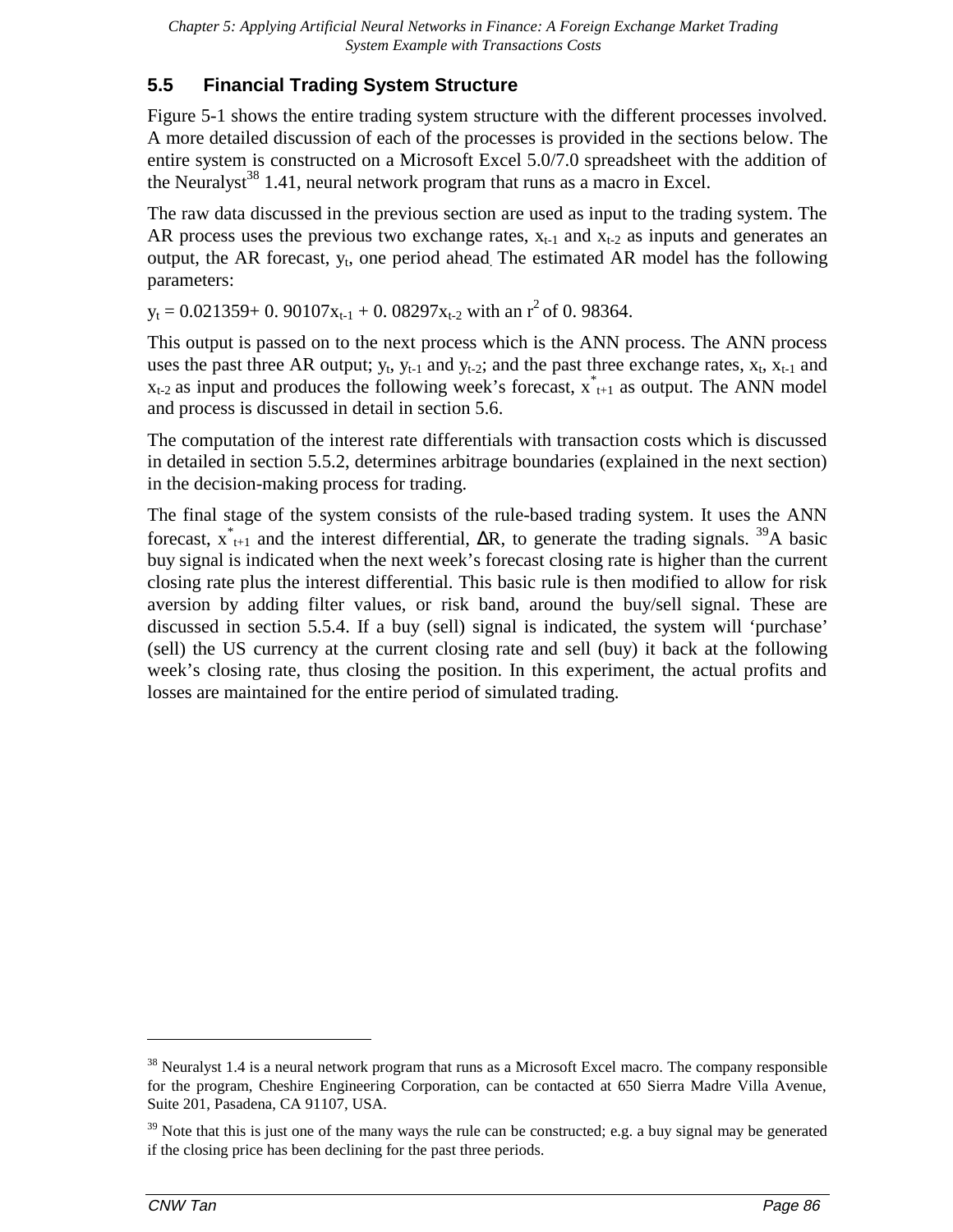#### *Figure 5-1*

Artificial Neural Net-AR-based Trading System

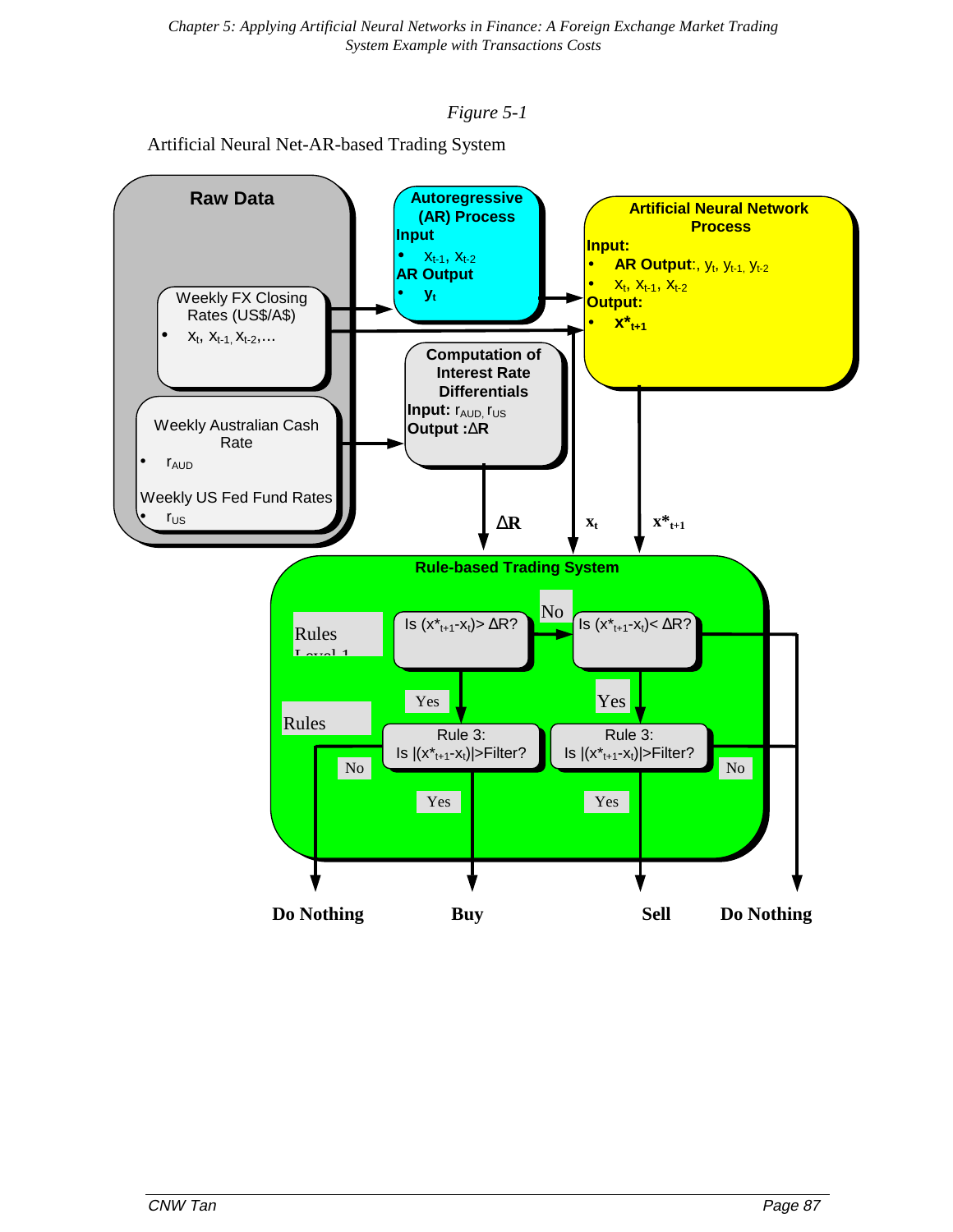#### *5.5.1 The Rules Structure Underlying Approach*

A simple rule structure is used to determine the amount of money that the trading systems are capable of making. The structure is similar to that constructed by Tan [Tan 1993b, Wong and Tan 1994]. The structure in this research differs from the earlier one, in that the structure assumes that the foreign exchange trade involves borrowing or lending in domestic (Australian) and foreign (US) assets. Thus, interest differentials as well as transaction costs are taken into account in deciding which trades should be undertaken, given a one week ahead forecast of the foreign exchange rate. The home currency is assumed to be the Australian dollar, although switching this to the US dollar does not change the exercise materially. A more detailed discussion on the trading rules follows in section 5.5.3.

Buy and sell signals are determined by reference to the pricing boundaries implied by arbitrage pricing for futures contracts. Under arbitrage pricing, the theoretical futures price lies between the following upper and lower bounds.

$$
f_{t,T}^{u} = S_{t} (1 + i_{t} - y_{t}) + \tau_{t}
$$

*Equation 5-2*

$$
f'_{i,T} = S_i (1 + i_i - y_i) - \tau_i
$$

#### *Equation 5-3*

where  $f$  is the futures contract price,  $S$  is the spot price at the trading time, t is the trading date, T is the future date,  $\vec{l}$  is the funding cost,  $\gamma$  is the earnings from placement, *u* is the upper bound, *l* is the lower bound and  $\tau$  is the transaction costs.

When the actual futures price lies above the upper bound, arbitrageurs can make risk free profits by buying spot, funding the position and selling futures. When the actual futures price lies above the lower bound, profits can be made by selling spot and buying futures. A similar logic applies to speculative positions where the forecast future spot rate replaces the theoretical futures price. The fundamental difference between the two structures is that arbitrage involves risk-free profits. In contrast, speculation involves profits, with all the attendant uncertainties.

It is not possible to define a universal trading rule. Ultimately, attitudes towards risk govern the choice of a trading rule. A risk-neutral speculator will undertake any trade for which the forecast exchange rate lies outside the boundaries implied by arbitrage pricing. A risk-averse speculator will require a greater spread between the forecast rate and the arbitrage boundaries, where the size of the spread will depend on the degree of risk aversion; a higher spread is consistent with a higher expected return on the transaction. For example, a highly risk-averse speculator might only trade when the forecast rate is outside the arbitrage range and a very high level of statistical significance. Increasing the level of significance reduces the number of trades, but increases the probability of profit on the trades undertaken. The following section describes the calculation of the arbitrage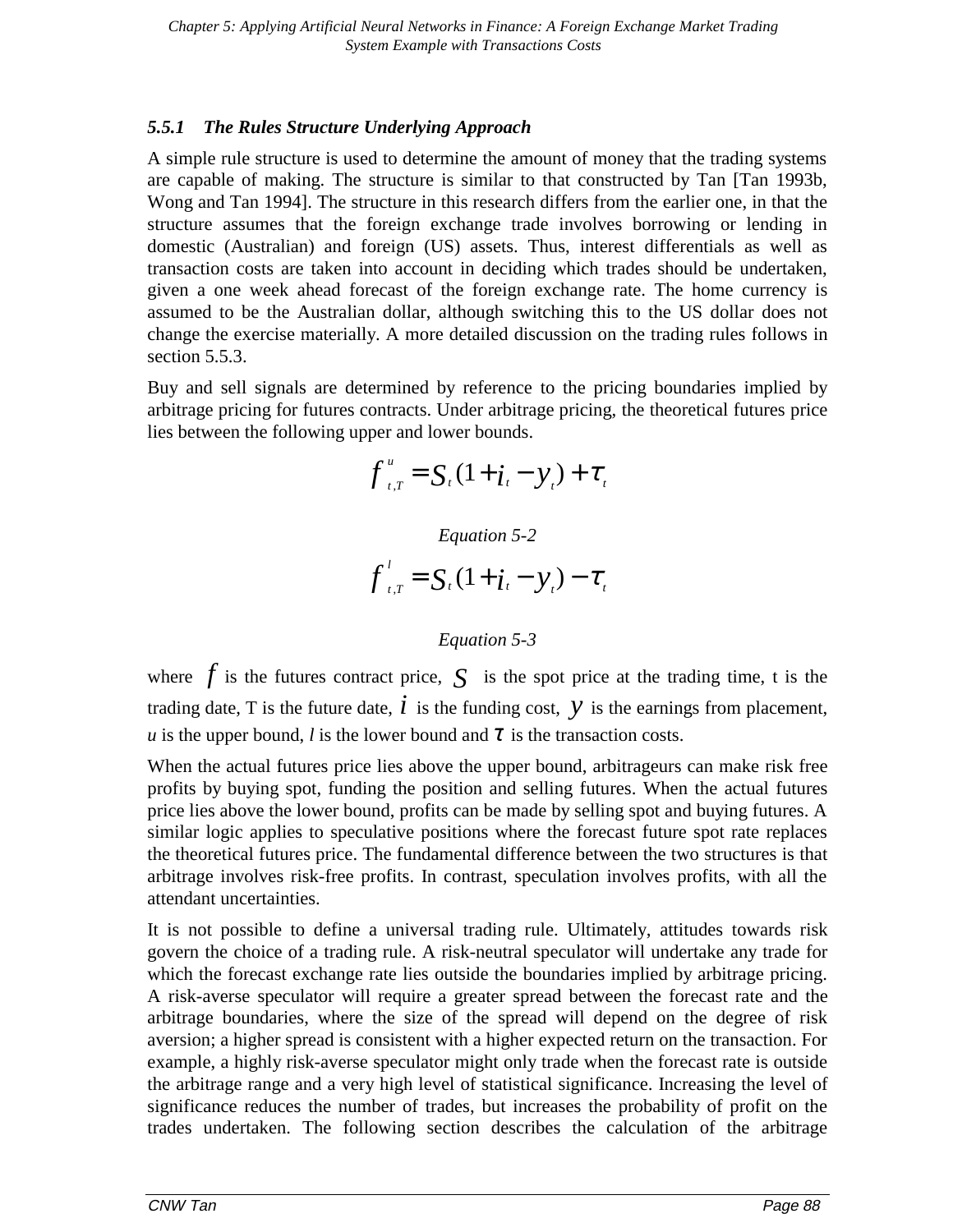boundaries as though the investor is risk neutral. Section 5.5.4 below defines the filter rules.

### *5.5.2 Calculating the Arbitrage Boundaries*

The trading system assumes that when a trade is transacted, the transaction is funded through borrowing, in either the domestic (in the case of buying foreign currency), or foreign money market (in the case of selling the foreign currency), and placing the transacted funds in the appropriate money markets at the prevailing rates. For example, when a buy signal is generated, it is assumed that the trader will buy the foreign asset by borrowing local currency (A\$) funds from the domestic market (in this case the Australian money market) at the weekly domestic cash rate (in this case the Australian Weekly Cash rate), purchase the foreign currency (US Dollar), and invest it for one week at the foreign money market rate (US Fed Funds weekly rate). In the case of a sell signal, the trader will borrow from the foreign money market at the prevailing rate (US Fed Funds), sell the foreign currency (US Dollar) for domestic currency (A\$), and invest the proceeds for one week in the domestic money market at the prevailing rate (Australian Cash rate). Transaction costs are important in short-term transactions of this type. Bid-offer spreads in the professional AUD/USD market are normally around 7 basis points. Spreads in shortterm money markets are usually around 2 basis points. Since the data available for these rates are mid rates, a transaction cost of 7 basis points is assumed for a two-way foreign exchange transaction while a transaction cost of 2 basis points is assumed in the money market transactions.

Since these are the normal interbank spread, sensitivity analysis of the spread is not carried out. However, sensitivity analysis of the different filter values is performed, and this is similar to performing a sensitivity analysis on the foreign exchange rate spread.

The interest differential and the spread in both the money market and foreign exchange transactions represent the cost of funds for performing such transactions. Thus, a riskaverse investor will trade if the forecast exchange rate change lies outside the band set by the interest differentials and transaction costs. As noted in the previous sections, the limits of this band is referred to as the arbitrage boundaries, since they correspond to the arbitrage boundaries for futures pricing.

The formula for computing the interest differential in terms of foreign exchange points in deciding whether to buy foreign currency (US dollar) is as follows:

Interest Differential = Foreign Asset Deposit Interest - Local Funding Cost

$$
= \left[\frac{1}{\left(x_{i} + \frac{fxspread}{2}\right)} \times \left(\frac{1 + foreign\_interest\_rate - \frac{intspread}{2}}{52}\right) \times \left(x_{i+1}^{*} - \frac{fxspread}{2}\right)\right] - \left[\frac{1 + local\_interest\_rate + \frac{intpred}{2}}{52}\right]
$$

*Equation 5-4*

and the formula for selling foreign currency is as follows:

Interest Differential = Domestic Asset Deposit Interest - Foreign Funding Cost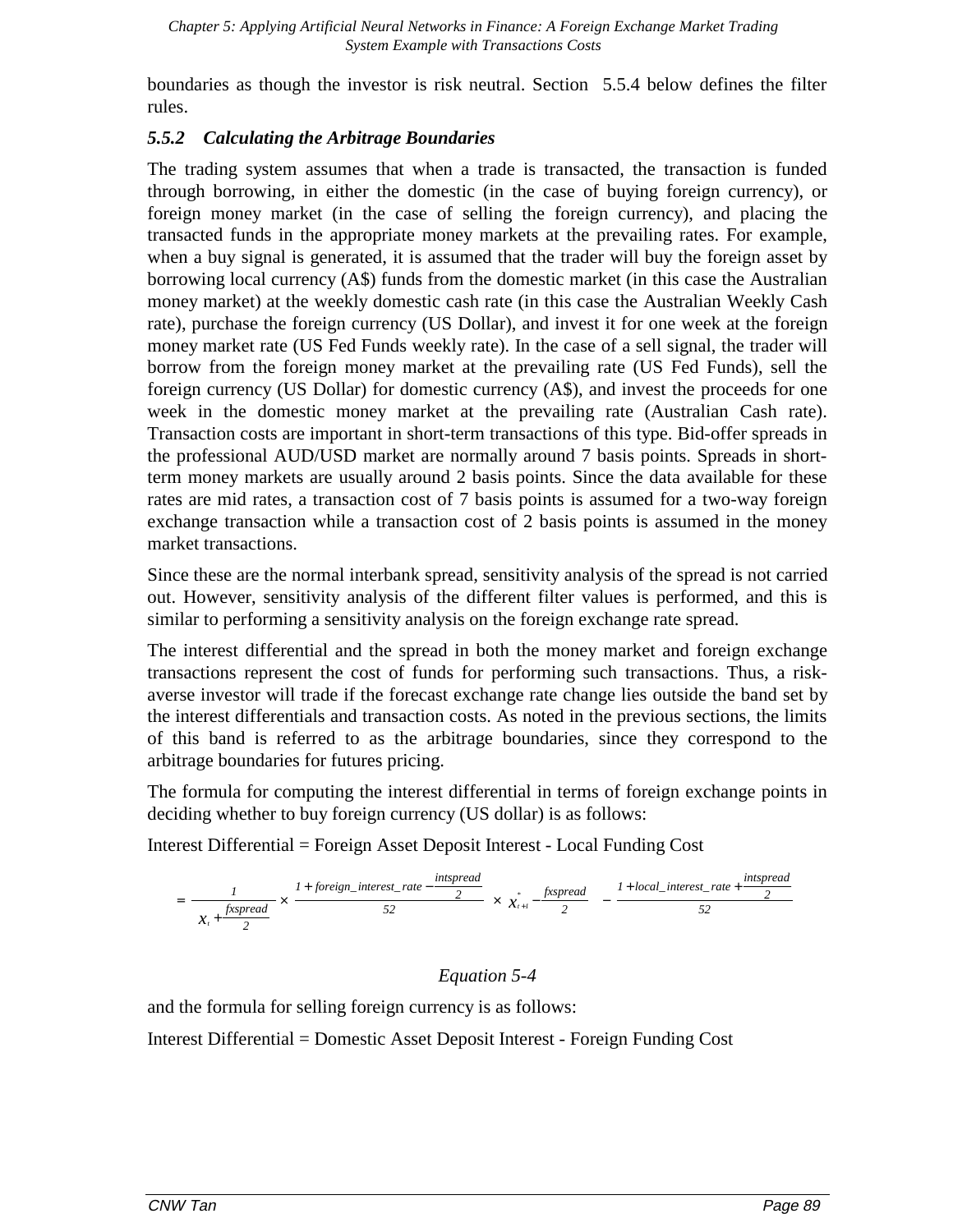

#### *Equation 5-5*

where  $x_t$  is the current closing exchange rate expressed as units of domestic currency per foreign currency unit, *x\* t+1* is the forecast following week's closing rate, *fxspread* is 7 basis points or 0.0007 representing the foreign exchange transaction cost, *intspread* is 2 basis points or 0.02% representing the money market transaction cost, foreign interest rate is the US Fed Fund rate in percentage points and the local\_interest\_rate is the Australian cash rate in percentage points.

#### *5.5.3 Rules Structure*

The first level rules check if the difference between the forecast and the current closing rate ( $x^*_{t+1}$  -  $x_t$ ) lies outside the arbitrage boundaries set by  $\Delta R$ . The second level rules are the filter rules discussed in the next section. A 'buy' signal is generated if the difference is beyond the upper boundary and the filter value. Likewise, a 'sell' signal is generated if it is beyond the lower boundary and passes the filter rule. In all other cases, a 'do nothing' signal is generated.

The signals in summary are:

$$
For x*t+1 - xt > Upper Boundary + Filter Value, BuyLower Boundary - Filter Value, Sellelse, Do Nothing
$$

#### *Equation 5-6*

The model assumes all trades can be transacted at the week's closing exchange rates and interest rates in the calculation of the profitability of the trades.

#### *5.5.4 Filter Rules*

The idea of a filter rule is to eliminate unprofitable trades by filtering out the small moves forecast in the exchange rate. The reason for this is that most whipsaw losses in trend following trading systems occur when a market is in a non-trending phase. The filter rule values determine how big a forecast move should be before a trading signal is generated. Obviously, small filter values will increase the number of trades while large values will limit the number of trades. If the filter value is too large, there may be no trade signals generated at all.

This research uses filter values ranging from zero to *threshold values*. Threshold values are filter values at which beyond, all trades are eliminated (filtered out) for each of the three models. The filter rules are linear in nature but their relationship to the proft results are nonlinear, as can be observed in the results discussed in later sections. More rules can of course be added to the system. These additional rules can be the existing rules in technical analysis indicator-based trading systems, or econometric models that are based on fundamental information. However, it is necessary to determine whether additional rules will enhance the trading system.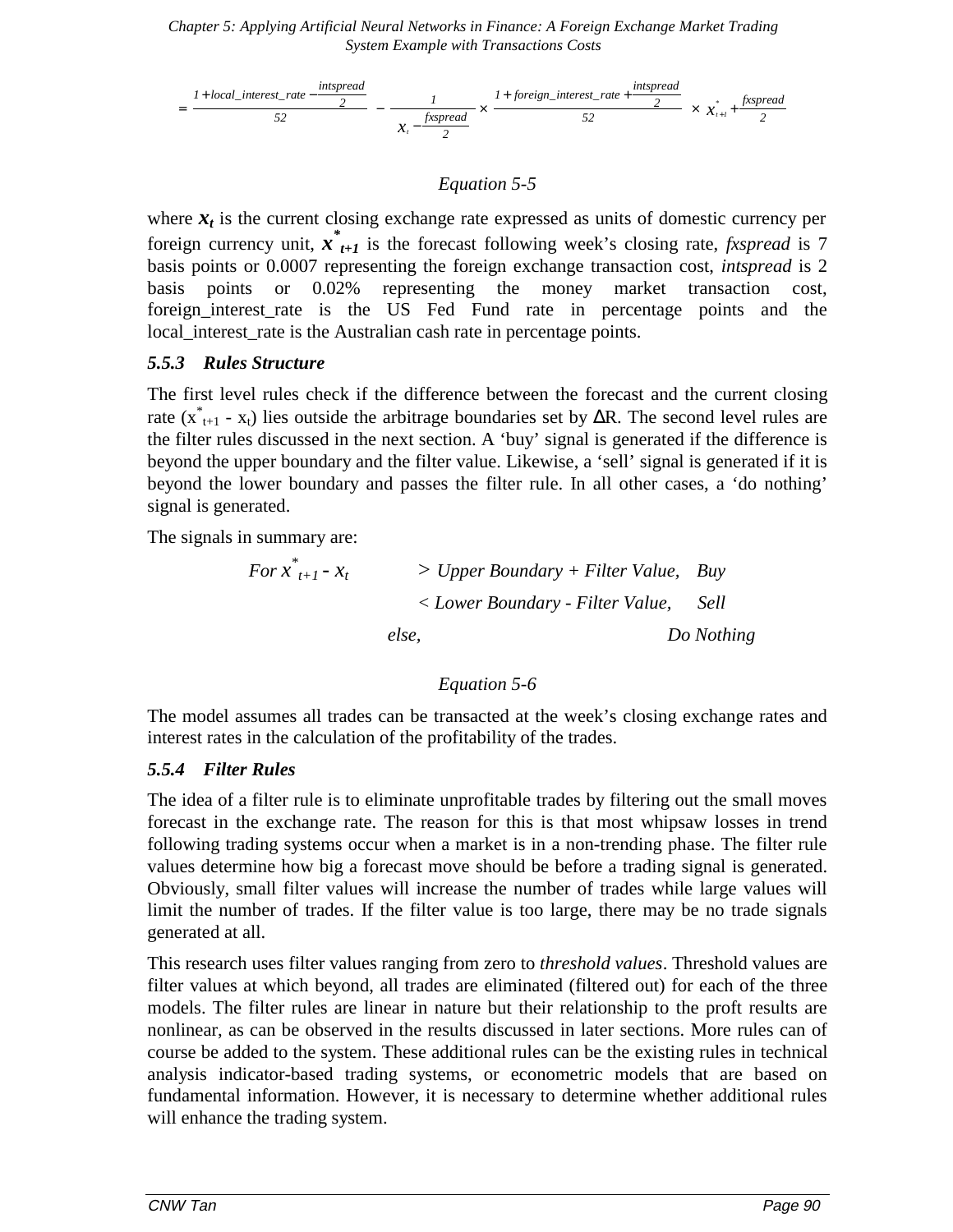# **5.6 ANN Topology and Parameter Settings**

### *5.6.1 Model Selection*

The input data for the ANN are the closing foreign exchange rates of the previous three weeks and derivatives of the closing rates; i.e. the AR outputs. This chapter refers to the ANN model with the AR input as an ANNWAR and the ANN model without the AR as ANNOAR. As mentioned earlier, both the ANNWAR and ANNOAR models is referred to collectively as ANN models in general if no differentiation is needed. Experimentation with adding more inputs using technical indicators, i.e. relative strength index, moving averages and momentum; and fundamental indicator inputs, i. e. interest rates, did not improve the ANN models' performance.

All ANNs constructed in this study use the same set of initial weights. This allows the results obtained to be easily replicated. The ANNs were trained over 25,000 iterations although the best ANNOAR model needed only 3,000 iterations to be fully trained while the best ANNWAR model required 10,000 iterations. Further training did not improve results and actually reduced accuracy. This could be due to 'curve-fitting' which, as noted earlier, occurs when an ANN starts to specifically model the training set rather than build a general model of the problem at hand.

As there are no hard and fast rules on setting the correct parameter values for ANNs nor are there any in determining the best ANN architecture/topology, many ANNs were constructed with different network topologies and different parameter settings in an attempt to find the best model through trial and error. The performance of the models was measured by total profitability generated from the trades initiated by each model. Genetic algorithms (GAs) were used to determine the best combination of parameter settings and architecture. The initial architecture consisted of 9 different input variables and 2 hidden layers. The fitness criteria or objective of the GAs was to determine the best ANNOAR and ANNWAR models in terms of the smallest Root Mean Square Error (RMSE) of weekly forecasts.

The GAs found the best ANNWAR model to be one using only two variables and an architecture with one hidden layer. The final ANNWAR model consist of an ANN with one hidden layer with three hidden neurons, six input neurons (the last three periods of the two variables mentioned above) and one output neuron. The best ANNOAR model is one with one variable and an architecture with one hidden layer. The ANNOAR model has 3 input neurons, three hidden neurons and one output neuron. It must, however, be noted that the ANN models that gave the best profit for this research do not necessarily preclude the existence of a better ANN model. It is almost impossible to do an exhaustive search for the best ANN model to be conclusive.

The parameter settings determined by the GAs did not perform well. Therefore, the ANNWAR and ANNOAR models parameter settings were chosen based on experiences and are shown in Table 5-1.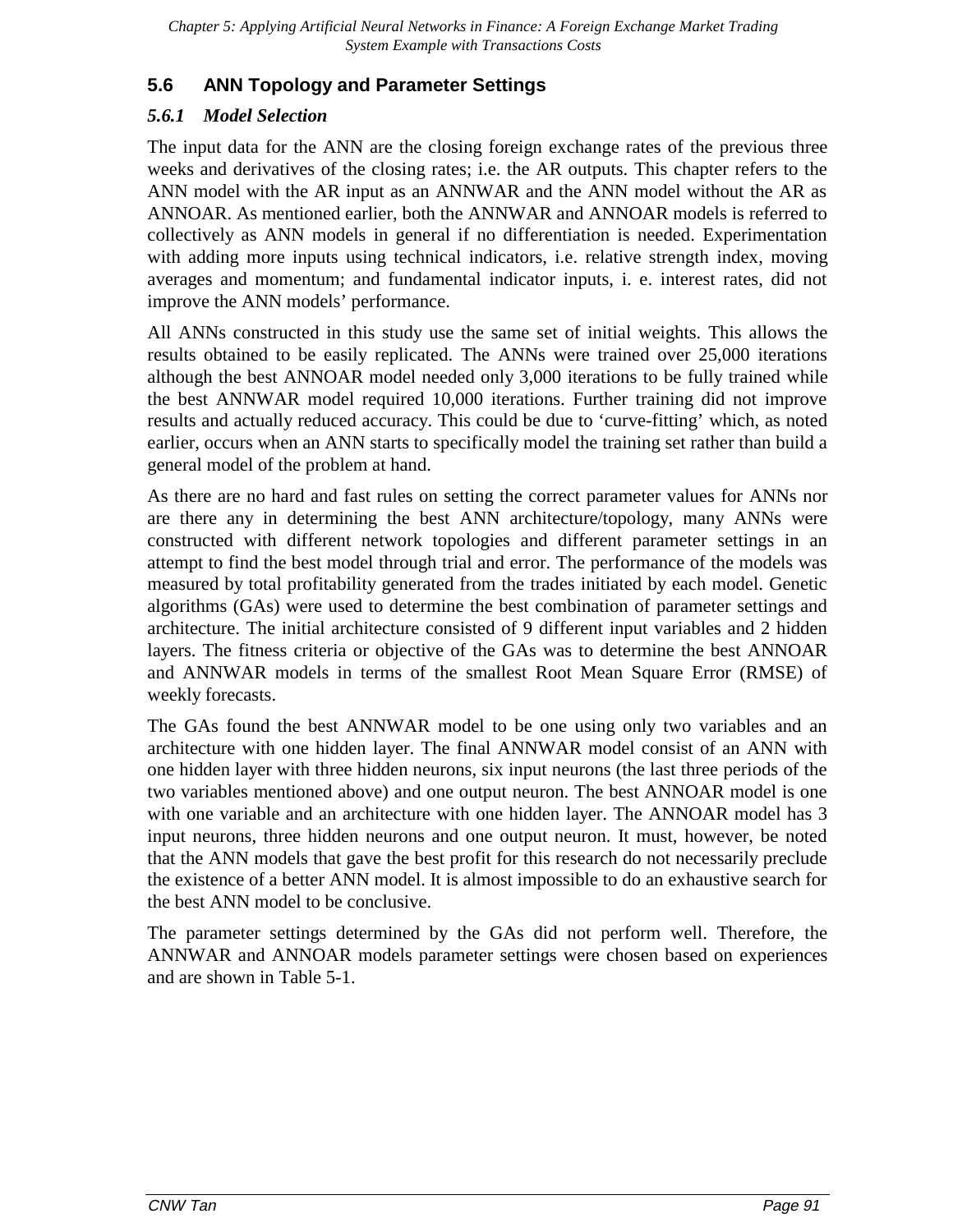**Network Parameters** Learning rate  $\vert 0.07 \rangle$ Momentum 0.1 Input Noise  $\vert$  0.1 Training Tolerance | 0.01 Testing Tolerance | 0.01

*Table 5-1 Summary of the ANN Parameter Settings*

A brief description of each of the parameters is discussed below:

#### **5.6.1.1 Learning Rate**

The learning rate of the neural net was tested with fixed values ranging from 0 to 1 using GAs. However, through experience, 0.07 is chosen as it is always better to use small values of learning rates to ensure that a solution is not missed during the training of the ANN. Large learning rates tend to overshoot good solutions. Small learning rates, while ensuring a solution (if one exist) will be found, do require longer training time, and have the tendency to be trapped in local minimas. However, financial market data that are normally noisy enough to jolt the ANN out of local minimas coupled with the addition of adding small amount of random noise to the ANN, resolve this problem.

#### **5.6.1.2 Momentum**

Momentum values were varied by the GAs from 0 to 1. Again from experience, good results are obtained when small momentum values are used in conjunction with small learning rates. Therefore, a relatively low momentum value of 0.01 is used.

#### **5.6.1.3 Input Noise**

As mentioned earlier, input noise was added after the other parameter settings were set. The level chosen was 1% of the input range that was small but sufficient to improve the results of a similar model without noise.

#### **5.6.1.4 Training and Testing Tolerances**

Since the standard error was about 0.35% of the mean of the data set, the training and tolerance level were set to 0.1%. A training tolerance that is too small will cause an ANN to 'overtrain' or curve-fit while a value that is too large will result in a failure to learn. The testing tolerance value plays no significant role in this study and is used only as a reporting tool to indicate how many of the predictions fall within the tolerance band.

The ANN topology is shown in Figure 5-2.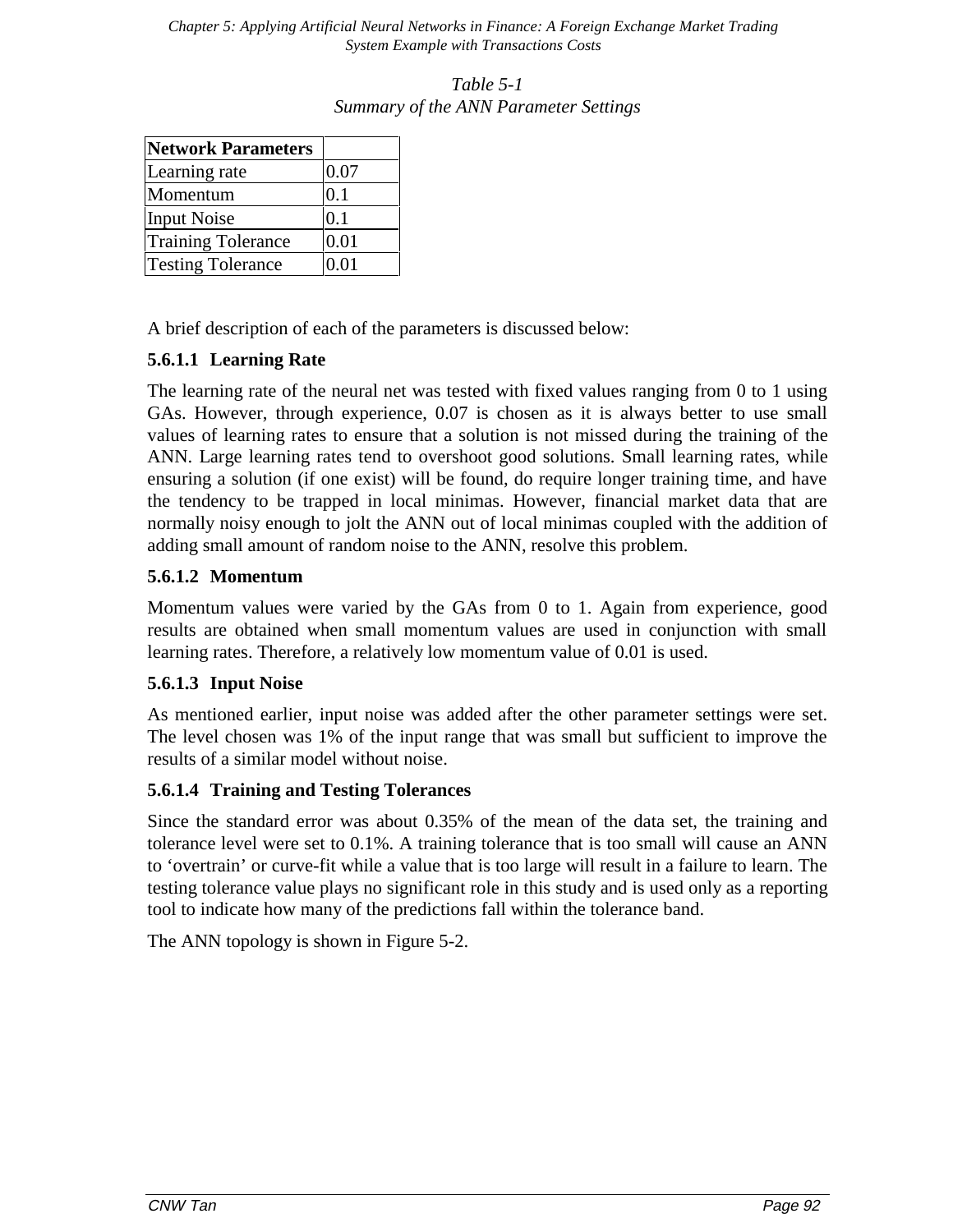

#### **5.7 Problems encountered in the research**

The main problem encountered was the multidimensional complexity in determining the best model for the financial time series, from parameter settings for the ANN to the filter values for the trading model. The selection of the ideal parameter settings, architecture and input variables is very time consuming as these factors are not mutually exclusive and there is no easy method of selection. The GA program assists in the selection of the best ANN model in terms of RMSE of the forecast but the GA program itself takes a very long time to run, especially if it is required to search through a larger problem space. A typical run took a Pentium 100 MHz computer more than forty-eight hours, with no guarantee that the model found is optimal, or even profitable. However, once the ANN model is selected, new data can be quickly retrained if desired, without needing to readjust the parameter settings or architecture. It is the initial task of model selection that is long and tedious.

Another time consuming process occurs in the analysis of the results obtained from each model in the model selection process Model selection is based on the highest return obtained by the models from the test set data. Since the ANN model changes with each iteration in the learning process, determining the number of iterations required to obtain the optimal model is as important as the parameter settings in order to allow the model to be replicated.

To do this requires the periodic halting of the ANN learning process, forecasting the test set data, passing the forecast through the trading system and recording the profit or loss generated. The entire process needs to be repeated every time changes are made to the input variables, trading rules, filter values and parameter settings.

This process was automated through the use an Excel macro that was used in earlier papers the author co-authored [Tan and Wittig 1993ab]. The macro automatically halts the ANN at fixed iteration intervals, tests the ANN, records the profits generated the ANN from the training and test set, i.e., the in-sample data set, and continues training the ANN till the next iteration interval or the maximum number of iterations has been reached. At the end of it, the results for each iteration interval are sorted according to the best profits in the test and training data sets.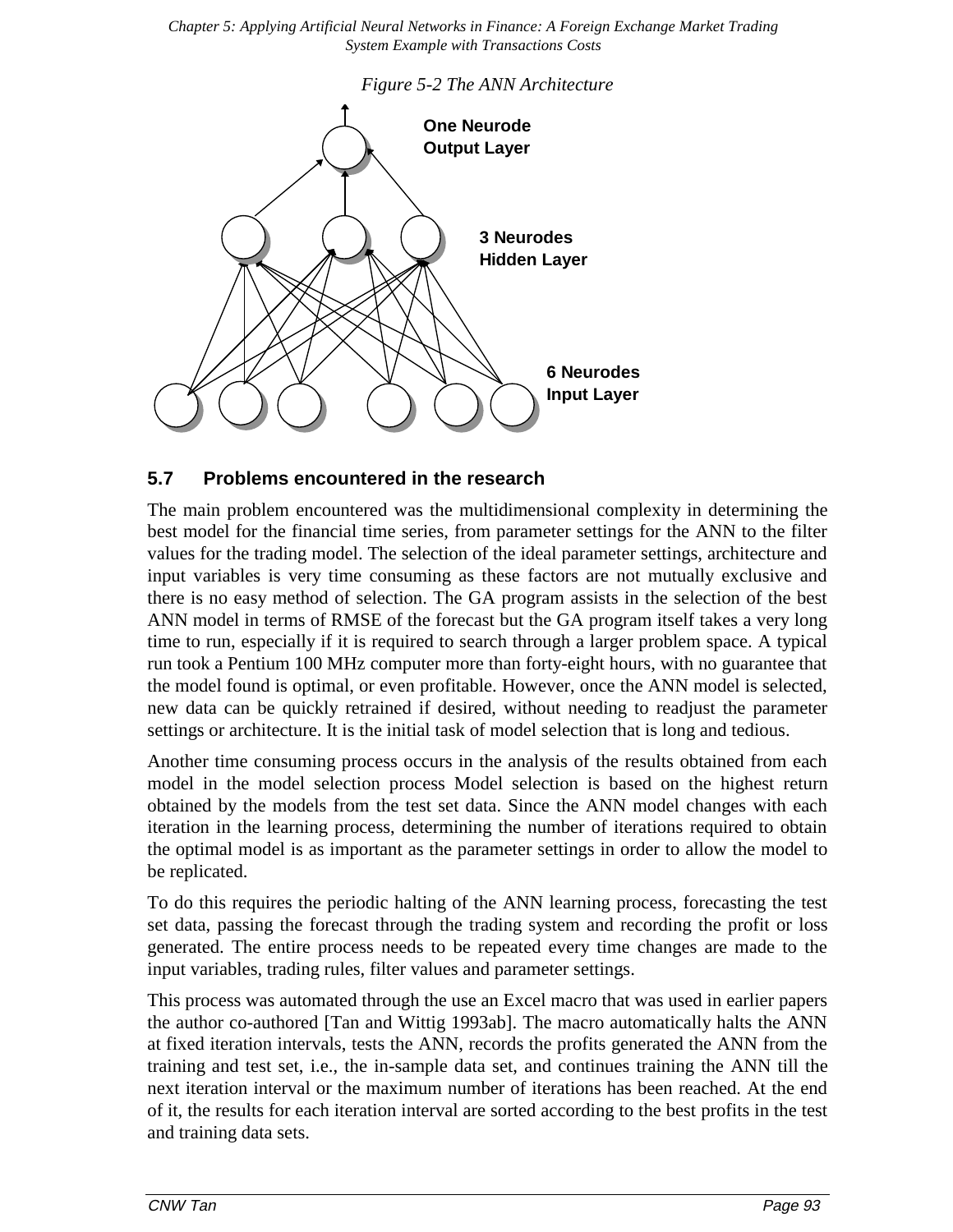# **5.8 Results**

The results are reported in terms of profitability of the trading systems. Earlier studies have shown that the direction of the forecast is more important that the actual forecast itself in determining the profitability of a model [Tsoi, Tan and Lawrence 1993ab, Sinha and Tan 1994]. Only the out-of-sample results are reported; i.e. the last 21 observations; as this is the only data set that provides an informative and fair comparison of the models. The profits and losses are given in terms of foreign exchange points in local currency terms (Australian dollar); for example, a profit of 0.0500 points is equivalent to 5 cent for every Australian dollar traded or 5% of the traded amount. The Mean Square Errors (MSE)of the models' forecasts are reported in Table 5-2 as well as a brief analysis on the forecast results in section 5.8.8.

### *5.8.1 Perfect Foresight Benchmark Comparison*

The two models are compared with a "perfect foresight" (PF) model benchmark. This model assumes that every single trade is correctly executed by the trading system when it is given perfect foresight into the future and knowledge of the actual closing exchange rates for the following week. Under this model, all profitable trades are executed.

### *5.8.2 Performance Metrics*

The results are reported with different filter values. Table 5-3 breaks the results down into different trading performance metrics to help asses the impact of the filter values. A set of performance metrics is used to provide a more detail analysis on the trading patterns generated by each model. They are as follows:

### *i. Total gain*

This is the total profit or loss generated by each model for each of the different filter values.

$$
Total gain = \sum profit / loss
$$

### *Equation 5-7*

### *ii. Largest loss per trade*

This is the trade with the greatest loss. One of the reasons for using filter values is to reduce this value of this loss. Increasing filter values should reduce this loss.

Largest loss per trade = *Minimum profit loss* [ ] / *Equation 5-8*

### *iii. Largest gain per trade*

This is the converse of the previous metric. Filter values may eliminate some of the good trades too.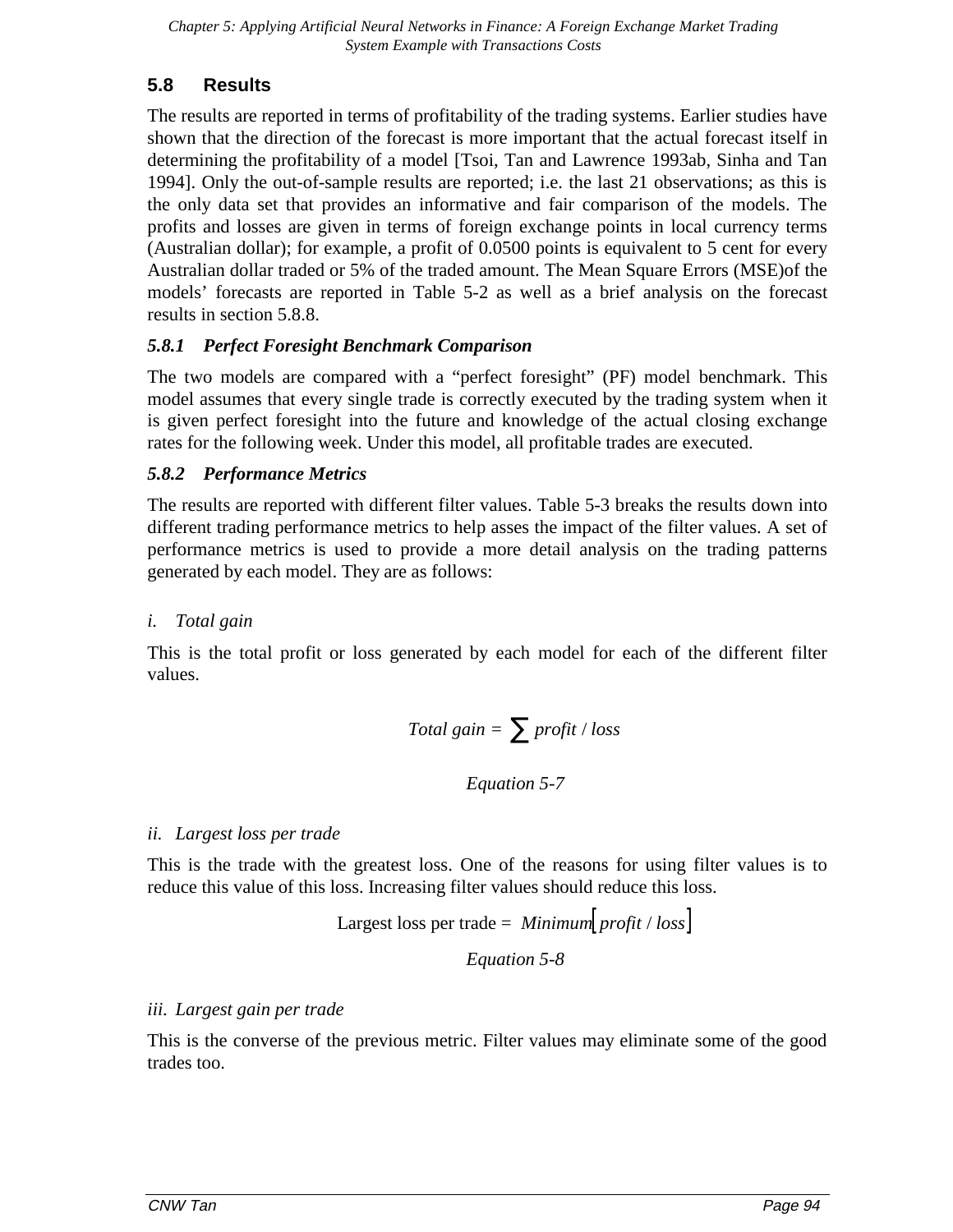Largest gain per trade =  $Maximum$  *profit* /  $loss$ 

*Equation 5-9*

#### *iv. Average profit per trade*

This metric provides an indication of the profitability of each trade transacted.

Average profit per trade = 
$$
\frac{Total\_Gain}{Total\_No\_of\_Trades}
$$

*Equation 5-10*

#### *v. Winning trades*

This is the number of trades that generated a profit.

$$
Winning \; trades = \sum \; trades \, | \; profits / \; loss > 0)
$$

#### *Equation 5-11*

#### *vi. Percentage of Winning trades*

This is the percentage of trades from the total number of buy or sell trading signals generated. The formula is:

$$
Percentage of Winning trades = \frac{\sum Winning\_Trades}{\sum Buy\_Signals + \sum Sell\_Signals} \times 100
$$

*Equation 5-12*

#### *vii. Percentage of correct trades to perfect foresight*

A correct trade is classified as a trade that has the same signal as the PF model. A correct trade may not necessarily be a winning trade as a 'Do nothing' signal may or may not be a correct trade but all winning trades are correct trades. This metric measures how close the ANN model is to simulating the PF model.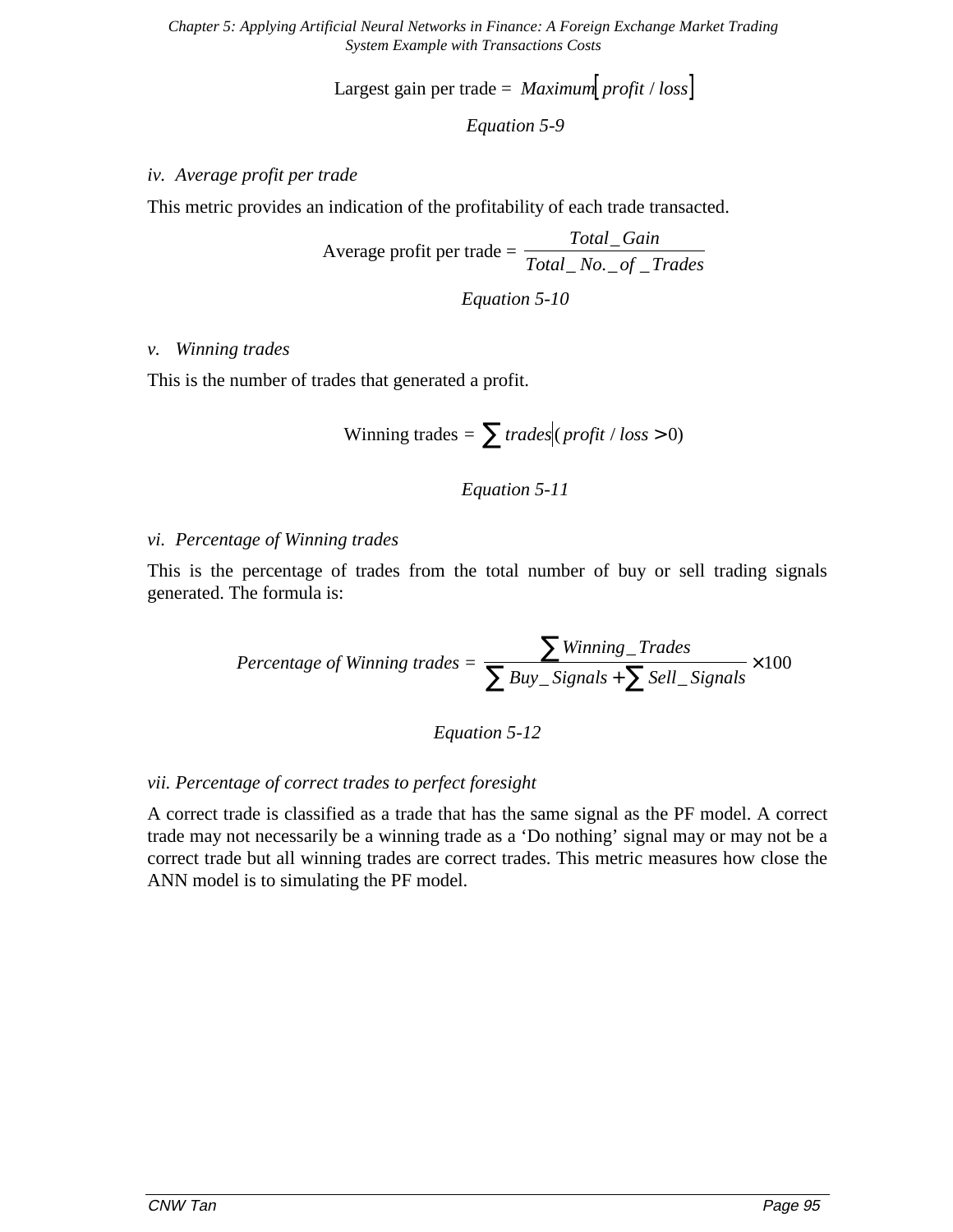Correct trades =  $\sum$  *trades signal* = *signal*  $_{PF}$ 

*Equation 5-13*

Percentage of correct trades to perfect foresight  $=$  $Correct\_trades$ *trades*  $\sum$ Correct\_  $\frac{1}{\sum \text{trades}} \times 100$ 

#### *Equation 5-14*

#### *viii. Buy, Sell and Do Nothing signals*

These metrics report on the number of each of the three types of signal generated by the models. Increasing filter values should increase the 'Do Nothing' signals as trades (hopefully, the unprofitable ones) are eliminated. The condition for the signals are as stated in Equation 5-6.

#### *5.8.3 Profitability of the Models*

Table 5-2 shows a summary comparison results of all three models with the PF benchmark model over a range of filter values from  $0.0000$  to  $0.0020$ . Tables 5-3 (a,b,c & d) give a more detailed comparison over a wider range of filter values from 0.0000 to 0.0100 with the various performance metrics discussed in the previous section. For all models, filter values greater than 0.0100 eliminated too many profitable trades and degraded the performance of the trading models; thus the performance metrics are only reported for filter values up to 0.0100.

From Table 5-2, the ANNWAR model clearly outperforms the ANNOAR and AR models in all cases. However, the ANNWAR model's profitability is still significantly below the maximum achievable profit that is indicated by the PF model, indicating there may be room for improvement. The AR model gives the worst performance, suffering losses in all cases except at filter value of 0.0020. The ANNOAR model is the second best performer in all cases except when the filter value was set to 0.0020. However, its profitability was more susceptible than the ANNWAR model to filter value increments.

Charts 5-1, 5-2 and 5-4 give a visual result on the effect of filter values over the PF, AR, ANNOAR and ANNWAR models respectively. Chart 5-5 compares the effect on all three models while Chart 5-6 compares the effect on the two ANN models.

The results indicate that increasing the filter values generally reduces overall profitability. By reducing the number of trades, however, the filter rules also lower risk and the volume of funds committed to speculation.

To judge the impact of the filter rules, it is useful to assess the impact of the filter on the number of trades undertaken and the profitability per trade metrics. The results show that the threshold filter values<sup>40</sup> were different for each model. They were:

 $40$  A threshold filter value is the limit value for the filter before all trading signals are eliminated.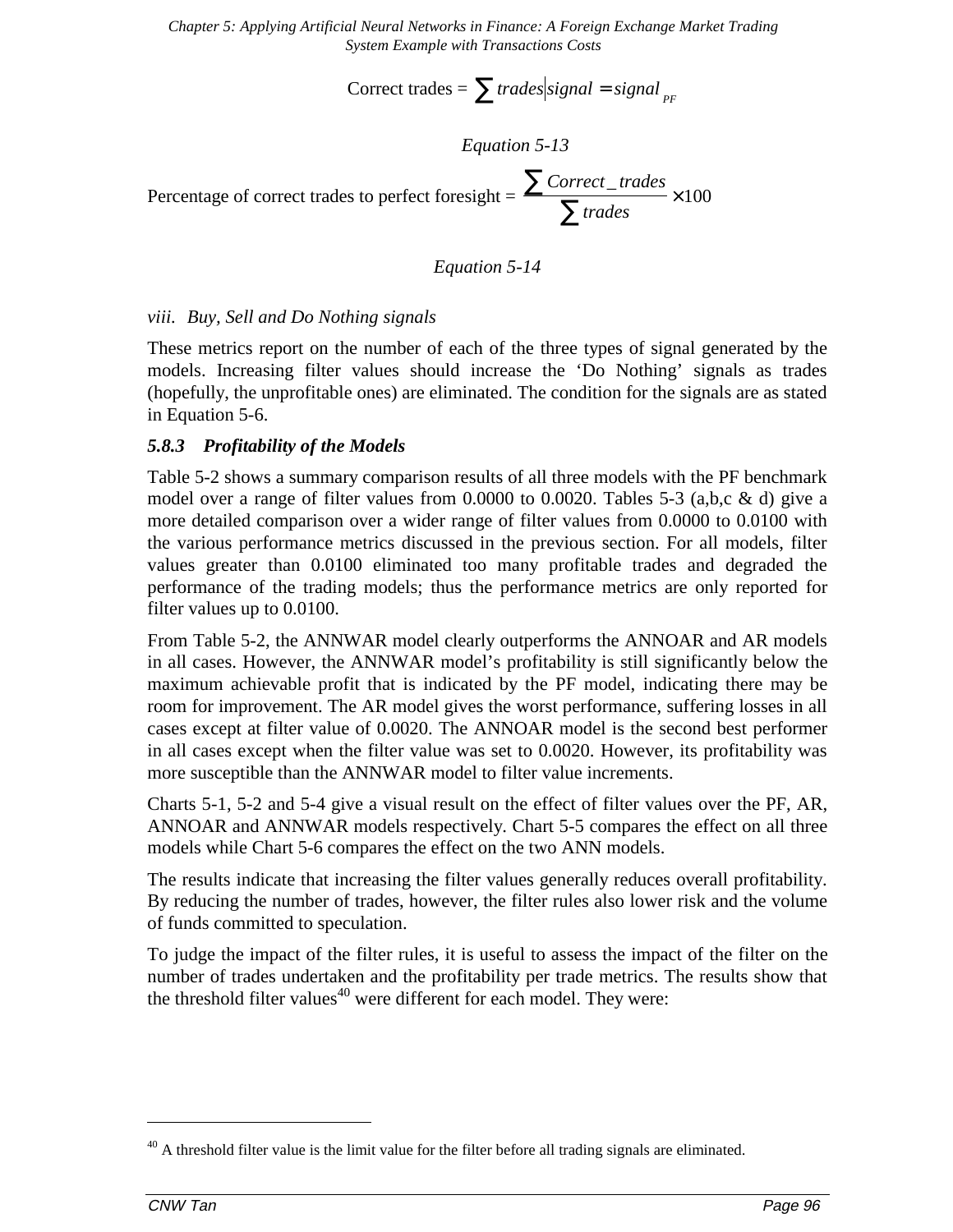| $i. \quad AR:$ | 0.0325 |        |
|----------------|--------|--------|
| ii. ANNOAR:    |        | 0.0195 |
| iii. ANNWAR:   |        | 0.0162 |

The filter rules obviously have little or no impact on the PF model.

Charts 5-7, 5-8 and 5-9 show a comparison of the actual A\$/US\$ exchange rate against the forecast of each of the three models, AR, ANNOAR and ANNWAR respectively. Chart 5- 9 compares the ANNOAR's forecast against the ANNWAR's forecast with the actual exchange rates as a benchmark. This comparison is made as the ANNOAR and ANNWAR graphs seems to be very similar, but yet their profitability performances are quite different.

### *5.8.4 PF Model's Profitability Performance*

The PF as mentioned earlier, serves a benchmark and reflects the ideal model. From Table 5-3a&b and Chart 5-1, an increase in filter values results in a decrease in total profits; from 0.1792 at zero filter value to 0.1297 at a filter value of 0.0100. There is also an increase in the average profit per trade, revealing that only small profitable trades are filtered out. The average profit per trade increases from 0.0090 at zero filter value to 0.0162 at filter value of 0.0100. Increasing the filter values reduces the overall total number of trades. The largest total gain per trade is 0.0326 and is not filtered out by the range of filter values used in the test. The PF model's profit remains steady at 0.0326 at 0.0.0210 before finally being filtered out at 0.0326. This steady state profit is derived from just one trade which is the trade with the largest total gain.

#### *5.8.5 AR Model's Profitability Performance*

The AR model's profitability performance is erratic as observed in Chart 5-2 and Tables 5- 3a&b. They show that the AR model is quite sensitive to the filter values; a change in filter values by a mere 0.0005 could reverse profits to losses and vice-versa. From Table 5- 3a&b, the highest total gain achieved by the AR model is 0.0193 when using filter values of 0.0030 to 0.0040 while the biggest loss is -0.0184 at a filter value of 0.0015. Filter values of 0.0100 and 0.0145 are the only other values that give significant profitable performance; profits of 0.0175 and 0.0192 respectively. Chart 5-2 shows that a constant profit of 0.0036 is achieved from 0.0200 to the threshold value of 0.0325. The AR model has the largest threshold value. This is in contrast to the previous study by the author [Tan 1995ab] where that AR model achieved significant profits and outperformed a simple ANN (called an ANNOAR in this study) but had all its trades filtered out from 0.0010.

The AR model's worst average loss per trade is -0.0011 at filter value of 0.0015 while its best average profit per trade is 0.0018 at a filter value of 0.0100. The average profit/loss per trade fluctuates over the different filter values. The AR model's largest gain per trade is 0.0207 while the largest loss per trade is -0.0347 at filter values of 0.0000 to 0.0015. This loss reduces to -0.0104 at a filter value of 0.0100. The AR model did not manage to capture the single biggest possible gain per trade of 0.0326 as indicated by the PF model in Table 5.3a&b.

The percentage of winning trades for the AR model does not improve significantly with the increments in filter values. From Table 5-3a&b, the highest percentage of winning trades is 60% at a filter value of 0.0100 while the lowest is 46.15% at filter values range of 0.0050 to 0.0065. The percentage of correct trades to PF never exceeds 47.62% in the range of filter values (0.0000 to 0.0100) tested. It does not seem to have a clear positive correlation total profit. In some cases, filter values with higher profits actually has lower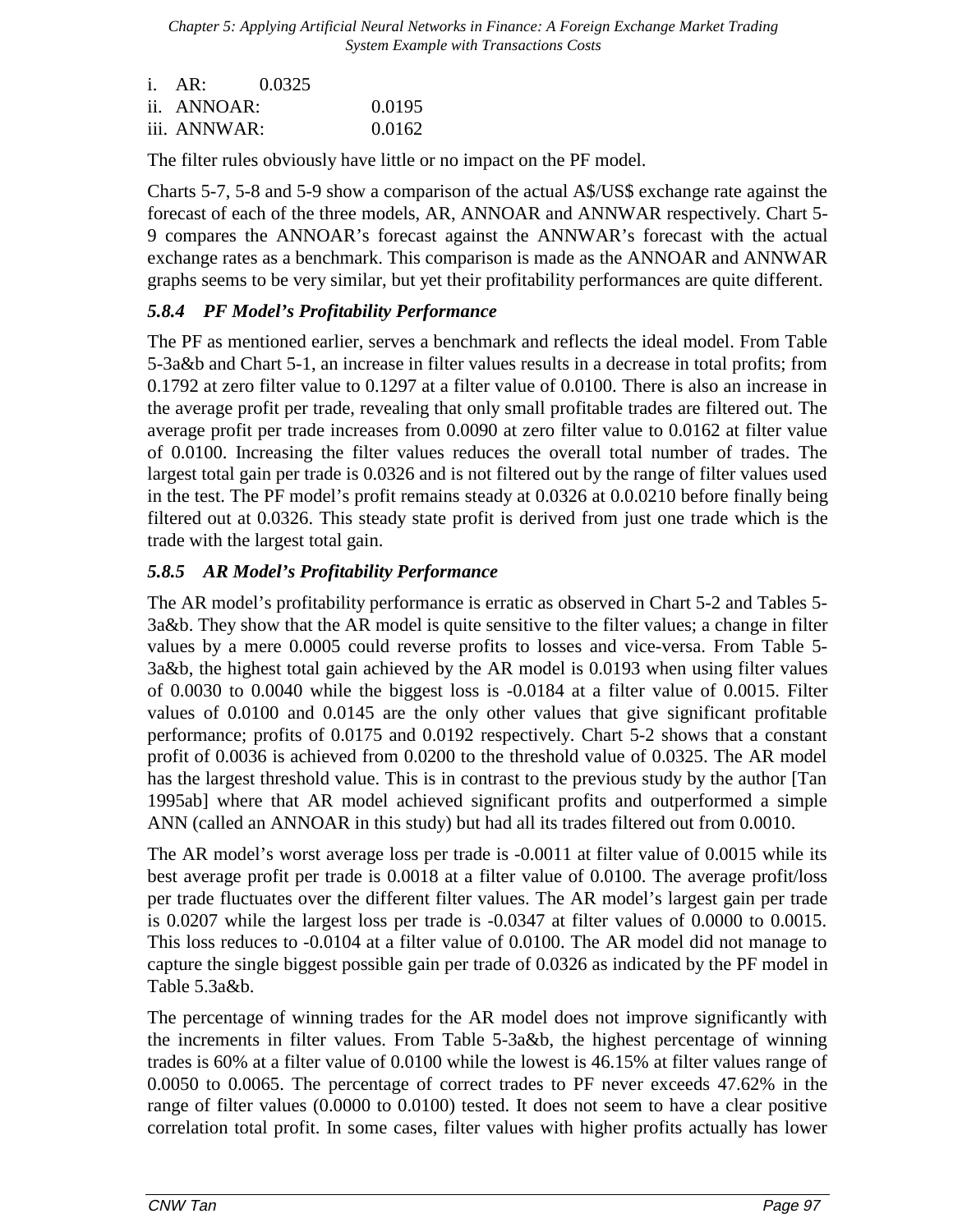percentages of correct trades to PF. For example, the filter value of 0.0030 corresponds to the highest total profit (0.0193) but also to the second lowest percentage of correct trades to PF (38.10%).

In contrast to the earlier study [Tan 1995ab], the filter value increment from 0.0000 to 0.0005 improved the percentage of winning trade from 72.73% to 100% but the percentage of correct trades to PF decreased from 45% to 35%.

### *5.8.6 ANNOAR Model's Profitability Performance*

The ANNOAR model in this study, significantly outperformed the AR model but fails to achieve the standard of the ANNWAR model. This is in contrast to the earlier study by the author [Tan 1995ab] where the AR model outperformed the simple stand-alone ANN model (referred to as ANNOAR in this study). In fact, that is the main motivation for the experimentation with hybrid ANN models, which subsequently resulted in the development of the ANNWAR model.

From Tables 5-2 and 5-3c&d show that the ANNOAR model's highest profit of 0.0546 is achieved without any filter values. Incrementing the filter value to 0.0005 reduced profit by more than 50% to 0.0220. This profit was further reduced by 50% to 0.0110 when the filter value is incremented to 0.0010. However, the total profit gradually increases again to a maximum of 0.0220 before decreasing again to a stable state profit of 0.0036 at the filter value of 0.0095. Chart 5-3 indicates that the profitability of the model remains constant at this level with all subsequent filter values up to the threshold value of 0.0195.

The ANNOAR model's highest average profit per trade is 0.0089 at a filter value of 0.0090 while its lowest is 0.0006 at filter values of 0.0010 to 0.0015. The largest gain per trade is 0.0326 with zero filter value, but this trade is filtered out when the filter value is incremented by 0.0005. The largest loss per trade is -0.0122. However, when the filter value is increased to 0.0070, the largest loss per trade is reduced to -0.0049 and further increments to 0.0090 and beyond, eliminate all unprofitable trades.

The lowest percentage of winning trades is 46.06% at filter values of 0.0010 and 0.0015. The highest percentage of winning trades is 100% when the largest loss per trade is reduced to zero at filter value of 0.0090 to the threshold value. The highest percentage of correct trades to PF is 61.90% at the filter value of 0.0090 while the lowest is 23.81% at the filter value of 0.0040. Generally, the higher filter values (from 0.0080) improve the percentage of correct trades to PF, though not as significantly as the improvement to percentage of winning trades. This means that some profitable trades are eliminated together with the unprofitable trades; i.e. some 'buy' or 'sell' signals in the PF model are incorrectly filtered out resulting in instead in a 'Do Nothing' signal

### *5.8.7 ANNWAR Model's Profitability Performance*

Chart 5-5 and Chart 5-6 suggest the ANNWAR model is the best of the three models in terms of overall profitability. The total profit gained by the model was significantly higher than the AR and ANNOAR at all filter values tested up to 0.0075. The ANNOAR only outperformed the ANNWAR at filter values of 0.0085 to 0.0090. This is due to the fact that both the ANNOAR and ANNWAR have the same stable state profit value of 0.0036 but the ANNWAR hit its stable state profit value earlier at 0.0090.

Table 5.2 and Table 5.3c&d show a total profit gain of 0.0685 with filter values of zero to 0.0009. The total profit dips slightly to 0.0551 when filter value is set to 0.0010 and is reduced by 50% to 0.0225 with filter values of 0.0015 to 0.0025. Total profits gradually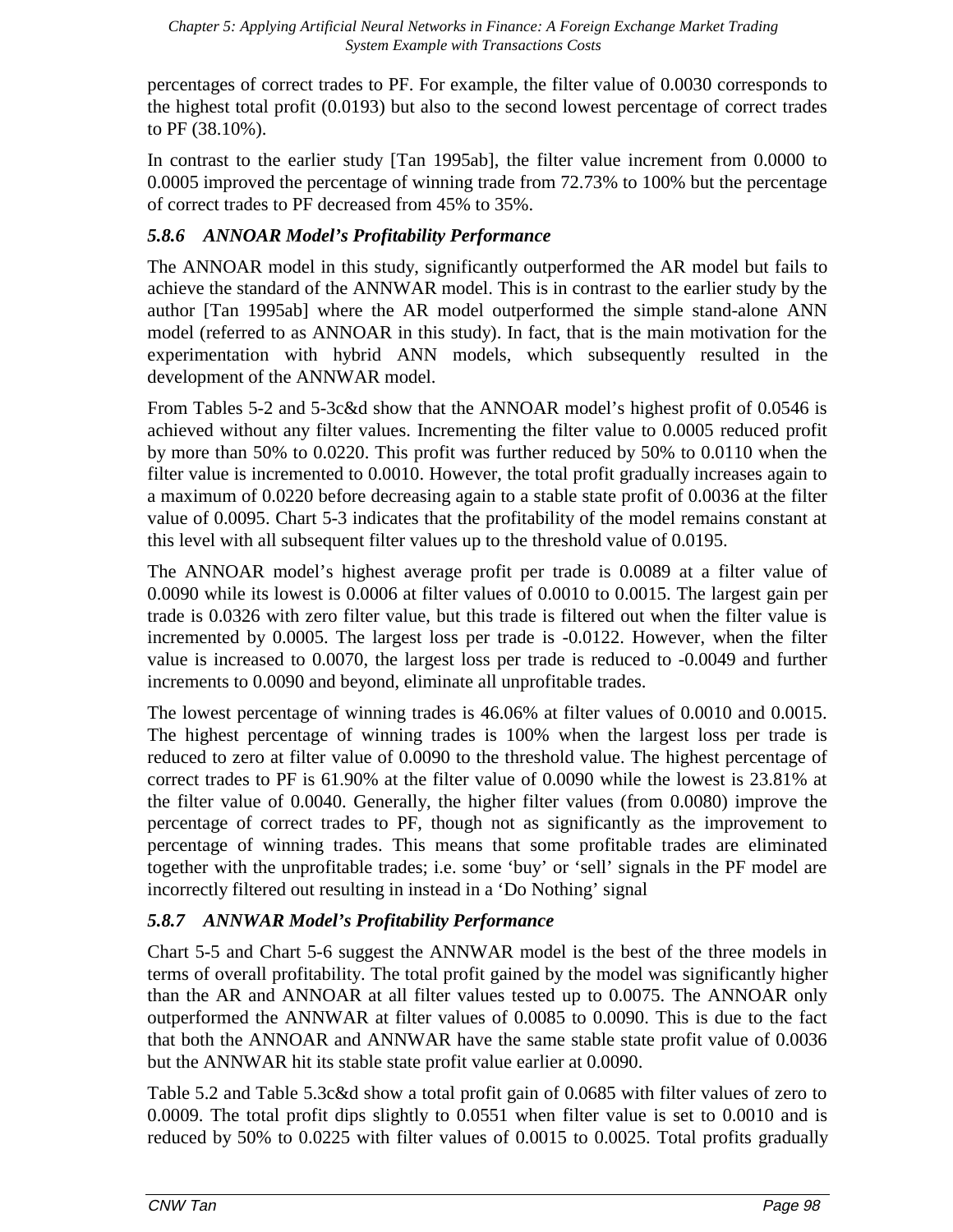increase again to 0.0409 when the filter values are incremented to 0.0335. Total profits then drops to 0.0258 at filter value of 0.0040 but increases to 0.0445 and remains steady there, from filter values of 0.0045 to 0.0050. Total profits dips again at 0.0055 to 0.0286 but recovers to 0.0334 at filter values of 0.0060 to 0.0065. From that value onward, total profits gradually decreases to a stable state profit value of 0.0036 at filter value of 0.0090 where it remains till the threshold value of 0.0162 is reached. All trades beyond that value are eliminated.

The ANNWAR model's average profit per trade ranges from 0.0015 (at filter values of 0.0015 to 0.0020) to 0.0084 (at filter values of 0.0060 to 0.0065). The largest gain per trade achieved by this model is 0.0326. This is the same value achieved by the ANNOAR model. However, unlike the ANNOAR, this highly profitable trade is not eliminated at 0.0005. In fact, it is only eliminated at filter value of 0.0015. The largest loss per trade is - 0.0122 at filter values of zero to 0.0030. It is eliminated with a filter value of 0.0035 resulting in the next largest loss per trade of -0.0104. This trade is quickly eliminated when the filter value is set to 0.0045, which reduces the largest loss per trade to -0.0049. At a filter value of 0.0060, all unprofitable trades are eliminated.

The percentage of winning trade decreases from 58.82% at filter values of 0.0000 to 0.0005 to 53.33% at filter values of 0.0015 to 0.0025. It gradually improves from 53.85% at a filter value of 0.0030 to a 100% from the filter value of 0.0060. The percentage of winning trades to PF initially increases from 47.62% zero filter value to 52.38% before decreasing to a low of 28.57% at a filter value of 0.0040. However, from a filter value of 0.0045, it gradually increases to 57.14% at 0.0090. Interestingly, the initial filter values that give the highest average profit per trade and a 100% of winning trades do not correspond to the highest percentage of correct trades to PF. This indicates that some profitable trades are eliminated at those filter values but the majority of the remaining trades are highly profitable.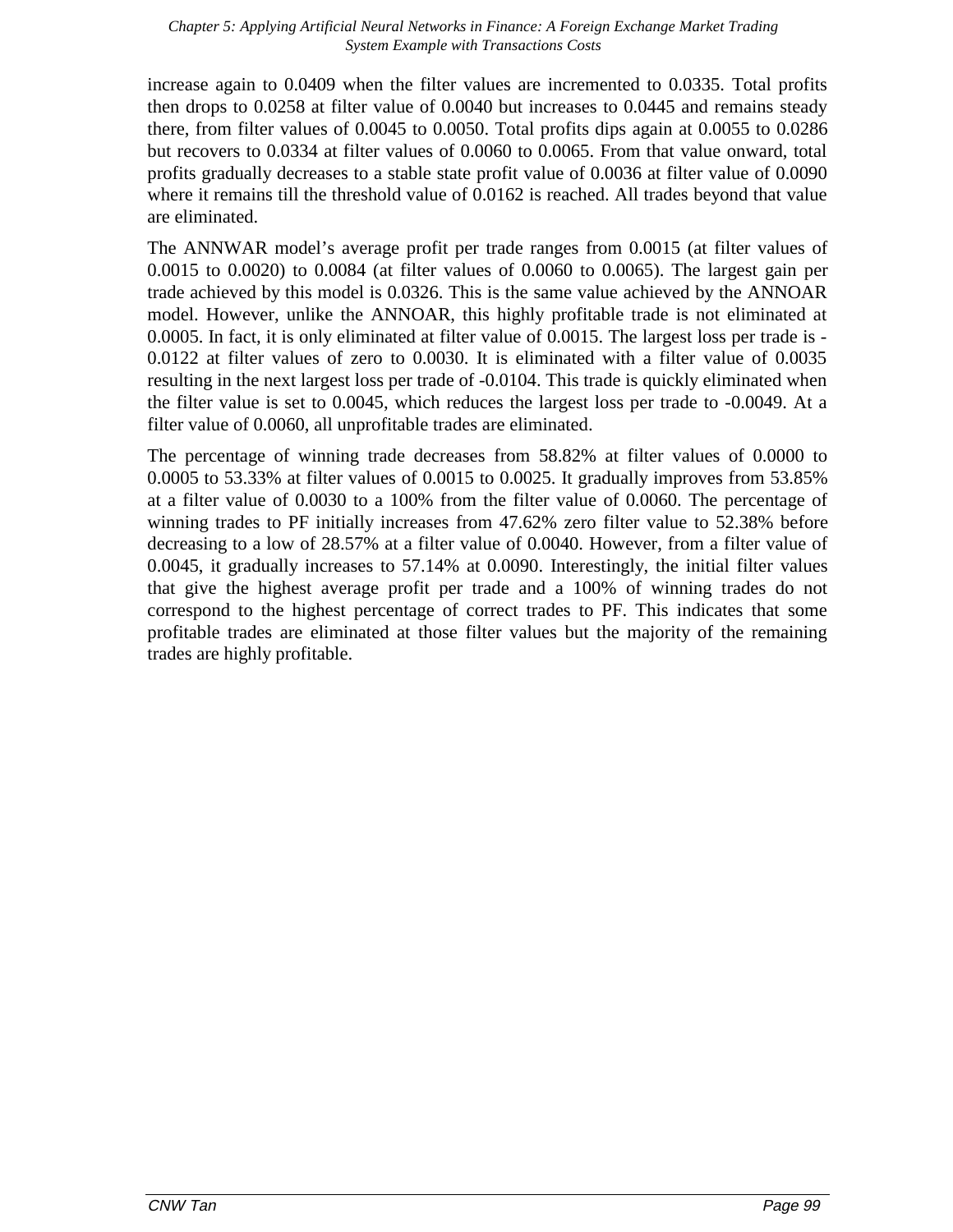*Table 5-2*

*Summary of the Models' Profitability: Perfect Foresight (PF), Autoregressive (AR), Artificial Neural Networks with no AR (ANNOAR) and Artificial Neural Networks with AR (ANNWAR)*

| <b>Models</b>                           | PF     | <b>AR</b> | <b>ANNO</b><br><b>AR</b> | <b>ANNWAR</b> |
|-----------------------------------------|--------|-----------|--------------------------|---------------|
| Filter = $0.0000$<br>Total Gain in A\$. | 0.1792 | $-0.0074$ | 0.0546                   | 0.0685        |
| Filter = $0.0005$<br>Total Gain in A\$. | 0.1792 | $-0.0074$ | 0.0220                   | 0.0685        |
| Filter = $0.0010$<br>Total Gain in A\$. | 0.1776 | $-0.0074$ | 0.0110                   | 0.0551        |
| Filter $= .0015$<br>Total Gain in A\$.  | 0.1765 | $-0.0184$ | 0.0110                   | 0.0225        |
| Filter = $.0020$<br>Total Gain in A\$.  | 0.1763 | 0.0163    | 0.0138                   | 0.0225        |



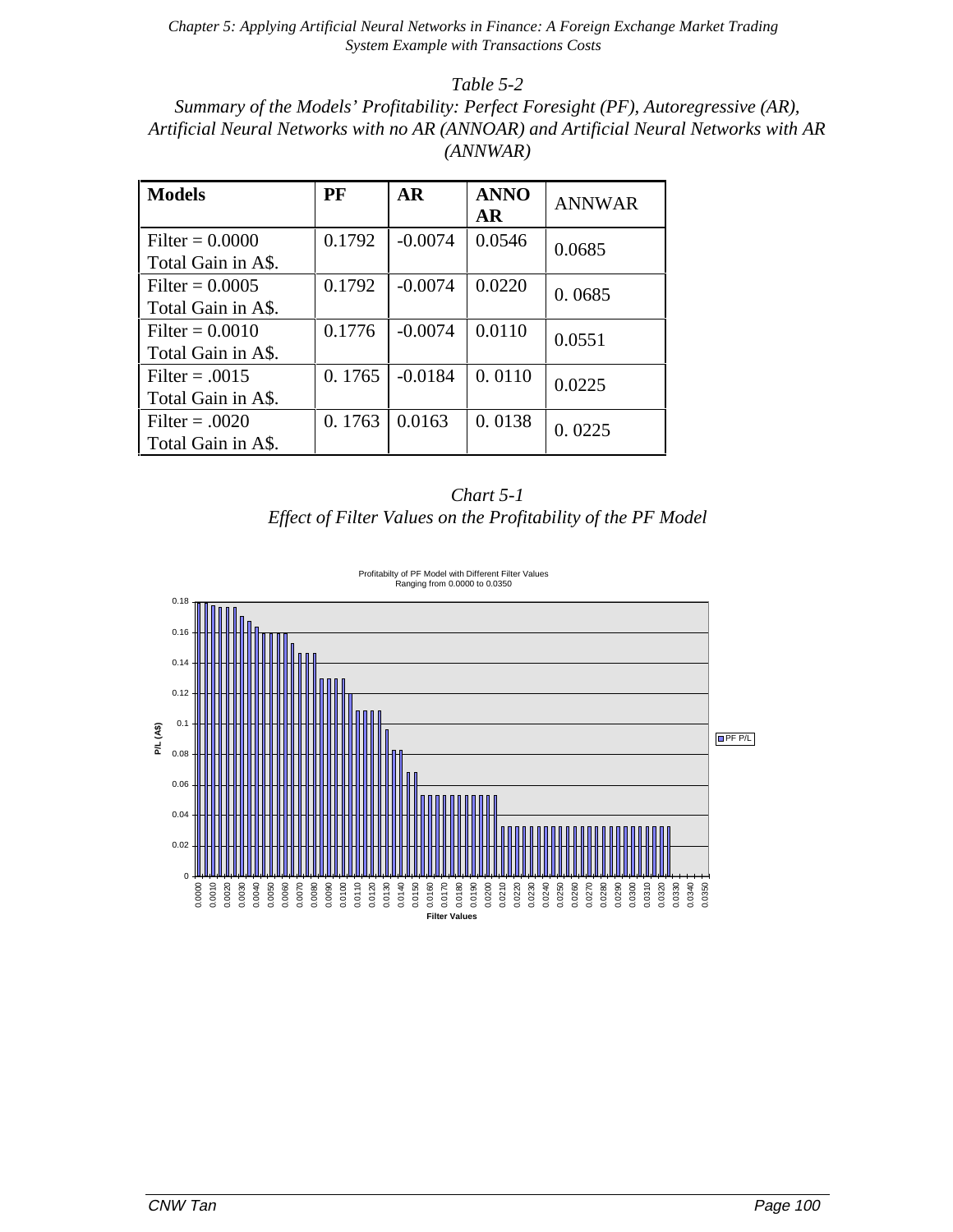#### *Chart 5-2 Effect of Filter Values on the Profitability of the AR Model*



*Chart 5-3 Effect of Filter Values on the Profitability of ANNOAR Model*

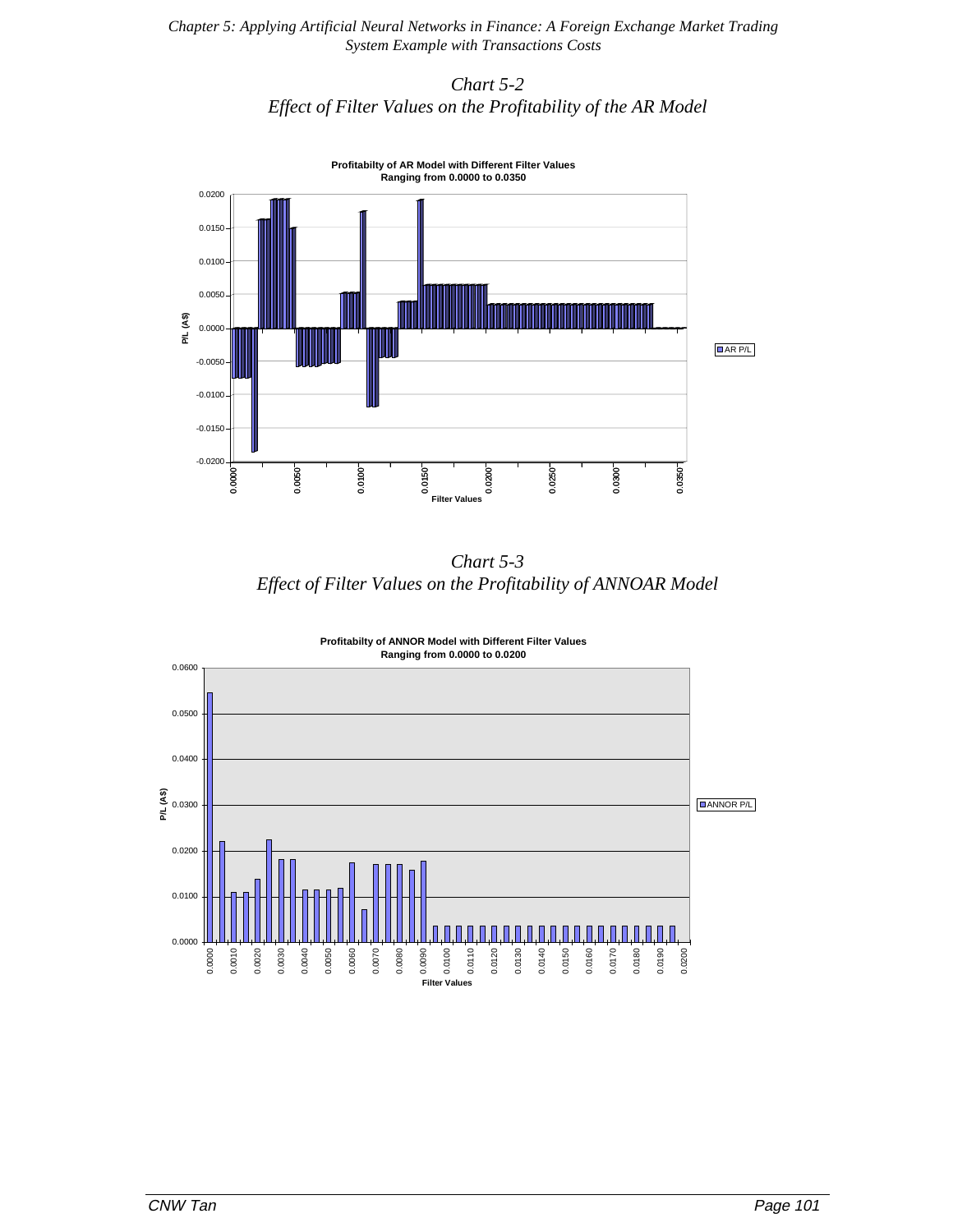



*Chart 5-5 Comparison of the Effect of Filter Values on the Profitability of the AR, ANNWAR and ANNOAR Models*

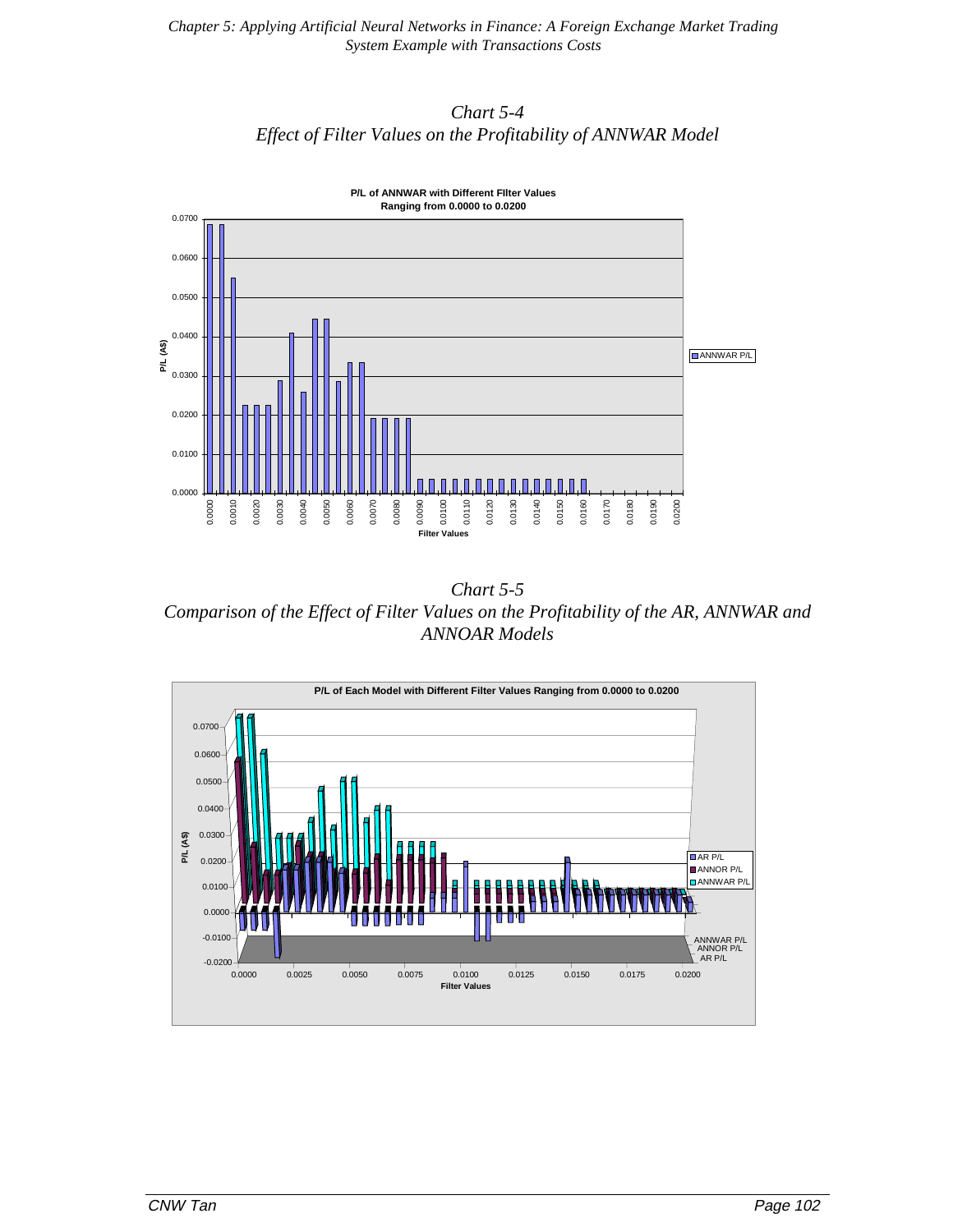*Chart 5-6 Comparison of the Effect of Filter Values on the Profitability of the ANNOAR and ANNWAR Models*

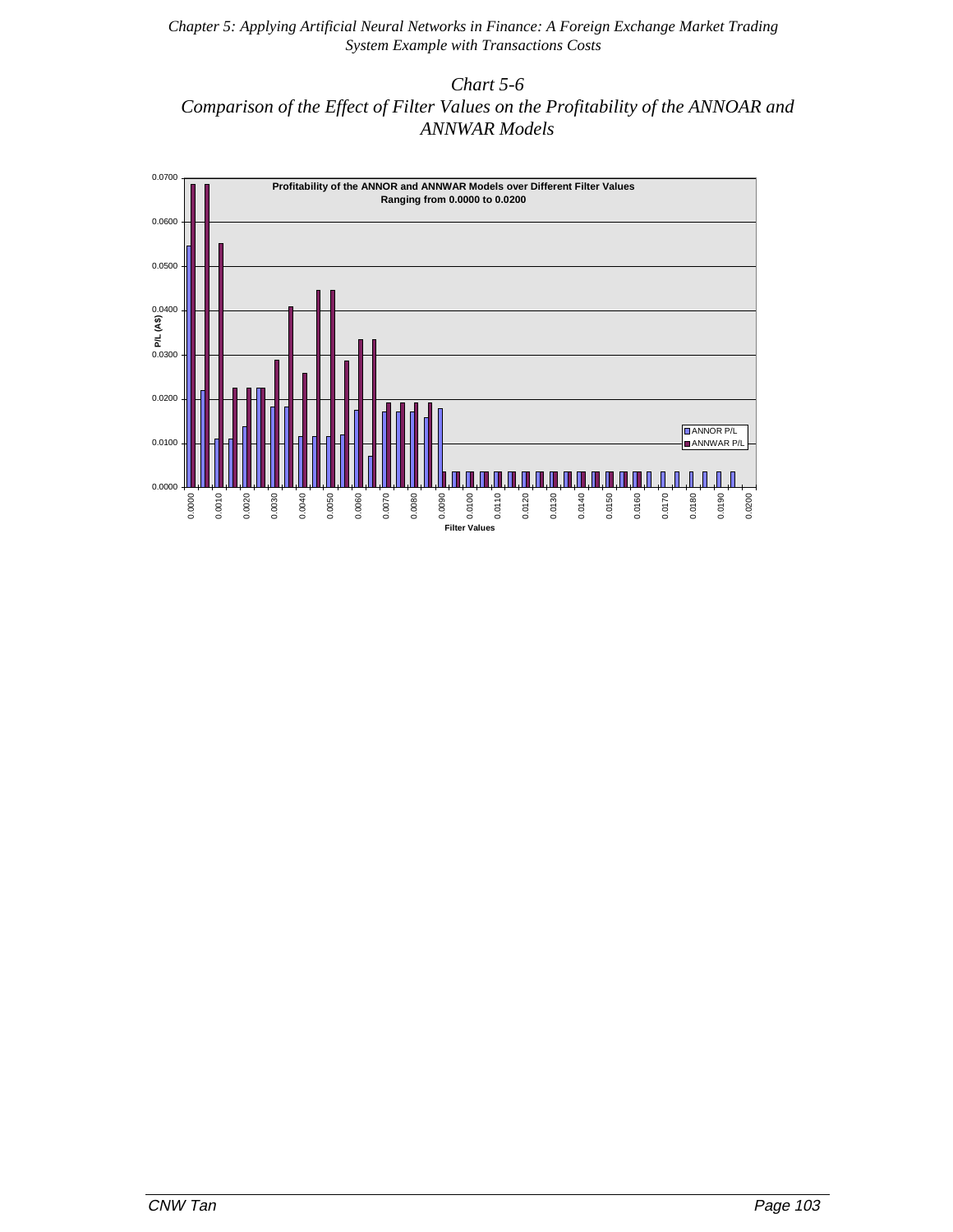#### *Table 5-3a*

*Detailed trading comparison of the PF and AR with filter values varied from 0.0000 to 0.0050 basis points.*

| <b>Filter</b>             | 0.0000    | 0.0005    | 0.0010         | 0.0015         | 0.0020    | 0.0025    | 0.0030    | 0.0035    | 0.0040    | 0.0045         | 0.0050    |
|---------------------------|-----------|-----------|----------------|----------------|-----------|-----------|-----------|-----------|-----------|----------------|-----------|
| <b>Perfect Foresight</b>  |           |           |                |                |           |           |           |           |           |                |           |
| Average profit per trade  | 0.0090    | 0.0090    | 0.0099         | 0.0104         | 0.0104    | 0.0104    | 0.0114    | 0.0119    | 0.0126    | 0.0133         | 0.0133    |
| Largest loss per trade    | 0.0000    | 0.0000    | 0.0000         | 0.0000         | 0.0000    | 0.0000    | 0.0000    | 0.0000    | 0.0000    | 0.0000         | 0.0000    |
| Largest gain per trade    | 0.0326    | 0.0326    | 0.0326         | 0.0326         | 0.0326    | 0.0326    | 0.0326    | 0.0326    | 0.0326    | 0.0326         | 0.0326    |
| Total gain                | 0.1792    | 0.1792    | 0.1776         | 0.1763         | 0.1763    | 0.1763    | 0.1706    | 0.1671    | 0.1635    | 0.1592         | 0.1592    |
| Percentage winning trades | 100.00%   | 100.00%   | 100.00%        | 100.00%        | 100.00%   | 100.00%   | 100.00%   | 100.00%   | 100.00%   | 100.00%        | 100.00%   |
| % of correct trades to PF | 100.00%   | 100.00%   | 100.00%        | 100.00%        | 100.00%   | 100.00%   | 100.00%   | 100.00%   | 100.00%   | 100.00%        | 100.00%   |
| No of winning trades      | 20        | 20        | 18             | 17             | 17        | 17        | 15        | 14        | 13        | 12             | 12        |
| <b>Buy</b>                | 12        | 12        | 11             | 11             | 11        | 11        | 9         |           | 8         | 8              |           |
| Sell                      | 8         | 8         |                | 6 <sup>1</sup> | 6         | 6         | 6         | 6         |           | 4              |           |
| Do Nothing                |           |           | 3              | 4              |           | 4         | 6         |           | 8         | 9              |           |
| <b>AR</b>                 |           |           |                |                |           |           |           |           |           |                |           |
| Average profit per trade  | $-0.0004$ | $-0.0004$ | $-0.0004$      | $-0.0011$      | 0.0010    | 0.0010    | 0.0013    | 0.0013    | 0.0013    | 0.0011         | $-0.0004$ |
| Largest loss per trade    | $-0.0347$ | $-0.0347$ | $-0.0347$      | $-0.0347$      | $-0.0122$ | $-0.0122$ | $-0.0122$ | $-0.0122$ | $-0.0122$ | $-0.0122$      | $-0.0122$ |
| Largest gain per trade    | 0.0207    | 0.0207    | 0.0207         | 0.0207         | 0.0207    | 0.0207    | 0.0207    | 0.0207    | 0.0207    | 0.0207         | 0.0150    |
| Total gain                | $-0.0074$ | $-0.0074$ | $-0.0074$      | $-0.0184$      | 0.0163    | 0.0163    | 0.0193    | 0.0193    | 0.0193    | 0.0150         | $-0.0056$ |
| Percentage winning trades | 50.00%    | 50.00%    | 50.00%         | 47.06%         | 50.00%    | 50.00%    | 53.33%    | 53.33%    | 53.33%    | 50.00%         | 46.15%    |
| % of correct trades to PF | 42.86%    | 42.86%    | 47.62%         | 38.10%         | 38.10%    | 38.10%    | 38.10%    | 42.86%    | 38.10%    | 38.10%         | 33.33%    |
| No of winning trades      | g         |           | 9              | 8              | 8         | 8         | 8         |           |           |                |           |
| <b>Buy</b>                | 6         | 6         | 6              | 6              | 6         | 6         | 5         |           |           | 5              |           |
| Sell                      | 12        | 12        | 12             | 11             | 10        | 10        | 10        | 10        | 10        | 9              |           |
| Do Nothing                | 3         | 3         | 3 <sub>1</sub> | 4              | 5         | 5         | 6         | 6         | 6         | $\overline{7}$ | 8         |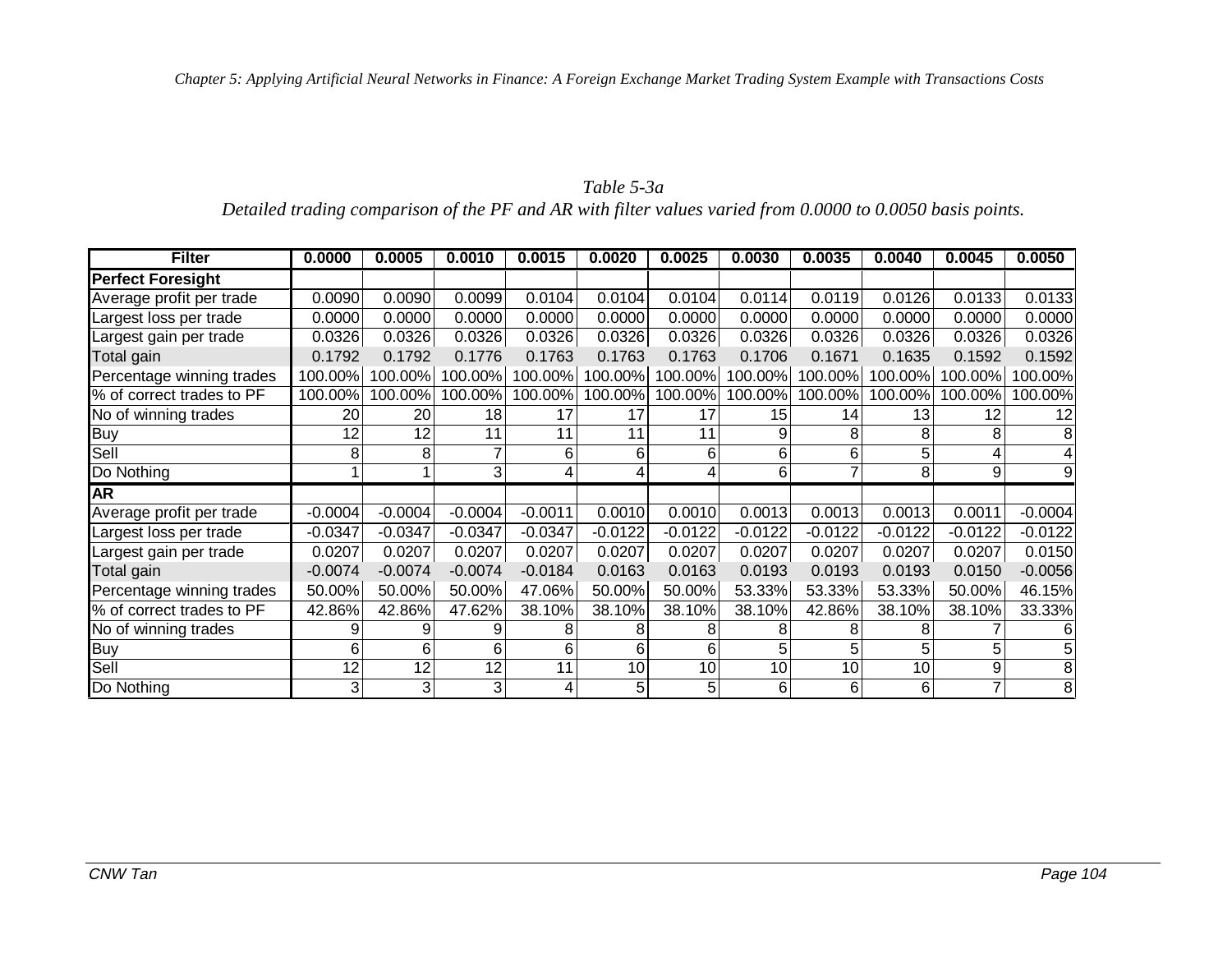### *Table 5-3b Detailed trading comparison of the PF and AR with filter values varied from 0.0055 to 0.0100 basis points.*

| <b>Filter</b>             | 0.0055    | 0.0060    | 0.0065    | 0.0070    | 0.0075    | 0.0080    | 0.0085    | 0.0090    | 0.0095    | 0.0100    |
|---------------------------|-----------|-----------|-----------|-----------|-----------|-----------|-----------|-----------|-----------|-----------|
| <b>Perfect Foresight</b>  |           |           |           |           |           |           |           |           |           |           |
| Average profit per trade  | 0.0133    | 0.0133    | 0.0139    | 0.0146    | 0.0146    | 0.0146    | 0.0162    | 0.0162    | 0.0162    | 0.0162    |
| Largest loss per trade    | 0.0000    | 0.0000    | 0.0000    | 0.0000    | 0.0000    | 0.0000    | 0.0000    | 0.0000    | 0.0000    | 0.0000    |
| Largest gain per trade    | 0.0326    | 0.0326    | 0.0326    | 0.0326    | 0.0326    | 0.0326    | 0.0326    | 0.0326    | 0.0326    | 0.0326    |
| Total gain                | 0.1592    | 0.1592    | 0.1530    | 0.1465    | 0.1465    | 0.1465    | 0.1297    | 0.1297    | 0.1297    | 0.1297    |
| Percentage winning trades | 100.00%   | 100.00%   | 100.00%   | 100.00%   | 100.00%   | 100.00%   | 100.00%   | 100.00%   | 100.00%   | 100.00%   |
| % of correct trades to PF | 100.00%   | 100.00%   | 100.00%   | 100.00%   | 100.00%   | 100.00%   | 100.00%   | 100.00%   | 100.00%   | 100.00%   |
| No of winning trades      | 12        | 12        | 11        | 10        | 10        | 10        | 8         | 8         |           | 8         |
| <b>Buy</b>                | 8         | 8         | 8         |           |           |           | 5         | 5         |           | 5         |
| Sell                      | 4         |           |           | 3         | 3         |           | 3         | 3         |           | 3         |
| Do Nothing                | 9         | 9         | 10        | 11        | 11        | 11        | 13        | 13        | 13        | 13        |
| $\overline{\mathsf{AR}}$  |           |           |           |           |           |           |           |           |           |           |
| Average profit per trade  | $-0.0004$ | $-0.0004$ | $-0.0004$ | $-0.0004$ | $-0.0004$ | $-0.0004$ | 0.0005    | 0.0005    | 0.0005    | 0.0018    |
| Largest loss per trade    | $-0.0122$ | $-0.0122$ | $-0.0122$ | $-0.0122$ | $-0.0122$ | $-0.0122$ | $-0.0122$ | $-0.0122$ | $-0.0122$ | $-0.0104$ |
| Largest gain per trade    | 0.0150    | 0.0150    | 0.0150    | 0.0150    | 0.0150    | 0.0150    | 0.0150    | 0.0150    | 0.0150    | 0.0150    |
| Total gain                | $-0.0056$ | $-0.0056$ | $-0.0056$ | $-0.0052$ | $-0.0052$ | $-0.0052$ | 0.0053    | 0.0053    | 0.0053    | 0.0175    |
| Percentage winning trades | 46.15%    | 46.15%    | 46.15%    | 50.00%    | 50.00%    | 50.00%    | 54.55%    | 54.55%    | 54.55%    | 60.00%    |
| % of correct trades to PF | 33.33%    | 33.33%    | 33.33%    | 38.10%    | 38.10%    | 38.10%    | 42.86%    | 42.86%    | 42.86%    | 42.86%    |
| No of winning trades      | 6         | 6         | 6         | 6         | 6         | 6         | 6         | 6         | 6         | 6         |
| <b>Buy</b>                | 5         | 5         | 5         |           |           |           | 4         | 4         |           | 4         |
| Sell                      | 8         | 8         | 8         | 8         | 8         | 8         |           |           |           | 6         |
| Do Nothing                | 8         | 8         | 8         | 9         | 9         | 9         | 10        | 10        | 10        | 11        |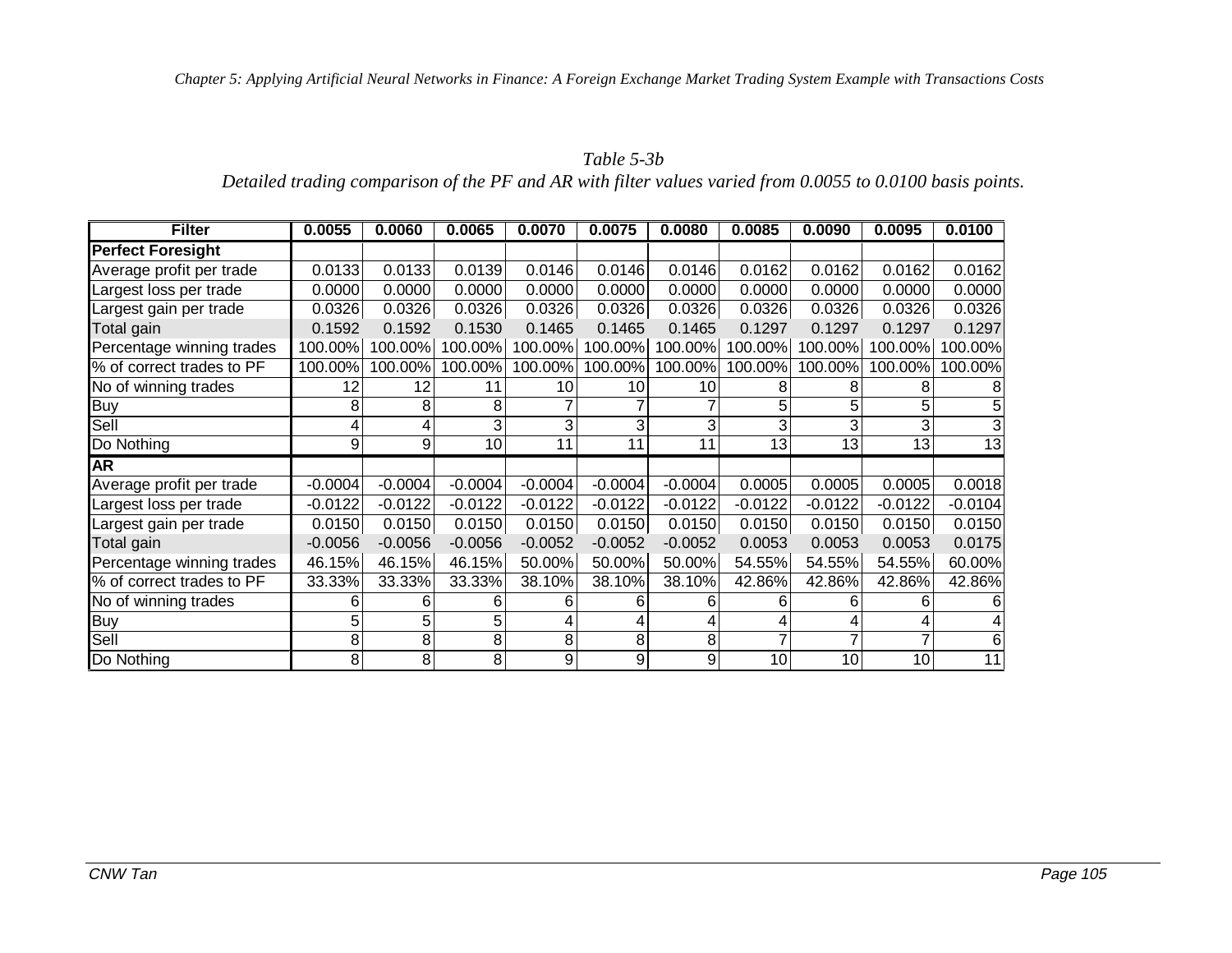### *Table 5-3c*

*Detailed trading comparison of the ANNOAR and ANNWAR with filter values varied from 0.0000 to 0.0050 basis points.*

| <b>Filter</b>                  | 0.0000    | 0.0005    | 0.0010    | 0.0015    | 0.0020    | 0.0025    | 0.0030         | 0.0035    | 0.0040    | 0.0045    | 0.0050    |
|--------------------------------|-----------|-----------|-----------|-----------|-----------|-----------|----------------|-----------|-----------|-----------|-----------|
| <b>ANN without AR (ANNOAR)</b> |           |           |           |           |           |           |                |           |           |           |           |
| Average profit per trade       | 0.0029    | 0.0012    | 0.0006    | 0.0006    | 0.0009    | 0.0015    | 0.0013         | 0.0013    | 0.0010    | 0.0010    | 0.0010    |
| Largest loss per trade         | $-0.0122$ | $-0.0122$ | $-0.0122$ | $-0.0122$ | $-0.0122$ | $-0.0122$ | $-0.0122$      | $-0.0122$ | $-0.0122$ | $-0.0122$ | $-0.0122$ |
| Largest gain per trade         | 0.0326    | 0.0207    | 0.0207    | 0.0207    | 0.0207    | 0.0207    | 0.0207         | 0.0207    | 0.0207    | 0.0207    | 0.0207    |
| Total gain                     | 0.0546    | 0.0220    | 0.0110    | 0.0110    | 0.0138    | 0.0225    | 0.0182         | 0.0182    | 0.0115    | 0.0115    | 0.0115    |
| Percentage winning trades      | 52.63%    | 50.00%    | 47.06%    | 47.06%    | 50.00%    | 53.33%    | 50.00%         | 50.00%    | 50.00%    | 50.00%    | 50.00%    |
| % of correct trades to PF      | 47.62%    | 42.86%    | 42.86%    | 38.10%    | 42.86%    | 42.86%    | 33.33%         | 33.33%    | 23.81%    | 28.57%    | 28.57%    |
| No of winning trades           | 10        | 9         | 8         | 8         |           | 8         |                |           | 6         | 6         |           |
| <b>Buy</b>                     | 6         | 5         | 5         |           |           | 5         | 5              |           | 3         | 3         |           |
| Sell                           | 13        | 13        | 12        | 12        | 11        | 10        | 9              | 9         | 9         | 9         |           |
| Do Nothing                     | 2         | 3         |           | 41        | 5         | 6         | $\overline{7}$ |           | 9         | 9         |           |
| <b>ANN With AR (ANNWAR)</b>    |           |           |           |           |           |           |                |           |           |           |           |
| Average profit per trade       | 0.0040    | 0.0040    | 0.0034    | 0.0015    | 0.0015    | 0.0015    | 0.0022         | 0.0034    | 0.0026    | 0.0056    | 0.0056    |
| Largest loss per trade         | $-0.0122$ | $-0.0122$ | $-0.0122$ | $-0.0122$ | $-0.0122$ | $-0.0122$ | $-0.0122$      | $-0.0104$ | $-0.0104$ | $-0.0049$ | $-0.0049$ |
| Largest gain per trade         | 0.0326    | 0.0326    | 0.0326    | 0.0207    | 0.0207    | 0.0207    | 0.0207         | 0.0207    | 0.0150    | 0.0150    | 0.0150    |
| Total gain                     | 0.0685    | 0.0685    | 0.0551    | 0.0225    | 0.0225    | 0.0225    | 0.0288         | 0.0409    | 0.0258    | 0.0445    | 0.0445    |
| Percentage winning trades      | 58.82%    | 58.82%    | 56.25%    | 53.33%    | 53.33%    | 53.33%    | 53.85%         | 58.33%    | 60.00%    | 75.00%    | 75.00%    |
| % of correct trades to PF      | 47.62%    | 47.62%    | 52.38%    | 42.86%    | 42.86%    | 42.86%    | 33.33%         | 33.33%    | 28.57%    | 33.33%    | 33.33%    |
| No of winning trades           | 10        | 10        |           |           |           | 8         |                |           | 6         | 6         |           |
| <b>Buy</b>                     |           |           | 6         | 51        |           | 5         | 5              |           | 5         |           |           |
| Sell                           | 10        | 10        | 10        | 10        | 10        | 10        | 8              |           | 5         |           |           |
| Do Nothing                     | 4         | 4         | 5         | $6 \mid$  | 6         | 6         | 8              | 9         | 11        | 13        | 13        |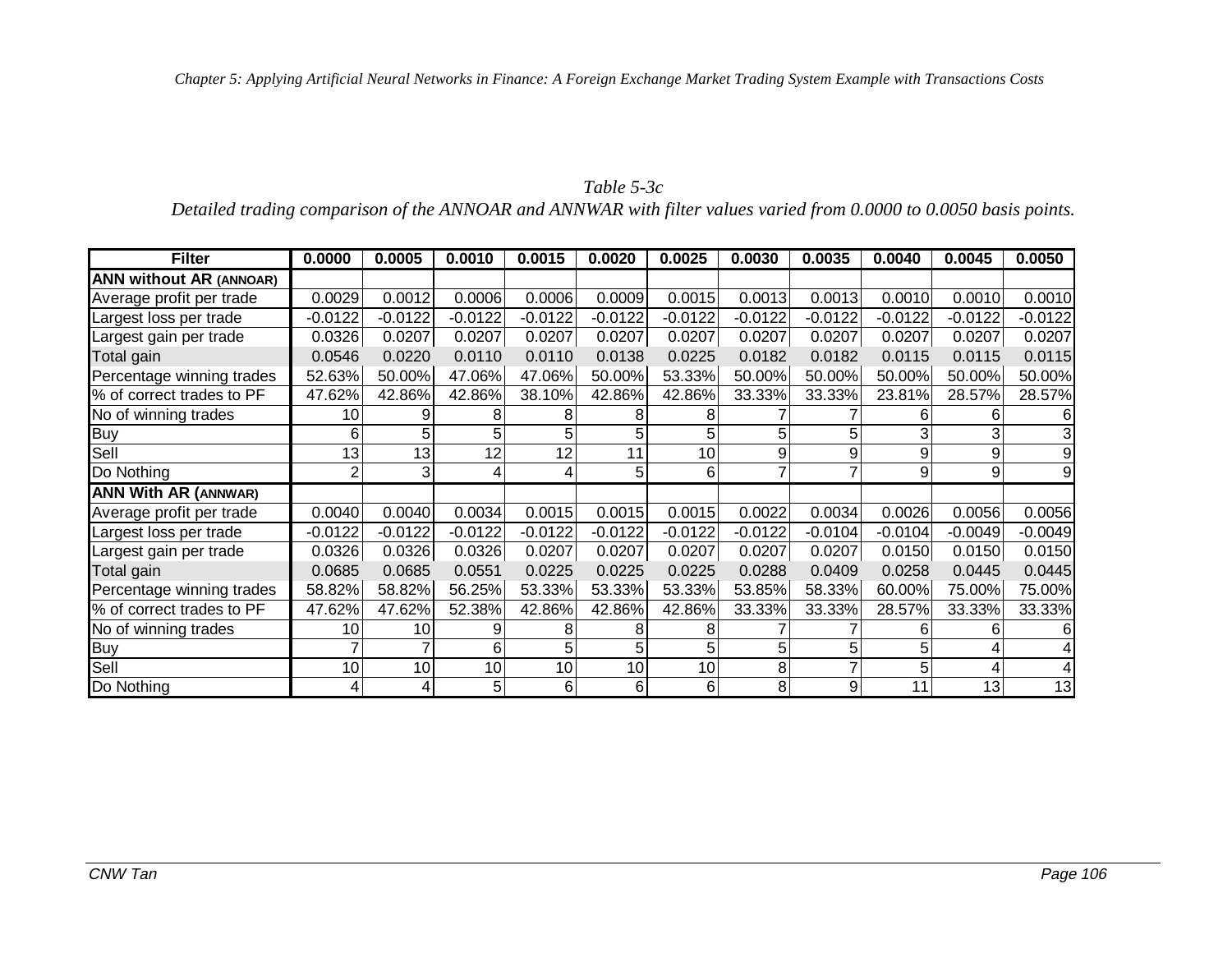### *Table 5-3d*

*Detailed trading comparison of the ANNOAR and ANNWAR with filter values varied from 0.0055 to 0.0100 basis points.*

| <b>Filter</b>                  | 0.0055    | 0.0060    | 0.0065    | 0.0070    | 0.0075    | 0.0080    | 0.0085    | 0.0090  | 0.0095  | 0.0100  |
|--------------------------------|-----------|-----------|-----------|-----------|-----------|-----------|-----------|---------|---------|---------|
| <b>ANN without AR (ANNOAR)</b> |           |           |           |           |           |           |           |         |         |         |
| Average profit per trade       | 0.0011    | 0.0017    | 0.0009    | 0.0034    | 0.0034    | 0.0034    | 0.0040    | 0.0089  | 0.0036  | 0.0036  |
| Largest loss per trade         | $-0.0122$ | $-0.0122$ | $-0.0122$ | $-0.0049$ | $-0.0049$ | $-0.0049$ | $-0.0049$ | 0.0000  | 0.0000  | 0.0000  |
| Largest gain per trade         | 0.0207    | 0.0207    | 0.0142    | 0.0142    | 0.0142    | 0.0142    | 0.0142    | 0.0142  | 0.0036  | 0.0036  |
| Total gain                     | 0.0119    | 0.0174    | 0.0071    | 0.0171    | 0.0171    | 0.0171    | 0.0158    | 0.0178  | 0.0036  | 0.0036  |
| Percentage winning trades      | 54.55%    | 60.00%    | 62.50%    | 80.00%    | 80.00%    | 80.00%    | 75.00%    | 100.00% | 100.00% | 100.00% |
| % of correct trades to PF      | 33.33%    | 38.10%    | 38.10%    | 38.10%    | 38.10%    | 38.10%    | 52.38%    | 61.90%  | 57.14%  | 57.14%  |
| No of winning trades           | 6         | 6         |           |           |           |           |           |         |         |         |
| Buy                            |           |           |           |           |           |           |           |         |         |         |
| Sell                           | 9         | 8         | 6         | 4         | 4         |           | 3         |         |         |         |
| Do Nothing                     | 10        | 11        | 13        | 16        | 16        | 16        | 17        | 19      | 20      | 20      |
| <b>ANN With AR (ANNWAR)</b>    |           |           |           |           |           |           |           |         |         |         |
| Average profit per trade       | 0.0057    | 0.0084    | 0.0084    | 0.0064    | 0.0064    | 0.0064    | 0.0032    | 0.0036  | 0.0036  | 0.0036  |
| Largest loss per trade         | $-0.0049$ | 0.0000    | 0.0000    | 0.0000    | 0.0000    | 0.0000    | 0.0000    | 0.0000  | 0.0000  | 0.0000  |
| Largest gain per trade         | 0.0142    | 0.0142    | 0.0142    | 0.0128    | 0.0128    | 0.0128    | 0.0036    | 0.0036  | 0.0036  | 0.0036  |
| Total gain                     | 0.0286    | 0.0334    | 0.0334    | 0.0192    | 0.0192    | 0.0192    | 0.0065    | 0.0036  | 0.0036  | 0.0036  |
| Percentage winning trades      | 80.00%    | 100.00%   | 100.00%   | 100.00%   | 100.00%   | 100.00%   | 100.00%   | 100.00% | 100.00% | 100.00% |
| % of correct trades to PF      | 38.10%    | 42.86%    | 47.62%    | 47.62%    | 47.62%    | 47.62%    | 52.38%    | 57.14%  | 57.14%  | 57.14%  |
| No of winning trades           |           |           |           |           | 3         |           |           |         |         |         |
| <b>Buy</b>                     |           |           |           |           |           |           |           | 0       | 0       | 0       |
| Sell                           | 3         | 2         | 2         |           |           |           |           |         |         |         |
| Do Nothing                     | 16        | 17        | 17        | 18        | 18        | 18        | 19        | 20      | 20      | 20      |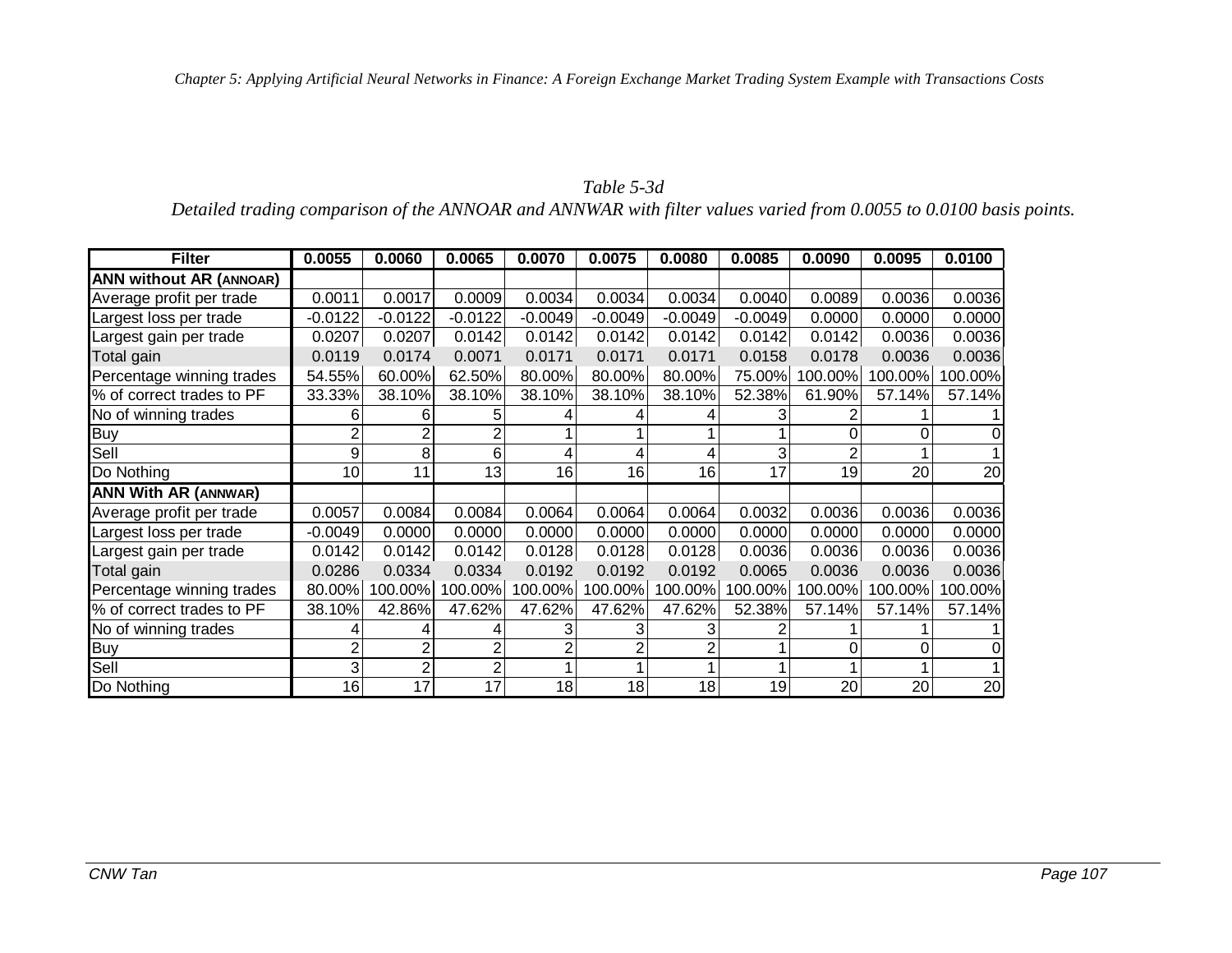*Chart 5-7 Comparison of Forecast of the Actual Vs AR on Out-of-sample Data*



*Chart 5-8 Comparison of Forecast of the Actual Vs ANNOAR on Out-of-sample Data*



20-Jan205 Jan305eb-95 FamosFamosFam3dMar-95 MarcosManosManoasMan<sup>7</sup>dApr-95 Apr295 Apr295 Apr595May-95 May no manapama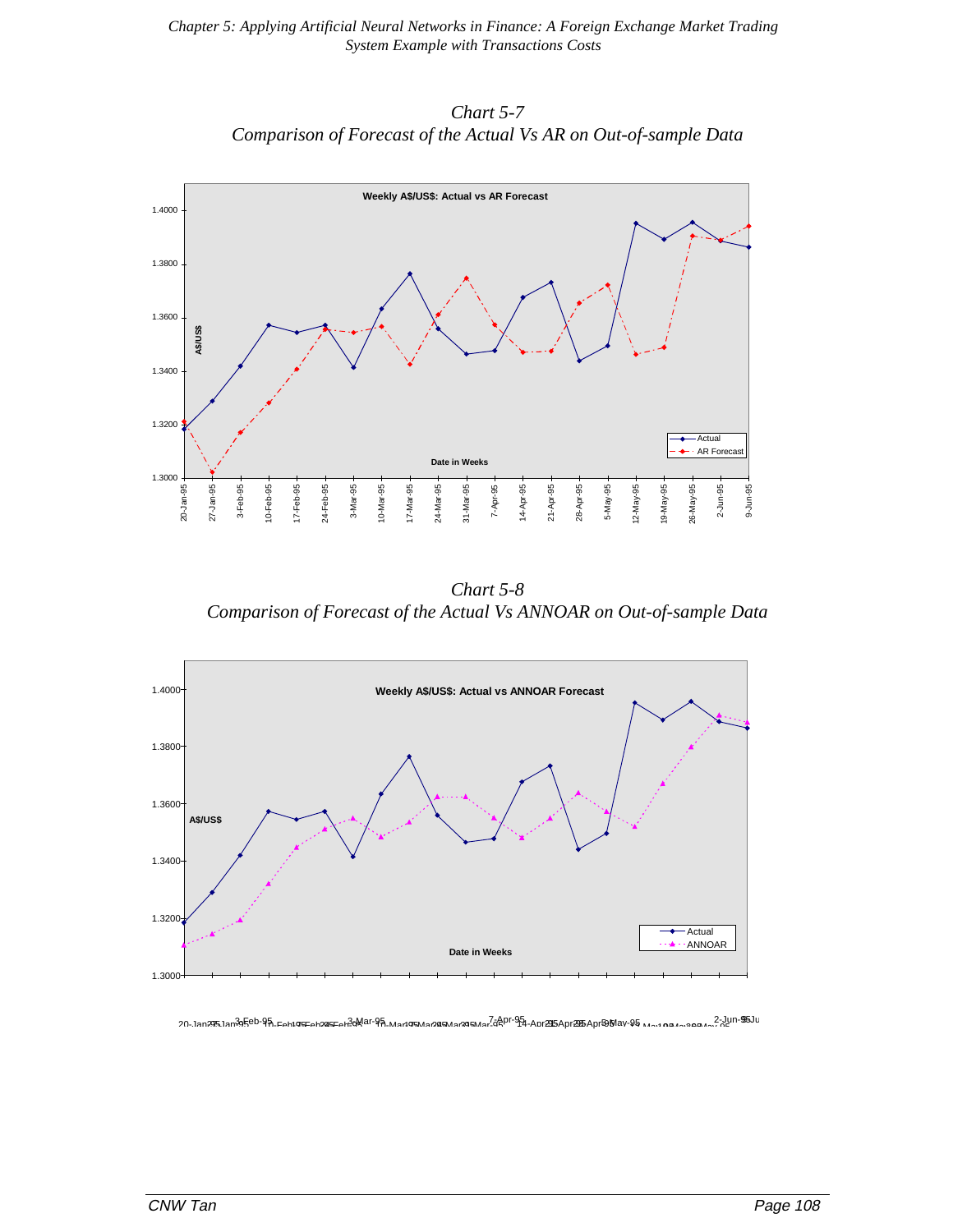*Chart 5-9 Comparison of Forecast of the Actual Vs ANNWAR on Out-of-sample Data*



*Chart 5-10 Comparison of Forecast of the Actual Vs ANNWAR and ANNOAR on Out-of-sample Data*



20-Jana <del>95</del> 3-Jun-95 3-Mar-95 3-Jun-95 3-Mar-95 3-Mar-95 3-Mar-95 34-Mar-95 31-May-95 3-May-95 3-May-95 2-Jun-95<br>29-May <del>19-May 98-May-95 2-Jun-95 20-May 95 20-May 95 20-May 95 20-May 95 20-May 95 20-May-95 20-May-95 20-</del>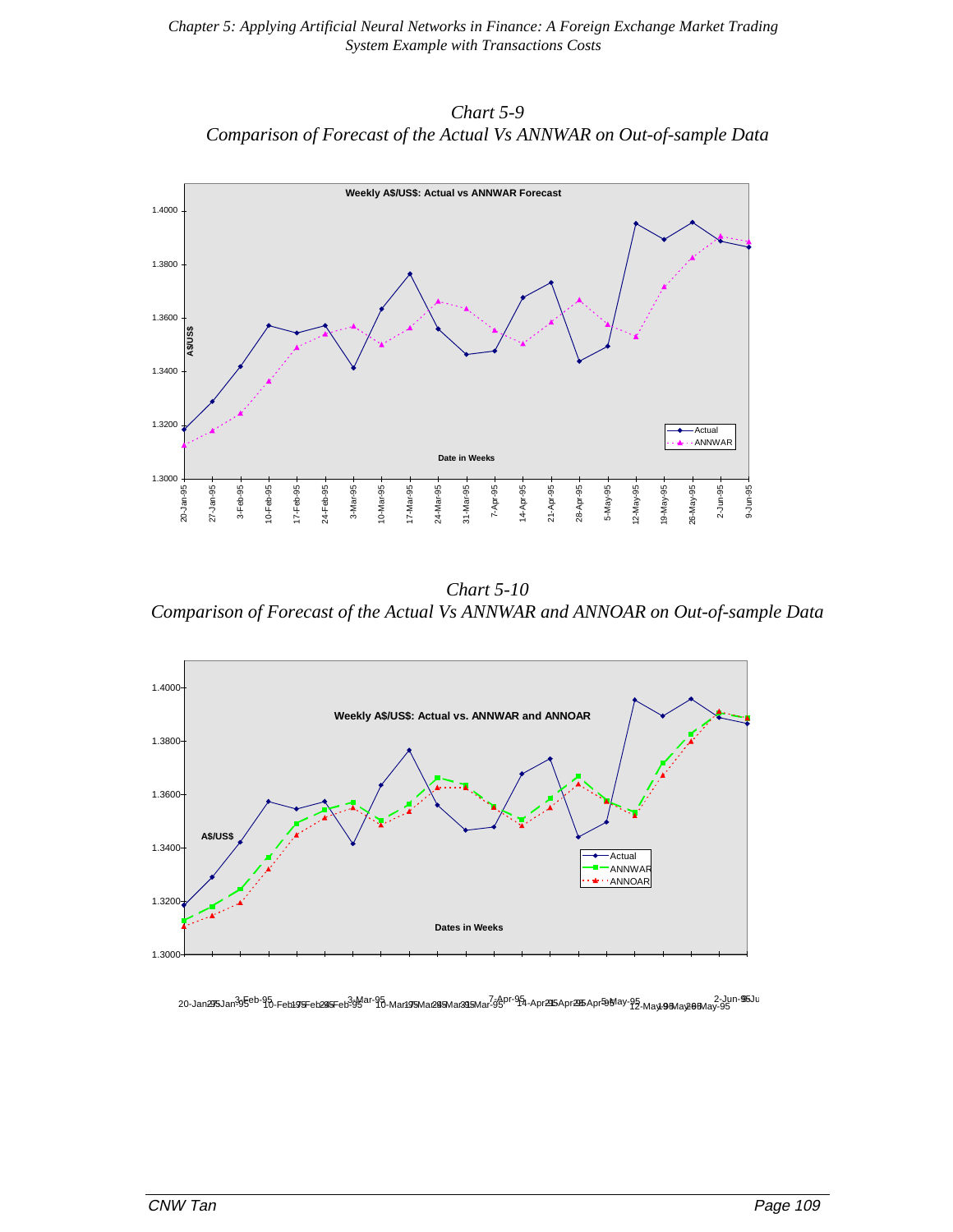#### *Table 5-4 Comparison of Mean Square Error(MSE) of the Different Models on the out-of-sample data*

| <b>Models</b>            | <b>MSE</b> |
|--------------------------|------------|
| AR                       | 0.000516   |
| Random Walk Theory (RWT) | 0.000278   |
| <b>ANNOAR</b>            | 0.000317   |
| <b>ANNWAR</b>            | 0.000266   |

#### *5.8.8 Forecast Comparisons*

Chart 5-7, Chart 5-8 and Chart 5-9 compares the actual A\$/US\$ exchange rate data to the AR, ANNOAR and ANNWAR models respectively. Chart 5-10 compares the ANNOAR and ANNWAR models to the actual A\$/US\$ exchange rate.

The charts show that the AR model has a lag of two periods while the ANN models have a slight lag of one. The ANNOAR and ANNWAR models' forecast seem to be very similar.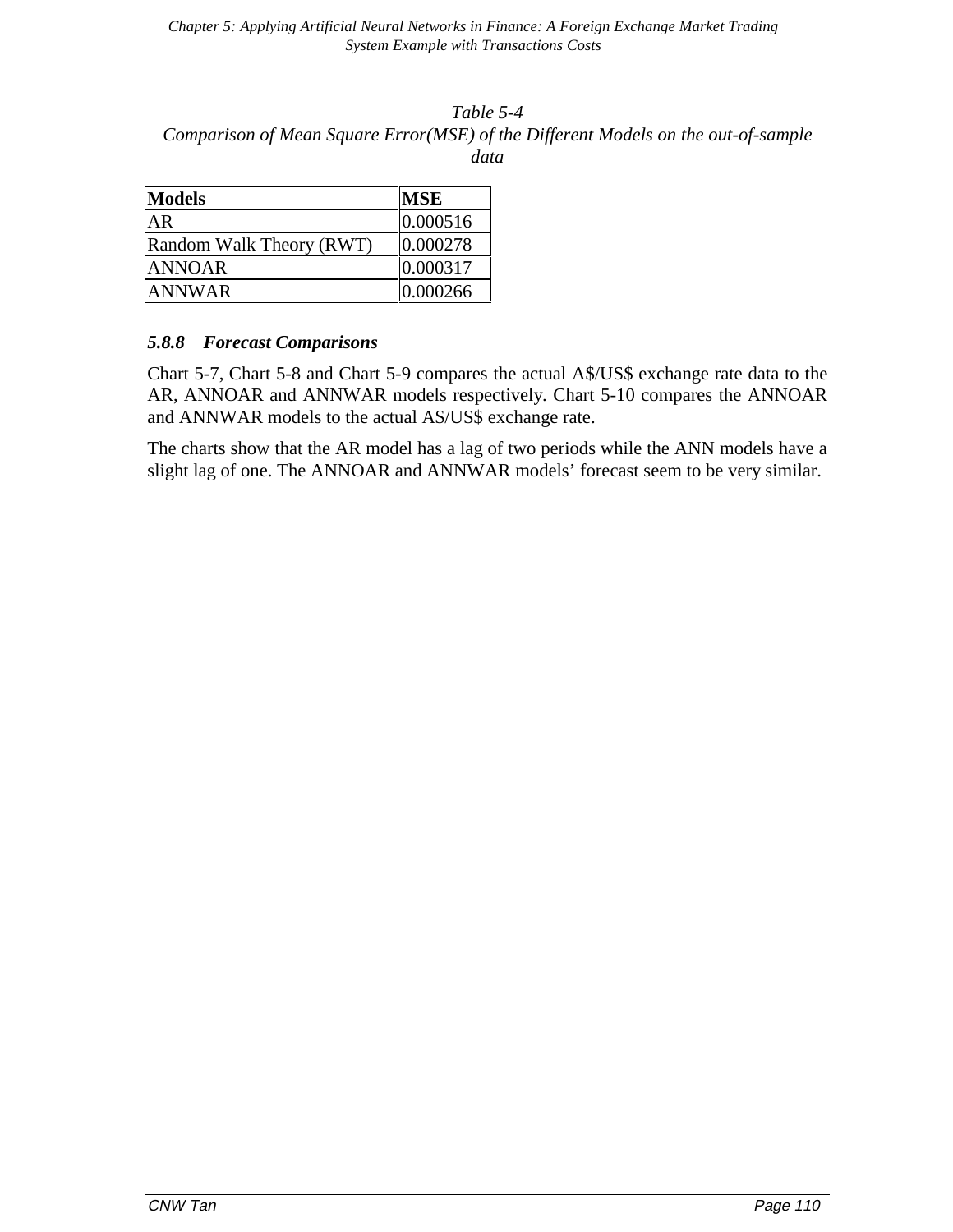Table 5-4 demonstrates the model with the lowest Mean Square Error (MSE) for the outof-sample data is the ANNWAR model. It even outperforms the Random Walk Theory (RWT) model which is marginally the second best model. The RWT model uses the last known exchange rate as the forecast for the next rate and obviously the RWT model thus generates no trades. The ANNOAR model is the third best forecasting model while the AR model is the poorest.

However, as discussed earlier, the reduction in forecast errors does not necessarily translate to better profits. In this case though, this seems to be the case with the ANNWAR performing best, both in terms of exchange rate forecasting, and trading profitability.

# **5.9 Assumptions and Limitation of Methodology**

This methodology assumes that the trader is able to get the stated exchange rate and interest rate spread on every trade. The spread on these rates can differ over time, depending on market volatility and liquidity. An assumption is also made on the trading rules. It assumes that all trades can be executed at the week's closing rates.

The main limitation of this methodology is that it forces the trader to perform at most, only one trader per week, and every week's trade has to be closed out at the following week's closing exchange rate. More favorable rates may have been available at different time of the week for closing out the position. Also, it may be cheaper for the trader to carry a current position for more than a week; especially when the market is trending; as this eliminates the transaction costs.

# **5.10 Conclusion**

The results reported in this chapter suggest that the ANNWAR model, incorporating the AR output into an ANN, can improve the robustness and the profitability of trading systems relative to those based on AR models or ANNs in isolation. The results for this experiment indicate the ANNWAR model to be a more profitable and robust trading system in that it performs better and over a wider range of filter values than the other models.

There appear to be opportunities to exploit some inefficiency in the Australian/US dollar foreign exchange market, as all models return profits after taking account of interest differential and transaction costs. This concurs with studies that have found abnormal profits can be obtained from technical trading and filter rules [Sweeney 1986, Brock et al. 1992, LeBaron 1992]. The utilization of the ANN with other established technical trading rules may improve profitability.

The AR model has been shown to perform poorly in this book. The results of the AR model from this study differ quite significantly from the earlier study [Tan 1995ab]. In that study, the AR model by itself seems ideal for the risk-averse trader as it generates a smaller number of trades and in conjunction with an appropriate filter value, give the best average profit per trade as well as the highest number of winning trades. However, its sensitivity to the filter values, with all trades filtered out at a mere 5 basis points, questions its reliability and stability for use in a real life trading environment.

In this study, however, the AR is unprofitable at most filter values, does not perform well in any of the profitability metrics but is quite insensitive to the filter values, as it is the model that has the highest threshold value. A reason for this could be the more linear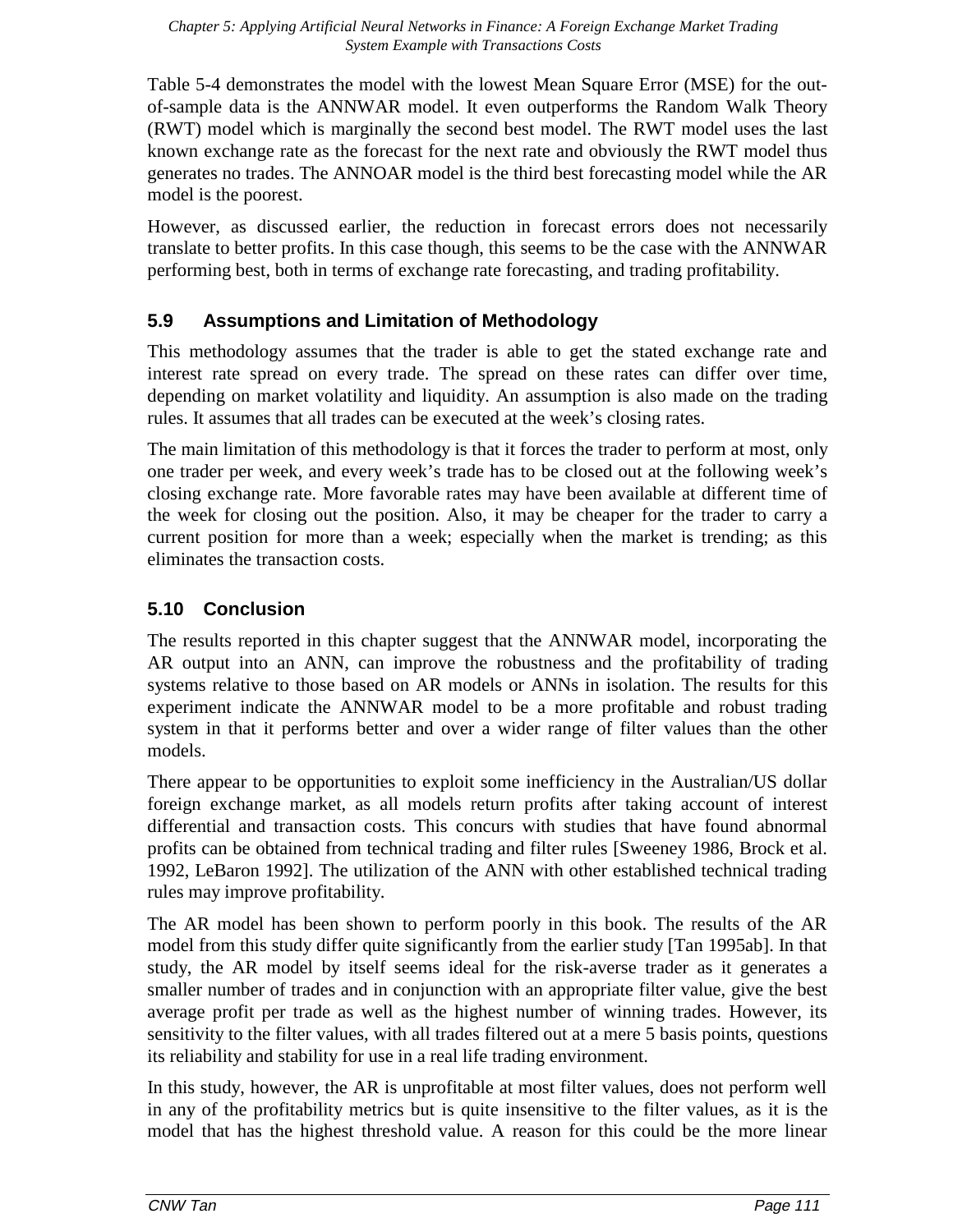nature of the out-of-sample data in the earlier study, allowing the AR model to perform better. However, in this study, the out-of-sample data has a more volatile nature with no clear trend.

In the earlier study, the best ANN architecture is one with no hidden layer. This is the architecture used in the ANNWAR and the ANN in isolation model in this research. This suggest that the best model then, may be a linear forecasting model. It is therefore surprising that the AR model, which is, by definition, a linear best-fit method can be improved upon by incorporating the AR output into the ANN. Many studies have suggest that most financial markets are nonlinear in nature, so the results from that time series are quite interesting as it seems to contradict this view. One explanation could be that the filter rules have added a non-linear dimension to the trading system in terms of the performance as measured in terms of profitability.

In this study, the best ANN architecture was a network with one hidden layer. The additional data may have helped the ANN to pick up the non-linearity nature of the exchange rate market. Indeed, Hsieh [1989] and Steurer [1995] have shown that there is considerable evidence of nonlinear structure in the Deutschmark/US Dollar (DEM/USD) exchange rate. Steurer's study suggests that there is a low-dimensionality chaos in the DEM/USD exchange rate and the use of nonlinear nonparametric techniques can produce significantly better results. Artificial Neural Networks have been shown to 'capture chaos because they learn the dynamical invariants of a chaotic dynamical system' [Deco et al. 1995].

The accuracy of the ANNWAR model as measured by the percentage of winning trades reached a 100%. A level above 60% is sufficient for a market maker with low transaction cost to run a profitable foreign exchange desk [Orlin Grabbe 1986]. However, this high percentage of winning trade requires relatively high filter values. By eliminating all of the unprofitable trades, many profitable trades are also eliminated thus reducing the total profit.

The more risk-averse trader may choose to accept a lower total return with the use higher filter values to minimize the possibility of any trading loss, while a more speculative trader may be willing to take the risk of having some unprofitable trades in expectation of a higher return. Further research should investigate if the returns are commensurate with the additional risk.

This study also confirms the robustness of the ANNWAR model that was introduced in my earlier work. The ANNWAR model in this study not only significantly outperformed the other models in terms of profitability but also in terms of exchange rate forecast as measured by the MSE term.

# **5.11 Managerial and Implementation Issues**

The justification for this system can be demonstrated by the amount of excess return it can generate, albeit on historical data. There is a high level risk that this system may not sustain its profit record. Even the top human traders cannot get it right all the time. This is why strict risk and money management controls needs to be implemented with the system to avert financial disaster. However, confidence on the system can be gained, if the system tests well with different sets of historical data. This is similar to the track record of a human trader. The system needs to be monitored continuously to ensure that the ANN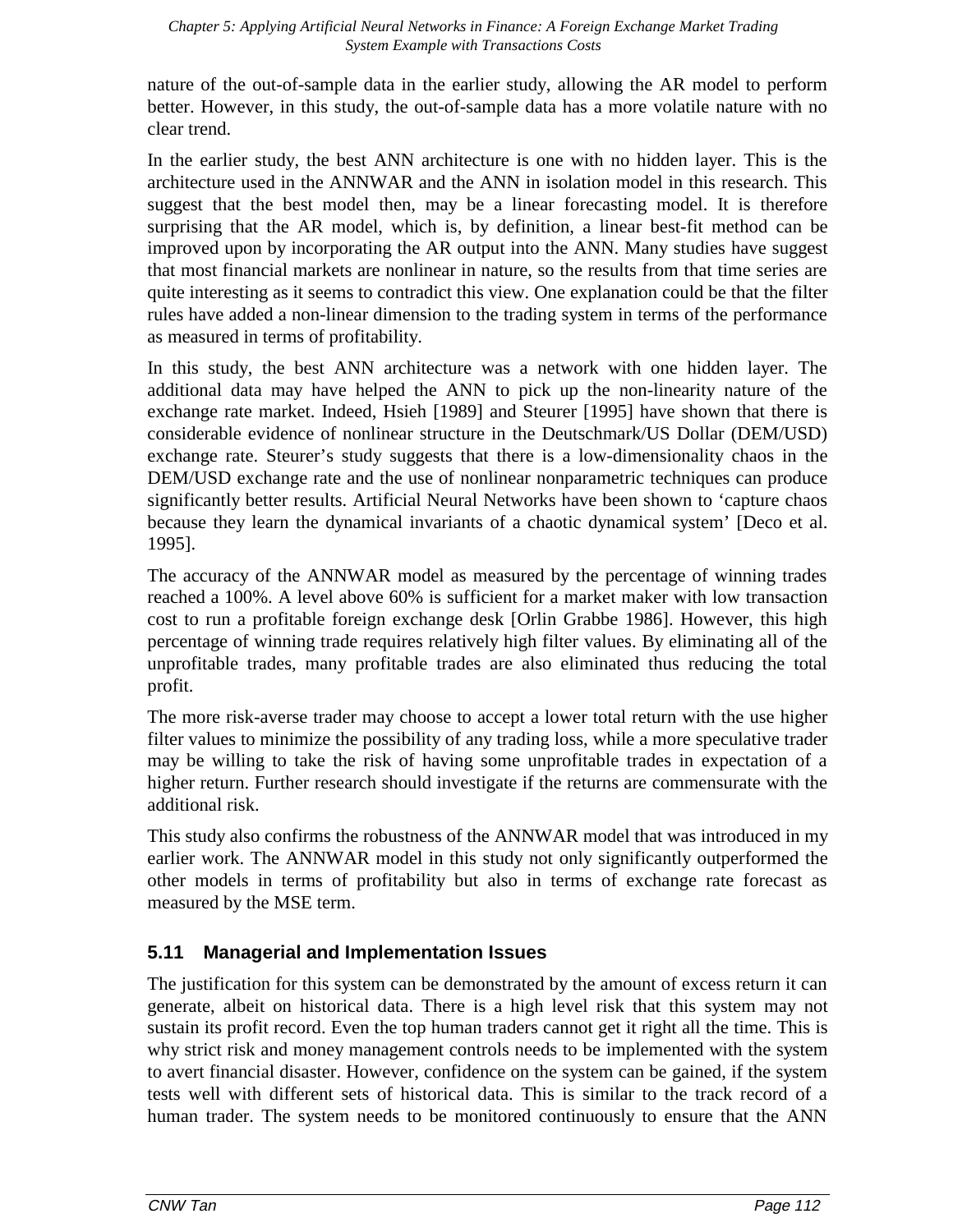models in use are performing well. The ANN models may need to be retrained should the system starts showing signs of diverging from its profitability targets.

Resources required for implementing the system include a reliable source for data, a computer system, personnel to ensure compliance and risk management controls are in place, maintenance of database, operational staff to execute the trades and the training of the personnel that will use the system.

# **5.12 Future Research**

Future work will improve upon the naive money management technique of the present research where a fixed amount is traded and the position closed off at the end of the week. The current model assumes all trades can be transacted at the week's closing exchange rates. In real life, the exchange rate may change significantly between the time a trading signal is generated and the actual execution of the trade.

Future research will also focus on constructing ANNs to forecast the direction of the market rather than the absolute foreign exchange rate. Unsuccessful attempts had been made in the course of this research to forecast the market direction or turning points. Future attempts may use different ANN architectures and learning algorithms.

Hybrid intelligent systems, combining fuzzy logic, expert systems, genetic algorithms and ANNs, need to be explored to determine if a more profitable trading system can be implemented. ANNs can be used to forecast the time series, while fuzzy logic and expert systems can assist in determining the trading signals. Genetic algorithms can be used to select the input variables as well as the optimal parameters for the system.

Sensitivity analysis of input variables in ANNs, similar to the analysis conducted by Poh [1994], can be performed in future research to assist in determining the effect of a particular variable on the exchange rate. Trends can be identified by continuous monitoring of the system as new data are obtained.

Another area for further research is to develop a methodology to search and detect chaotic dynamical systems in financial time series. This will help in the selection of financial time series to be used for modeling with ANNs. Financial time series that do not exhibit chaotic behavior may truly be random in nature and thus will prove to be difficult if not impossible to model. Further research needs to be undertaken too, with other foreign exchange rate time series to determine if other foreign exchange markets have similar characteristics and if the ANNWAR models can continue to perform better. Finally, the effect of filter values on the trading systems needs to be explored further. Perhaps a better method of selecting the filter values can be developed.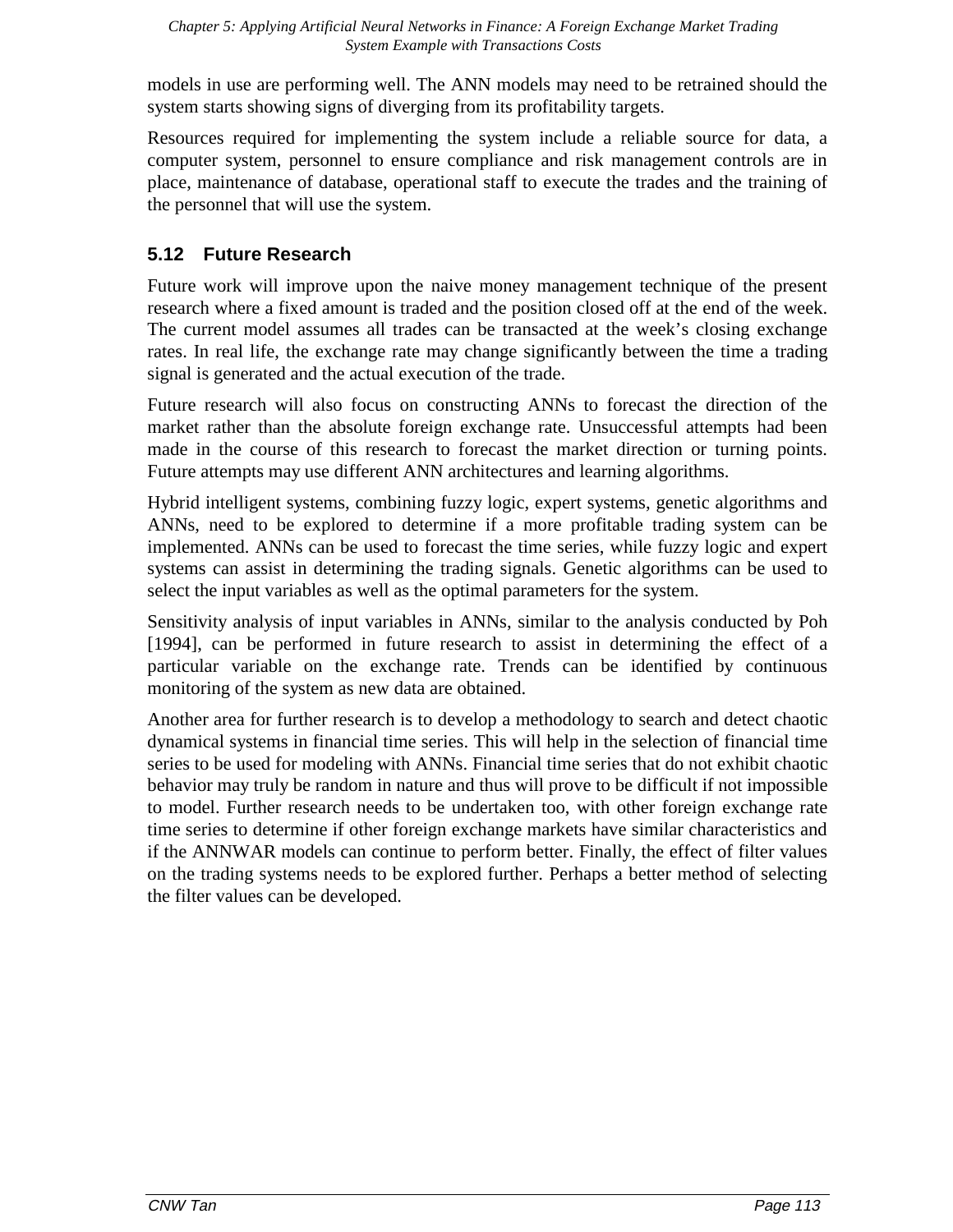# **5.13 References**

- 1. Abu Mostafa, Y. S., "Financial Market Applications of Learning Hints", *Neural Networks in the Capital Market edited by Refenes, A.*, ISBN 0-471-94364-9, John Wiley & Sons Ltd., England, pp. 220-232, 1995.
- 2. Bourke, L., "The Efficiency of Australia's Foreign Exchange Market in the Post-Float Period", *Bond University School of Business Honours Dissertation*, Australia, September 1993.
- 3. Brock, W. A., Lakonishok, J. and LeBaron, B., "Simple Technical Trading Rules and the Stochastic Properties of Stock Returns", *The Journal of Finance*, 47:1731:1764, USA, 1992.
- 4. {BIS95], Central Bank Survey of Foreign Exchange Market Activity in April 1995, Bank for International Settlements Press Communiqué, Basel, October 1995.
- 5. Colin, A, "Exchange Rate Forecasting at Citibank London*", Proceedings, Neural Computing 1991*, London, 1991.
- 6. Colin, A. M., "Neural Networks and Genetic Algorithms for Exchange Rate Forecasting", Proceedings of International Joint Conference on Neural Networks, Beijing, China, November 1-5, 1992.
- 7. Dacorogna, M. M., Muller, U. A., Jost, C., Pictet, O. V., Olsen R. B. and Ward, J. R., "Heterogeneous Real-Time Trading Strategies in the Foreign Exchange Market", *Preprint by O & A Research Group MMD.1993-12-01*, Olsen & Associates, Seefeldstrasse 233, 8008 Zurich, Switzerland, 1994.
- 8. Davidson, C., June 1995, *Development in FX Markets* [Online], Olsen and Associates: Professional Library*,* Available: http://www.olsen.ch/library/prof/dev\_fx.html, [1996, August 5].
- 9. Deboeck, G. J., *Trading on the Edge: Neural, Genetic, and Fuzzy Systems for Chaotic Financial Markets,* ISBN 0-471-31100-6, John Wiley and Sons Inc., USA, 1994.
- 10. Deco, G., Schuermann, B. and Trippi, R., "Neural Learning of Chaotic Time Series Invariants, *Chaos and Nonlinear Dynamics in the Financial Markets edited by Trippi, R*, Irwin, USA, ISBN 1-55738-857-1, pp.467-488, 1995.
- 11. Dwyer G. P., and Wallace, M. S., 'Cointegration and Market Efficiency", *Journal of International Money and Finance*, Vol. 11, pp. 318-327.
- 12. Engel, C., "A Note on Cointegration and International Capital Market Efficiency", *Journal of International Money and Finance*, Vol. 15, No. 4, pp. 657-660, 1996.
- 13. Fishman, M., Barr, D. S. and Heaver, E., A New Perspective on Conflict Resolution in Market Forecasting, *Proceedings The 1st International Conference on Artificial Intelligence Applications on Wall Street*, NY, pp. 97–102, 1991.
- 14. Fishman, M., Barr, D. S. and Loick, W. J., Using Neural Nets in Market Analysis, *Technical Analysis of Stocks & Commodities*, pp. 18–20, April 1991
- 15. Freedman, R. S., AI on Wall Street, *IEEE Expert*, pp. 3–9, April 1991.
- 16. Freisleben, B., Stock Market Prediction with Backpropagation Networks, *Industrial and Engineering Applications of Artificial Intelligence and Expert Systems 5th*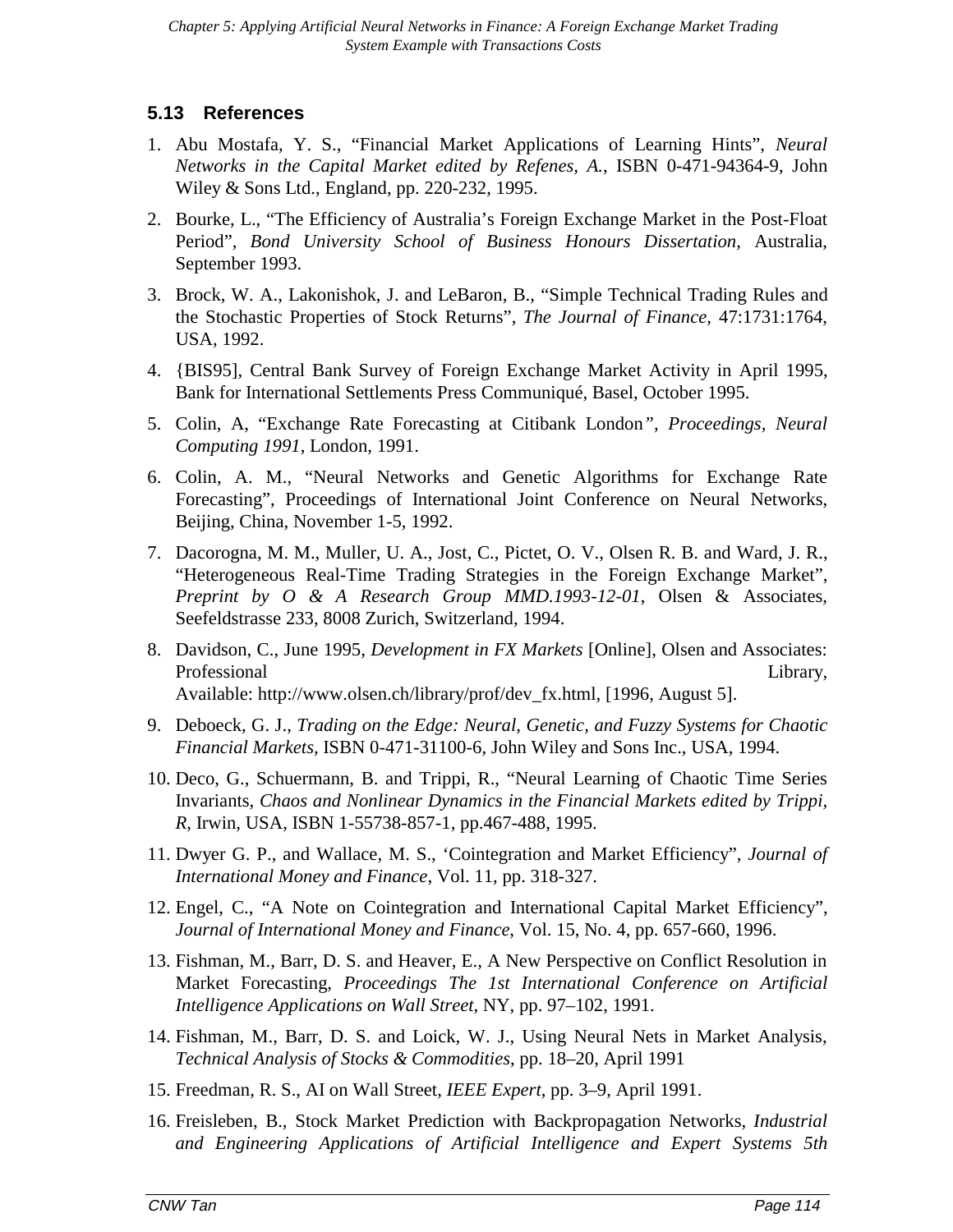*International Conference IEA/AIE-92, Paderborn Germany, June 9-12, 1992 Proceedings*, pp. 451–460, 1992.

- 17. Jang, G. J., Lai, F., Jiang and B., Chien, L., An Intelligent Trend Prediction and Reversal Recognition System Using Dual–module Neural Networks, *Proceedings The 1st International Conference on Artificial Intelligence Applications on Wall Street*, NY, pp. 42–51, 1991.
- Johnson, R. A., and Wichern, D. D., "Clustering", *Applied Multivariate Statistical Analysis Second Edition*, Prentice-Hall International, pp. 543-589, 1988.
- 19. Kamijo, K. and Tanigawa, T., Stock Price Recognition A Recurrent Neural Net Approach, *Proceedings the International Joint Conference on Neural Networks*, pp. 589–221, June 1990.
- 20. Karfakis, C. I. and Parikh, A., "Exchange Rate Convergence and Market Efficiency", *Applied Financial Economics*, vol. 4**,** pp. 93-98**,** 1994
- 21. Kearney, C. and MacDonald, R., "Efficiency in the Forward Foreign Exchange market: Weekly Tests of the Australian /US Dollar Exchange Rate January 1984-March 1987", *Economic Record*, vol. 67, No. 198, pp. 237-242, September 1991.
- 22. Kimoto, T., Asakawa, K., Yoda, M., Takeoka, M., Stock Market Prediction System With Modular Neural Networks, *Proceedings IJCNN 1990 Vol. 1*, pp. 1–6, 1990.
- 23. LeBaron, B., "Do Moving Average Trading Rule Results Imply Nonlinearities in Foreign Exchange Markets?", *Working Paper #9222,* University of Wisconsin-Madison, Social Systems Research Institute, USA, 1992.
- 24. LeBaron, B., "Technical Trading Rules and Regime Shifts in Foreign Exchange", *Technical Report, University of Wisconsin,* Madison, USA, 1991.
- 25. Levis, M., "The Behaviour of the Australian Forward Exchange Market", *Australian Journal of Management*, vol. 6, pp. 61-74, 1981.
- 26. Levitch R. M., and Thomas, L. R. III, "The Significance of Technical Trading -Rule Profits in the Foreign Exchange Market: A Bootstrap Approach", *Journal of International Money and Finance*, vol. 12, No. 5, pp. 451-474.
- 27. Malkiel, B. C., *A Random Walk Down Wall Street*, New York, W. W. Norton, 1973.
- 28. Murphy, J. J., *Technical Analysis of the Futures Market*, NYIF, New York, ISBN 0- 13-898009-X, pp. 2-4, 1986.
- 29. Neural Computer Sciences, Using Neural Nets for Financial Forecasting, *PC Business Software Vol. 17 No. 2*, pp. 8–11, 1992.
- 30. Orlin Grabbe, J., *International Financial Markets*, New York, Elsevier, 1986.
- 31. Pictet O. V., Dacorogna M. M., Muller U. A., Olsen R. B., and Ward J. R., "Real-time trading models for foreign exchange rates", *Neural Network World*, vol. 2, No. 6, pp. 713-744, 1992.
- 32. Poh, H. L., "A Neural Network Approach for Decision Support", *International Journal of Applied Expert Systems*, Vol. 2, No. 3, 1994.
- 33. Refenes, A. and Saidi, A., "Managing Exchange-Rate Prediction Strategis with Neural Networks", *Neural Networks in the Capital Market edited by Refenes, A.*, ISBN 0-471- 94364-9, John Wiley & Sons Ltd., England, pp. 213-219, 1995.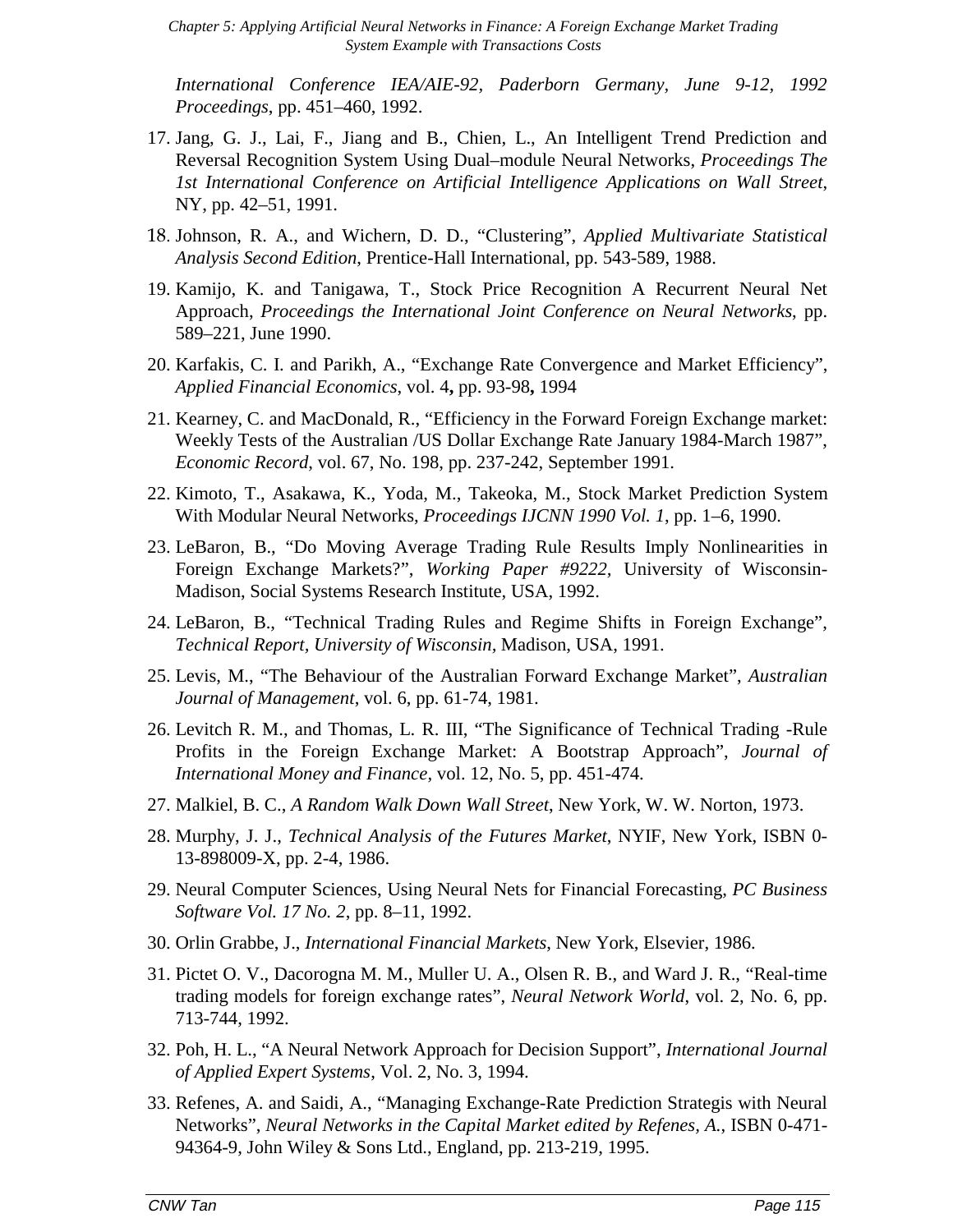- 34. *Reserve Bank of Australia Bulletin*, "Australian Financial Markets", ISSN 0725-0320, Australia, May 1996.
- 35. Rumelhart, D. E., Hinton, G. E., and Williams, R. J., "Learning Internal Representations by Error Propagation", *Parallel Distributed Processing*, Vol. 1, MIT Press, Cambridge Mass., 1986.
- 36. Schawrtz, T. J., AI Applications on Wall Street, *IEEE Expert*, pp. 69–70, Feb. 1992.
- 37. Schoneburg, E., Stock Prediction Using Neural Networks: A Project Report, *Neurocomputing Vol. 2, No. 1*, 17–27, June 1990.
- 38. Sheen, J., "Modeling the Floating Australian Dollar: Can the Random Walk be Encompassed by a Model Using a Permanent Decomposition of Money and Output?", *Journal of International Money and Finance*, vol. 8, pp. 253-276, 1989.
- 39. Sinha, T. and Tan, C. , "Using Artificial Neural Networks for Profitable Share Trading", JASSA: *Journal of the Security Institute of Australia*, Australia, September 1994.
- 40. Steiner, M. and Wittkemper, H., "Neural Networks as an Alternative Stock Market Model", *Neural Networks in the Capital Market edited by Refenes, A.*, ISBN 0-471- 94364-9, John Wiley & Sons Ltd., England, pp. 137-148, 1995.
- 41. Steurer, E., "Nonlinear Modeling of the DEM/USD Exchange Rate", *Neural Networks in Capital Markets edited by Refenes*, A., John Wiley and Sons, England, ISBN 0-471- 94364-9, pp. 199-212, 1995.
- 42. Surajaras, P. and Sweeney, R. J., "Profit-Making Speculation in Foreign Exchange Markets, *The Political Economy of Global Interdependence*, Westview Press, Boulder, 1992.
- 43. Sweeney, R. J., "Beating the Foreign Exchange Market", *The Journal of Finance*, 41:163-182, Vol. XLI, No. 1, USA, March 1986
- 44. Tan, C. N. W., "Incorporating Artificial Neural Network into a Rule-based Financial Trading System", *The First New Zealand International Two Stream Conference on Artificial Neural Networks and Expert Systems (ANNES)*, University of Otago, Dunedin, New Zealand, November 24-26, 1993, IEEE Computer Society Press, ISBN 0-8186-4260-2, 1993a.
- 45. Tan, C. N. W., "Trading a NYSE-Stock with a Simple Artificial Neural Network-based Financial Trading System", *The First New Zealand International Two Stream Conference on Artificial Neural Networks and Expert Systems (ANNES)*, University of Otago, Dunedin, New Zealand, November 24-26, 1993, IEEE Computer Society Press, ISBN 0-8186-4260-2, 1993b.
- 46. Tan, C.N.W., Wittig, G. E., A Study of the Parameters of a Backpropagation Stock Price Prediction Model, *The First New Zealand International Two Stream Conference on Artificial Neural Networks and Expert Systems (ANNES)*, University of Otago, Dunedin, New Zealand, November 24-26, 1993, IEEE Computer Society Press, ISBN 0-8186-4260-2, 1993a.
- 47. Tan, C.N.W., Wittig, G. E., Parametric Variation Experimentation on a Backpropagation Stock Price Prediction Model, *The First Australia and New Zealand*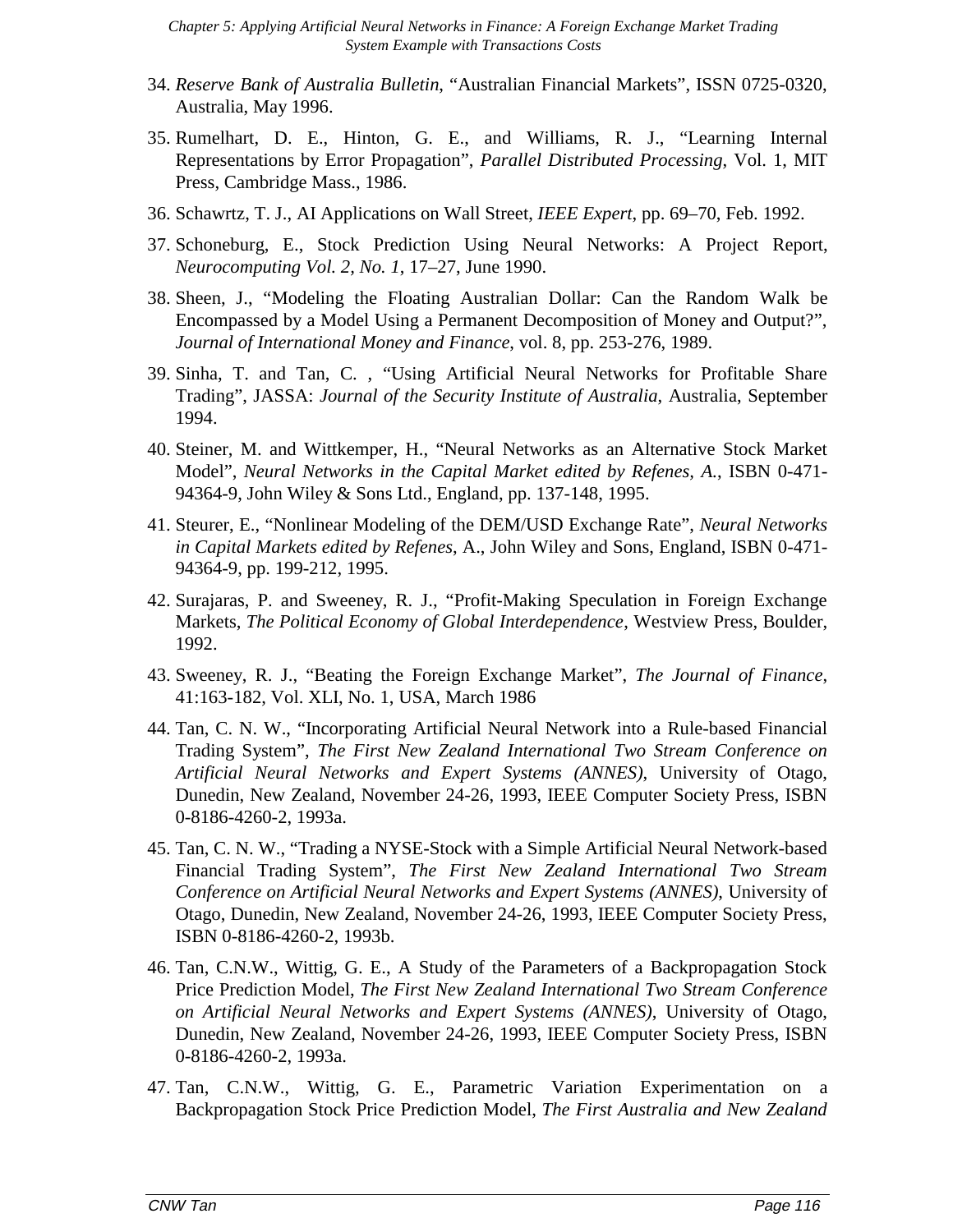*Intelligent Information System (ANZIIS) Conference*, University of Western Australia, Perth, Australia, December 1-3, 1993, IEEE Western Australia Press, 1993b.

- 48. Tan, C., "Using Artificial Neural Networks as a Financial Trading Tool: A Foreign Exchange Market Example with Transactions Costs", *Abstracts of INFORMS '95*, Singapore, June 1995a.
- 49. Tan, C., "Applying Artificial Neural Networks in Finance: A Foreign Exchange Market Trading System Example with Transactions Costs", *Proceedings of the Ph.D. Conference in Economics and Finance*, Perth, Western Australia, November 1995b.
- 50. Taylor M. P. and Allen H., "The Use of Technical Analysis in the Foreign Exchange Market", *Journal of International Money and Finance*, vol. 11, pp. 304-314, 1992.
- 51. Tease, W. J., "Speculative Efficiency and the Exchange Rate: Some Evidence Since the Float", *Economic Record*, vol. 64, pp. 2-13, 1988.
- 52. Tsoi A. C., Tan, C. N. W., Lawrence, S., "Financial Time Series Forecasting: Application of Artificial Neural Network Techniques", *1993 International Symposium on Nonlinear Theory and its Applications,* Hawaii, USA, December 5-10 1993, Publication of Proceedings TBA, 1993a.
- 53. Tsoi A. C., Tan, C. N. W., Lawrence, S., "Financial Time Series Forecasting: Application of Recurrent Artificial Neural Network Techniques", 1993b *First International Workshop Neural Networks in the Capital Markets*, November 18-19, 1993, London Business School, London , United Kingdom,. Publication of Proceedings TBA, 1993b.
- 54. Turnovsky, S. J. and Ball, K. M., "Covered Interest Parity and Speculative Efficiency: Some Empirical Evidence for Australia", *Economic Record*, vol. 59, pp. 271-280, 1983.
- 55. Weigend, A. S., B. A. Huberman, and D. E. Rumelhart, "Predicting Sunspots and Exchange Rates with Connectionist Networks". In Nonlinear Modeling and Forecasting, edited by M. Casdagli and S. Eubank. Sante Fe Institute Studies in the Sciences of Complexity, Proc. Vol. XII, Redwood City, CA, Addison-Wesley, pp. 395- 432, 1992.
- 56. White, H., "Economic Prediction Using Neural Networks: The Case of IBM Daily Stock Returns", *IEEE International Conference on Neural Networks vol. 2*, 1988.
- 57. Widrow, B., Rumelhart, D. E. and Lehr, M. A., *Neural Networks: Applications in Industry, Business and Science*, Journal A, vol. 35, No. 2, pp. 17-27, July 1994.
- 58. Wong, F. and Tan, C., "Hybrid Neural, Genetic and Fuzzy Systems*", Chapter 14: Trading On The Edge: Neural Genetic and Fuzzy Systems for Chaotic Financial Markets edited by G. J. Deboeck*, ISBN 0-471-31100-6, John Wiley and Sons Inc., USA, pp. 243-261, 1994.
- 59. Yamaguchi, T. and Tachibana, Y., A Technical Analysis Expert System with Knowledge Refinement Mechanism, Proceedings The 1st International Conference on Artificial Intelligence Applications on Wall Street, NY, pp. 86–91, 1991.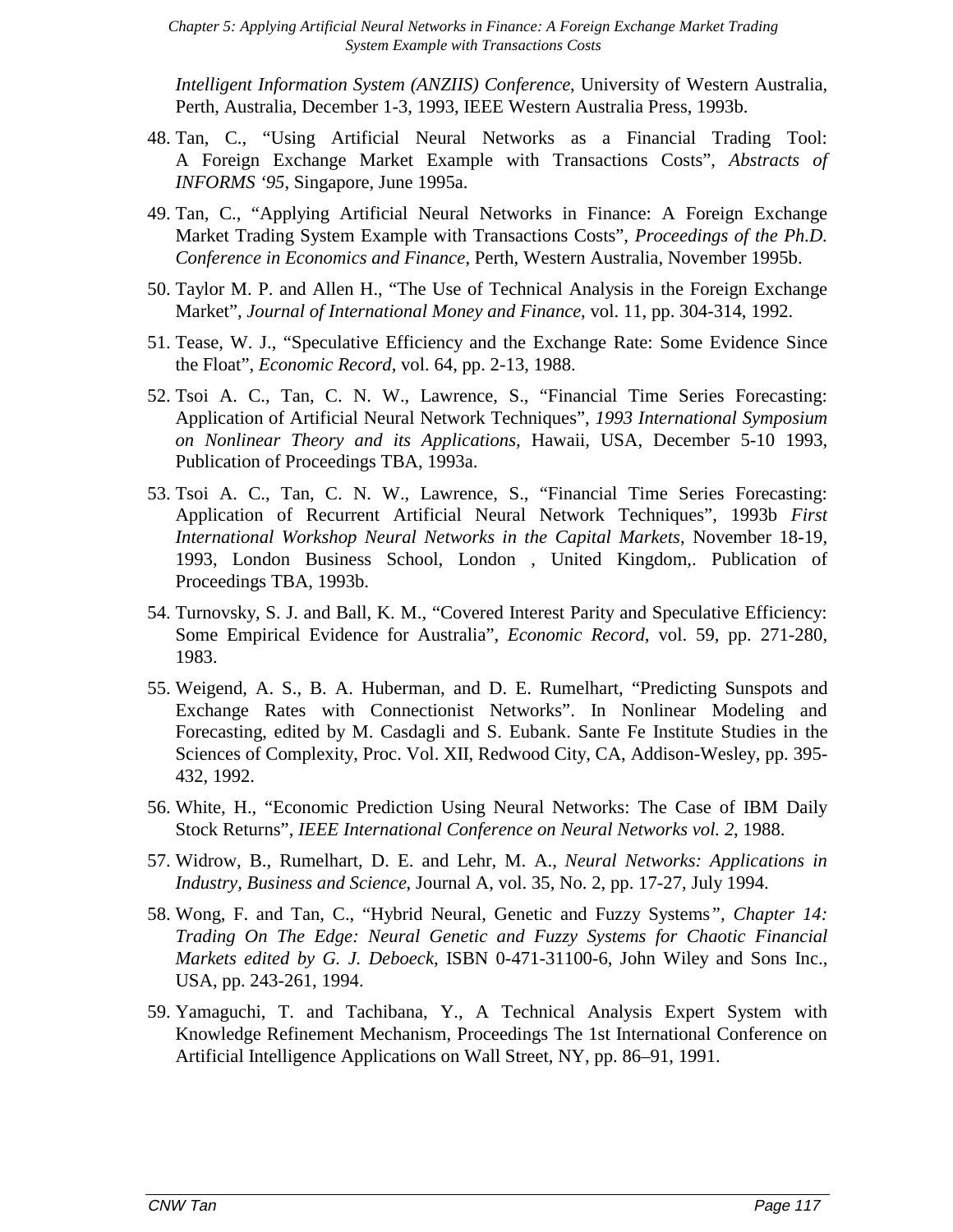## **5.14 Appendix C:Introduction to Foreign Exchange Trading Techniques**

The techniques applied by foreign exchange traders broadly fall into two main categories, technical analysis and fundamental analysis. The trading system that is described in this chapter falls under the technical analysis technique.

### *5.14.1 Technical Analysis*

Technical analysis (TA) is defined as the study of *market (price)* action<sup>41</sup> for the purpose of forecasting future price trends [Murphy 1986]. It is probably the most widely used decision-making tool for traders who make multi-million dollar trading decisions. According to Davidson [1995], the Bank of England reported in its quarterly bulletin in November 1989 that 90% of foreign exchange dealing institutions uses some form of charting or technical analysis in foreign exchange trading with two thirds claiming charts are as important as fundamentals for shortterm forecasting (intraday to one week). He concludes that, since intraday traders account for 90% of the foreign exchange volume, technical analysis plays an important role in decision making in the market.

One of the reason for TA's popularity is that it forces a discipline and control on trading by providing traders with price and profit/loss objectives before trades are made. It is also a very useful tool for short-term as well as long-term trading strategies as it does not rely on any information other than market data. Another reason for its popularity is that, while its basic ideas are easy to understand, a wide variety of trading strategies can be developed from these ideas.

Currently the major areas of technical analysis are:

*Charting*: The study of price charts and chart patterns; e.g. trendlines, triangles, reversal patterns, and Japanese candlesticks.

*Technical/Statistical Indicators*: The study of technical indicators; e.g., momentum, relative strength index (RSI), stochastic and other oscillators.

*Trading Systems*: Developing computerized or automated trading systems, as well as mechanical trading systems, ranging from simple systems using technical indicators with a few basic rules (to generate trading signals such as moving averages) to complex rule-based systems incorporating soft computing methods such as artificial neural networks, genetic algorithms, and fuzzy logic. The traditional trading systems are based on rigid rules for entering and exiting the market. The main advantage of these systems is that they impose discipline on traders using them to be discipline.

*Esoteric methods* e.g. Elliot Waves, Gann Lines, Fibonacci ratios, and astrology.

<u>.</u>

 $41$  Although the term "price action" is more commonly used, Murphy [1986] feels that the term is too restrictive to commodity traders who have access to additional information besides price. As his book focuses more on charting techniques for commodity futures market, he uses the term "market action" to include price, volume and open interest and it is used interchangeably with "price action" throughout the book.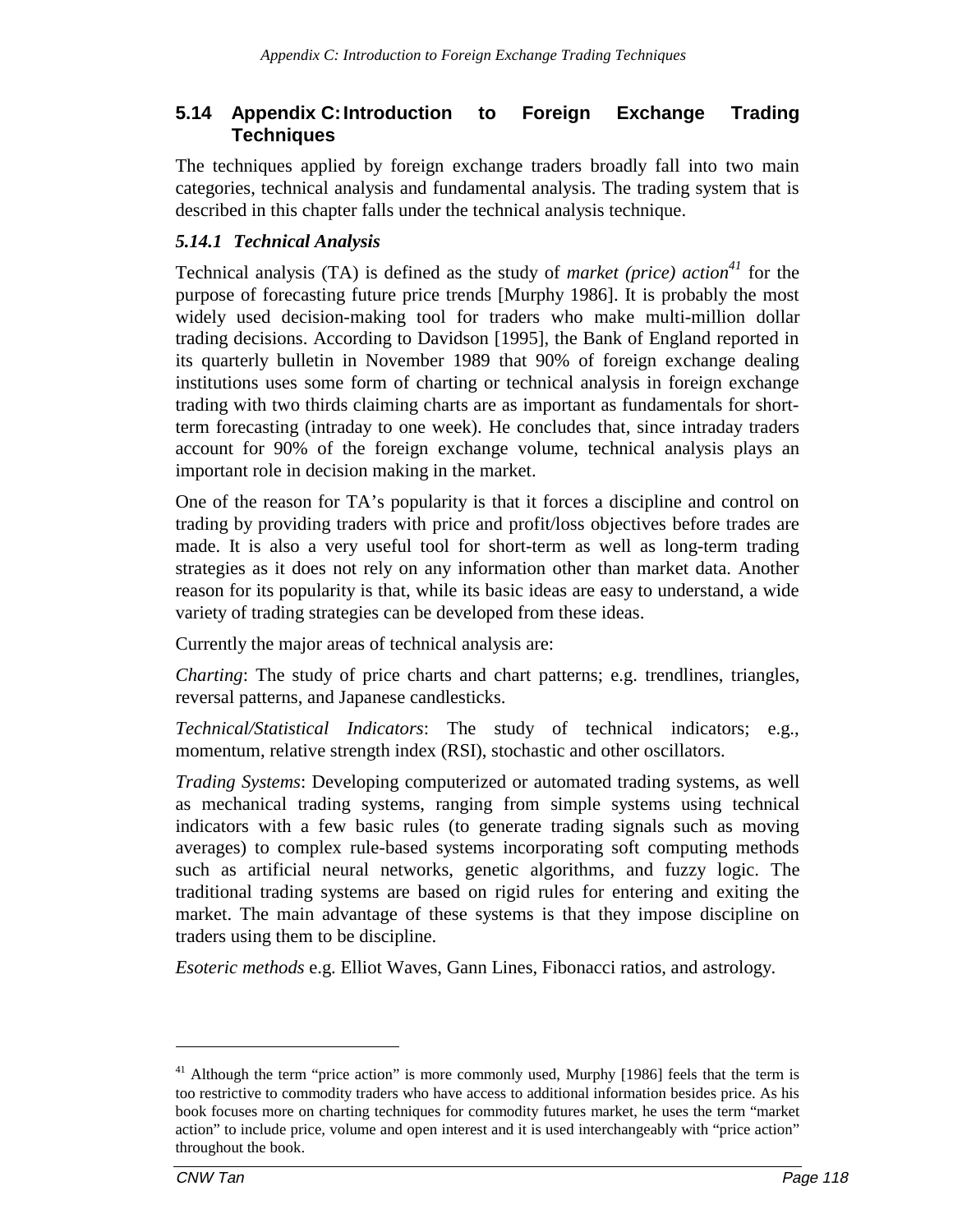Murphy [1986] summarizes the basis for technical analysis into the following three premises:

*Market action discounts everything.* The assumption here is that the price action reflects the shifts in demand and supply which is the basis for all economic and fundamental analysis and everything that affects the market price is ultimately reflected in the market price itself. Technical analysis does not concern itself in studying the reasons for the price action and focuses instead on the study of the price action itself.

*Prices move in trends.* This assumption is the foundation of almost all technical systems that try to identify trends and trading in the direction of the trend. The underlying premise is that a trend in motion is more likely to continue than to reverse.

*History repeats itself.* This premise is derived from the study of human psychology which tends not to change over time. This view of behavior leads to the identification of chart patterns that are observed to recur over time, revealing traits of a bullish or a bearish market psychology**.**

## *5.14.2 Fundamental Analysis*

Fundamental analysis studies the effect of supply and demand on price. All relevant factors that affect the price of a security are analyzed to determine the intrinsic value of the security. If the market price is below its intrinsic value then the market is viewed as undervalued and the security should be bought. If the market price is above its intrinsic value, then it should be sold.

Examples of relevant factors that are analyzed are financial ratios; e.g. Price to Earnings, Debt to Equity, Industrial Production Indices, GNP, and CPI. Fundamental analysis studies the causes of market movements, in contrast to technical analysis, which studies the effect of market movements. Interest Rate Parity Theory and Purchasing Power Parity Theory are examples of the theories used in forecasting price movements using fundamental analysis.

The problem with fundamental analysis theories is that they are generally relevant only in predicting longer trends. Fundamental factors themselves tend to lag market prices, which explains why sometimes market prices move without apparent causal factors, and the fundamental reasons only becoming apparent later on. Another factor to consider in fundamental analysis is the reliability of the economic data. Due to the complexity of today's global economy, economic data are often revised in subsequent periods therefore posing a threat to the accuracy of a fundamental economic forecast that bases its model on the data. The frequency of the data also poses a limitation to the predictive horizon of the model.

# *5.14.3 ANNs and Trading Systems*

Today there are many trading systems being used in the financial trading arena with a single objective in mind; that is; to make money. Many of the trading systems currently in use are entirely rule-based, utilizing buy/sell rules incorporating trading signals that are generated from technical/statistical indicators such as moving averages, momentum, stochastic, and relative strength index or from chart patterns formation such as head and shoulders, trend lines, triangles, wedge, and double top/bottom.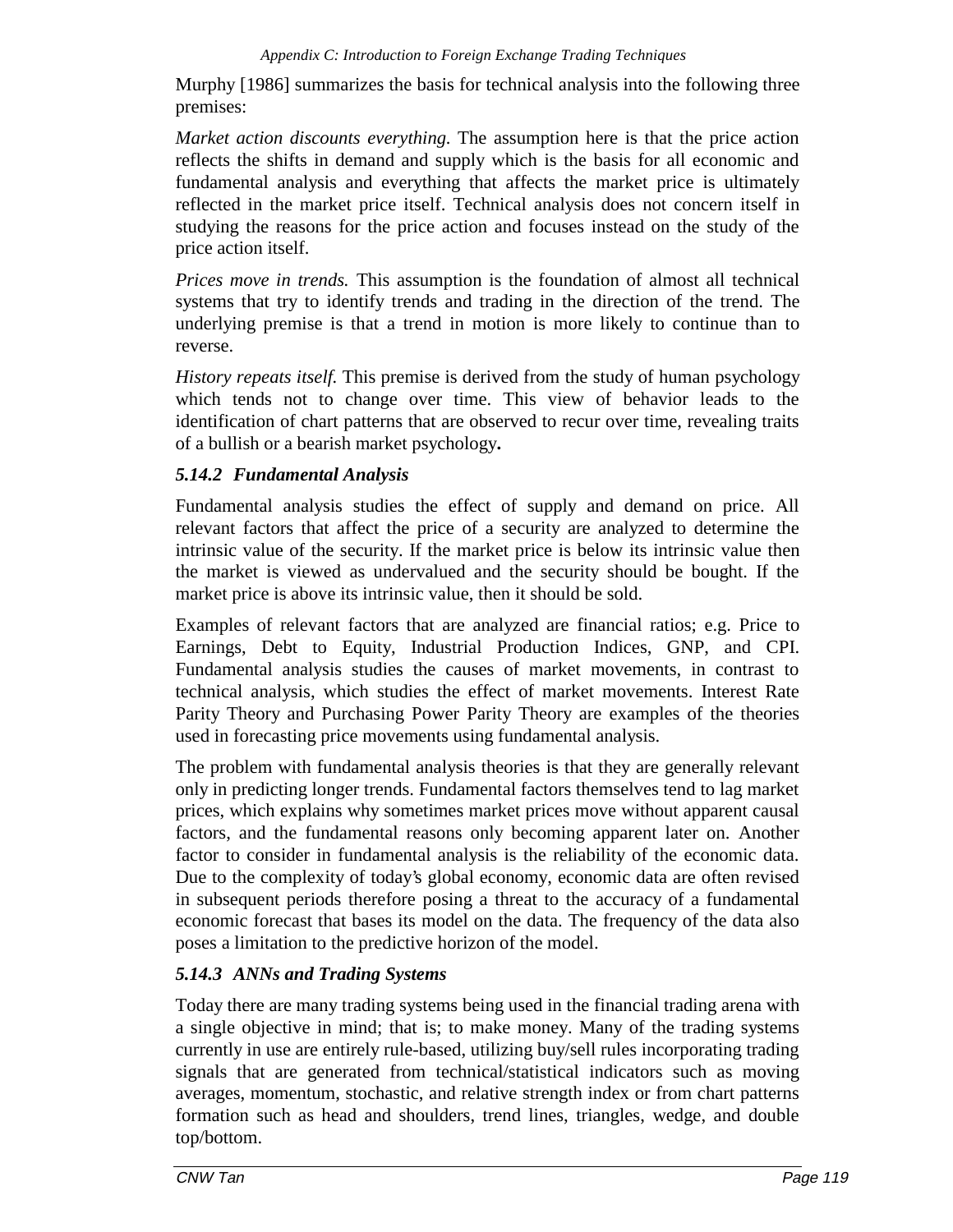The two major pitfalls of conventional rule-based trading systems are the need for an expert to provide the trading rules and the difficulty of adapting the rules to changing market conditions. The need for an expert to provide the rules is a major disadvantage in designing a trading system as it is hard to find an expert willing to impart his/her knowledge willingly due to the fiercely competitive nature of trading. Furthermore, many successful traders are unable to explain the decisionmaking process that they undergo in making a trade. Indeed, many of them just put it down to '*gut feel*<sup>42</sup>. This makes it very difficult for the knowledge engineer<sup>43</sup> to derive the necessary rules for the inference engine<sup>44</sup> of an expert system to function properly.

The inability to adapt many rule-based systems to changing market conditions means that these systems may fail when market conditions change; for example, from a trending market to a non-trending one. Different sets of rules may be needed for the different market conditions and, since market are dynamic, the continuous monitoring of market conditions is required. Many rule-based systems require frequent optimization of the parameters of the technical indicators. This may result in curve fitting of the system. $45$ 

ANNs can be used as a replacement of the human knowledge engineer in defining and finding the rules for the inference engine. An expert's trading record can be used to train an ANN to generate the trading rules [Fishman 1991]. ANNs can also be taught profitable trading styles using historical data and then used to generate the required rules. In addition, they can learn to identify chart patterns, thereby providing valuable insight for profitable trading opportunities. This was demonstrated by Kamijo and Kanigawa [1990] who successfully trained a neural network to identify triangular patterns of Japanese candlestick charts.

Finally, ANNs which are presented with fundamental data can find the rules that relate these fundamental data (such as GNP, interest rates, inflation rates, unemployment rates, etc.,) to price movements. Freisleben [1992] incorporated both technical and fundamental analysis in his stock market prediction model while Kimoto and Asakawa [1990] used fundamental/economic data such as interest rate and foreign exchange rate in their forecasting model. The research reported in this book incorporates technical analysis into an ANN, to the extent that it incorporates historical price data and a statistical value (from the AR model).

## *5.14.4 Basic Structure of a Rule-based Financial Trading System*

The two possible trading actions and the associated minimum basic rules for a financial trading system are:

<u>.</u>

 $42$  It is interesting that some recent studies have linked the neurons in the brain to activities in the stomach. Therefore, the term 'gut feel' may be more than just a metaphor!

<sup>&</sup>lt;sup>43</sup> A knowledge engineer is a term used to describe expert system computer programmers. Their job function is to translate the knowledge they gather from a human expert into computer programs in an expert system.

<sup>&</sup>lt;sup>44</sup> The inference engine is a computer module where the rules of an expert system are stored and used.

<sup>&</sup>lt;sup>45</sup>A system is said to be curve fitting if excellent results are obtained for only a set of data where the parameters have been optimized but is unable to repeat good results for other sets of data.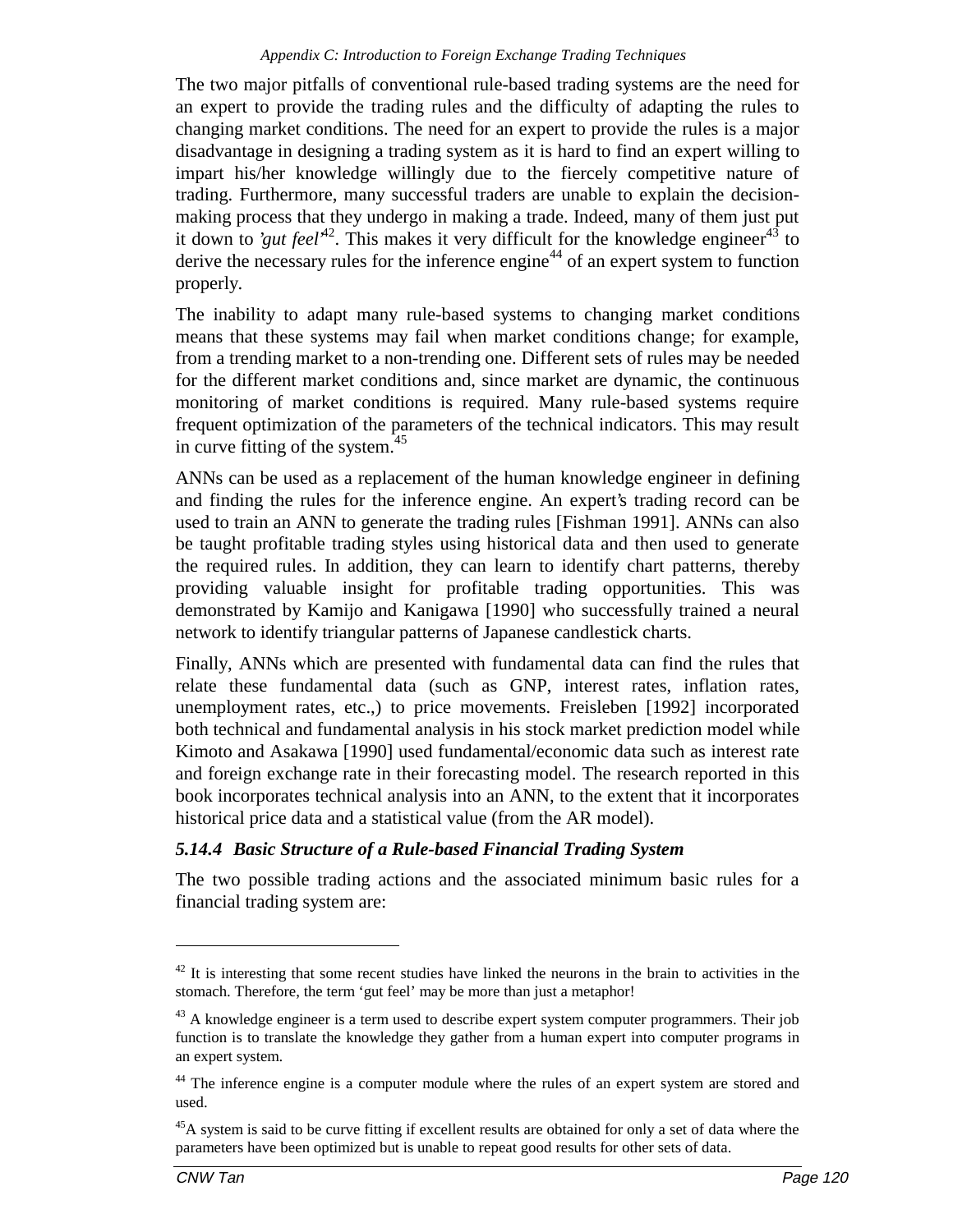Opening a position:

Buy rule

b. Sell rule

Closing a position

a. Stop/Take Profit rule

According to R. S. Freedman [Freedman 1991], the two general trading rules for profiting from trading in securities markets are:

- i Buy low and sell high.
- ii Do it before anyone else.

Most trading systems are trend following systems, e.g., moving averages and momentum. The system works on the principle that the best profits are made from trending markets and that markets will follow a certain direction for a period of time. This type of system will fail in non-trending markets. Some systems also incorporate trend reversal strategies by attempting to pick tops or bottoms through indicators that signal potential market reversals. A good system needs to have tight control over its exit rules that minimize losses while maximizing gains.

### **5.14.4.1 Opening Position rules**

Only one of the following rules below can execute for a specific security at any one time, thus creating an open position. None of these rules can be executed for a security that has an existing open position. A position is opened if there is a high probability of a security price trending. A position is said to be *open* if either a buy or a sell rule is triggered.

#### a. Buy Rule

This rule is generated when the indicators show a high probability of an increase in the price of the security being analyzed. Profit can be made by buying the security at this point in time and selling it later after the security price rises. Buying a security opens a *long* position.

b. Sell Rule

This rule is generated when the indicators show a high probability of a drop in price of the security being analyzed. Profit can be made by selling the security at this point in time and buying it later after the security price declines. Selling a security opens a *short* position.

#### **5.14.4.2 Closing Position rules**

A position can only be closed if there is an open position. A position is closed if there is a high probability of a reversal or ending of a trend.

#### a. Stop/Take Profit rule

This rule can only be generated when a position (either long or short) has been opened. It is generated when indicators show a high probability of a reversal in trend or a contrary movement of the security price to the open position. It can also be generated if the price of the security hits a certain level thus causing the threshold level of loss tolerance to be triggered.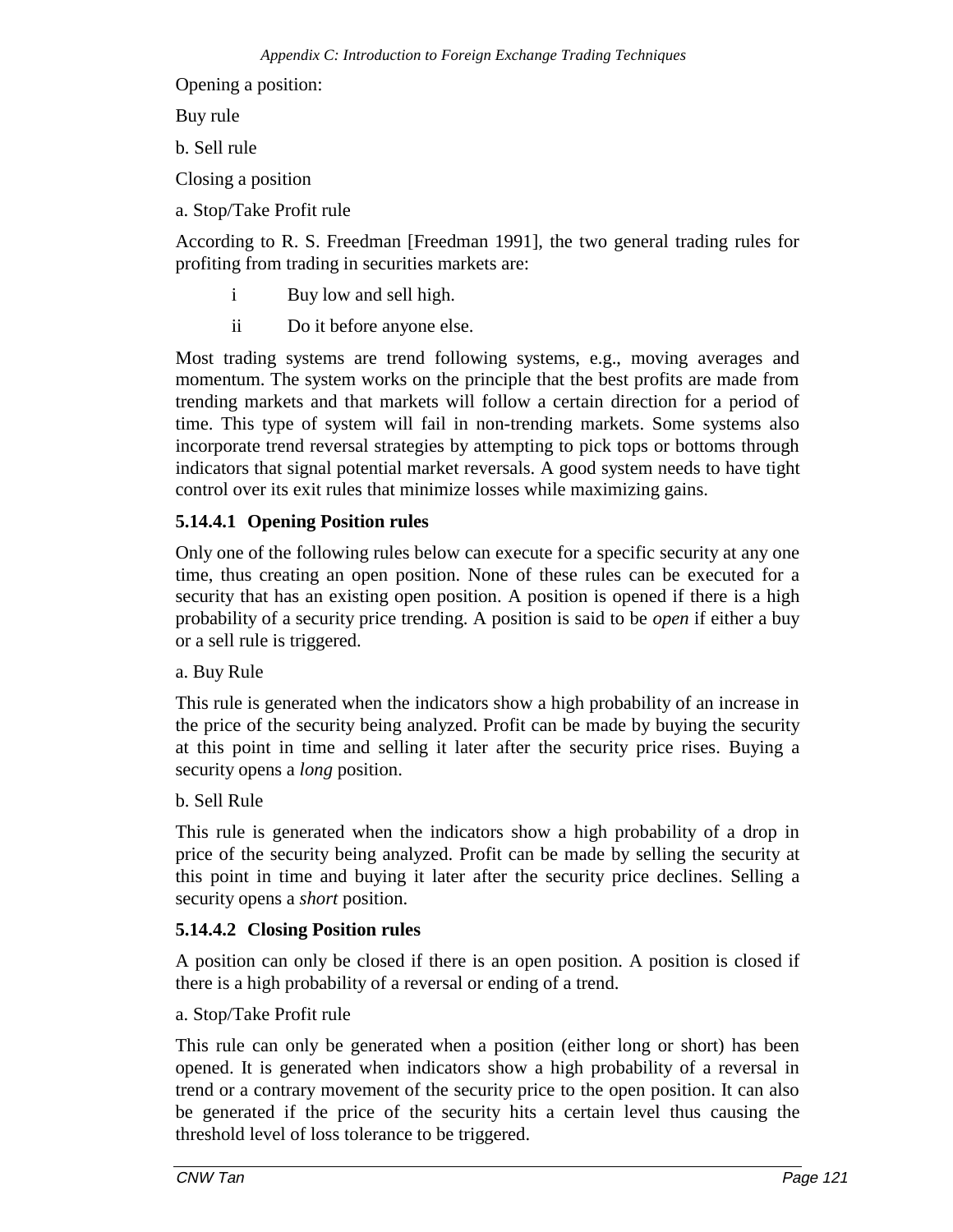Systems that set a profit-taking target when a position is open call the closing position rule, a take-profit rule, while systems that place stops on an open position call the closing position rule a stop loss rule.

Chart 5-11 is an example of the technical charts analyzed by traders for pattern formations such as head and shoulders, triangles, and trend lines. The main components of the chart are the high, low and closing price of the security plotted against time. Sometimes the opening price and volume of transactions completed are also plotted. For a profitable trade to be made, it is obvious that one needs to buy when the price has bottomed out and sell when the price has topped out.

## *Chart 5-11 A Typical Technical Price Chart*



# **Citicorp Share Price (US Dlr) Feb. 1987 - April 1992**

## *5.14.5 Selection of Indicators/Data Input to ANN*

The selection of technical and economic indicators/data to be used will depend on the following factors:

i. *Availability:*

The data must be easily obtainable.

- ii. *Sufficiency of the historical databases:* There must be enough sample data for the ANN learning and system testing process.
- iii. *Correlation of the indicators to the price:*

The data should have some relevancy to the price of the security (whether it is lagging, leading, coincidental or noise).

- iv. *Periodicity of the data:* The data must be available in a predictable frequency ( quarterly, monthly, weekly, yearly).
- v. *Reliability of the data:* The fast changing pace of today's global financial world and the increased in financial market volatility has resulted in difficulty to obtain reliable economic